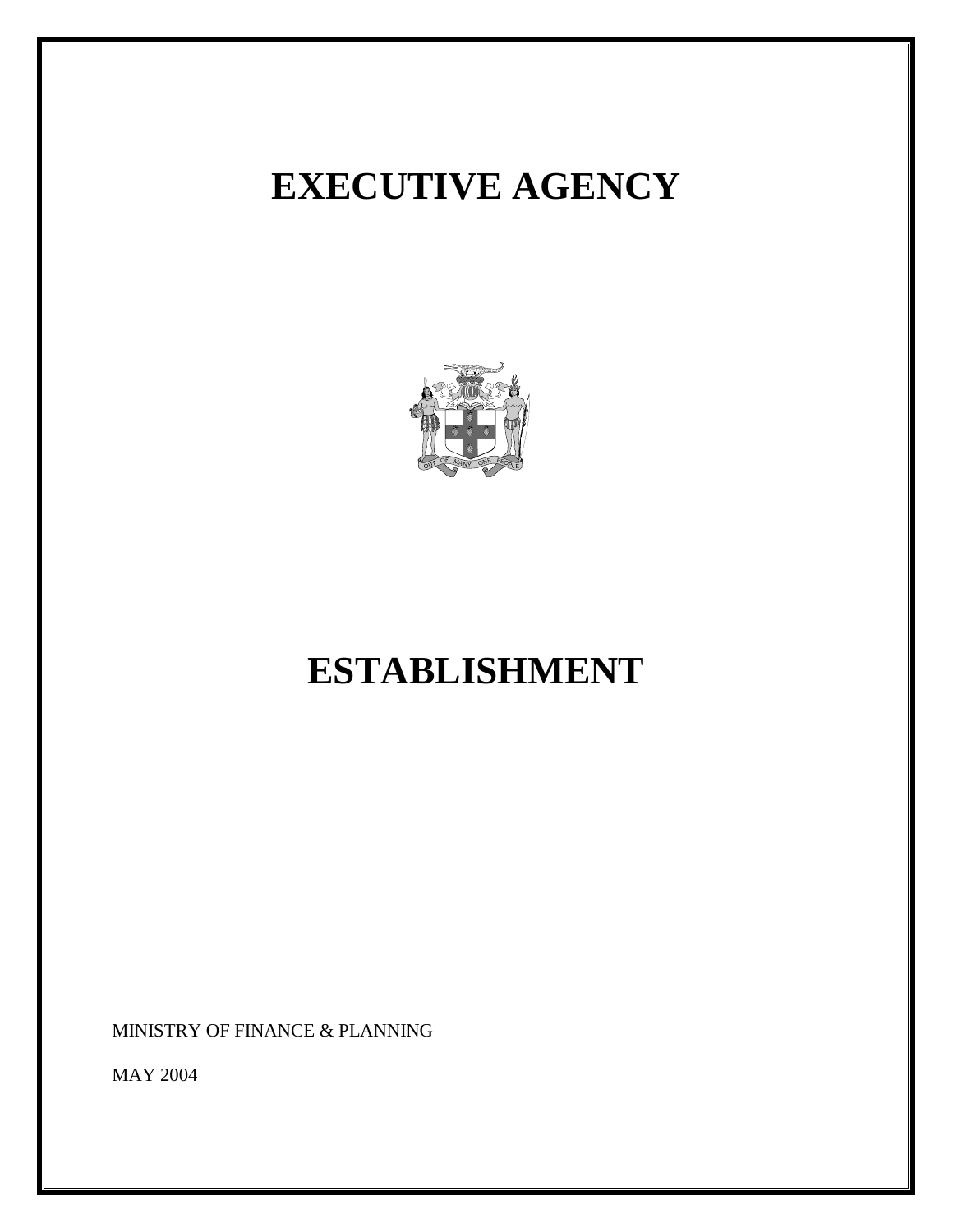## **TABLE OF CONTENTS**

## **Page**

|         |               |              |              |                 |                 |                 |                 |                 |           | . . |
|---------|---------------|--------------|--------------|-----------------|-----------------|-----------------|-----------------|-----------------|-----------|-----|
| SUMMARY | $\cdot \cdot$ | $\cdot\cdot$ | $\cdot\cdot$ | $\cdot$ $\cdot$ | $\cdot$ $\cdot$ | $\cdot$ $\cdot$ | $\cdot$ $\cdot$ | $\cdot$ $\cdot$ | $\cdot$ . | 11  |

## PAY SCALES

| Jamaica Information Service                    |                      |                      |                      |               | 71        |
|------------------------------------------------|----------------------|----------------------|----------------------|---------------|-----------|
| Administrator General's Department             |                      |                      | $\ddot{\phantom{a}}$ | $\ddotsc$     | 72        |
| National Environment & Planning Agency         |                      | $\ddot{\phantom{a}}$ | $\cdot$ .            | $\ddotsc$     | 70        |
| National Land Agency<br>$\ddotsc$<br>$\cdot$ . |                      |                      |                      | $\cdot \cdot$ | $68 - 69$ |
| Management Institute for National Development  |                      |                      |                      |               | 73        |
| Office of the Registrar of Companies           |                      |                      |                      | $\cdot \cdot$ | 74        |
| Registrar General's Department                 | $\ddot{\phantom{0}}$ | $\ddot{\phantom{a}}$ |                      | $\cdot \cdot$ | 77        |
| National Works Agency<br>$\ddotsc$             | $\ddot{\phantom{a}}$ |                      |                      | $\ddotsc$     | 75 - 76   |

## AGENCIES

| <b>Jamaica Information Service</b>            |           |          |                      | $\ddotsc$ | $1 - 5$   |
|-----------------------------------------------|-----------|----------|----------------------|-----------|-----------|
| <b>Administrator General's Department</b>     |           |          | $\ddot{\phantom{a}}$ | $\ddotsc$ | $6 - 7$   |
| National Environment & Planning Agency        |           |          |                      | $\ddotsc$ | 8 - 17    |
| National Land Agency                          |           |          |                      | $\ddotsc$ | $18 - 42$ |
| Management Institute for National Development |           |          | $\ddot{\phantom{a}}$ | $\ddotsc$ | $43 - 46$ |
| Office of the Registrar of Companies          |           |          |                      | $\ddotsc$ | $47 - 49$ |
| Registrar General's Department.               | $\ddotsc$ |          |                      | $\ddotsc$ | $50 - 57$ |
| National Works Agency<br>$\ddotsc$            | $\ddotsc$ | $\ddots$ |                      | $\ddotsc$ | $58 - 67$ |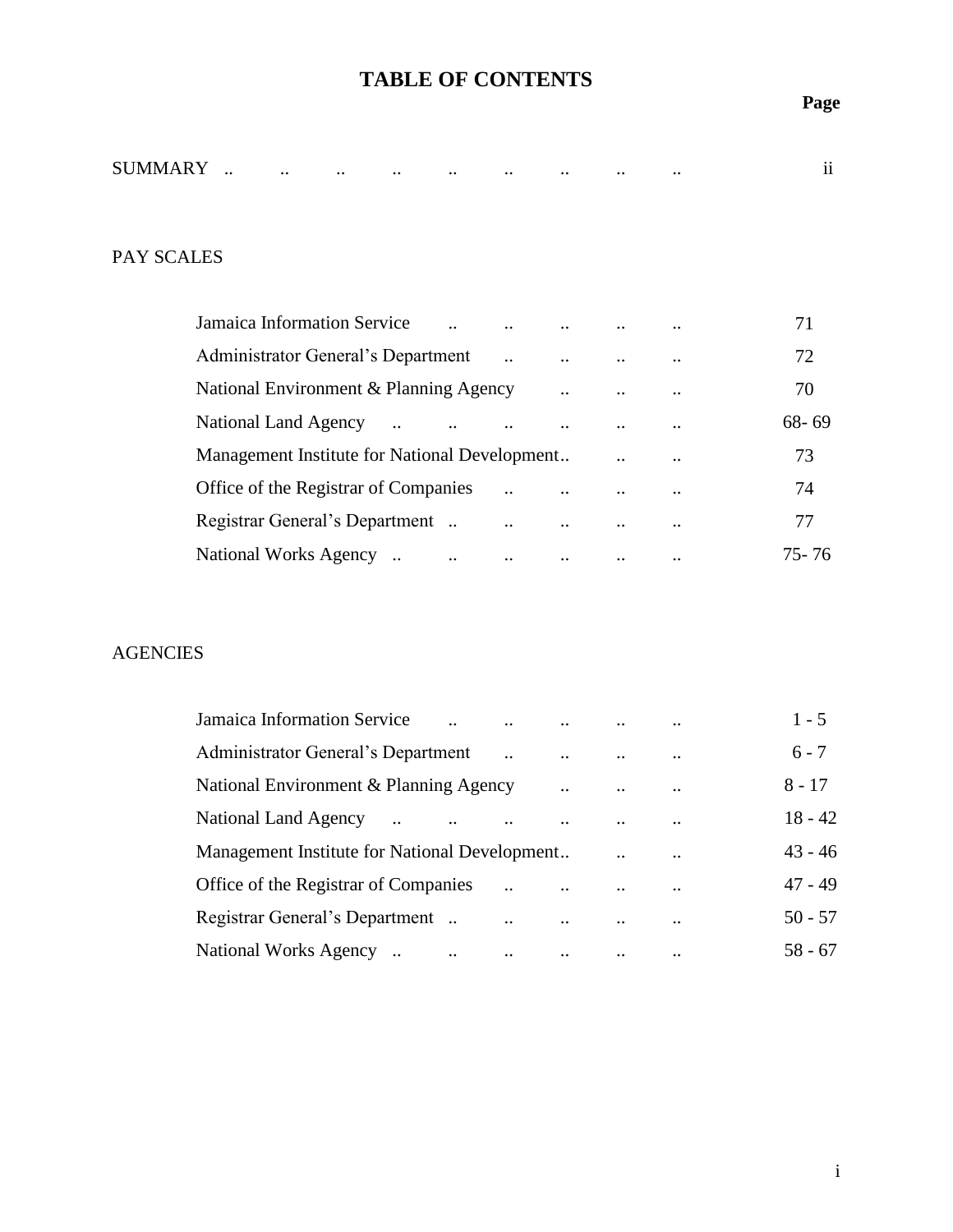## **SUMMARY OF EXECUTIVE AGENCIES**

| <b>Agencies</b>                               | No. of posts |
|-----------------------------------------------|--------------|
|                                               |              |
| Jamaica Information Service                   | 226          |
|                                               |              |
| Administrator General's Department            | 59           |
| National Environment & Planning Agency        | 284          |
| <b>National Land Agency</b>                   | 680          |
| Management Institute for National Development | 58           |
| Office of the Registrar of Companies          | 76           |
| Registrar General's Department                | 374          |
| <b>National Works Agency</b>                  | 467          |
|                                               |              |
| <b>Total</b>                                  | 2224         |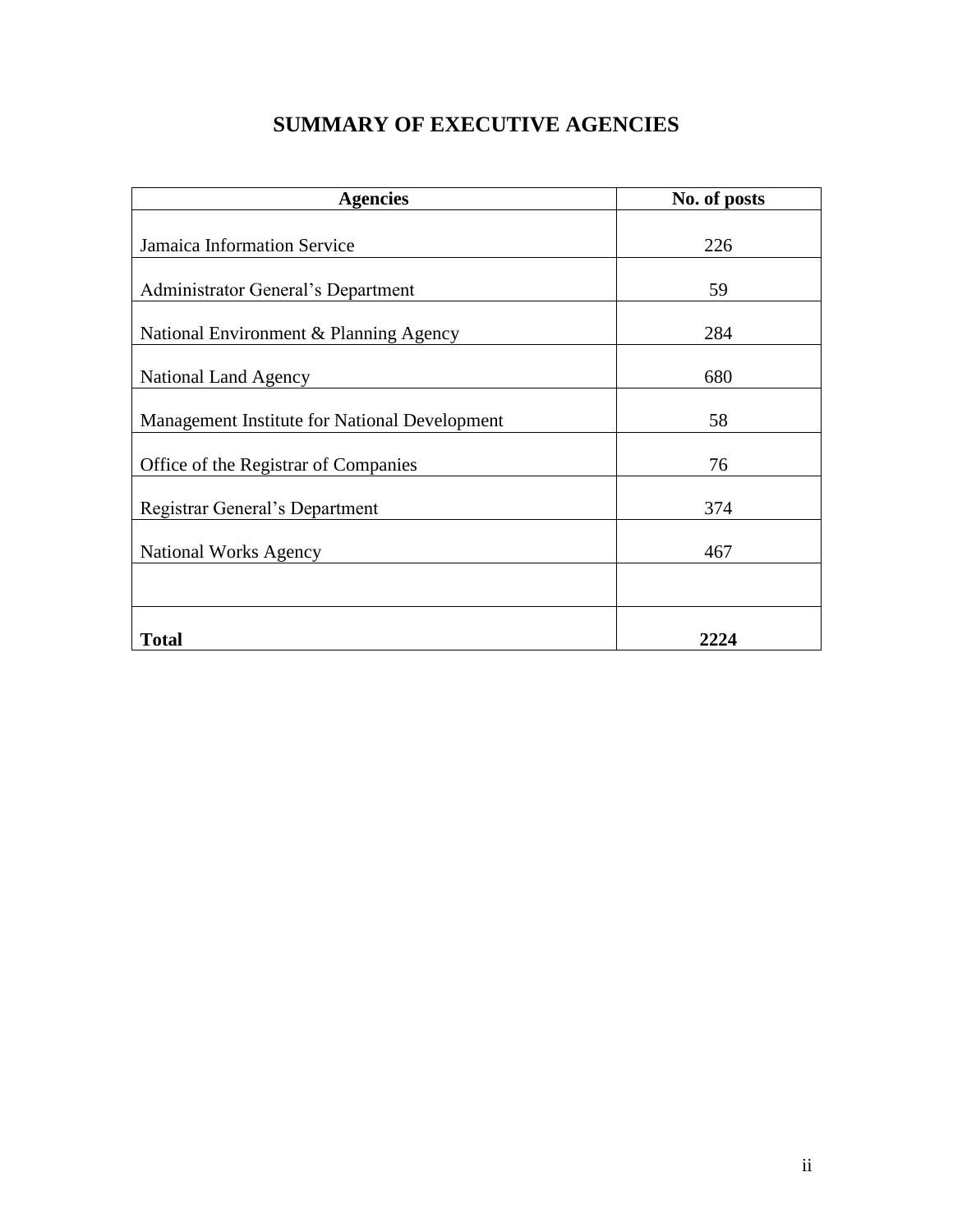## **Office Of The Prime Minister Jamaica Information Service**

**Executive Management Team**

| No. of<br><b>Posts</b> | Title                                    | <b>Classification</b> | <b>Remarks</b> |
|------------------------|------------------------------------------|-----------------------|----------------|
|                        | Chief Executive Officer                  | Grade 1               |                |
|                        | Director of Production                   | Grade 2               |                |
|                        | Director Finance                         | Grade 2               |                |
|                        | Director Administration & Human Resource | Grade 2               |                |
|                        |                                          |                       |                |

### **Executive Office**

| No. of       |                                          |                       |                |
|--------------|------------------------------------------|-----------------------|----------------|
| <b>Posts</b> | Title                                    | <b>Classification</b> | <b>Remarks</b> |
|              | <b>Information Officer</b>               | Grade 4               |                |
|              | Executive Assistant (CEO)                | Grade 5               |                |
|              | Executive Assistant (Dir. Of Production) | Grade 5               |                |
|              | PR Officer                               | Grade 5               |                |
|              | <b>Information Officer</b>               | Grade 6               |                |
|              |                                          |                       |                |

### **Internal Audit**

| No. of       |                  |                       |                |
|--------------|------------------|-----------------------|----------------|
| <b>Posts</b> | Title            | <b>Classification</b> | <b>Remarks</b> |
|              | Internal Auditor | Grade 5               |                |
|              |                  |                       |                |

### **Overseas**

| No. of       |                                    |                       |                |
|--------------|------------------------------------|-----------------------|----------------|
| <b>Posts</b> | Title                              | <b>Classification</b> | <b>Remarks</b> |
|              | Information Attaché - Washington   | Grade 5               |                |
|              | Information Assistant - Washington | Grade 6               |                |
|              | Information Attaché - New York     | Grade 5               |                |
|              | Information Assistant – New York   | Grade 6               |                |
|              | Information Attaché - Miami        | Grade 5               |                |
|              | Information Attaché – Toronto      | Grade 5               |                |
|              | Information Assistant – Toronto    | Grade 6               |                |
|              | Information Attaché – London       | Grade 5               |                |
|              | Information Assistant – London     | Grade 6               |                |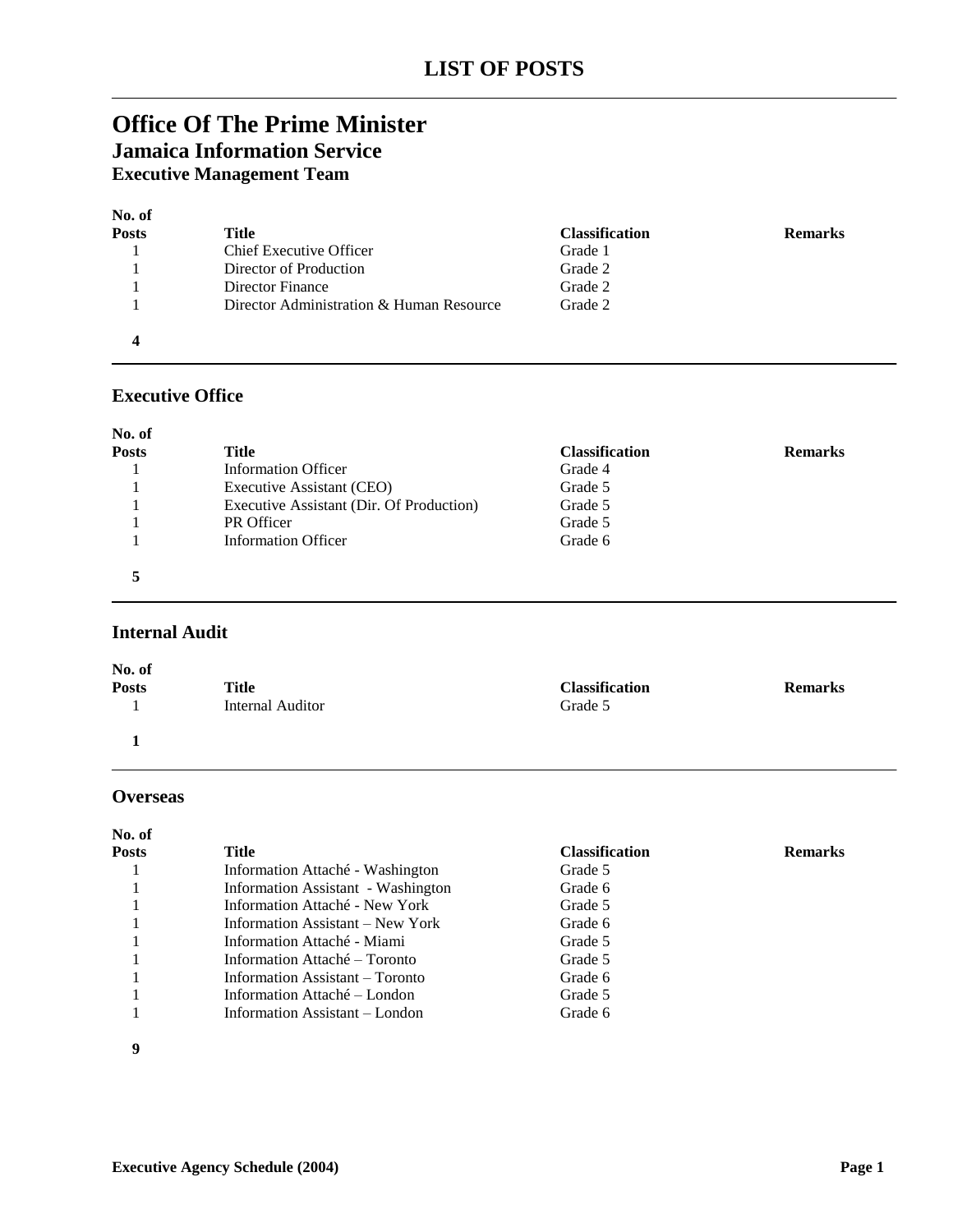## **Office Of The Prime Minister**

**Jamaica Information Service Executive Management Team**

**Editorial**

| No. of         |                                          |                       |                |
|----------------|------------------------------------------|-----------------------|----------------|
| <b>Posts</b>   | Title                                    | <b>Classification</b> | <b>Remarks</b> |
|                | Managing Editor                          | Grade 3               |                |
|                | Senior Editor                            | Grade 4               |                |
|                | Sub Editor                               | Grade 5               |                |
| 4              | Reporter                                 | Grade 5               |                |
|                | <b>Editorial Supervisor</b>              | Grade 5               |                |
|                | <b>Assistant To Editorial Supervisor</b> | Grade 5               |                |
|                | Photo Coordinator                        | Grade 6               |                |
| 4              | Photographer                             | Grade 6               |                |
|                | Assistant Lab Technician                 | Grade 7               |                |
| $\overline{2}$ | Lab Technician                           | Grade 7               |                |
|                | Photo Librarian                          | Grade 7               |                |
|                |                                          |                       |                |

#### **Public Relations**

| No. of       |                          |                       |                |
|--------------|--------------------------|-----------------------|----------------|
| <b>Posts</b> | Title                    | <b>Classification</b> | <b>Remarks</b> |
|              | PR Manager               | Grade 3               |                |
| ∍            | <b>Account Executive</b> | Grade 4               |                |
| 8            | PR Officer               | Grade 5               |                |
|              | Administrative Assistant | Grade 6               |                |
| 12           |                          |                       |                |

### **Administration & Human Resources**

| No. of |                                 |                       |                |
|--------|---------------------------------|-----------------------|----------------|
| Posts  | Title                           | <b>Classification</b> | <b>Remarks</b> |
|        | HR Officer                      | Grade 4               |                |
|        | Facilities Supervisor           | Grade 4               |                |
|        | <b>Administrative Assistant</b> | Grade 6               |                |
|        | <b>HRD</b> Officer              | Grade 5               |                |
|        | <b>Registry Officer</b>         | Grade 6               |                |
| 4      | Receptionist/Telephonist        | Grade 7               |                |
|        | <b>Transport Officer</b>        | Grade 7               |                |
|        | Driver                          | Grade 7               |                |
|        | Attendant                       | Grade 8               |                |
| 10     | <b>Security Guard</b>           | Grade 8               |                |
|        | Part-Time Cleaner               | Grade 8               |                |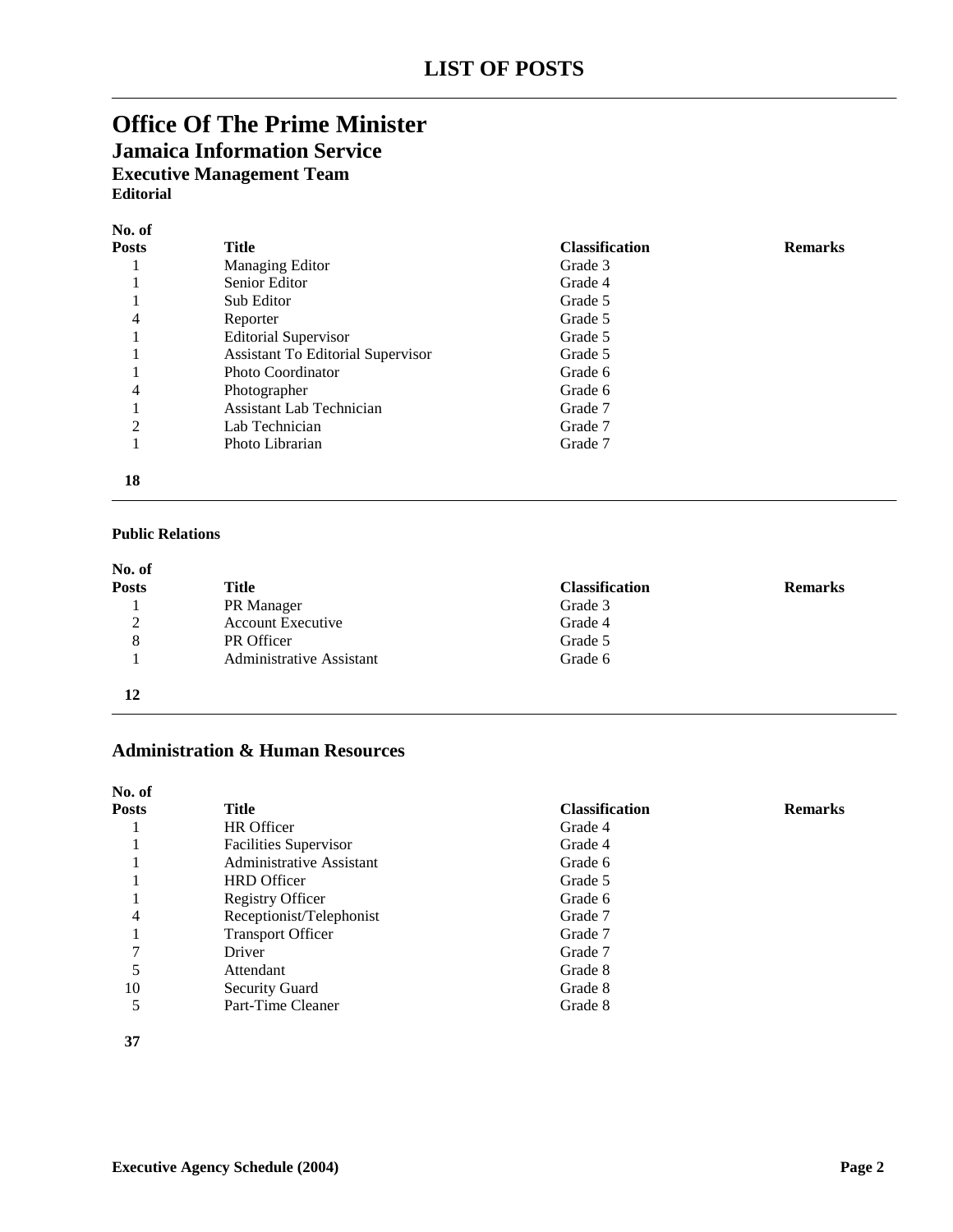## **Office Of The Prime Minister Jamaica Information Service Administration & Human Resources Finance**

#### **No. of Posts Title Classification Remarks** 1 Financial Controller Grade 3 1 Accounts supervisor Grade 4 1 Asset Management Officer Grade 5 1 1 Accounting Officer 1 Grade 5<br>1 Payroll Officer 1 Grade 5 1 Payroll Officer Grade 5<br>1 Accounts Receivable Officer Grade 6 1 Accounts Receivable Officer 1 1 Accounts Payable Officer 6 Grade 6<br>
2 Administrative Assistant 6 Grade 6 Administrative Assistant Grade 6<br>
Cashier/Collections Officer Grade 6 1 Cashier/Collections Officer 1 Stores Officer Grade 6 **11**

#### **Computer Services**

| No. of       |                                  |                       |                |
|--------------|----------------------------------|-----------------------|----------------|
| <b>Posts</b> | Title                            | <b>Classification</b> | <b>Remarks</b> |
|              | <b>Computer Services Manager</b> | Grade 3               |                |
|              | Systems Administrator            | Grade 5               |                |
|              | Web Master                       | Grade 5               |                |
|              | IT Technician                    | Grade 5               |                |
|              | <b>Systems Support Officer</b>   | Grade 6               |                |
|              | Trainee Systems Support Officer  | Grade 7               |                |
| n            |                                  |                       |                |

#### **Research**

| No. of        |                            |                       |                |
|---------------|----------------------------|-----------------------|----------------|
| <b>Posts</b>  | Title                      | <b>Classification</b> | <b>Remarks</b> |
|               | Research Supervisor        | Grade 4               |                |
| $\mathcal{R}$ | Research Officer           | Grade 6               |                |
|               | Research Officer/Archivist | Grade 6               |                |
|               |                            |                       |                |

#### **Regional Services**

| Title                          | <b>Classification</b> | <b>Remarks</b> |
|--------------------------------|-----------------------|----------------|
| Regional Services Manager      | Grade 3               |                |
| Regional Manager               | Grade 4               |                |
| <b>Information Officer</b>     | Grade 5               |                |
| Administrative Assistant (Kgn) | Grade 6               |                |
| <b>Technical Officer</b>       | Grade 6               |                |
| <b>Technical Assistant</b>     | Grade 7               |                |
|                                |                       |                |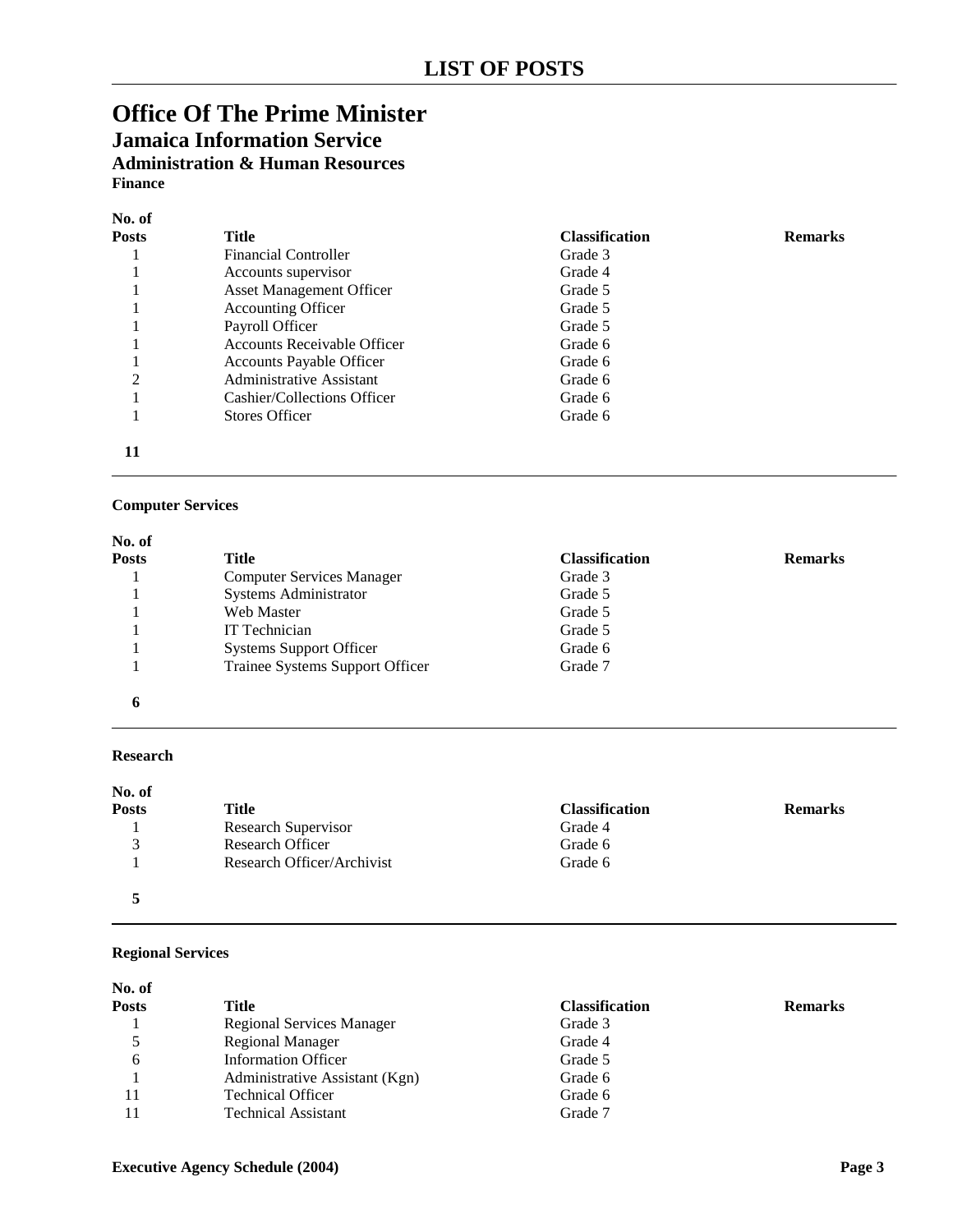## **Office Of The Prime Minister**

**Jamaica Information Service**

**Administration & Human Resources**

**Regional Services**

| No. of       |                                   |                       |                |
|--------------|-----------------------------------|-----------------------|----------------|
| <b>Posts</b> | Title                             | <b>Classification</b> | <b>Remarks</b> |
|              | Regional Administrative Assistant | Grade 7               |                |
|              | Attendant                         | Grade 8               |                |
| 45           |                                   |                       |                |

### **Publications And Advertising**

| No. of       |                                    |                       |                |
|--------------|------------------------------------|-----------------------|----------------|
| <b>Posts</b> | <b>Title</b>                       | <b>Classification</b> | <b>Remarks</b> |
|              | Manager, Publication & Advertising | Grade 3               |                |
|              |                                    |                       |                |

#### **Advertising And Pre-Press**

| <b>Posts</b>   | Title                            | <b>Classification</b> | <b>Remarks</b> |
|----------------|----------------------------------|-----------------------|----------------|
|                | Manager, Advertising & Pre-Press | Grade 3               |                |
|                | Graphic Supervisor               | Grade 4               |                |
|                | <b>Account Executive</b>         | Grade 5               |                |
| 3              | Graphic Artist                   | Grade 5               |                |
|                | <b>Administrative Assistant</b>  | Grade 6               |                |
|                | Media Buyer                      | Grade 6               |                |
| 2              | Copy Writer                      | Grade 6               |                |
| $\overline{2}$ | Typesetter                       | Grade 6               |                |
|                | Camera Operator                  | Grade 6               |                |

**13**

#### **Print Shop**

| No. of             |                       |                       |                |
|--------------------|-----------------------|-----------------------|----------------|
| <b>Posts</b>       | Title                 | <b>Classification</b> | <b>Remarks</b> |
|                    | <b>Master Printer</b> | Grade 4               |                |
| $\mathcal{R}$<br>J | Printer               | Grade 6               |                |
|                    | Stripper/Plate Burner | Grade 6               |                |
| $\gamma$           | Binder                | Grade 7               |                |
| −                  |                       |                       |                |

#### **Radio**

**No. of Posts Title Classification Remarks Classification Remarks Classification Remarks** 1 Radio Manager

**Executive Agency Schedule (2004) Page 4**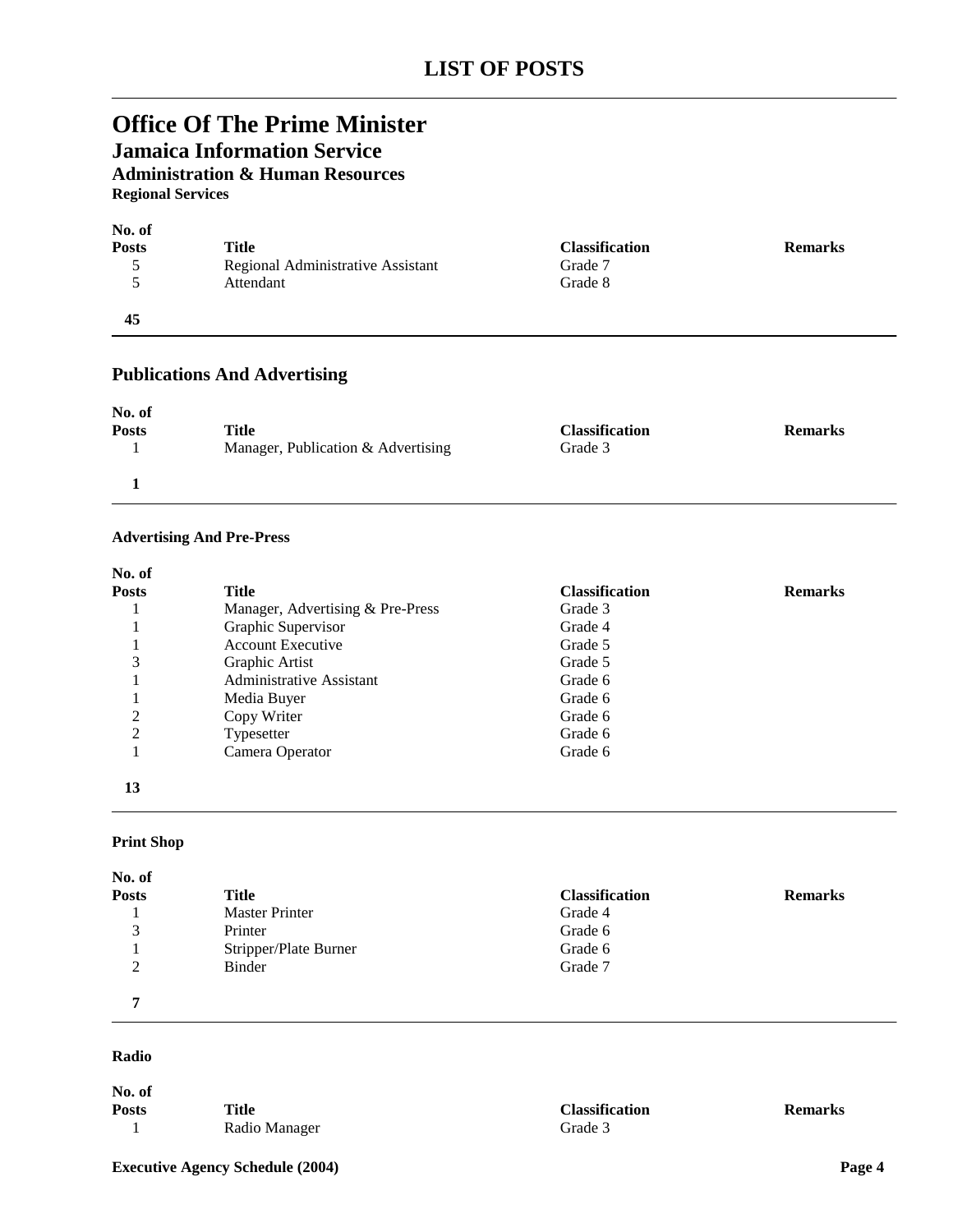### **Office Of The Prime Minister Jamaica Information Service Publications And Advertising Radio**

| No. of       |                          |                       |                |
|--------------|--------------------------|-----------------------|----------------|
| <b>Posts</b> | Title                    | <b>Classification</b> | <b>Remarks</b> |
|              | Senior Editor            | Grade 4               |                |
| 5            | Writer/Producer/Reporter | Grade 5               |                |
| 3            | Studio Technician        | Grade 6               |                |
|              | Radio Archivist          | Grade 6               |                |
|              | Administrative Assistant | Grade 6               |                |
| 12           |                          |                       |                |

### **T.V.**

| No. of       |                                            |                       |                |
|--------------|--------------------------------------------|-----------------------|----------------|
| <b>Posts</b> | <b>Title</b>                               | <b>Classification</b> | <b>Remarks</b> |
|              | Manager, Television                        | Grade 3               |                |
|              | Senior ENG Editor                          | Grade 4               |                |
|              | <b>Technical Supervisor</b>                | Grade 4               |                |
|              | Senior Editor                              | Grade 4               |                |
|              | Head Documentar Unit                       | Grade 4               |                |
|              | <b>ENG Editor</b>                          | Grade 5               |                |
| 6            | Writer/Producer/Presenter                  | Grade 5               |                |
|              | <b>Production Assistant</b>                | Grade 6               |                |
| 6            | Videographer                               | Grade 5               |                |
|              | Technician                                 | Grade 5               |                |
| 3            | Sound Technician                           | Grade 6               |                |
| 3            | Sound Technician/Videographer              | Grade 6               |                |
|              | Graphic Artist                             | Grade 5               |                |
|              | <b>Administrative Assistant</b>            | Grade 6               |                |
|              | Documentary Production Assistant/Archivist | Grade 6               |                |
|              | Audio/Visual Librarian                     | Grade 6               |                |
|              | Telephone Operator/Receptionist            | Grade 7               |                |
|              | Driver                                     | Grade 7               |                |
|              | Part-Time                                  | Grade 8               |                |
|              | Grip                                       | Grade 8               |                |
|              | Attendant/Messenger                        | Grade 8               |                |
|              | Groundsman                                 | Grade 8               |                |
|              | Attendant                                  | Grade 8               |                |
|              |                                            |                       |                |

#### 

#### **Total number of Posts in Jamaica Information Service: 226**

**Filled Vacant**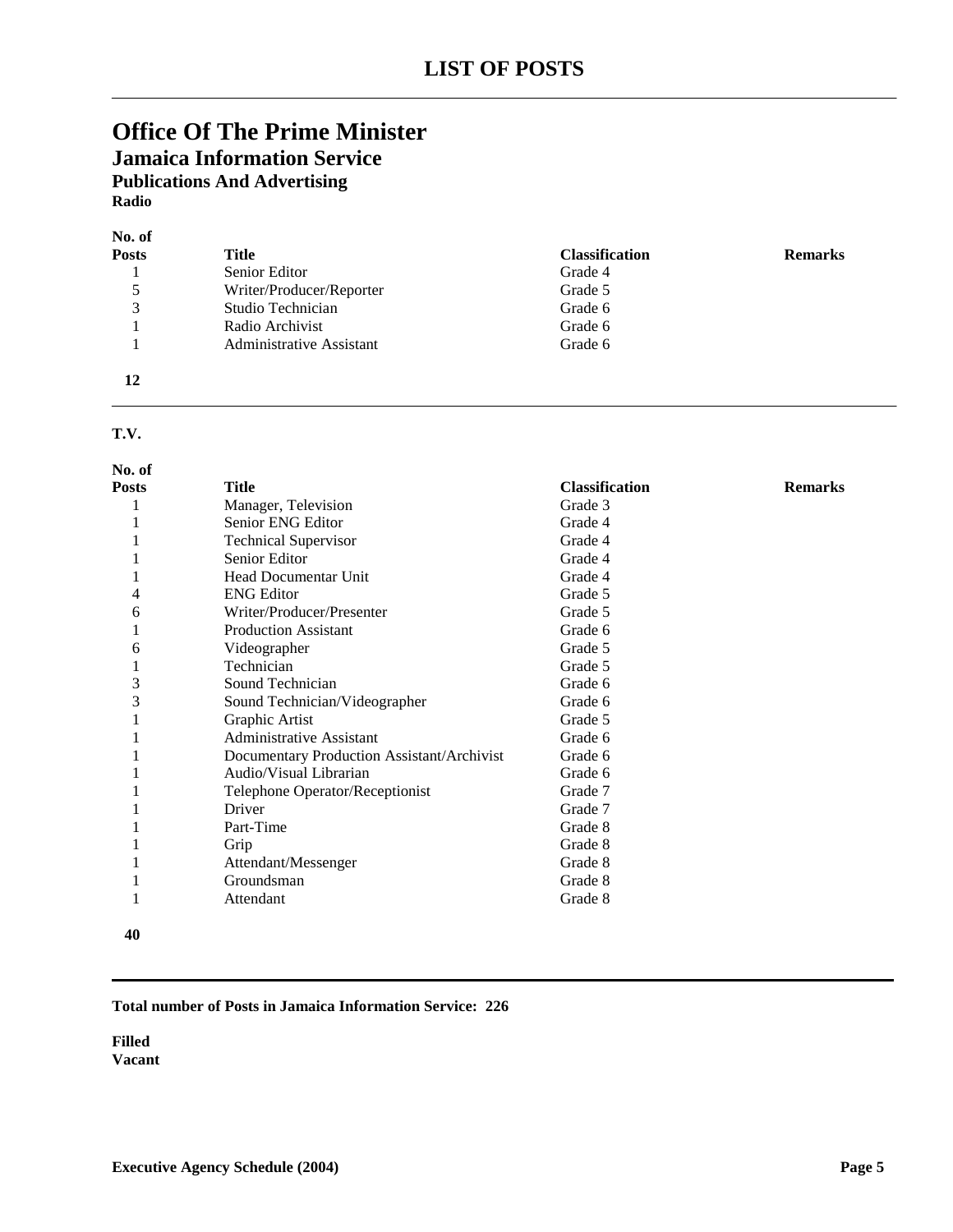## **Ministry Of Justice Administrator General's Department Executive Administration**

#### **No. of**

| <b>Posts</b> | Title                                     | <b>Classification</b> | <b>Remarks</b>     |
|--------------|-------------------------------------------|-----------------------|--------------------|
|              | CEO/Administrator General                 | Grade 1               | <b>On Contract</b> |
|              | Deputy CEO/Administrator General          | Grade 2               | <b>On Contract</b> |
|              | Senior Legal Executive                    | Grade 2               | <b>On Contract</b> |
|              | Finance & Asset Management Executive      | Grade 2               | <b>On Contract</b> |
|              | Human Resource & Administrative Executive | Grade 2               | Filled             |
|              | <b>Information Systems Manager</b>        | Grade 3               | Filled             |
|              | Internal Auditor                          | Grade 3               | Filled             |
|              | <b>Executive Secretary</b>                | Grade 4b              | Filled             |
| 8            |                                           |                       |                    |

### **Operations Management**

| No. of       |                                 |                       |                |
|--------------|---------------------------------|-----------------------|----------------|
| <b>Posts</b> | Title                           | <b>Classification</b> | <b>Remarks</b> |
|              | Secretary                       | Grade 4b              | Filled         |
| 4            | Case Attorney                   | Grade 3               | Filled         |
| 5            | Case Officer                    | Grade 4a              | Filled         |
| 15           | Case Officer                    | Grade 4b              | Filled         |
| 2            | <b>Customer Service Officer</b> | Grade 4b              | Filled         |
| 4            | Secretary                       | Grade 5a              | Filled         |
|              | Registry Co-ordinator           | Grade 4b              | Filled         |
| 2            | <b>Registry Clerk</b>           | Grade 4b              | Filled         |
| 2            | <b>Registry Assistant</b>       | Grade 6               | Filled         |
| 36           |                                 |                       |                |

### **Finance & Asset Management**

| No. of       |                                        |                       |                |
|--------------|----------------------------------------|-----------------------|----------------|
| <b>Posts</b> | Title                                  | <b>Classification</b> | <b>Remarks</b> |
|              | Secretary                              | Grade 4b              | Filled         |
|              | Accounting Officer (Payroll)           | Grade 5a              | Filled         |
|              | <b>Financial Accounting Officer</b>    | Grade 5a              | Filled         |
|              | Financial Accountant                   | Grade 3               | Vacant         |
|              | <b>Trust Accounting Manager</b>        | Grade 3               | Filled         |
|              | <b>Financial Accounting Supervisor</b> | Grade 4a              | Filled         |
|              | <b>Investment Accounting Officer</b>   | Grade 4a              | Filled         |
|              | <b>Chief Trust Accountant</b>          | Grade 4a              | Filled         |
| 3            | Trust Accountant                       | Grade 4b              | Filled         |
|              | Accounting Officer (Cashier)           | Grade 5a              | Filled         |
| 6            | <b>Trust Accounting Officer</b>        | Grade 5a              | Filled         |
|              | <b>Property Manager</b>                | Grade 3               | Filled         |
| 3            | Property Administrator                 | Grade 4b              | Filled         |
|              | Secretary                              | Grade 5a              | Filled         |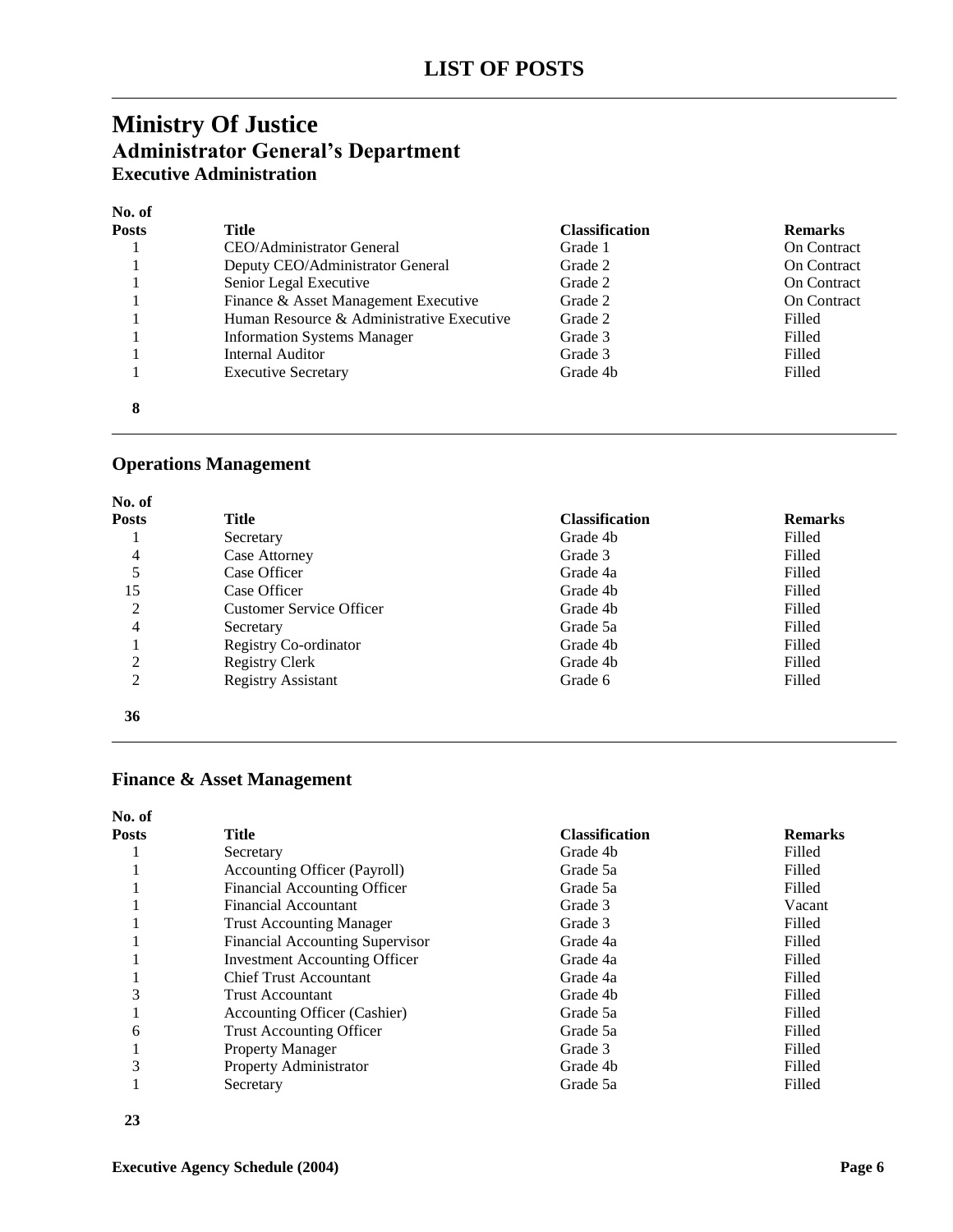## **Ministry Of Justice Administrator General's Department Legal Services**

### **No. of Posts Title Classification Remarks** 2 Attorney **Attorney Attorney Attorney Attorney Attorney** Grade 3 **Filled** 1 Legal Secretary Grade 4b Filled<br>1 Process Server Grade 5b Vacan 1 Process Server Grade 5b Vacant **4**

### **Human Resource & Administration**

| No. of         |                                    |                       |                |
|----------------|------------------------------------|-----------------------|----------------|
| <b>Posts</b>   | Title                              | <b>Classification</b> | <b>Remarks</b> |
|                | Personnel & Administrative Officer | Grade 4b              | Filled         |
|                | Secretary                          | Grade 5a              | Filled         |
|                | <b>Telephone Operator</b>          | Grade 5b              | Filled         |
| $\overline{2}$ | Driver                             | Grade 6               | Filled         |
| $\overline{2}$ | Cleaner/Attendant                  | Grade 6               | Filled         |
| 5              |                                    |                       |                |

### **Information Systems**

| No. of       | Title                                | <b>Classification</b> | <b>Remarks</b> |
|--------------|--------------------------------------|-----------------------|----------------|
| <b>Posts</b> | <b>Information Systems Assistant</b> | Grade 4a              | Filled         |
|              |                                      |                       |                |

#### **Total number of Posts in Administrator General's Department: 59**

**Filled Vacant**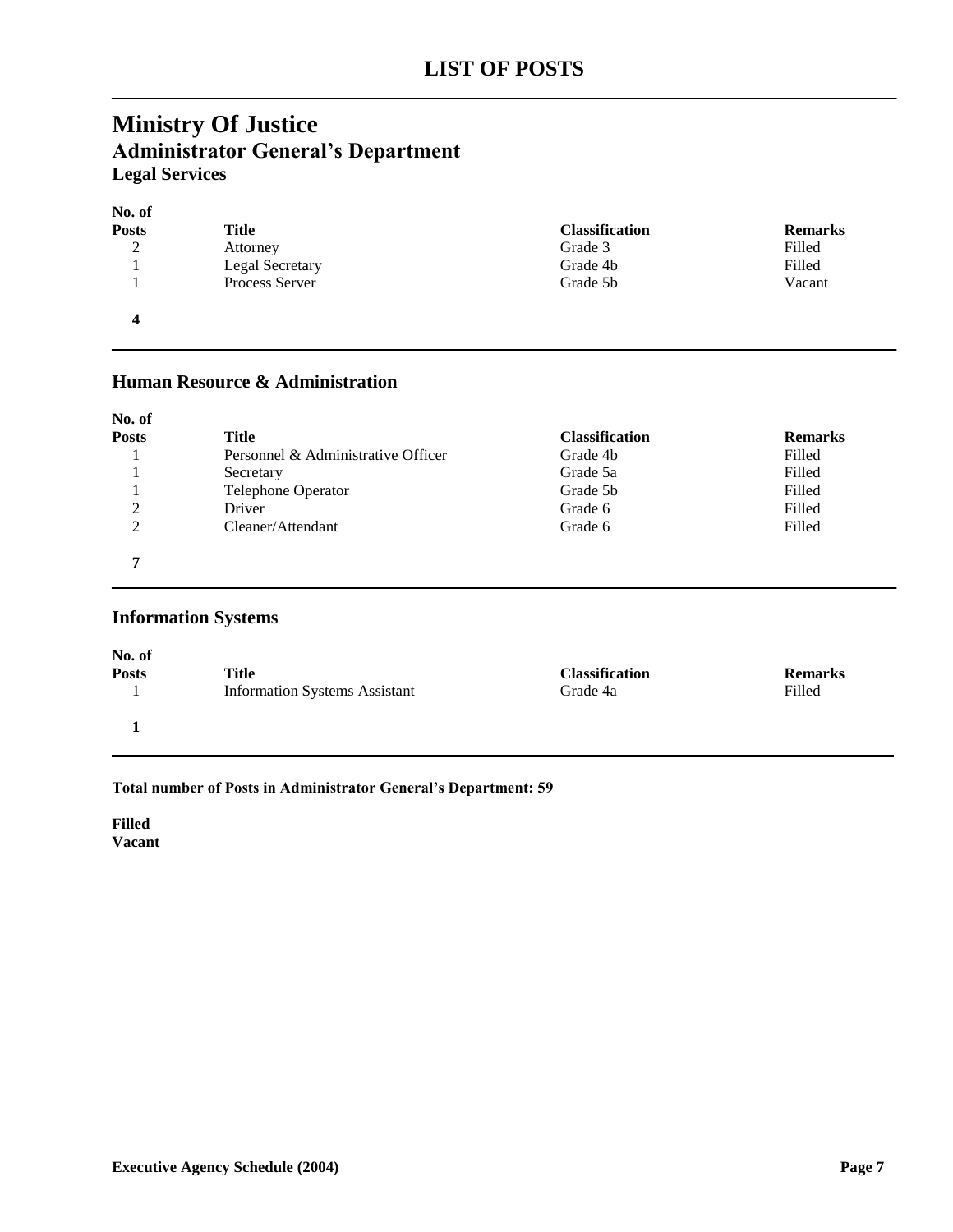## **Ministry Of Land And Environment National Environment & Planning Agency General Administration**

| No. of       |                                |                       |                    |
|--------------|--------------------------------|-----------------------|--------------------|
| <b>Posts</b> | Title                          | <b>Classification</b> | <b>Remarks</b>     |
|              | <b>Chief Executive Officer</b> | Level 10              | <b>On Contract</b> |
|              | <b>Executive Assistant</b>     | Level 5               | <b>On Contract</b> |
|              | <b>Executive Secretary</b>     | Level 5               | Filled             |
|              | Secretary                      | Level 3               | Vacant             |
| 4            |                                |                       |                    |

### **Internal Audit**

| No. of       |                               |                       |                    |
|--------------|-------------------------------|-----------------------|--------------------|
| <b>Posts</b> | Title                         | <b>Classification</b> | <b>Remarks</b>     |
|              | <b>Chief Internal Auditor</b> | Level 7               | <b>On Contract</b> |
|              | Internal Auditor              | Level 6               | 1 Filled, 2 Vacant |
|              |                               |                       |                    |

### **Corporate Services**

| No. of       |                            |                       |                |
|--------------|----------------------------|-----------------------|----------------|
| <b>Posts</b> | Title                      | <b>Classification</b> | <b>Remarks</b> |
|              | Director                   | Level 9               | On Contract    |
|              | <b>Executive Secretary</b> | Level 5               | Filled         |
|              |                            |                       |                |

#### **Human Resources Development Branch**

| No. of       |                                     |                       |                    |
|--------------|-------------------------------------|-----------------------|--------------------|
| <b>Posts</b> | <b>Title</b>                        | <b>Classification</b> | <b>Remarks</b>     |
|              | Human Resource Manager              | Level 8               | <b>On Contract</b> |
|              | Senior Training Officer             | Level 6               | Filled             |
|              | Senior Personnel Officer            | Level 7               | Filled             |
|              | Personnel Officer                   | Level 6               | Filled             |
|              | Records Clerk                       | Level 3               | Filled             |
|              | Senior Secretary                    | Level 4               | Filled             |
|              | Secretary                           | Level 3               | Vacant             |
|              | <b>HRMIS Clerk</b>                  | Level 5               |                    |
|              | <b>Industrial Relations Officer</b> | Level 6               |                    |
| 9            |                                     |                       |                    |

#### **Finance And Accounts Branch**

| Title                    | <b>Classification</b> | <b>Remarks</b>     |
|--------------------------|-----------------------|--------------------|
| <b>Financial Manager</b> | Level 8               | <b>On Contract</b> |
| Senior Secretary         | Level 4               | Filled             |
| Accountant               | Level 7               | Filled             |
|                          |                       |                    |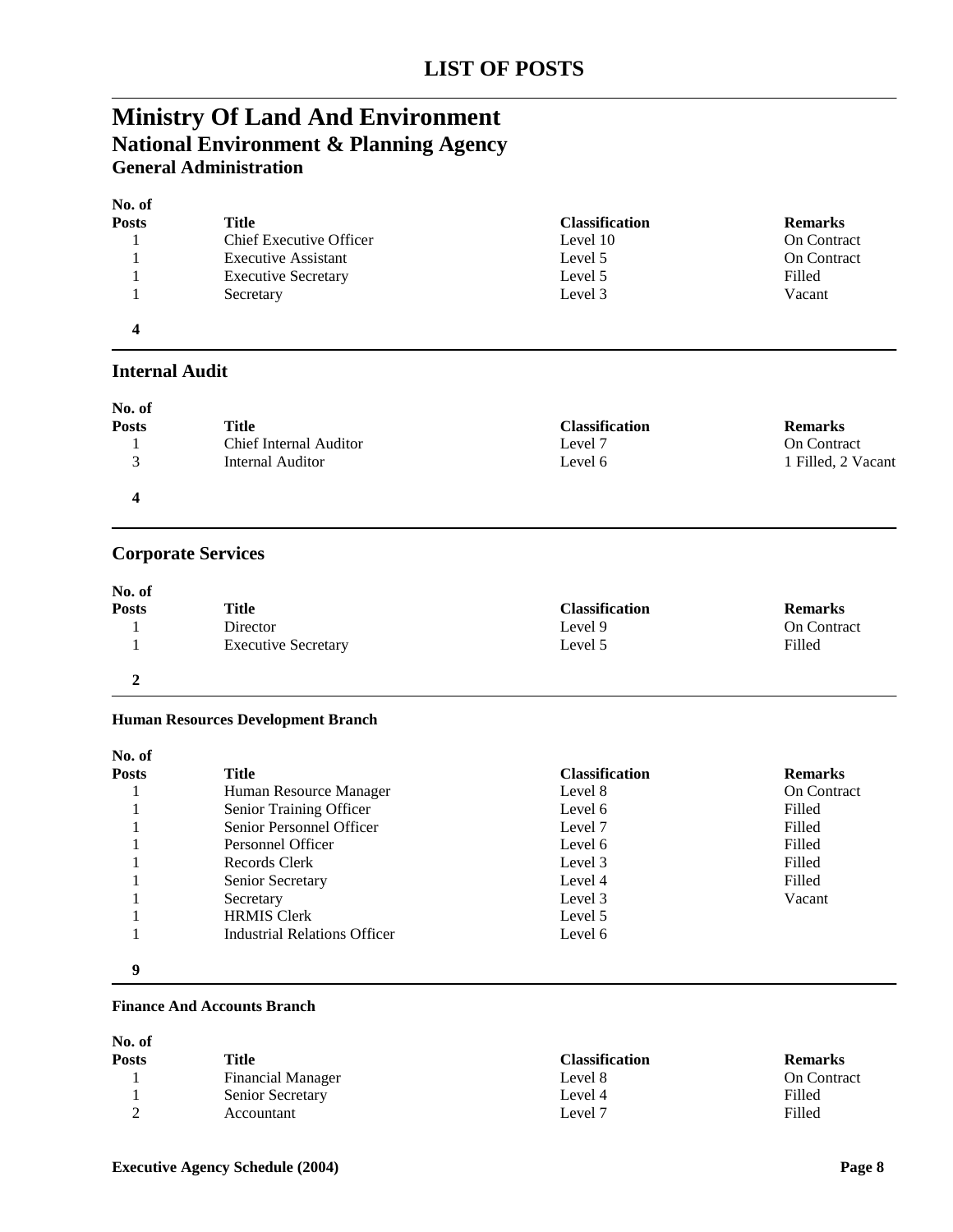## **LIST OF POSTS**

## **Ministry Of Land And Environment National Environment & Planning Agency**

**Corporate Services**

**Finance And Accounts Branch**

| No. of |                               |                       |                |
|--------|-------------------------------|-----------------------|----------------|
| Posts  | Title                         | <b>Classification</b> | <b>Remarks</b> |
|        | <b>Budget Analyst</b>         | Level 6               | Filled         |
| 5      | <b>Accounting Clerk</b>       | Level 5               | Filled         |
|        | <b>Accounts Payable Clerk</b> | Level 5               | Filled         |
|        | Payroll Clerk                 | Level 5               | Filled         |
|        | Cashier                       | Level 4               | Filled         |
| 13     |                               |                       |                |

#### **Operations Management Branch**

| No. of       |                           |                       |                    |
|--------------|---------------------------|-----------------------|--------------------|
| <b>Posts</b> | Title                     | <b>Classification</b> | <b>Remarks</b>     |
|              | <b>Operations Manager</b> | Level 8               | <b>On Contract</b> |
|              | Senior Secretary          | Level 4               | Vacant             |
| ∼            |                           |                       |                    |

#### **Office Services**

| No. of       |                            |                       |                |
|--------------|----------------------------|-----------------------|----------------|
| <b>Posts</b> | Title                      | <b>Classification</b> | <b>Remarks</b> |
|              | Office Services Supervisor | Level 5               | Filled         |
|              | <b>Procurement Clerk</b>   | Level 4               | Filled         |
|              | <b>Inventory Clerk</b>     | Level 4               | Filled         |
| 2            | Telephone Operator         | Level 4               | Filled         |
| 7            | Office Attendant/Messenger | Level 1               | Filled         |
| 12           |                            |                       |                |

#### **Property, Transport & Security**

| No. of       |                                        |                       |                    |
|--------------|----------------------------------------|-----------------------|--------------------|
| <b>Posts</b> | Title                                  | <b>Classification</b> | <b>Remarks</b>     |
|              | Property, Transport & Security Officer | Level 5               | Filled             |
|              | <b>Assistant Transport Officer</b>     | Level 4               | Filled             |
|              | Driver Technician                      | Level 3               | Filled             |
| 4            | Driver                                 | Level 3               | 3 Filled, 1 Vacant |
| 4            | Watchman                               | Level 1               | 3 Filled, 1 Vacant |
|              | Handyman                               | Level 1               | Filled             |
| ◠            | Caretaker                              | Level 1               | 1 Filled, 1 Vacant |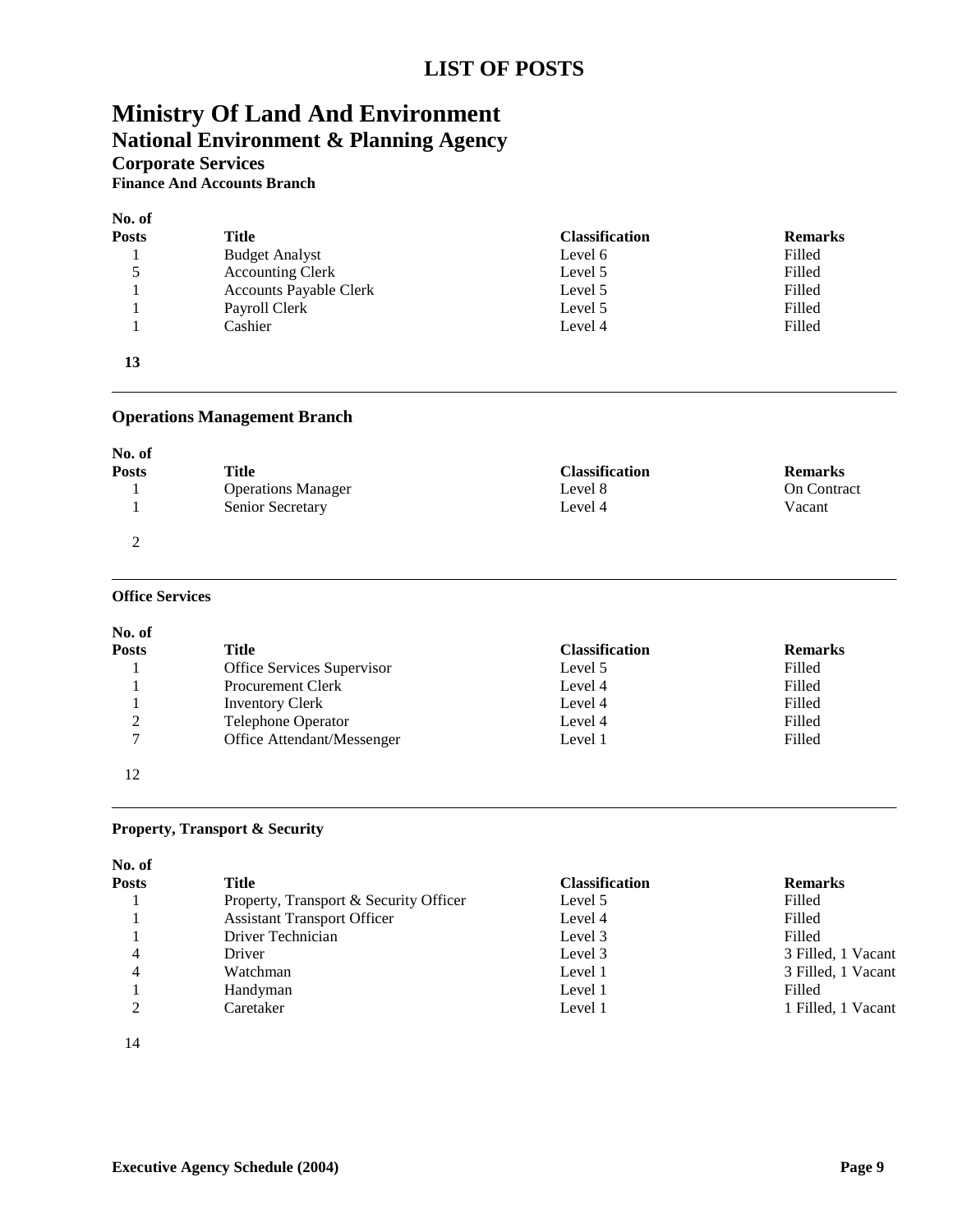## **Ministry Of Land And Environment National Environment & Planning Agency**

**Corporate Services**

Operations Management Branch **Records Management**

| No. of        |                                     |                       |                |
|---------------|-------------------------------------|-----------------------|----------------|
| <b>Posts</b>  | Title                               | <b>Classification</b> | <b>Remarks</b> |
|               | Registrar                           | Level 5               | Filled         |
|               | Senior Records Clerk                | Level 4               | Filled         |
| 5             | Records Clerk                       | Level 3               | Filled         |
| $\mathcal{I}$ |                                     |                       |                |
| 35            | <b>Operations Management Branch</b> |                       |                |

#### **Public Education & Community Outreach Branch**

| No. of       |                                               |                       |                    |
|--------------|-----------------------------------------------|-----------------------|--------------------|
| <b>Posts</b> | Title                                         | <b>Classification</b> | <b>Remarks</b>     |
|              | Manager                                       | Level 8               | <b>On Contract</b> |
|              | Administrative Assistant                      | Level 5               | Vacant             |
|              | Secretary                                     | Level 3               | Filled             |
|              | Senior Public Relations Officer               | Level 7               | Filled             |
|              | <b>Senior Public Education Officer</b>        | Level 7               | Filled             |
| 4            | Public Education & Community Outreach Officer | Level 6               | 1 Filled, 3 Vacant |
|              | <b>Community Animator</b>                     | Level 5               | Filled             |
|              | Web Administrator                             | Level 6               |                    |
|              | Graphic Artist                                | Level 5               |                    |
|              | <b>Senior Public Education Officer</b>        | Level 7               | 1 Filled           |

**13**

#### **Documentation Centre**

| No. of       |                                                         |                       |                |
|--------------|---------------------------------------------------------|-----------------------|----------------|
| <b>Posts</b> | Title                                                   | <b>Classification</b> | <b>Remarks</b> |
|              | Senior Librarian                                        | Level 7               | Filled         |
|              | Librarian                                               | Level 6               | Filled         |
|              | Library Assistant                                       | Level 3               | Filled         |
| 3            |                                                         |                       |                |
| 16           | <b>Public Education &amp; Community Outreach Branch</b> |                       |                |
| 75           | <b>Corporate Services</b>                               |                       |                |

### **Regulatory Services Division**

| No. of<br><b>Posts</b> | Title                                 | <b>Classification</b> | <b>Remarks</b>     |
|------------------------|---------------------------------------|-----------------------|--------------------|
|                        | Director, Regulatory & Legal Services | Level 9               | <b>On Contract</b> |
|                        | <b>Executive Secretary</b>            | Level 5               | Filled             |
|                        |                                       |                       |                    |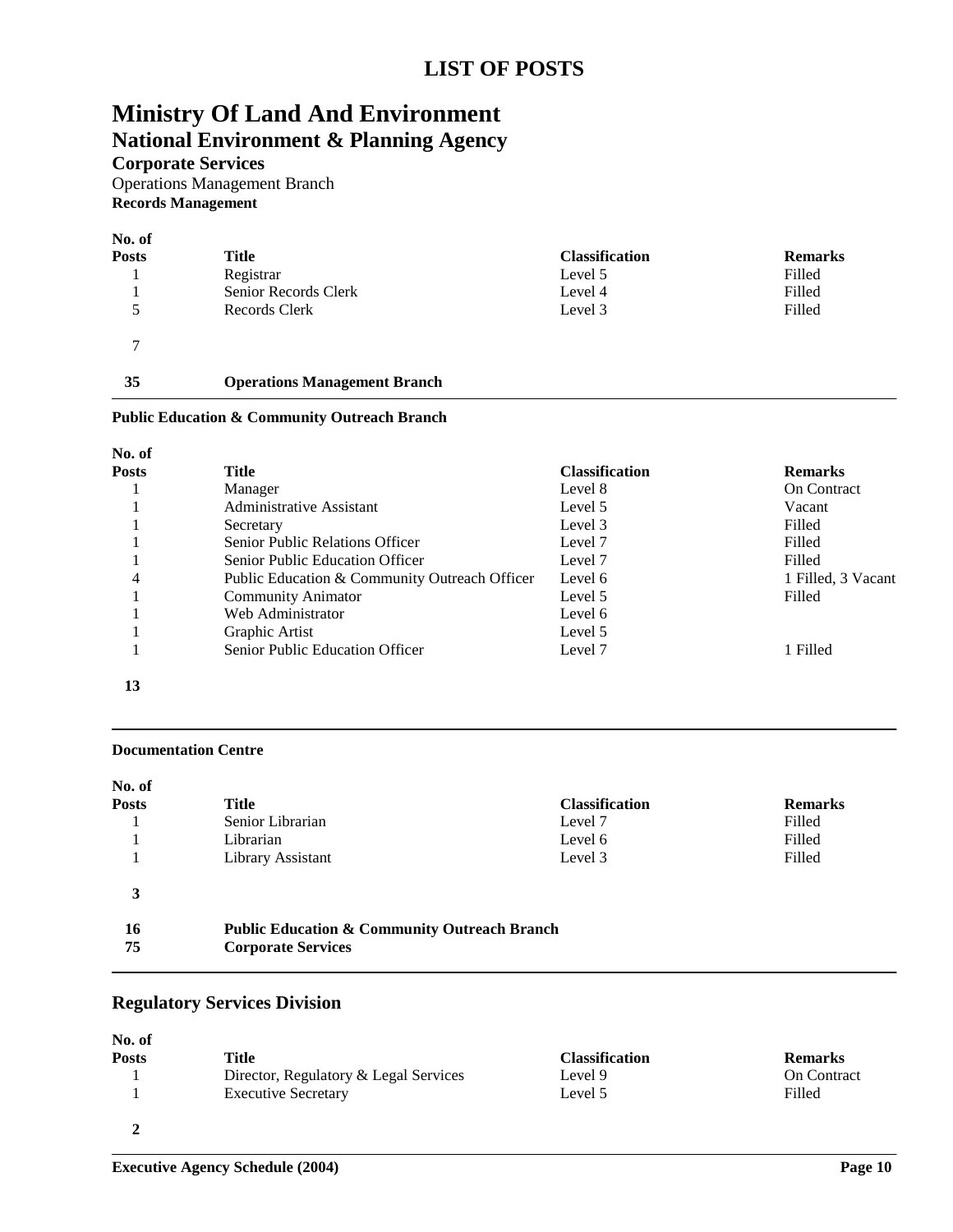## **LIST OF POSTS**

## **Ministry Of Land And Environment National Environment & Planning Agency**

**Regulatory Services Division Boards Secretariat**

## **No. of**

| 180. OI       |                                  |                       |                |
|---------------|----------------------------------|-----------------------|----------------|
| <b>Posts</b>  | <b>Title</b>                     | <b>Classification</b> | <b>Remarks</b> |
|               | Administrator, Board Secretariat | Level 7               | Filled         |
|               | Administrative Assistant         | Level 5               | Filled         |
| $\mathcal{D}$ | <b>Board Assistants</b>          | Level 4               |                |
|               | Secretary                        | Level 3               | Filled         |
|               |                                  |                       |                |

#### **Application Secretariat Branch**

| No. of       |                                   |                       |                    |
|--------------|-----------------------------------|-----------------------|--------------------|
| <b>Posts</b> | Title                             | <b>Classification</b> | <b>Remarks</b>     |
|              | Manager                           | Level 8               | <b>On Contract</b> |
|              | Senior Customer Service Officer   | Level 7               | Vacant             |
| ∍            | <b>Customer Service Officer</b>   | Level 6               | Filled             |
|              | <b>Planning Technologist</b>      | Level 5               |                    |
|              | Senior Secretary                  | Level 4               |                    |
| 3            | <b>Customer Service Assistant</b> | Level 4               |                    |
| Q            |                                   |                       |                    |

#### **Legal Services Branch**

| No. of       |                                     |                       |                    |
|--------------|-------------------------------------|-----------------------|--------------------|
| <b>Posts</b> | Title                               | <b>Classification</b> | <b>Remarks</b>     |
|              | Senior Legal Officer                | Level 8               | Filled             |
| 2            | Legal Officer                       | Level 7               | 1 Filled, 1 Vacant |
|              | Paralegal Clerk                     | Level 5               | Vacant             |
|              | Senior Secretary                    | Level 4               | Vacant             |
| 5            |                                     |                       |                    |
| 21           | <b>Regulatory Services Division</b> |                       |                    |

## **Policy, Programmes & Projects Coordination Division**

| No. of       |                            |                       |                |
|--------------|----------------------------|-----------------------|----------------|
| <b>Posts</b> | Title                      | <b>Classification</b> | <b>Remarks</b> |
|              | Director                   | Level 9               | On Contract    |
|              | <b>Executive Secretary</b> | Level 5               | Filled         |
| $\gamma$     |                            |                       |                |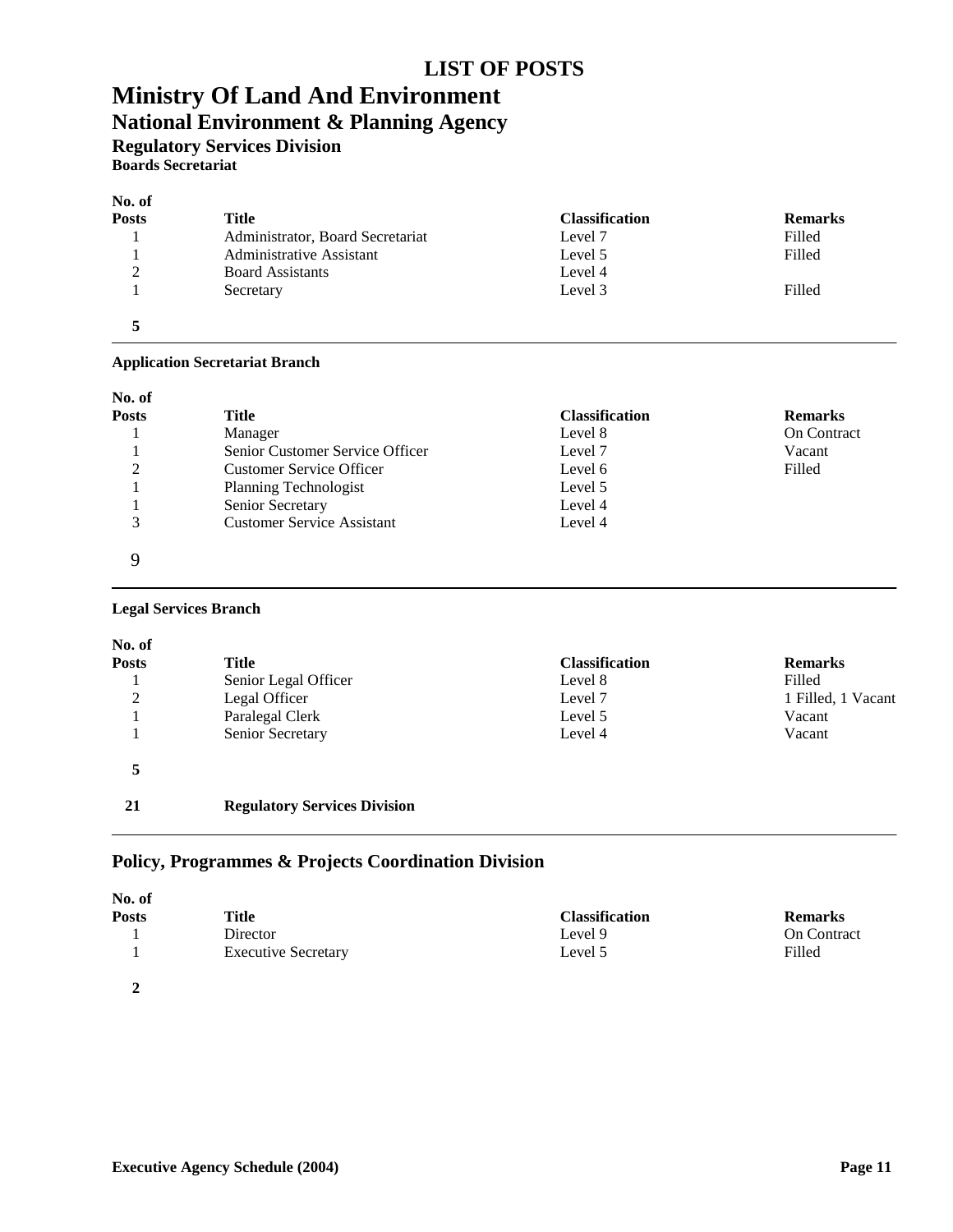**National Environment & Planning Agency**

Policy, Programmes & Projects Coordination Division **Strategic Planning & Policy Branch**

| No. of       |                   |                       |                |
|--------------|-------------------|-----------------------|----------------|
| <b>Posts</b> | Title             | <b>Classification</b> | <b>Remarks</b> |
|              | Manager           | Level 8               | On Contract    |
|              | Corporate Planner | Level 6               | Filled         |
|              | Policy Analyst    | Level 6               |                |
| 3            |                   |                       |                |
|              |                   |                       |                |

### **Projects Branch**

| No. of<br><b>Posts</b>  | <b>Title</b><br>Projects Manager | <b>Classification</b><br>Level 8 | <b>Remarks</b><br><b>On Contract</b> |
|-------------------------|----------------------------------|----------------------------------|--------------------------------------|
|                         |                                  |                                  |                                      |
| <b>SDCJ</b> Secretariat |                                  |                                  |                                      |
| No. of                  |                                  |                                  |                                      |
| <b>Posts</b>            | <b>Title</b>                     | <b>Classification</b>            | <b>Remarks</b>                       |
|                         | Coordinator                      | Level 7                          |                                      |

### **7 Policy, Programmes & Projects Coordination Division**

### **Information Technology Division**

| No. of |                                        |                       |                    |
|--------|----------------------------------------|-----------------------|--------------------|
| Posts  | Title                                  | <b>Classification</b> | <b>Remarks</b>     |
|        | Director                               | Level 9               | On contract        |
|        | Executive secretary                    | Level 5               | Filled             |
|        | <b>Network Operations Manager</b>      | Level 8               | <b>On Contract</b> |
|        | Network Administrator                  | Level 7               | Vacant             |
|        | <b>Technical Support Specialist</b>    | Level 7               | Filled             |
| ◠      | End User Technician – Network          | Level 5               | Filled             |
|        | End User Technician                    | Level 5               | Vacant             |
|        | Data Management & Applications Manager | Level 8               | <b>On Contract</b> |
|        | <b>GIS</b> Administrator               | Level 7               | Filled             |
|        | WEB/SOL Administrator                  | Level 7               | Filled             |
|        |                                        |                       |                    |

**11**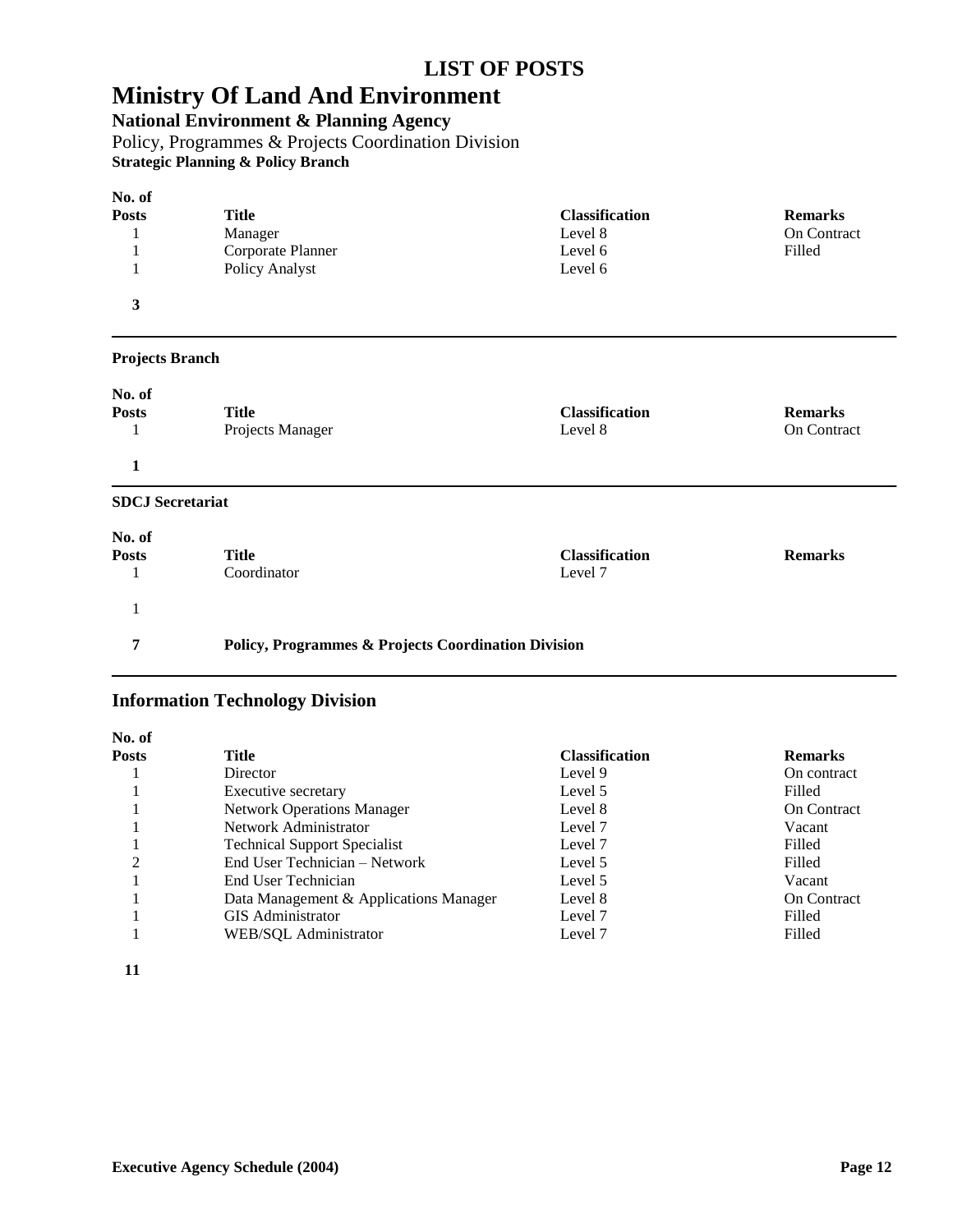### **LIST OF POSTS**

## **Ministry Of Land And Environment National Environment & Planning Agency Planning And Development**

| No. of       |                            |                       |                |
|--------------|----------------------------|-----------------------|----------------|
| <b>Posts</b> | <b>Title</b>               | <b>Classification</b> | <b>Remarks</b> |
|              | Director                   | Level 9               | On Contract    |
|              | <b>Executive Secretary</b> | Level 5               | Filled         |
| 2            |                            |                       |                |

#### **Development Control**

| No. of       |                            |                       |                    |
|--------------|----------------------------|-----------------------|--------------------|
| <b>Posts</b> | Title                      | <b>Classification</b> | <b>Remarks</b>     |
|              | Manager                    | Level 8               | <b>On Contract</b> |
|              | Senior Secretary           | Level 4               | Filled             |
| 2            | Senior Physical Planner    | Level 7               | Filled             |
| 4            | <b>Physical Planner</b>    | Level 6               | 2 Filled, 2 Vacant |
|              | Senior Planning Technician | Level 5               |                    |
|              | Planning Technician        | Level 4               |                    |
| 2            | Panning Technologist       | Level 4               | Filled             |
| 12           |                            |                       |                    |

#### **Land Use Branch**

| No. of       |                            |                       |                    |
|--------------|----------------------------|-----------------------|--------------------|
| <b>Posts</b> | <b>Title</b>               | <b>Classification</b> | <b>Remarks</b>     |
|              | Manager                    | Level 8               | <b>On Contract</b> |
|              | Senior secretary           | Level 4               | Filled             |
| 2            | Senior Land Use Officer    | Level 7               | 1 Filled, 1 Vacant |
| 6            | Land Use Officer           | Level 6               | 5 Filled, 1 Vacant |
|              | <b>Statistical Officer</b> | Level 5               | Filled             |
|              | Survey Technician          | Level 4               | 1 Filled, 1 Vacant |
|              | Records Clerk              | Level 3               | Filled             |
|              | Administrative Clerk       | Level 3               | New $1/12/02$      |
| 14           |                            |                       |                    |

#### **Local Area Planning Branch**

| No. of       |                            |                       |                    |
|--------------|----------------------------|-----------------------|--------------------|
| <b>Posts</b> | Title                      | <b>Classification</b> | <b>Remarks</b>     |
|              | Manager                    | Level 8               | On Contract        |
|              | Senior Secretary           | Level 4               | Filled             |
| 2            | Senior Physical Planner    | Level 7               | 1 Filled, 1 Vacant |
| 2            | <b>Physical Planner</b>    | Level 6               | 1 Filled, 1 Vacant |
|              | Senior Planning Technician | Level 5               | Filled             |
|              | Planning Technician        | Level 4               | Filled             |
| 12           |                            |                       |                    |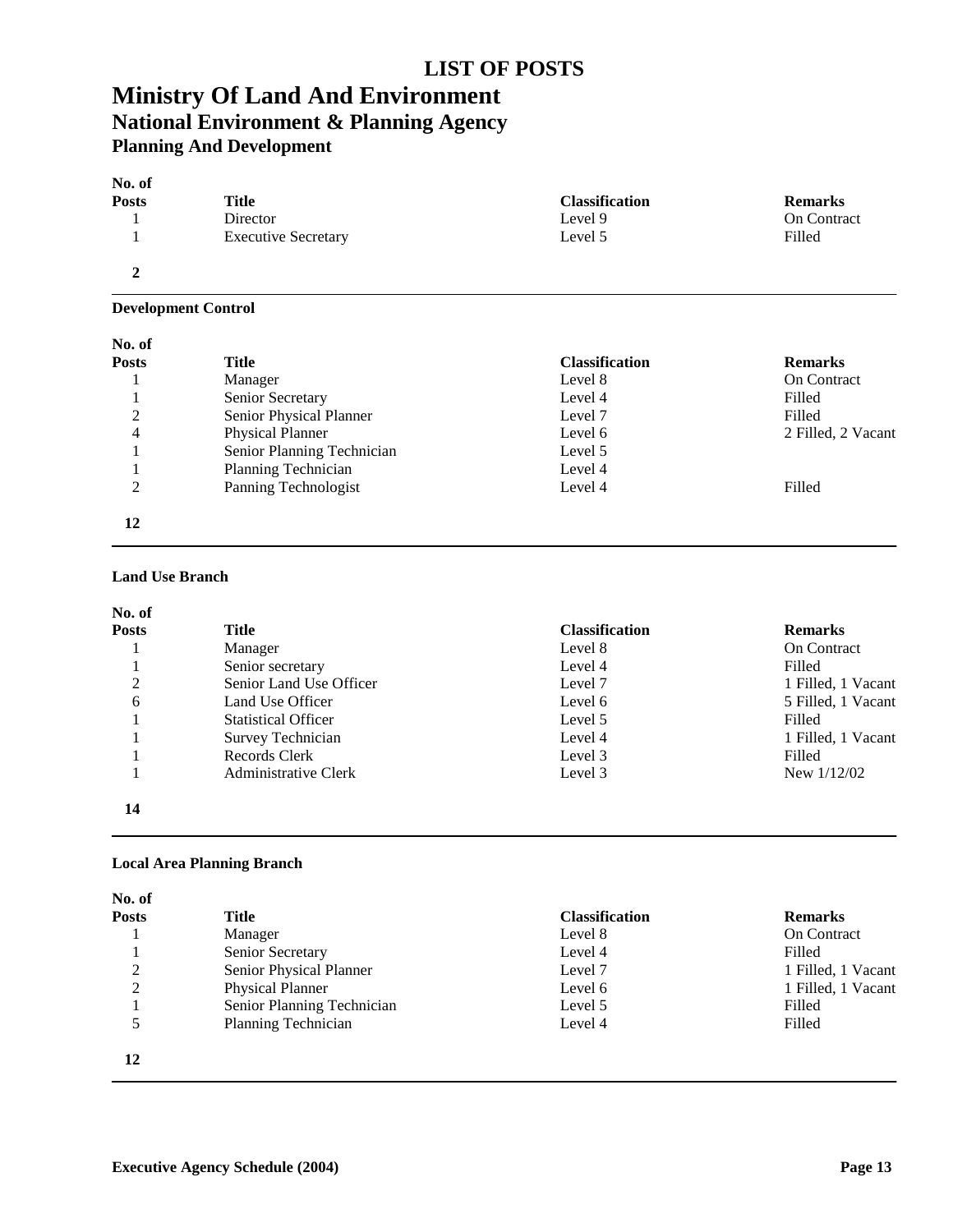## **Ministry Of Land And Environment National Environment & Planning Agency**

Planning And Development **National Spatial Planning & Research Branch**

| No. of |                                 |                       |                    |
|--------|---------------------------------|-----------------------|--------------------|
| Posts  | Title                           | <b>Classification</b> | <b>Remarks</b>     |
|        | Manager                         | Level 8               | <b>On Contract</b> |
|        | Senior Physical Planner         | Level 7               | Filled             |
| 3      | <b>Physical Planner</b>         | Level 6               | Vacant             |
|        | Senior Secretary                | Level 4               | Filled             |
| 6      |                                 |                       |                    |
| 46     | <b>Planning And Development</b> |                       |                    |

### **Compliance And Regional Services**

| No. of       |                            |                       |                |
|--------------|----------------------------|-----------------------|----------------|
| <b>Posts</b> | Title                      | <b>Classification</b> | <b>Remarks</b> |
|              | Director                   | Level 9               | On contract    |
|              | <b>Executive Secretary</b> | Level 5               | Filled         |
|              |                            |                       |                |

### **Enforcement Branch**

| No. of       |                            |                       |                     |
|--------------|----------------------------|-----------------------|---------------------|
| <b>Posts</b> | Title                      | <b>Classification</b> | <b>Remarks</b>      |
|              | Manager                    | Level 8               | On Contract         |
|              | Senior Secretary           | Level 4               | Filled              |
| 5            | Investigator               | Level 6               | 2 Filled, 3 Vacant  |
| 5            | <b>Enforcement Officer</b> | Level 5               | 4 Filled, 1 Vacant  |
| 14           | Enforcement Inspector      | Level 4               | 11 Filled, 3 Vacant |
| 26           |                            |                       |                     |

#### **Western Region Office**

| No. of<br><b>Posts</b> | Title                   | <b>Classification</b> | <b>Remarks</b> |
|------------------------|-------------------------|-----------------------|----------------|
|                        | <b>Regional Manager</b> | Level 8               | Vacant         |
|                        |                         |                       |                |

#### **Southern Region Office**

| No. of<br><b>Posts</b> | Title                   | <b>Classification</b> | <b>Remarks</b> |
|------------------------|-------------------------|-----------------------|----------------|
|                        | <b>Regional Manager</b> | Level 8               | Vacant         |
|                        | <b>Senior Secretary</b> | Level 4               | Vacant         |
|                        |                         |                       |                |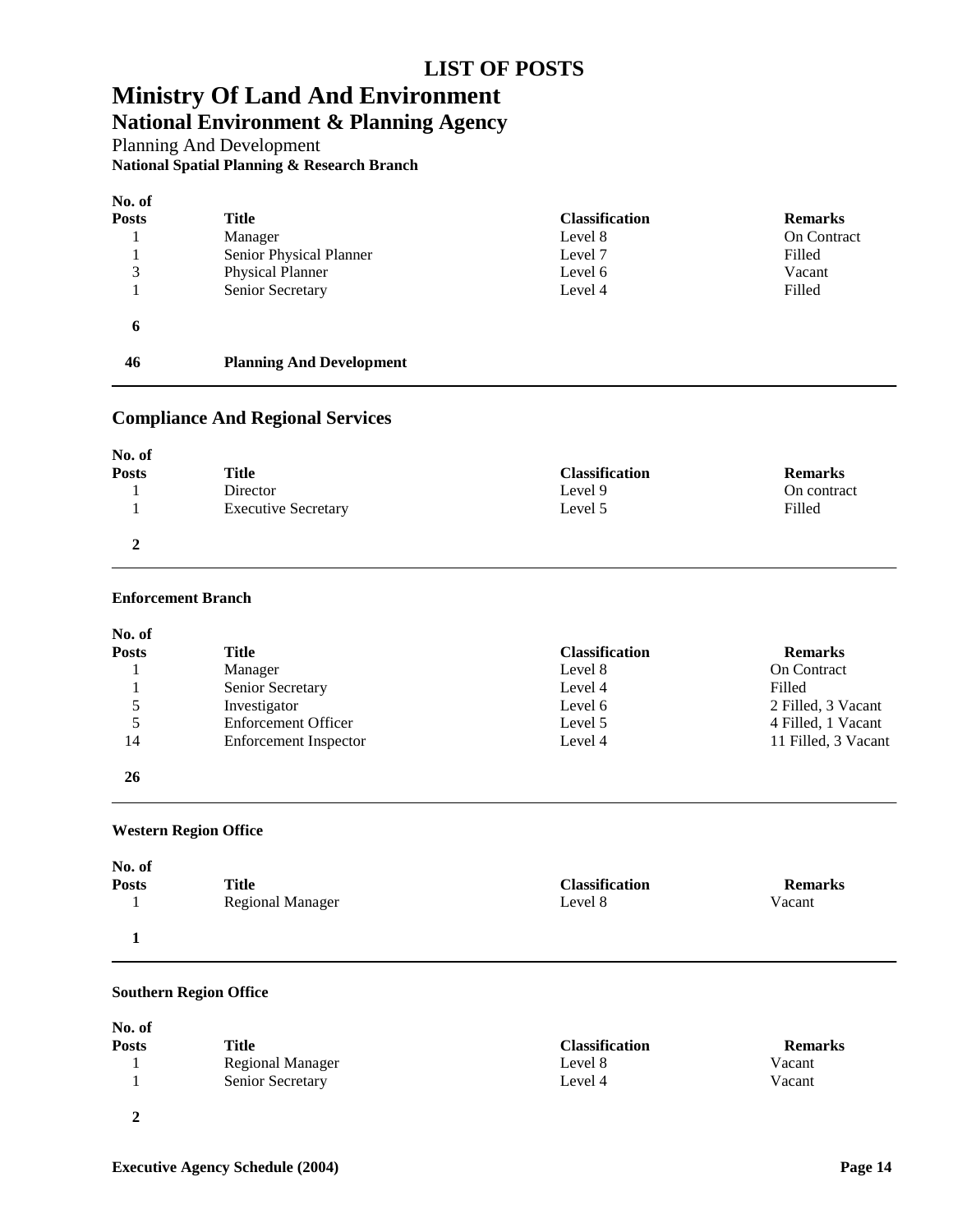## **LIST OF POSTS**

## **Ministry Of Land And Environment**

## **National Environment & Planning Agency**

**Compliance And Regional Services**

**North East Region Office**

| No. of<br><b>Posts</b> | Title                                   | <b>Classification</b> | <b>Remarks</b> |
|------------------------|-----------------------------------------|-----------------------|----------------|
|                        | <b>Regional Manager</b>                 | Level 8               | Vacant         |
|                        |                                         |                       |                |
| 32                     | <b>Compliance And Regional Services</b> |                       |                |

### **Environmental Management Division**

| No. of       |                            |                       |                    |
|--------------|----------------------------|-----------------------|--------------------|
| <b>Posts</b> | Title                      | <b>Classification</b> | <b>Remarks</b>     |
|              | Director                   | Level 9               | <b>On Contract</b> |
|              | <b>Executive Secretary</b> | Level 5               | Filled             |
|              |                            |                       |                    |

### Pollution Prevention And Control

| No. of       |                                            |                       |                |
|--------------|--------------------------------------------|-----------------------|----------------|
| <b>Posts</b> | Title                                      | <b>Classification</b> | <b>Remarks</b> |
|              | Manager                                    | Level 8               | On contract    |
|              | Senior Secretary                           | Level 4               | Filled         |
|              | <b>EMS</b> Programmes officer              | Level 6               | Vacant         |
|              | Environmental Officer (Hot Spot)           | Level 6               | Vacant         |
|              | Environmental Officer (Basel & POPS Prog.) | Level 6               | Vacant         |
|              | Administrative assistant                   | Level 5               | Filled         |
| 6            |                                            |                       |                |

#### **Environmental Standards And Regulations Branch**

| No. of       |                                                           |                       |                    |
|--------------|-----------------------------------------------------------|-----------------------|--------------------|
| <b>Posts</b> | Title                                                     | <b>Classification</b> | <b>Remarks</b>     |
|              | Manager                                                   | Level 8               | <b>On Contract</b> |
|              | Senior Secretary                                          | Level 4               | Filled             |
|              | Coordinator, New Planning & Licensing Application Level 7 |                       | Vacant             |
| 6            | <b>Environmental Officer</b>                              | Level 6               | Filled             |
|              | Coordinator, Applications Review                          | Level 7               | Filled             |
|              | Coordinator, Air Quality                                  | Level 7               |                    |
| ◠            | <b>Environmental Engineer</b>                             | Level 6               |                    |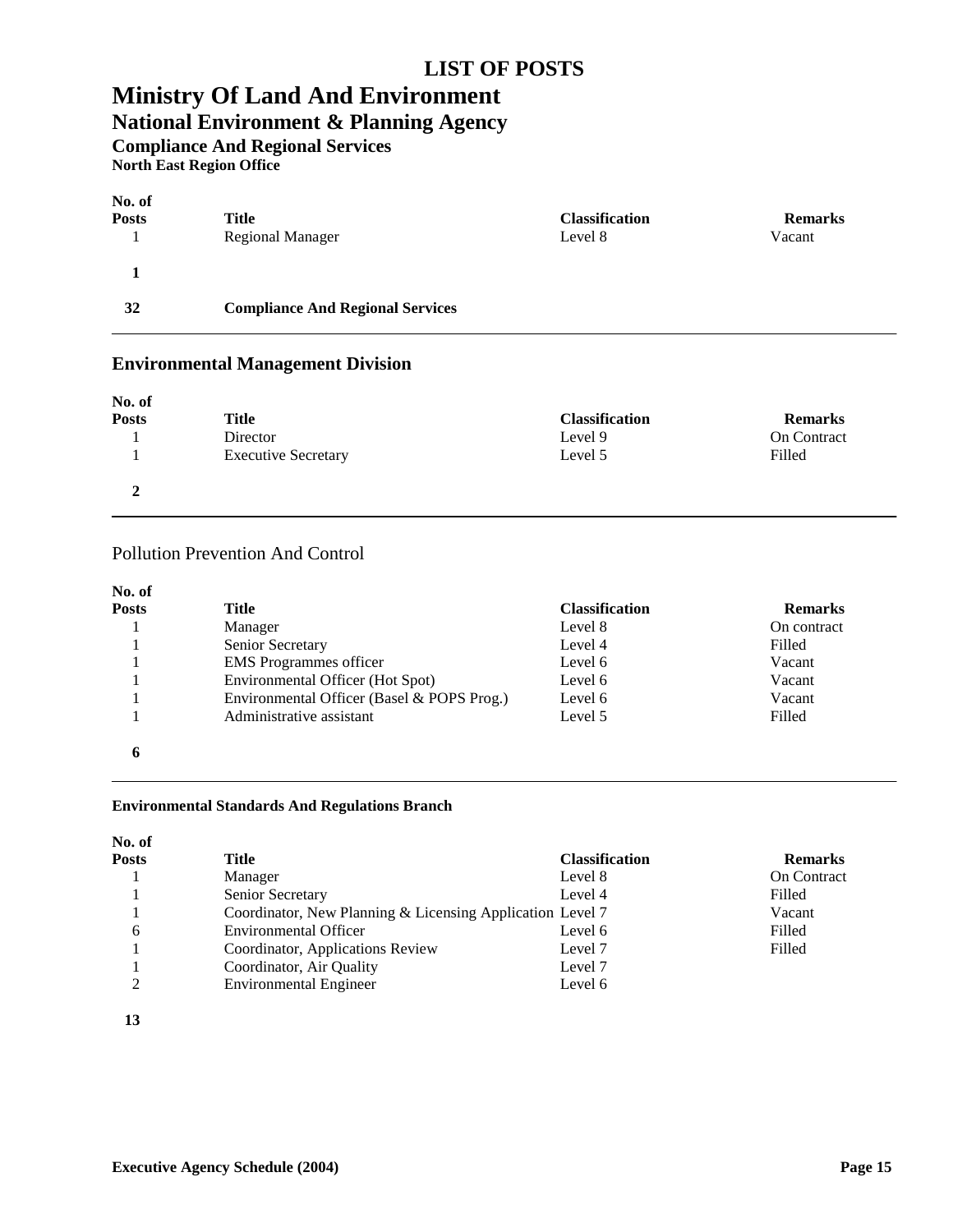## **National Environment & Planning Agency**

**Environmental Management Division**

**Environmental Monitoring And Assessment Branch**

| No. of |                                                   |                       |                    |
|--------|---------------------------------------------------|-----------------------|--------------------|
| Posts  | Title                                             | <b>Classification</b> | <b>Remarks</b>     |
|        | Manager                                           | Level 8               | <b>On Contract</b> |
|        | Senior Secretary                                  | Level 4               | Vacant             |
|        | Secretary                                         | Level 3               | Vacant             |
|        | Coordinator, Technical Services                   | Level 7               | Filled             |
| 6      | Environmental Officer                             | Level 6               | Filled             |
|        | Environmental Assessment Technician               | Level 4               | Filled             |
|        | Coordinator, Pollution Investigation & Monitoring | Level 7               | Filled             |
| 12     |                                                   |                       |                    |

# **Environmental Management Division**

### **Conservation And Protection Division**

| No. of       |                            |                       |                    |
|--------------|----------------------------|-----------------------|--------------------|
| <b>Posts</b> | Title                      | <b>Classification</b> | <b>Remarks</b>     |
|              | Director                   | Level 9               | <b>On Contract</b> |
|              | <b>Executive Secretary</b> | Level 5               | Filled             |
| ↑            |                            |                       |                    |

#### **Sustainable Watershed Branch**

| No. of       |                                                  |                       |                    |
|--------------|--------------------------------------------------|-----------------------|--------------------|
| <b>Posts</b> | Title                                            | <b>Classification</b> | <b>Remarks</b>     |
|              | Manager                                          | Level 8               | Filled             |
|              | Senior Secretary                                 | Level 4               | Filled             |
|              | Coordinator, Watershed Information Systems       | Level 7               | Filled             |
|              | Coordinator, Management Operations               | Level 7               | Filled             |
|              | Coordinator, National Integrated Watershed Mgmt. | Level 7               | Filled             |
|              | <b>Watershed Planner</b>                         | Level 6               | Filled             |
| 3            | <b>Environmental Officer</b>                     | Level 6               | Filled             |
| 6            | Environmental Officer                            | Level 5               | Filled             |
| 6            | <b>Conservation Officer</b>                      | Level 5               | 2 Filled, 4 Vacant |
| 21           |                                                  |                       |                    |

#### **Biodiversity Branch**

| No. of       |                                 |                       |                |
|--------------|---------------------------------|-----------------------|----------------|
| <b>Posts</b> | Title                           | <b>Classification</b> | <b>Remarks</b> |
|              | Manager                         | Level 8               | On contract    |
|              | <b>Senior Secretary</b>         | Level 4               | Filled         |
|              | <b>Environmental Technician</b> | Level 4               | Filled         |
|              | Fauna Coordinator               | Level 7               | Filled         |
| ◠            | <b>Environmental Officer</b>    | Level 6               | Filled         |
|              | Environmental Technician        | Level 4               | Filled         |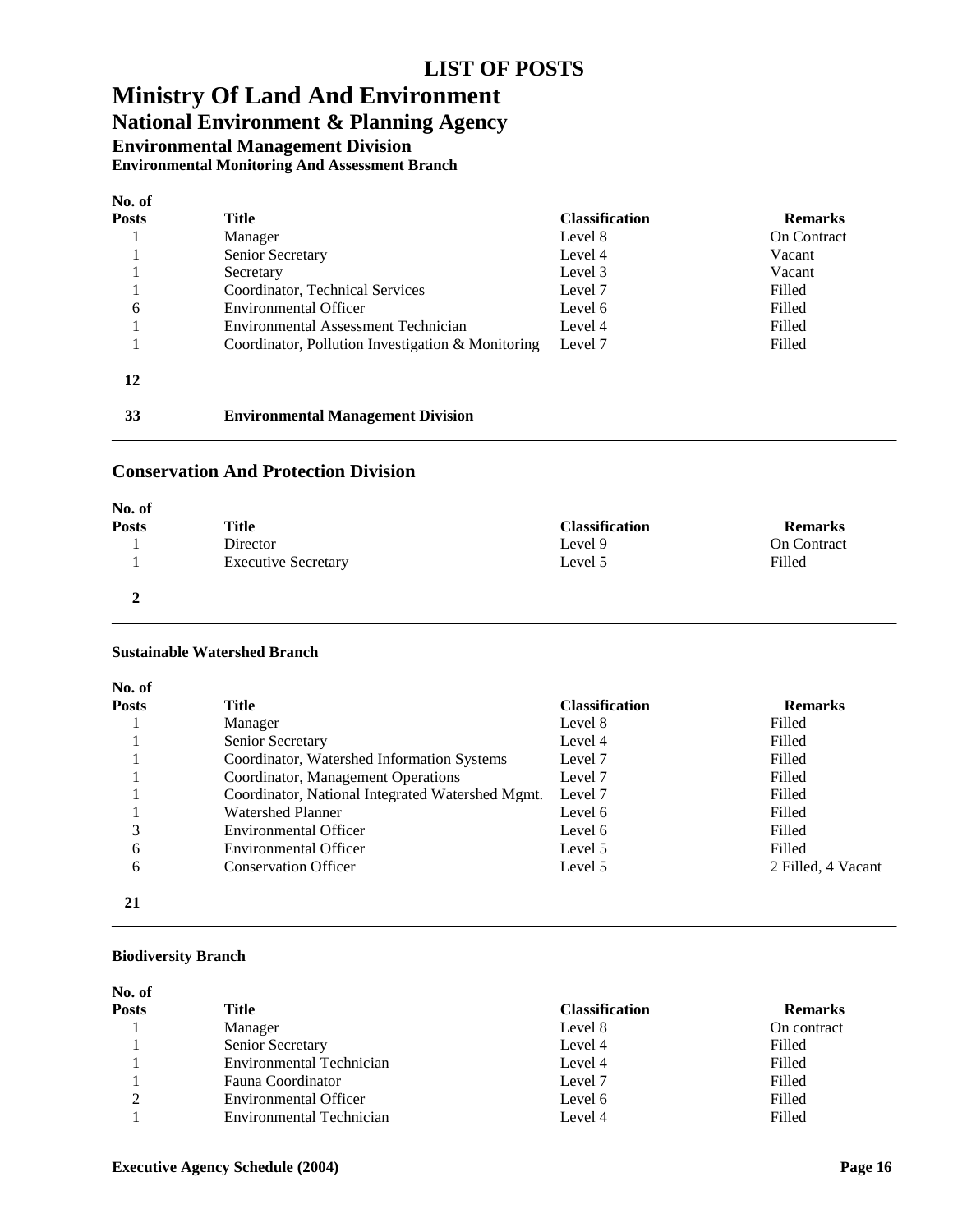### **LIST OF POSTS**

## **Ministry Of Land And Environment National Environment & Planning Agency**

**Conservation And Protection Division**

**Biodiversity Branch**

| No. of             |                              |                       |                    |
|--------------------|------------------------------|-----------------------|--------------------|
| <b>Posts</b>       | Title                        | <b>Classification</b> | <b>Remarks</b>     |
|                    | Flora Coordinator            | Level 7               | Filled             |
| $\mathcal{L}$<br>∠ | <b>Environmental Officer</b> | Level 6               | 1 Filled, 1 Vacant |
|                    | Environmental Technician     | Level 4               | Vacant             |
|                    |                              |                       |                    |

#### **Protected Areas Branch**

| No. of       |                                      |                       |                    |
|--------------|--------------------------------------|-----------------------|--------------------|
| <b>Posts</b> | Title                                | <b>Classification</b> | <b>Remarks</b>     |
|              | Manager                              | Level 8               | <b>On Contract</b> |
|              | Senior secretary                     | Level 4               | Filled             |
|              | Coordinator, Management & Operations | Level 7               | Filled             |
| 3            | <b>Environmental Officer</b>         | Level 6               | 2 Filled, 1 Vacant |
|              | <b>Conservation Technician</b>       | Level 4               | Vacant             |
|              | Coordinator, Protected Areas System  | Level 7               | Filled             |
| 8            |                                      |                       |                    |

#### **Coastal Zone Management Branch**

| No. of |                                             |                       |                |
|--------|---------------------------------------------|-----------------------|----------------|
| Posts  | Title                                       | <b>Classification</b> | <b>Remarks</b> |
|        | Manager                                     | Level 8               | Filled         |
|        | Senior Secretary                            | Level 4               | Filled         |
|        | <b>Beach Coordinator</b>                    | Level 7               | Filled         |
| 3      | <b>Environmental Officer</b>                | Level 6               | Filled         |
|        | Ecosystem Coordinator                       | Level 7               | Filled         |
| 2      | <b>Environmental Officer</b>                | Level 6               | Filled         |
| 9      |                                             |                       |                |
| 51     | <b>Conservation And Protection Division</b> |                       |                |

#### **Total Number Of Posts in National Environment & Planning Agency: 284**

**Filled Vacant**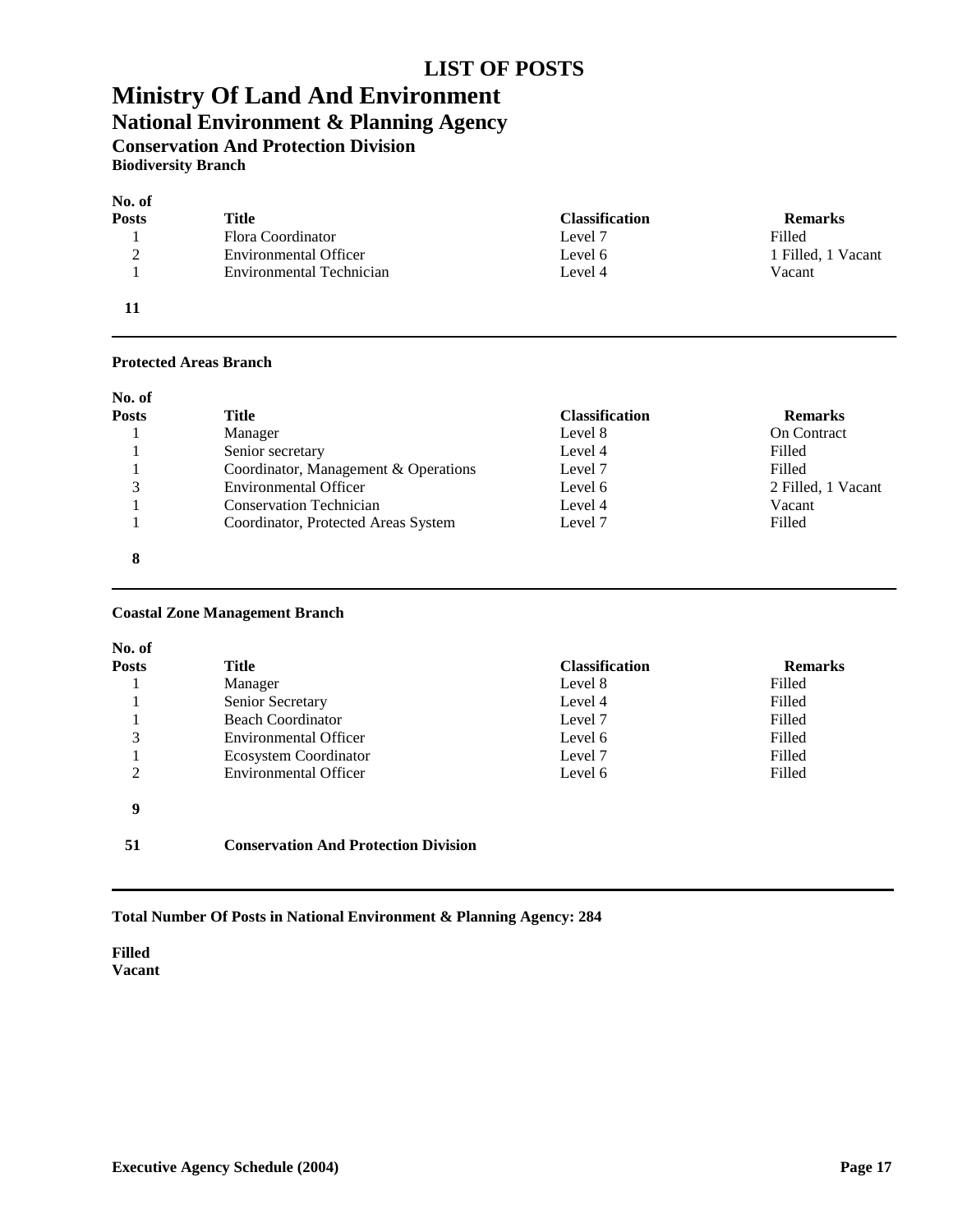## **Ministry Of Land And Environment National Land Agency General Administration**

| No. of       |                                    |                       |                |
|--------------|------------------------------------|-----------------------|----------------|
| <b>Posts</b> | Title                              | <b>Classification</b> | <b>Remarks</b> |
|              | <b>Chief Executive Officer</b>     | Level 10              |                |
|              | Administrative Assistant           | Level 5               |                |
|              | Corporate planner                  | Level 6               |                |
|              | Director, Corporate Legal Services | Level 9A              |                |
| 4            |                                    |                       |                |

#### **Internal Audit**

| No. of       |                               |                       |                |
|--------------|-------------------------------|-----------------------|----------------|
| <b>Posts</b> | Title                         | <b>Classification</b> | <b>Remarks</b> |
|              | <b>Chief Internal Auditor</b> | Level 7               |                |
|              | Senior Auditor                | Level 6               |                |
| 4            | Auditor                       | Level 5               |                |
|              | Records Officer               | Level 2               |                |
| 7            |                               |                       |                |
| 11           | <b>General Administration</b> |                       |                |

### **Business Development**

| No. of       |                                |                       |                |
|--------------|--------------------------------|-----------------------|----------------|
| <b>Posts</b> | Title                          | <b>Classification</b> | <b>Remarks</b> |
|              | Director, Business Development | Level 9               |                |
|              | <b>Executive Secretary</b>     | Level 5               |                |
|              |                                |                       |                |

#### **Communication And Public Relations**

| Posts | Title                                      | <b>Classification</b> | <b>Remarks</b> |
|-------|--------------------------------------------|-----------------------|----------------|
|       | Manager, Communications & Public Relations | Level 8               |                |
|       | <b>Communications Officer</b>              | Level 6               |                |
| ◠     | <b>Public Relations Officer</b>            | Level 6               |                |
|       | Training Co-ordinator                      | Level 6               |                |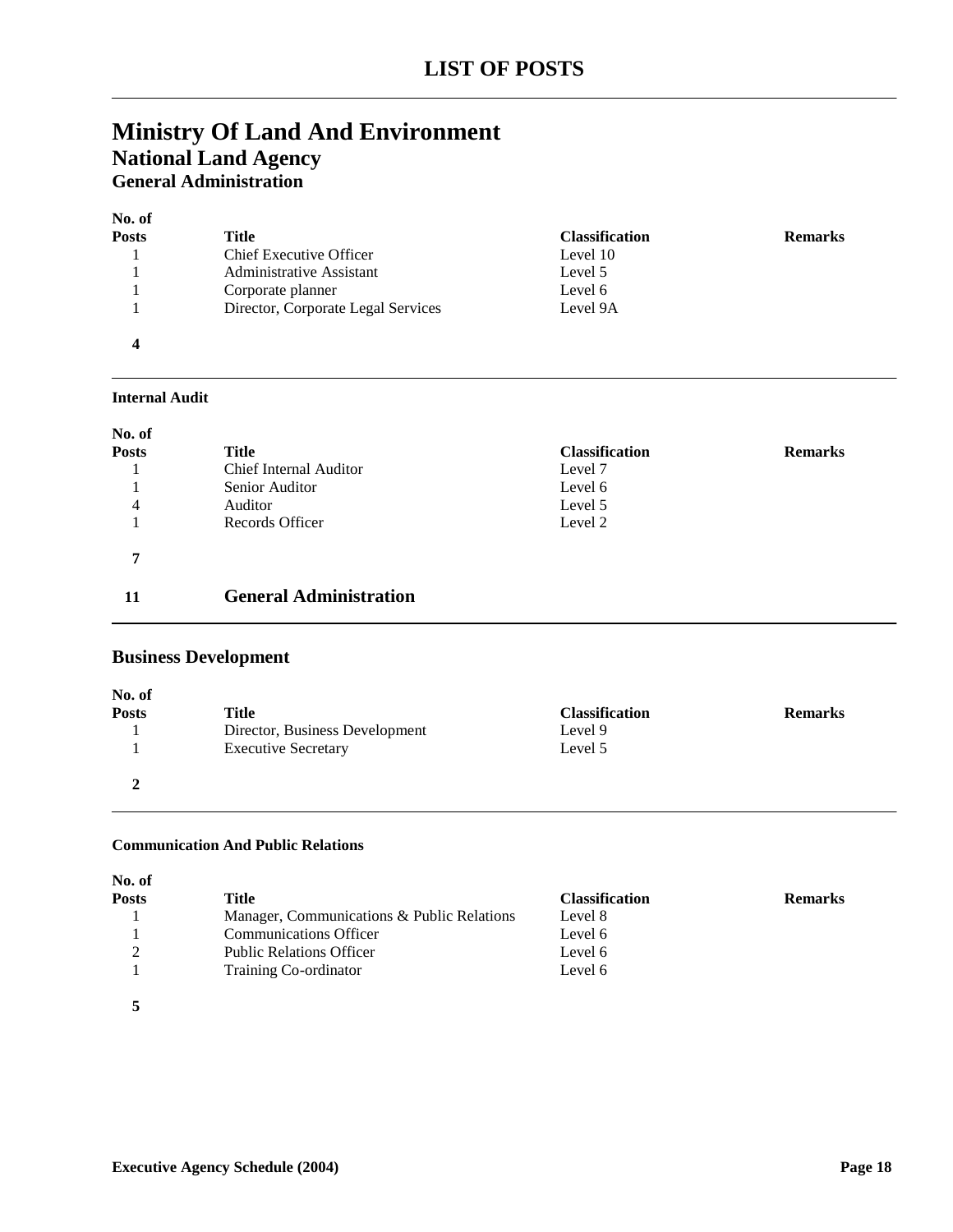## **National Land Agency**

**Business Development**

**Customer Service**

### **No. of Posts Title Classification Remarks** 1 Manager, Customer Service Level 8 2 Customer Relations Officer Level 6<br>2 Total Quality Management Officer Level 6 2 Total Quality Management Officer Level 6 6 Customer Service Officer 2 Level 5<br>8 Customer Service Officer 1 Level 4 Customer Service Officer 1 **19**

#### **Market And Product Development**

| No. of       |                                       |                       |                |
|--------------|---------------------------------------|-----------------------|----------------|
| <b>Posts</b> | Title                                 | <b>Classification</b> | <b>Remarks</b> |
|              | Manager, Market & Product Development | Level 8               |                |
| 2            | Marketing Officer                     | Level 6               |                |
|              | Strategic Alliance Officer            | Level 6               |                |
|              | Product Development Officer           | Level 6               |                |
|              |                                       |                       |                |
| 31           | <b>Business Development</b>           |                       |                |

### **Corporate Services**

| No. of       |                              |                       |                |
|--------------|------------------------------|-----------------------|----------------|
| <b>Posts</b> | Title                        | <b>Classification</b> | <b>Remarks</b> |
|              | Director, Corporate Services | Level 9               |                |
|              | <b>Executive Secretary</b>   | Level 5               |                |
|              |                              |                       |                |

#### **Finance And Accounts**

| <b>Posts</b> | <b>Title</b>           | <b>Classification</b> | <b>Remarks</b> |
|--------------|------------------------|-----------------------|----------------|
|              | <b>Finance Manager</b> | Level 8               |                |
|              | Head of Budget         | Level 6               |                |
|              | Senior Secretary       | Level 4               |                |
| $\mathbf{r}$ |                        |                       |                |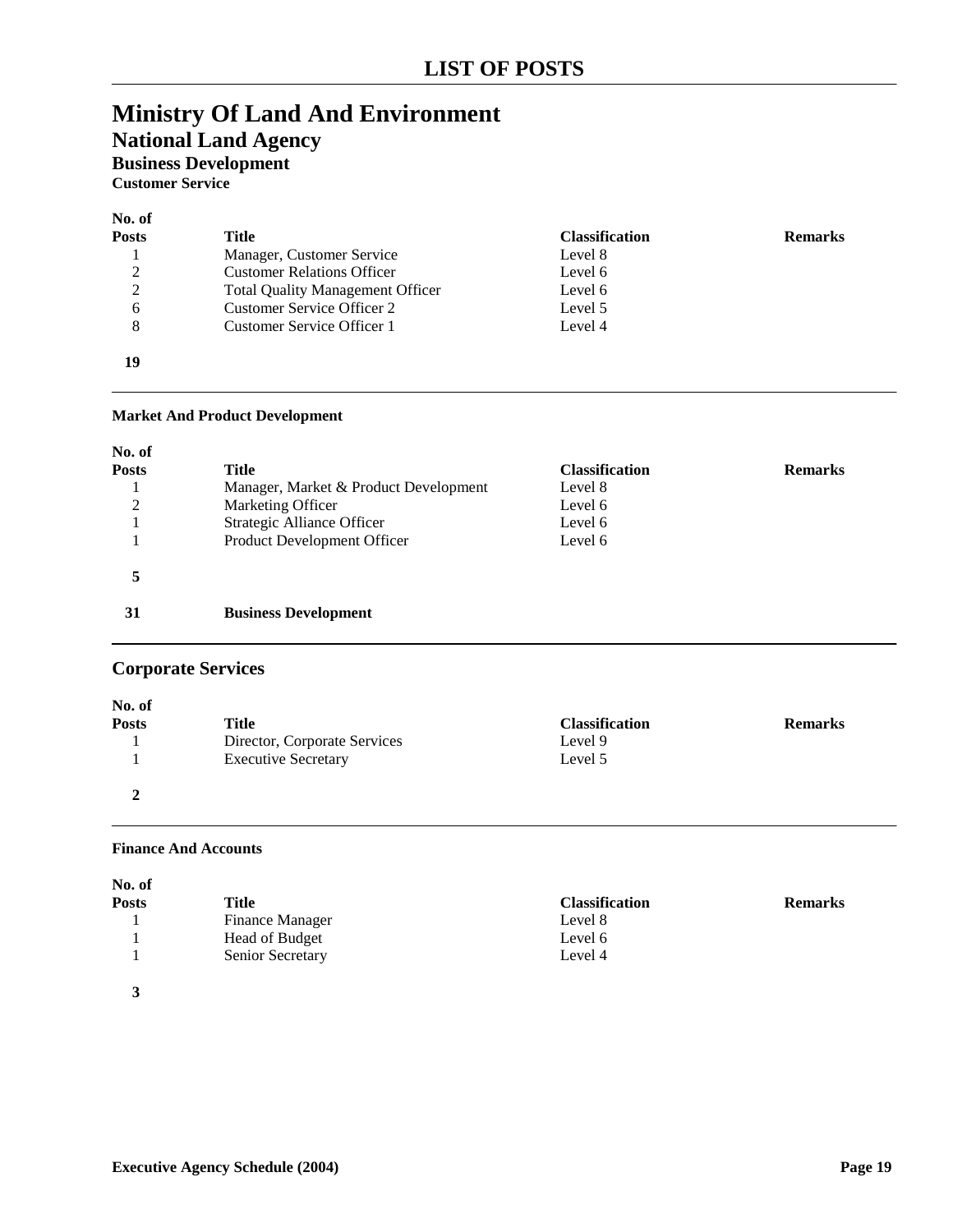**National Land Agency**

## **Corporate Services**

**Finance And Accounts Disbursements And Collections**

| No. of<br><b>Posts</b> | Title                        | <b>Classification</b> | <b>Remarks</b> |
|------------------------|------------------------------|-----------------------|----------------|
|                        | Supervisor, Disbursements    | Level 5               |                |
| 2                      | <b>Accounting Technician</b> | Level 4               |                |
|                        | Accounting Technician 1      | Level 3               |                |
|                        |                              |                       |                |

#### **Disbursements And Collections** Collections

**No. of**

| 130. OF      |                                     |                       |                |
|--------------|-------------------------------------|-----------------------|----------------|
| <b>Posts</b> | Title                               | <b>Classification</b> | <b>Remarks</b> |
|              | Cashier – Survey & Mapping          | Level 3               |                |
| 3            | $Cashier - Land Titles$             | Level 3               |                |
|              | Cashier – Estate Management         | Level 3               |                |
|              |                                     |                       |                |
| 10           | <b>Disbursement And Collections</b> |                       |                |
|              |                                     |                       |                |

#### **Salaries**

| No. of       |                              |                       |                |
|--------------|------------------------------|-----------------------|----------------|
| <b>Posts</b> | Title                        | <b>Classification</b> | <b>Remarks</b> |
|              | <b>Accounting Technician</b> | Level 4               |                |
| ↑<br>∠       | Accounting Technician 1      | Level 3               |                |
|              |                              |                       |                |

#### **Final Accounts**

| No. of       |                            |                       |                |
|--------------|----------------------------|-----------------------|----------------|
| <b>Posts</b> | Title                      | <b>Classification</b> | <b>Remarks</b> |
|              | Supervisor, Final Accounts | Level 5               |                |
| 4            | Accounting Technician 2    | Level 4               |                |
| ∍            | Accounting Technician 1    | Level 3               |                |
| ៗ            |                            |                       |                |

#### **Property Accounts**

| No. of<br><b>Posts</b> | Title                                                    | <b>Classification</b> | <b>Remarks</b> |
|------------------------|----------------------------------------------------------|-----------------------|----------------|
|                        | Supervisor, Property Accounts<br>Accounting Technician 2 | Level 5<br>Level 4    |                |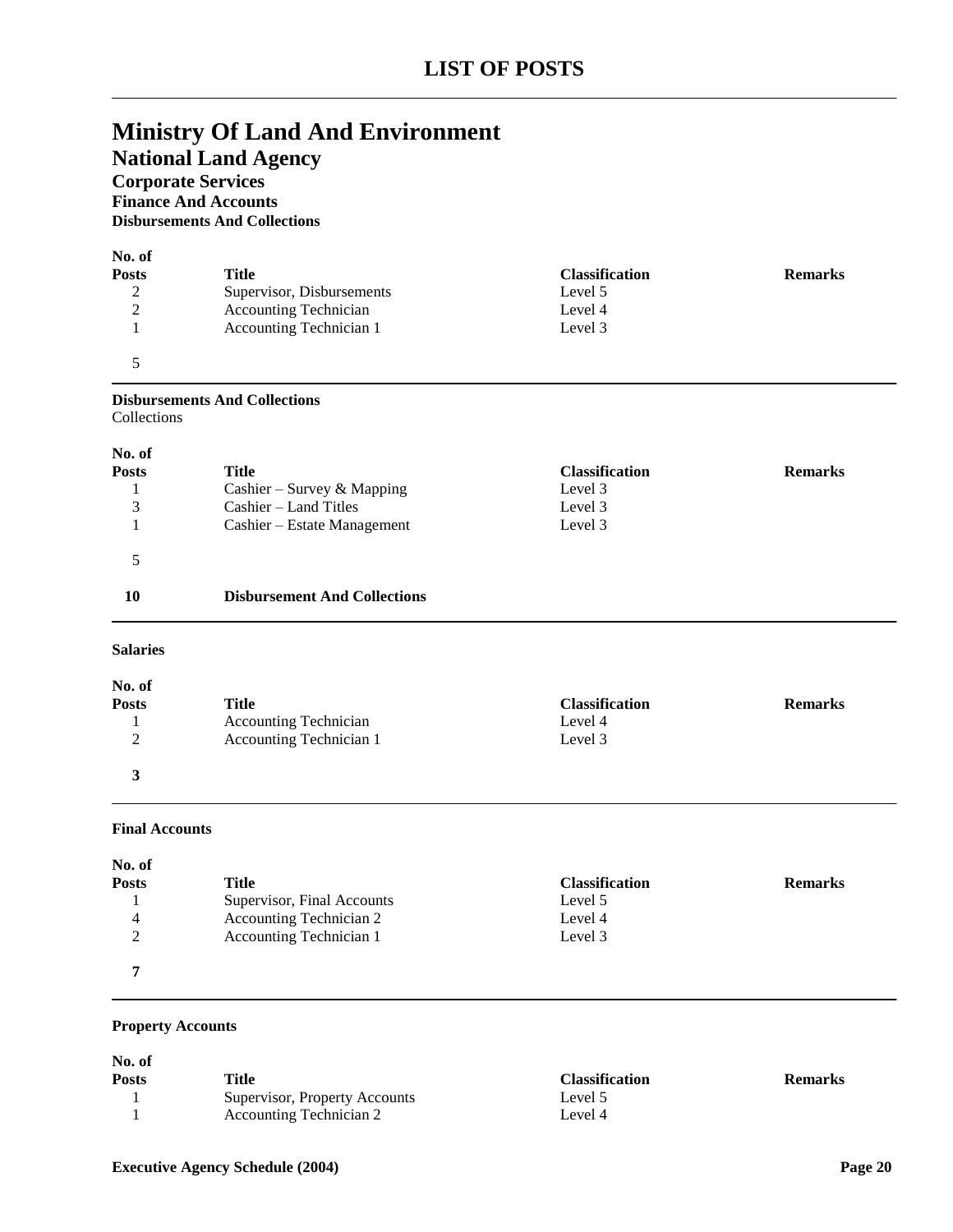## **Ministry Of Land And Environment National Land Agency Corporate Services**

**Finance And Accounts**

**Property Accounts**

| No. of<br><b>Posts</b><br>2<br>2 | <b>Title</b><br>Accounting Technician 1<br>Accounting Technician 1 | <b>Classification</b><br>Level 4<br>Level 3 | <b>Remarks</b> |
|----------------------------------|--------------------------------------------------------------------|---------------------------------------------|----------------|
| 6                                |                                                                    |                                             |                |
| 29                               | <b>Finance And Accounts</b>                                        |                                             |                |

#### **Human Resource**

| No. of       |                          |                       |                |
|--------------|--------------------------|-----------------------|----------------|
| <b>Posts</b> | Title                    | <b>Classification</b> | <b>Remarks</b> |
|              | Human Resource Manager   | Level 8               |                |
|              | Senior Personnel Officer | Level 6               |                |
|              | Personnel Administrator  | Level 7               |                |
|              | Senior Secretary         | Level 4               |                |
|              | Personnel Officer        | Level 4               |                |
|              | Secretary                | Level 3               |                |
|              | Records Officer 2        | Level 3               |                |
|              | Record Officer 1         | Level 2               |                |
| 8            |                          |                       |                |

#### **Operations Management**

| No. of       |                           |                       |                |
|--------------|---------------------------|-----------------------|----------------|
| <b>Posts</b> | <b>Title</b>              | <b>Classification</b> | <b>Remarks</b> |
|              | <b>Operations Manager</b> | Level 8               |                |
|              | Secretary                 | Level 3               |                |
| $\mathbf{2}$ |                           |                       |                |

### **Divisional Administration (Central Region)**

| No. of       |               |                       |                |
|--------------|---------------|-----------------------|----------------|
| <b>Posts</b> | <b>Title</b>  | <b>Classification</b> | <b>Remarks</b> |
|              | Administrator | Level 6               |                |
|              |               |                       |                |

**Divisional Administration (Central Region)** Facilities Management

| No. of       |                       |          |
|--------------|-----------------------|----------|
| <b>Posts</b> | Title                 | Classifi |
|              | <b>Office Manager</b> | Level 4  |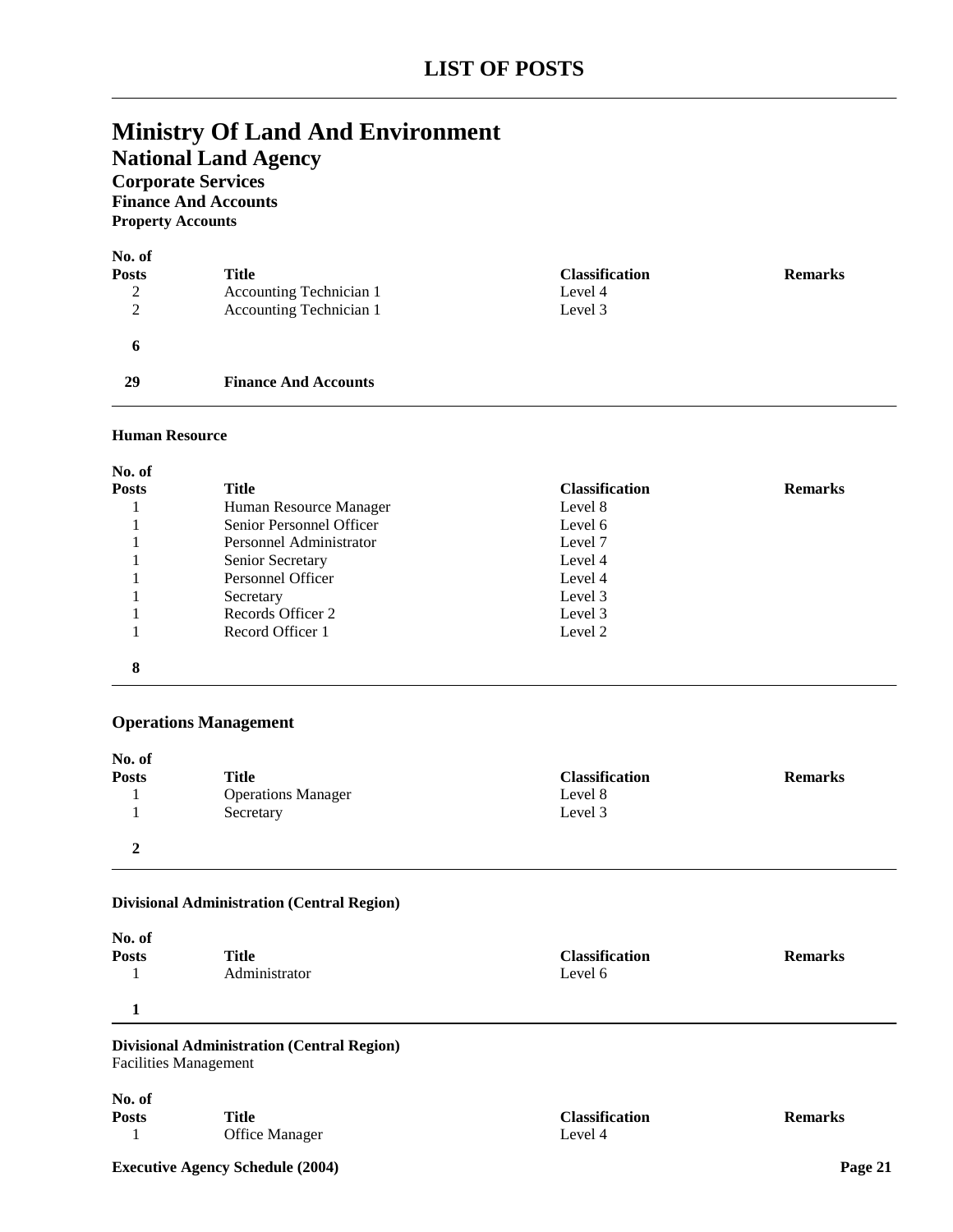**National Land Agency**

**Corporate Services**

**Operations Management Divisional Administration (Central Region)**

Facilities Management

| No. of       |                   |                       |                |
|--------------|-------------------|-----------------------|----------------|
| <b>Posts</b> | <b>Title</b>      | <b>Classification</b> | <b>Remarks</b> |
|              | Records Officer 1 | Level 2               |                |
|              | Attendant         | Level 1               |                |
|              | Watchman          | Level 1               |                |
| 4            |                   |                       |                |

#### **Divisional Administration (Central Region)** Registry

| No. of<br><b>Posts</b> | <b>Title</b><br>Records Clerk                     | <b>Classification</b><br>Level 2 | <b>Remarks</b> |
|------------------------|---------------------------------------------------|----------------------------------|----------------|
|                        |                                                   |                                  |                |
| 6                      | <b>Divisional Administration (Central Region)</b> |                                  |                |

#### **Divisional Administration (Estate Management)**

| No. of       |                           |                       |                |
|--------------|---------------------------|-----------------------|----------------|
| <b>Posts</b> | <b>Title</b>              | <b>Classification</b> | <b>Remarks</b> |
|              | Administrator             | Level 6               |                |
|              | <b>Telephone Operator</b> | Level 2               |                |
| ↑<br>∸       |                           |                       |                |

#### **Divisional Administration (Central Region)** Facilities Management

### **No. of Posts Title Classification Remarks** 1 Records Officer 1 Level 2<br>1 Maintenance Assistant Level 1 1 Maintenance Assistant 2 Attendant Level 1 1 Gardener Level 1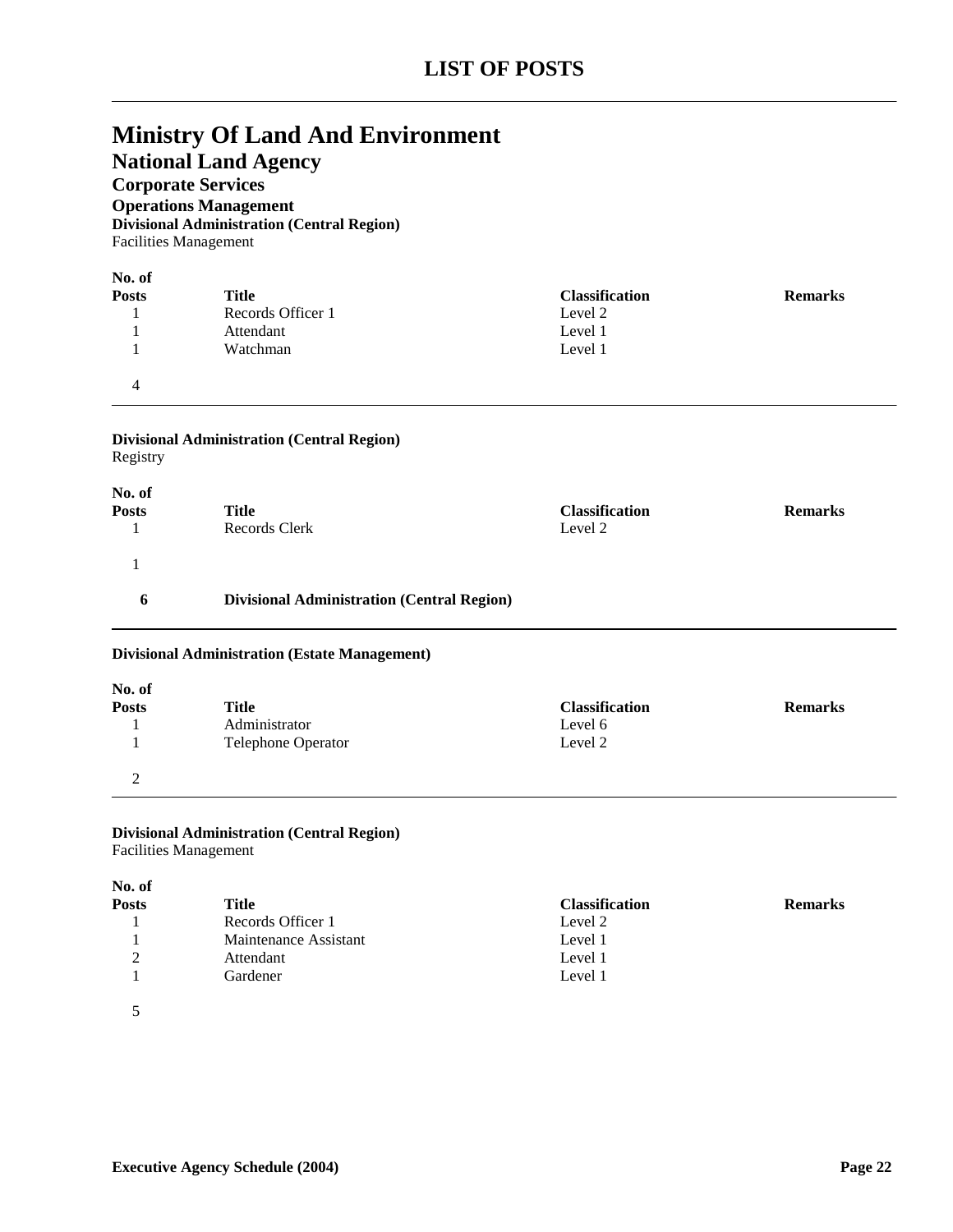**National Land Agency**

### **Corporate Services**

**Operations Management Divisional Administration (Estate Management)** Registry

| No. of         |                                                      |                       |                |
|----------------|------------------------------------------------------|-----------------------|----------------|
| <b>Posts</b>   | Title                                                | <b>Classification</b> | <b>Remarks</b> |
|                | Registrar                                            | Level 3               |                |
| $\overline{2}$ | Records Officer 1                                    | Level 2               |                |
| $\mathcal{D}$  | Records Clerk                                        | Level 2               |                |
|                |                                                      |                       |                |
| 12             | <b>Divisional Administration (Estate Management)</b> |                       |                |

#### **Divisional Administration (Northern Region)**

| No. of       |               |                       |                |
|--------------|---------------|-----------------------|----------------|
| <b>Posts</b> | Title         | <b>Classification</b> | <b>Remarks</b> |
|              | Administrator | Level 6               |                |
|              |               |                       |                |

#### **Divisional Administration (Northern Region)** Facilities Management

### **No. of Posts Posts Classification Remarks Classification Remarks Classification Remarks** 1 Office Manager Level 4<br>1 Records Officer Level 2 1 Records Officer 1 Caretaker Level 1 1 **Attendant 2** Level 1 1 Watchman Level 1 5

## **Divisional Administration (Northern Region)**

Registry

| No. of<br>Posts | Title<br>Records Clerk                             | <b>Classification</b><br>Level 2 | <b>Remarks</b> |
|-----------------|----------------------------------------------------|----------------------------------|----------------|
|                 |                                                    |                                  |                |
| 7               | <b>Divisional Administration (Northern Region)</b> |                                  |                |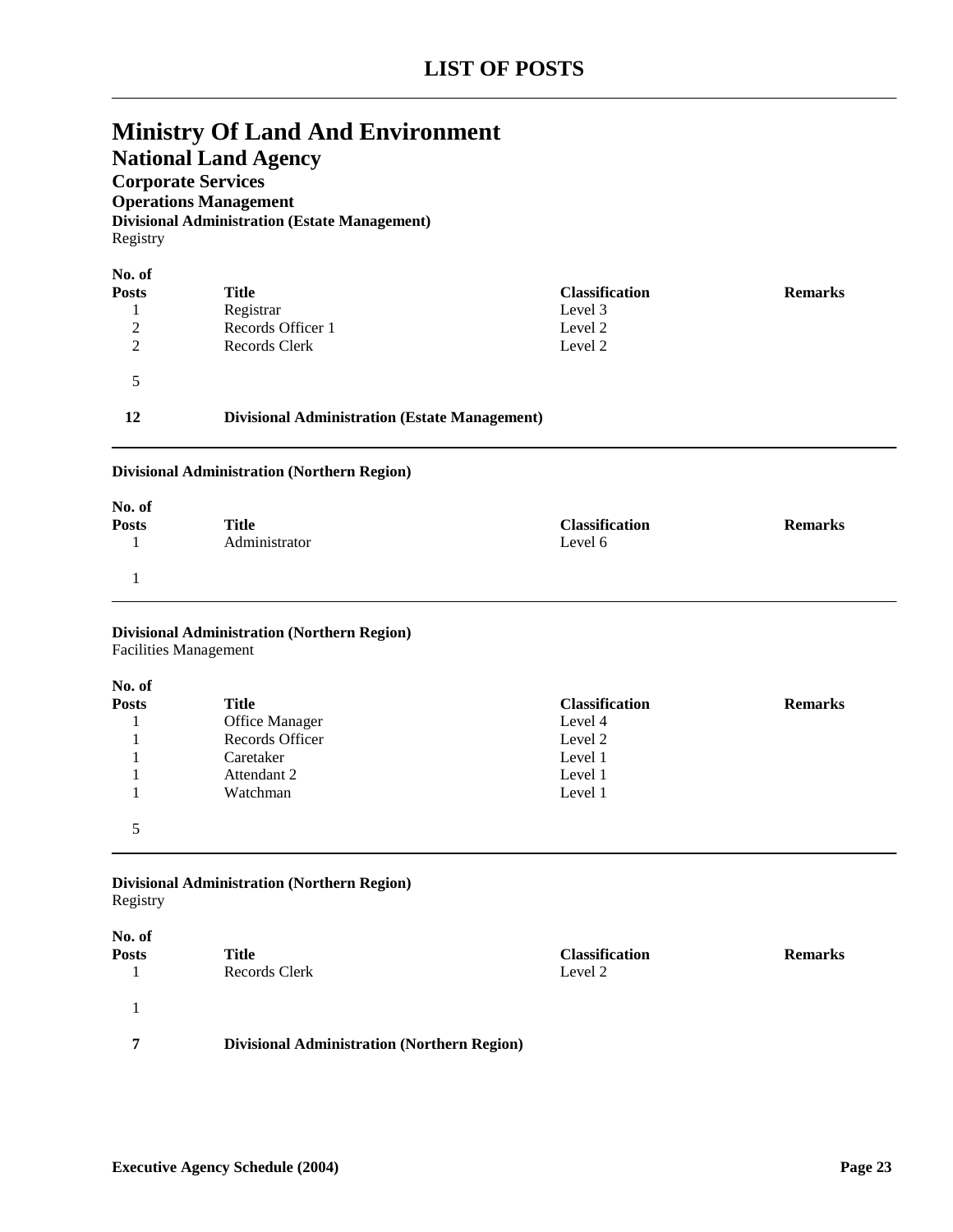## **National Land Agency**

**Corporate Services**

**Operations Management**

**Divisional Administration (Surveys & Titles)**

| No. of       |                                  |                       |                |
|--------------|----------------------------------|-----------------------|----------------|
| <b>Posts</b> | Title                            | <b>Classification</b> | <b>Remarks</b> |
|              | Administrator                    | Level 6               |                |
| ∍<br>∠       | <b>Telephone Operator</b>        | Level 2               |                |
|              | Records Clerk/Telephone Operator | Level 2               |                |
|              |                                  |                       |                |

#### **Divisional Administration (Surveys & Titles)** Facilities

| No. of       |                                             |                       |                |
|--------------|---------------------------------------------|-----------------------|----------------|
| <b>Posts</b> | Title                                       | <b>Classification</b> | <b>Remarks</b> |
|              | <b>Office Manager</b>                       | Level 4               |                |
|              | Records Officer 2                           | Level 3               |                |
| 3            | Records Clerk                               | Level 2               |                |
|              | Maintenance Assistant                       | Level 1               |                |
| 6            | Attendant                                   | Level 1               |                |
|              | Gardener                                    | Level 1               |                |
|              | Registrar                                   | Level 3               |                |
| 14           |                                             |                       |                |
| 18           | Divisional Administration (Survey & Titles) |                       |                |

#### **Divisional Administration (Western Region)**

| No. of       |               |                       |                |
|--------------|---------------|-----------------------|----------------|
| <b>Posts</b> | <b>Title</b>  | <b>Classification</b> | <b>Remarks</b> |
|              | Administrator | Level 6               |                |
|              |               |                       |                |

#### **Divisional Administration (Western Region)** Facilities

| No. of       |                   |                       |                |
|--------------|-------------------|-----------------------|----------------|
| <b>Posts</b> | <b>Title</b>      | <b>Classification</b> | <b>Remarks</b> |
|              | Office Manager    | Level 4               |                |
|              | Records Officer 1 | Level 2               |                |
|              | Attendant 2       | Level 1               |                |
| 4            | Watchman          | Level 1               |                |
|              | Gardener          | Level 1               |                |
| 8            |                   |                       |                |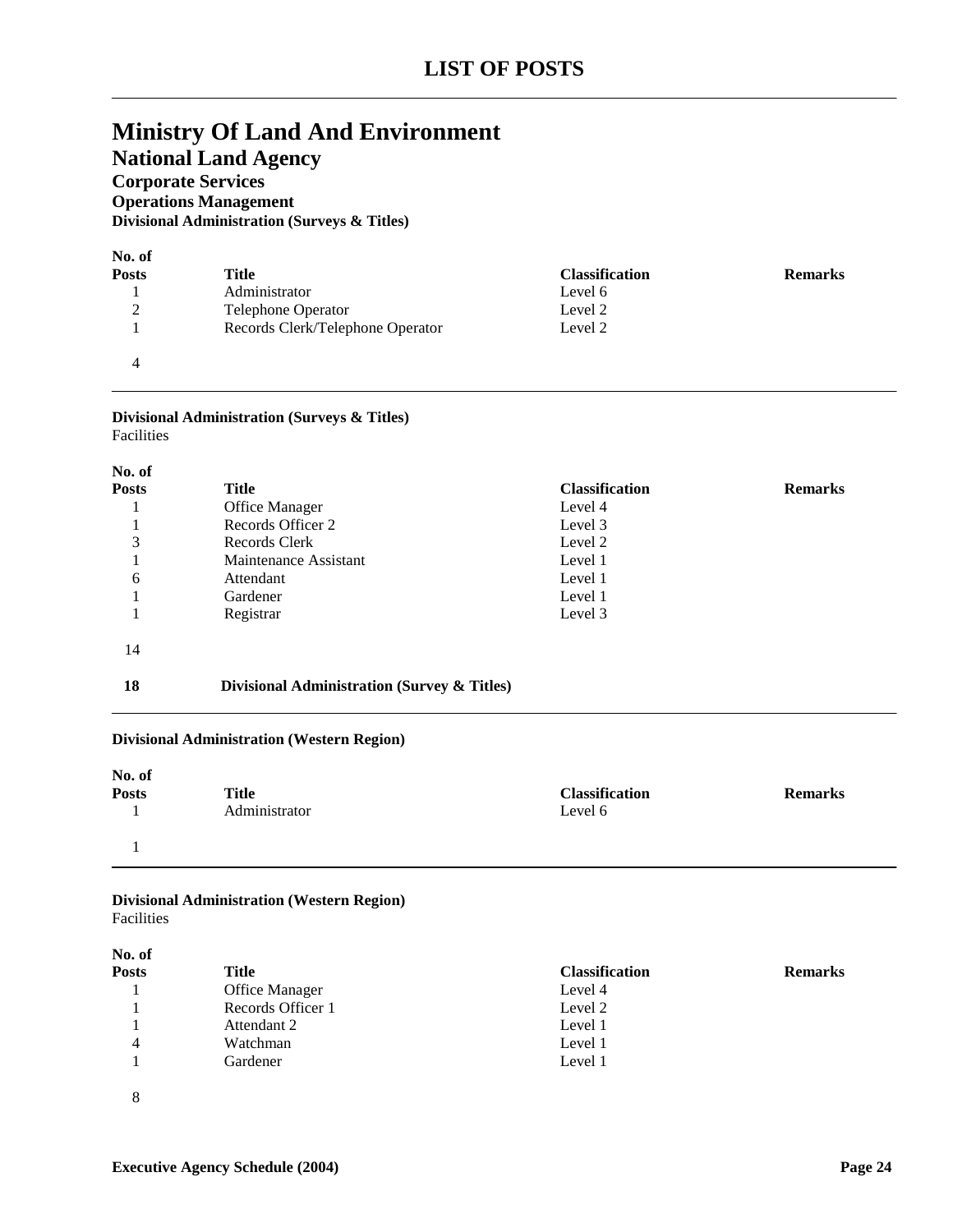## **National Land Agency**

**Corporate Services**

**Operations Management Divisional Administration (Western Region)** Registry

| No. of       |                                                   |                       |                |
|--------------|---------------------------------------------------|-----------------------|----------------|
| <b>Posts</b> | Title                                             | <b>Classification</b> | <b>Remarks</b> |
|              | Records Clerk                                     | Level 2               |                |
|              |                                                   |                       |                |
| 10           | <b>Divisional Administration (Western Region)</b> |                       |                |

#### **Facilities Management (Ardenne Road)**

| No. of       |                           |                       |                |
|--------------|---------------------------|-----------------------|----------------|
| <b>Posts</b> | Title                     | <b>Classification</b> | <b>Remarks</b> |
|              | <b>Facilities Manager</b> | Level 5               |                |
|              | <b>Telephone Operator</b> | Level 2               |                |
| ↑            |                           |                       |                |

#### **Maintenance**

| No. of         |                         |                       |                |
|----------------|-------------------------|-----------------------|----------------|
| <b>Posts</b>   | Title                   | <b>Classification</b> | <b>Remarks</b> |
|                | Records Officer 1       | Level 1               |                |
|                | Maintenance Assistant   | Level 1               |                |
|                | Watchman                | Level 1               |                |
| 2              | Attendant               | Level 1               |                |
|                | Caretaker               | Level 1               |                |
| $\overline{2}$ | Gardener                | Level 1               |                |
|                | <b>Office Attendant</b> | Level 1               |                |
| 9              |                         |                       |                |

#### **Procurement**

| No. of       |                   |                       |                |
|--------------|-------------------|-----------------------|----------------|
| <b>Posts</b> | Title             | <b>Classification</b> | <b>Remarks</b> |
|              | Records Officer 2 | Level 3               |                |
|              |                   |                       |                |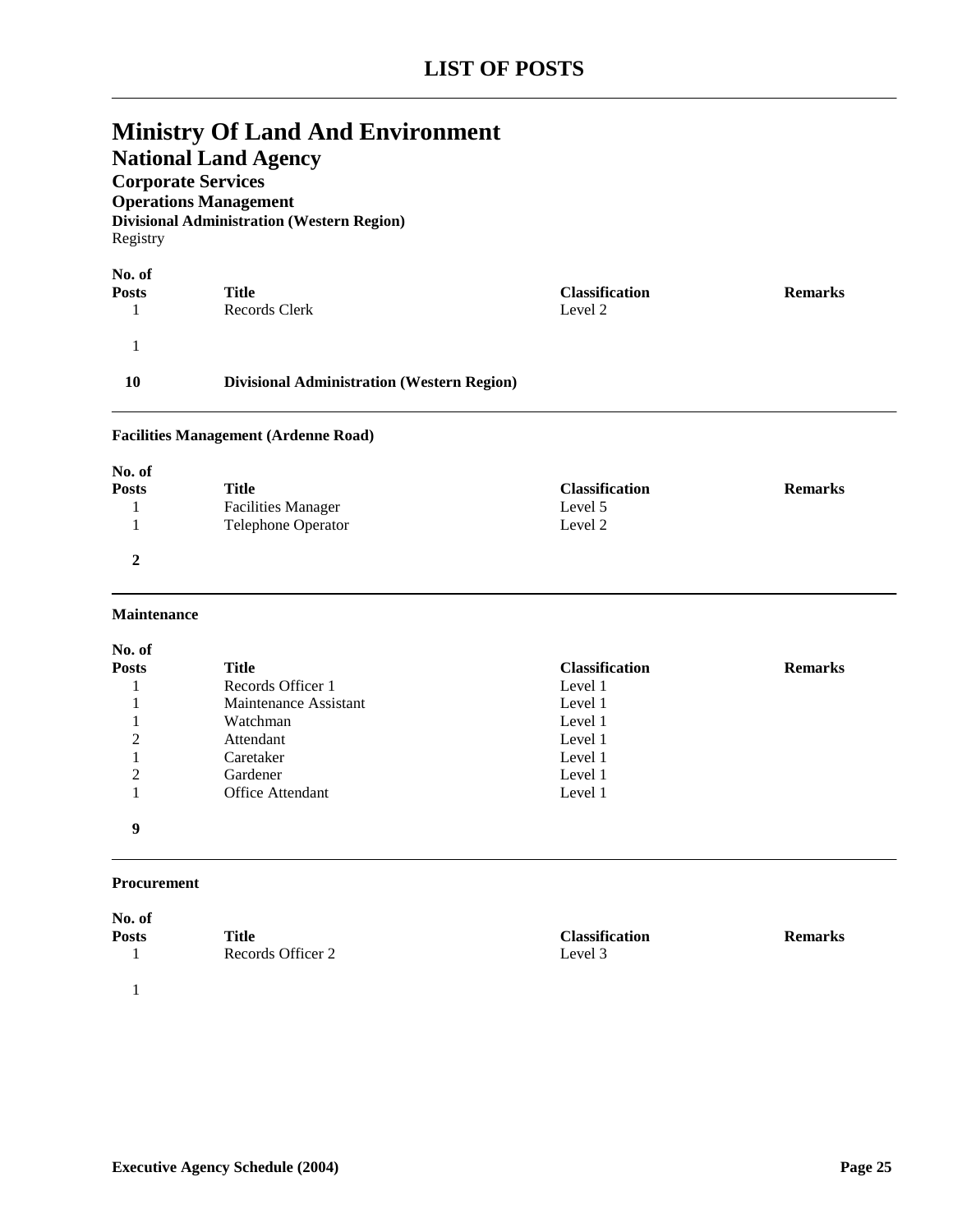**National Land Agency**

### **Corporate Services Operations Management**

**Transport Management**

| No. of       |                              |                       |                |
|--------------|------------------------------|-----------------------|----------------|
| <b>Posts</b> | <b>Title</b>                 | <b>Classification</b> | <b>Remarks</b> |
|              | <b>Transport Manager</b>     | Level 4               |                |
| 23           | Driver                       | Level 2               |                |
| 24           |                              |                       |                |
| 91           | <b>Operations Management</b> |                       |                |
| 130          | <b>Corporate Services</b>    |                       |                |

### **Estate Management**

| No. of       |                                |                       |                |
|--------------|--------------------------------|-----------------------|----------------|
| <b>Posts</b> | Title                          | <b>Classification</b> | <b>Remarks</b> |
|              | Director, Estate Management    | Level 9               |                |
|              | <b>Executive Secretary</b>     | Level 5               |                |
| 2            | Records Clerk                  | Level 2               |                |
|              | <b>Senior Property Manager</b> | Level 5               |                |
|              | Records Officer                | Level 2               |                |
| 6            |                                |                       |                |

### **Legal Services**

| No. of       |                  |                       |                |
|--------------|------------------|-----------------------|----------------|
| <b>Posts</b> | Title            | <b>Classification</b> | <b>Remarks</b> |
|              | Manager, Legal   | Level 8A              |                |
|              | Senior Secretary | Level 4               |                |
|              | Legal Officer 2  | Level 7               |                |
| $\mathbf{z}$ |                  |                       |                |

#### **Land Settlement Schemes And Project Land Lease Unit**

| No. of        |                     |                       |                |
|---------------|---------------------|-----------------------|----------------|
| Posts         | Title               | <b>Classification</b> | <b>Remarks</b> |
| 2             | Legal Officer 3     | Level 8A              |                |
|               | Paralegal Officer 6 | Level 4               |                |
| $\gamma$<br>∠ | Paralegal Officer 5 | Level 4               |                |
| ↑             | Paralegal Officer 3 | Level 2               |                |
| $\mathcal{L}$ |                     |                       |                |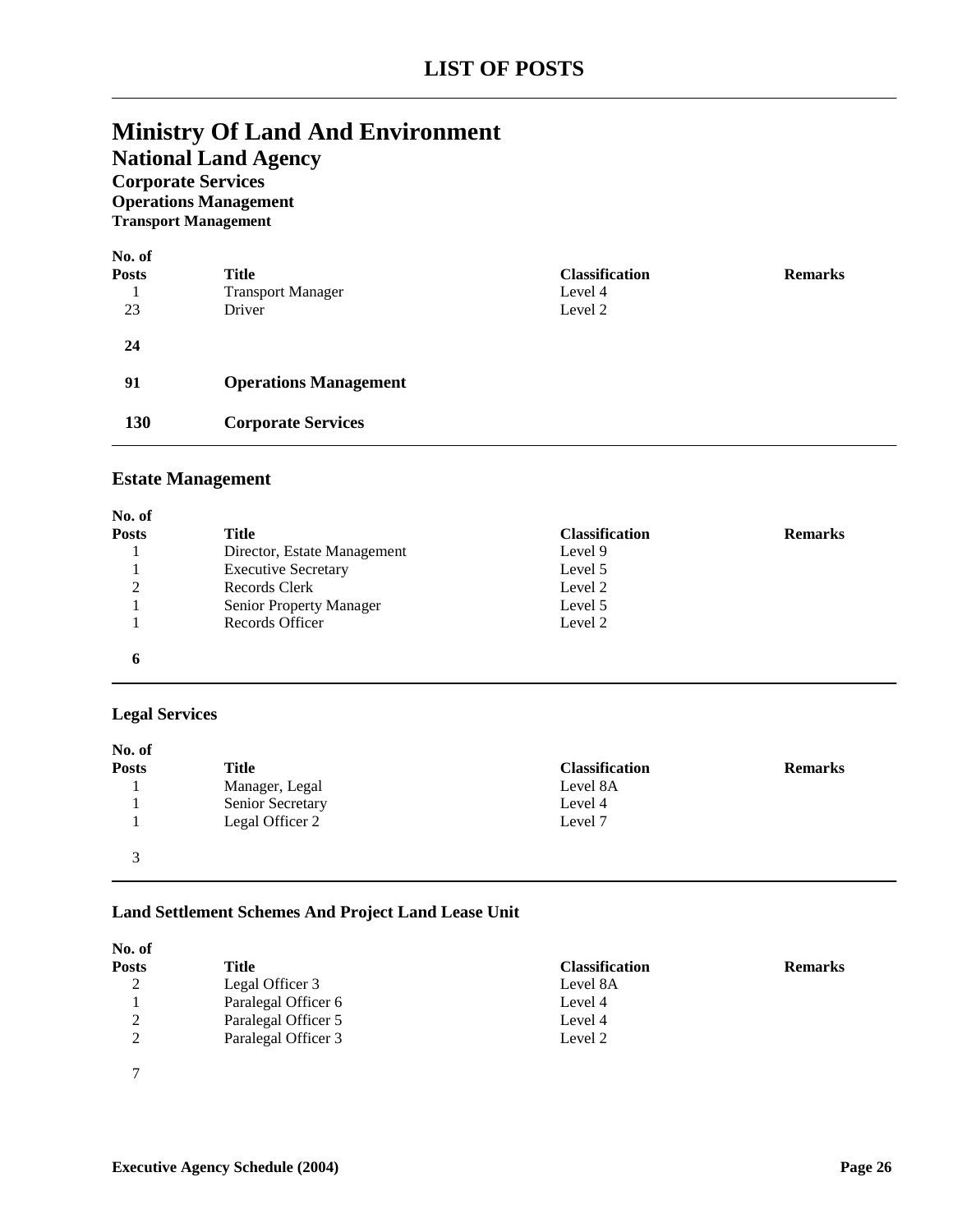## **Ministry Of Land And Environment National Land Agency Estate Management Legal Unit**

| No. of       |                     |                       |                |
|--------------|---------------------|-----------------------|----------------|
| <b>Posts</b> | Title               | <b>Classification</b> | <b>Remarks</b> |
|              | Legal Officer 3     | Level 8A              |                |
| 2            | Legal Officer 4     | Level 8A              |                |
|              | Legal Officer 3     | Level 8A              |                |
|              | Legal Officer 2     | Level 7               |                |
|              | Paralegal Officer 6 | Level 4               |                |
|              | Paralegal Officer 5 | Level 4               |                |
|              | Secretary           | Level 3               |                |
| 8            |                     |                       |                |

### **Property Services**

| No. of       |                                   |                       |                |
|--------------|-----------------------------------|-----------------------|----------------|
| <b>Posts</b> | Title                             | <b>Classification</b> | <b>Remarks</b> |
|              | <b>Manager, Property Services</b> | Level 8               |                |
|              | Senior Secretary                  | Level 4               |                |
|              |                                   |                       |                |

#### **Central Region**

| No. of       |                         |                       |                |
|--------------|-------------------------|-----------------------|----------------|
| <b>Posts</b> | <b>Title</b>            | <b>Classification</b> | <b>Remarks</b> |
|              | Regional Lands Officer  | Level 5               |                |
| 3            | Lands Officer           | Level 5               |                |
| 3            | Lands Officer 2         | Level 4               |                |
| 3            | Lands Officer 1         | Level 3               |                |
|              | Secretary               | Level 3               |                |
| 2            | <b>Accounting Clerk</b> | Level 2               |                |
| 3            | Ranger                  | Level 1               |                |
| 16           |                         |                       |                |

#### **Divestment Services**

| No. of<br><b>Posts</b> | Title                             | <b>Classification</b> | <b>Remarks</b> |
|------------------------|-----------------------------------|-----------------------|----------------|
|                        | Senior Property Administrator     | Level 5               |                |
|                        | Property Administration Officer 2 | Level 5               |                |
|                        | Property Administration Officer 1 | Level 4               |                |
|                        |                                   |                       |                |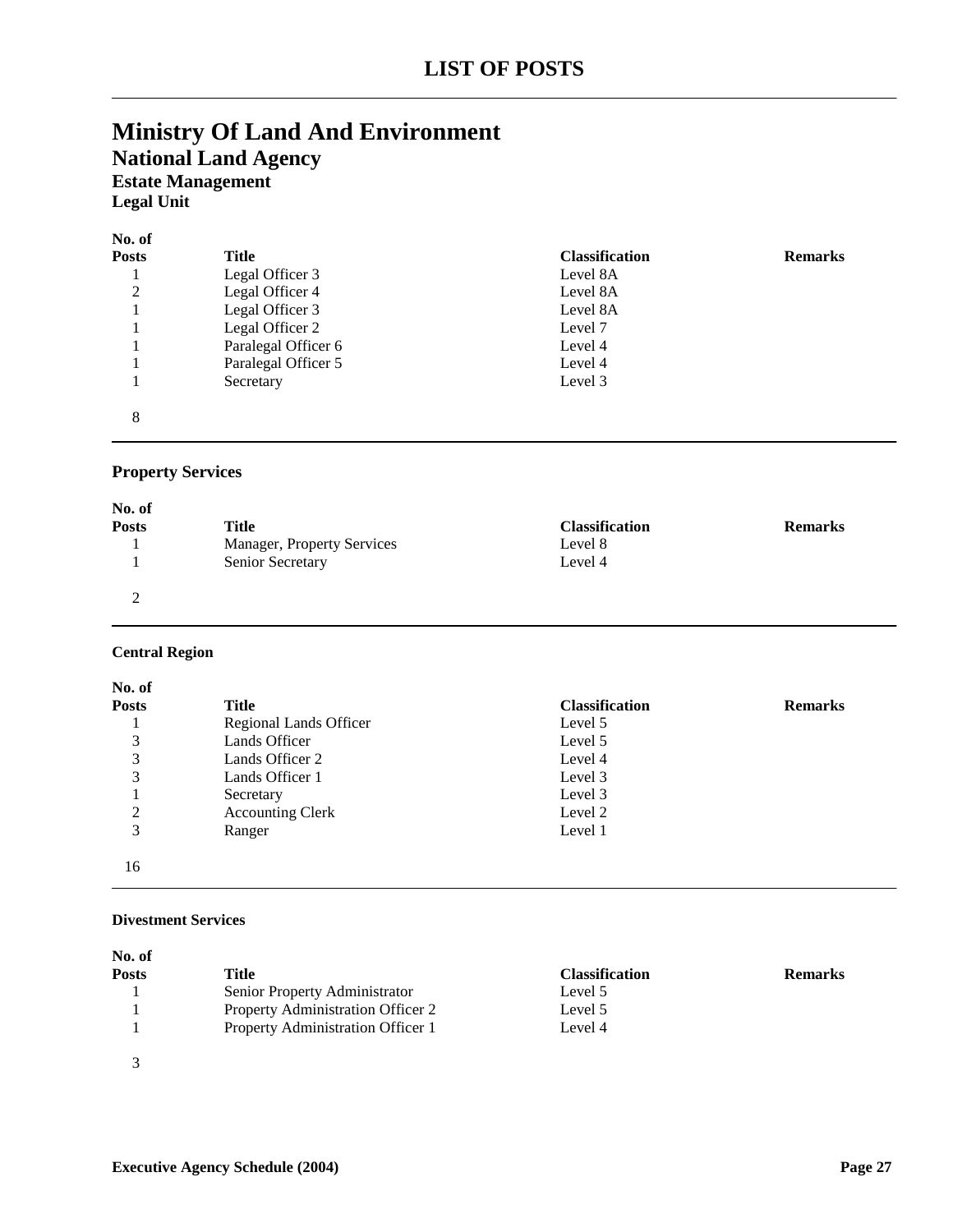**National Land Agency**

### **Estate Management Property Services**

**Northern Region**

| No. of       |                         |                       |                |
|--------------|-------------------------|-----------------------|----------------|
| <b>Posts</b> | <b>Title</b>            | <b>Classification</b> | <b>Remarks</b> |
|              | Regional Lands Officer  | Level 5               |                |
| 3            | Lands Officer 3         | Level 5               |                |
| 3            | Lands Officer 2         | Level 4               |                |
|              | Lands Officer 1         | Level 3               |                |
|              | Secretary               | Level 3               |                |
| 2            | <b>Accounting Clerk</b> | Level 2               |                |
| 3            | Ranger                  | Level 1               |                |
| 14           |                         |                       |                |

#### **Property Management Services**

| <b>Posts</b> | Title                             | <b>Classification</b> | <b>Remarks</b> |
|--------------|-----------------------------------|-----------------------|----------------|
|              | Senior Property Administrator     | Level 5               |                |
|              | Property Administration Officer 2 | Level 5               |                |
|              | Property Administration Officer 1 | Level 4               |                |
| 2            | <b>Enforcement Officer</b>        | Level 3               |                |
| 2            | Senior Property Administrator     | Level 5               |                |
|              |                                   |                       |                |
| ⇁            |                                   |                       |                |

#### **Southern Region**

| No. of       |                         |                       |                |
|--------------|-------------------------|-----------------------|----------------|
| <b>Posts</b> | <b>Title</b>            | <b>Classification</b> | <b>Remarks</b> |
|              | Regional Lands Officer  | Level 5               |                |
| 3            | Lands Officer 3         | Level 5               |                |
| 5            | Lands Officer 2         | Level 4               |                |
|              | Secretary               | Level 3               |                |
| 2            | <b>Accounting Clerk</b> | Level 2               |                |
| 3            | Ranger                  | Level 1               |                |
| 15           |                         |                       |                |

#### **Strategic Portfolio Management**

| No. of       |                                   |                       |                |
|--------------|-----------------------------------|-----------------------|----------------|
| <b>Posts</b> | Title                             | <b>Classification</b> | <b>Remarks</b> |
|              | <b>Senior Property Manager</b>    | Level 5               |                |
|              | Property Administration Officer 1 | Level 4               |                |
|              |                                   |                       |                |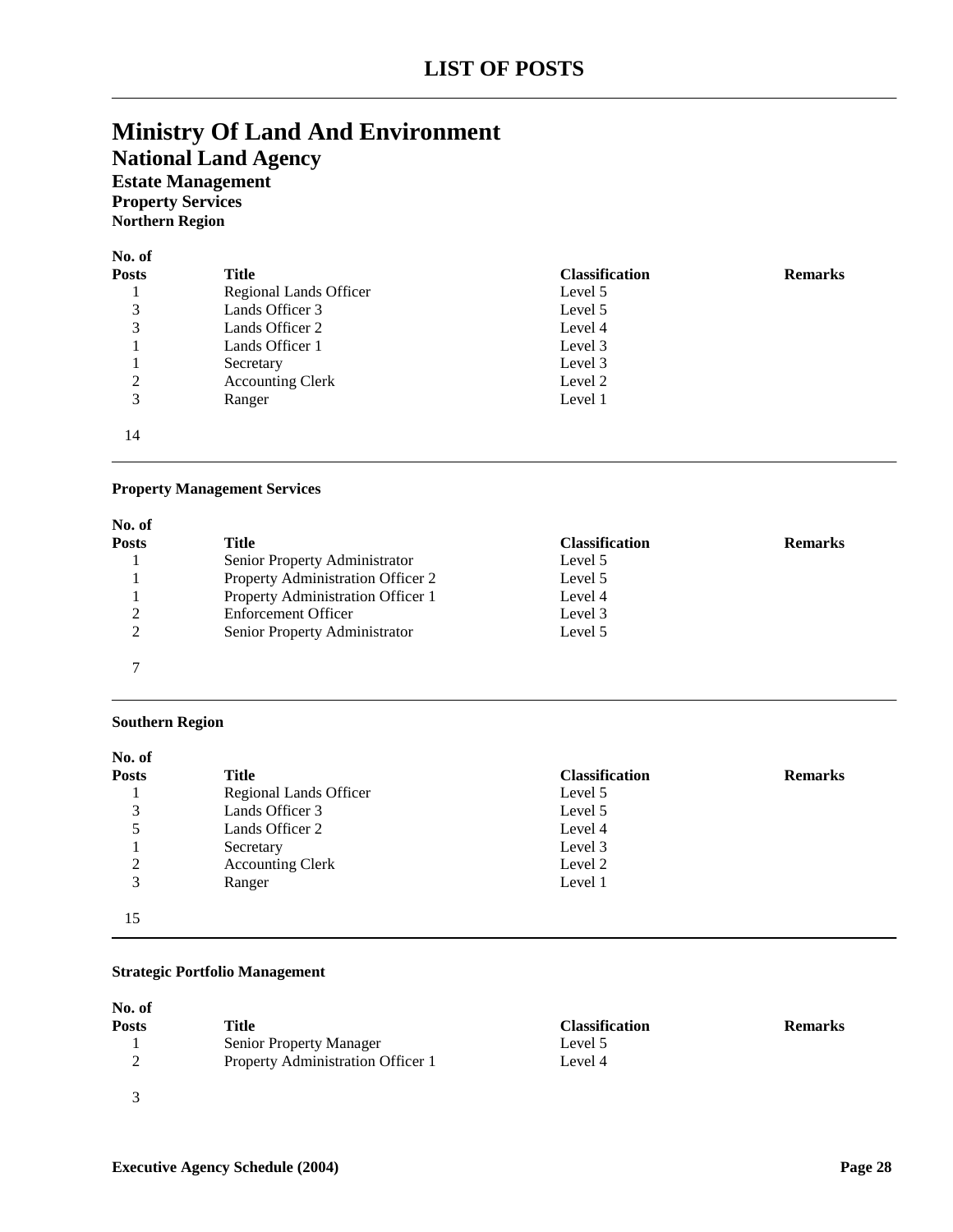## **Ministry Of Land And Environment National Land Agency Estate Management Property Services**

**Western Region**

| No. of       |                          |                       |                |
|--------------|--------------------------|-----------------------|----------------|
| <b>Posts</b> | Title                    | <b>Classification</b> | <b>Remarks</b> |
|              | Regional Lands Officer   | Level 5               |                |
| 4            | Lands Officer 3          | Level 5               |                |
| 4            | Lands Officer 2          | Level 4               |                |
| 1<br>T       | Secretary                | Level 3               |                |
| 3            | <b>Accounting Clerk</b>  | Level 2               |                |
| 4            | Ranger                   | Level 1               |                |
| 17           |                          |                       |                |
| 77           | <b>Property Services</b> |                       |                |
| <b>101</b>   | <b>Estate Management</b> |                       |                |

### **Information Technology**

| No. of       |                                  |                       |                |
|--------------|----------------------------------|-----------------------|----------------|
| <b>Posts</b> | Title                            | <b>Classification</b> | <b>Remarks</b> |
|              | Director, Information Technology | Level 9               |                |
|              | <b>Executive Secretary</b>       | Level 5               |                |
|              | Secretary                        | Level 3               |                |
|              | Senior Secretary                 | Level 4               |                |
| 13           | Digitizing Technician            | Level 4               |                |
| 21           | Data Entry officer               | Level 4               |                |
| 3            | Data Entry Clerk                 | Level 4               |                |
| 41           |                                  |                       |                |

#### **Application Support**

| No. of       | Title                        | <b>Classification</b> | <b>Remarks</b> |
|--------------|------------------------------|-----------------------|----------------|
| <b>Posts</b> | Manager, Application Support | Level 8               |                |
|              |                              |                       |                |

#### **Financial And Administration System**

| No. of       |                                         |                       |                |
|--------------|-----------------------------------------|-----------------------|----------------|
| <b>Posts</b> | Title                                   | <b>Classification</b> | <b>Remarks</b> |
|              | Senior Application Support Specialist   | Level 7               |                |
|              | <b>Application Support Specialist</b>   | Level 6               |                |
|              | <b>Application Support Technologist</b> | Level 5               |                |
|              |                                         |                       |                |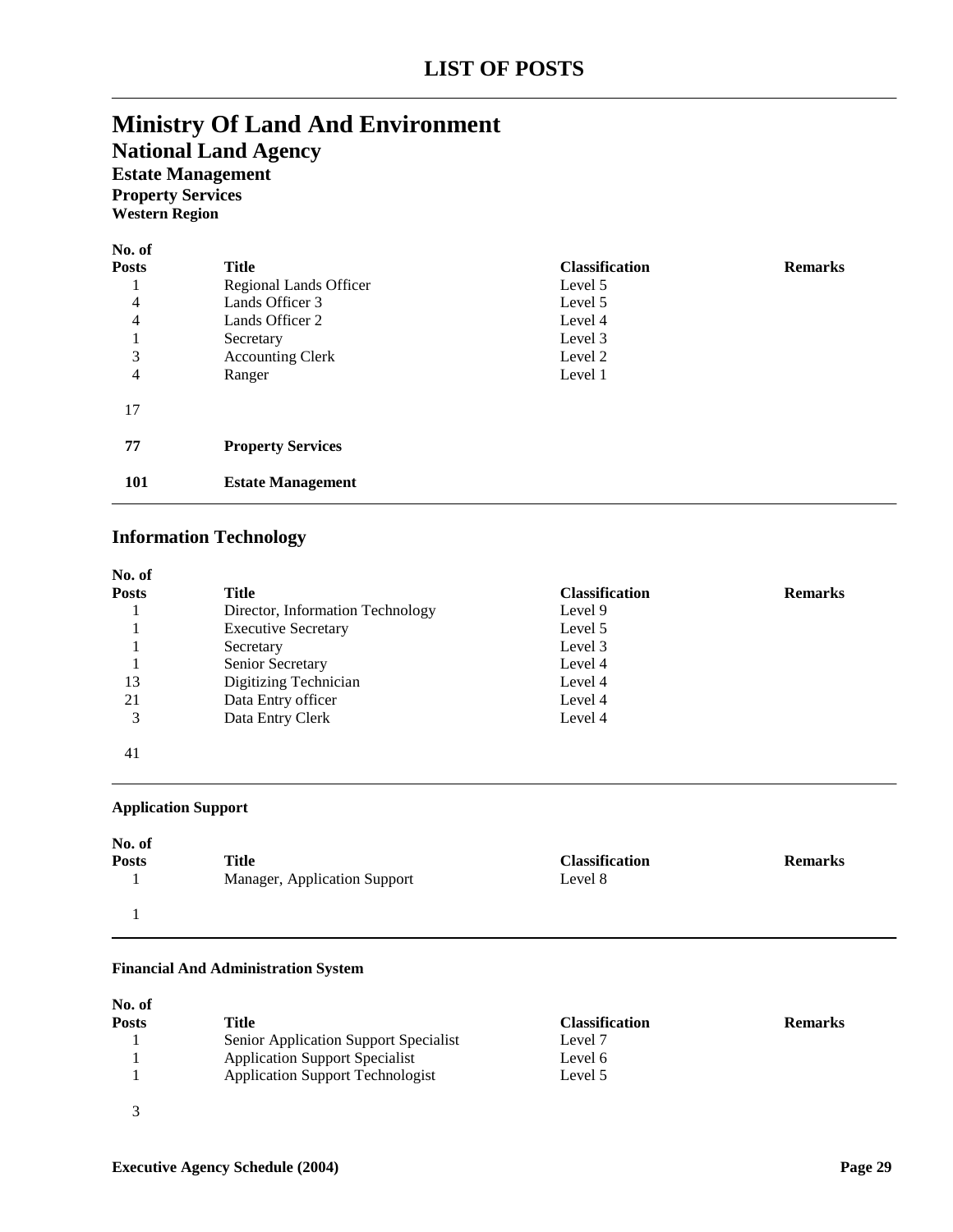## **Ministry Of Land And Environment National Land Agency**

## **Information Technology**

**Application Support Groupware Systems**

| No. of       |                                         |                       |                |
|--------------|-----------------------------------------|-----------------------|----------------|
| <b>Posts</b> | Title                                   | <b>Classification</b> | <b>Remarks</b> |
|              | Senior Application Support Specialist   | Level 7               |                |
|              | Webmaster                               | Level 6               |                |
|              | <b>Application Support Technologist</b> | Level 5               |                |
|              |                                         |                       |                |

#### **Land Titles Data Automation**

| No. of        |                        |                       |                |
|---------------|------------------------|-----------------------|----------------|
| <b>Posts</b>  | Title                  | <b>Classification</b> | <b>Remarks</b> |
|               | Supervisor, Data Entry | Level 5               |                |
| $\mathcal{R}$ | Data Entry Officer     | Level 4               |                |
| 4             |                        |                       |                |

#### **Land Valuation Data Automation**

| No. of<br><b>Posts</b><br>$\overline{2}$ | <b>Title</b><br>Supervisor, Data Entry<br>Data Entry Officer | <b>Classification</b><br>Level 5<br>Level 4 | <b>Remarks</b> |
|------------------------------------------|--------------------------------------------------------------|---------------------------------------------|----------------|
| 3                                        |                                                              |                                             |                |
| 14                                       | <b>Application Support</b>                                   |                                             |                |
|                                          |                                                              |                                             |                |

#### **Geographic Information**

|                                         |         | <b>Remarks</b>        |
|-----------------------------------------|---------|-----------------------|
| Manager, Geographic Information Systems | Level 8 |                       |
|                                         |         |                       |
|                                         | Title   | <b>Classification</b> |

#### **Geographic Information Application Development**

| No. of       |                       |                       |                |
|--------------|-----------------------|-----------------------|----------------|
| <b>Posts</b> | Title                 | <b>Classification</b> | <b>Remarks</b> |
|              | Senior GIS Specialist | Level 7               |                |
|              | <b>GIS</b> Specialist | Level 6               |                |
| ∍<br>∠       | GIS Technologist      | Level 5               |                |
|              |                       |                       |                |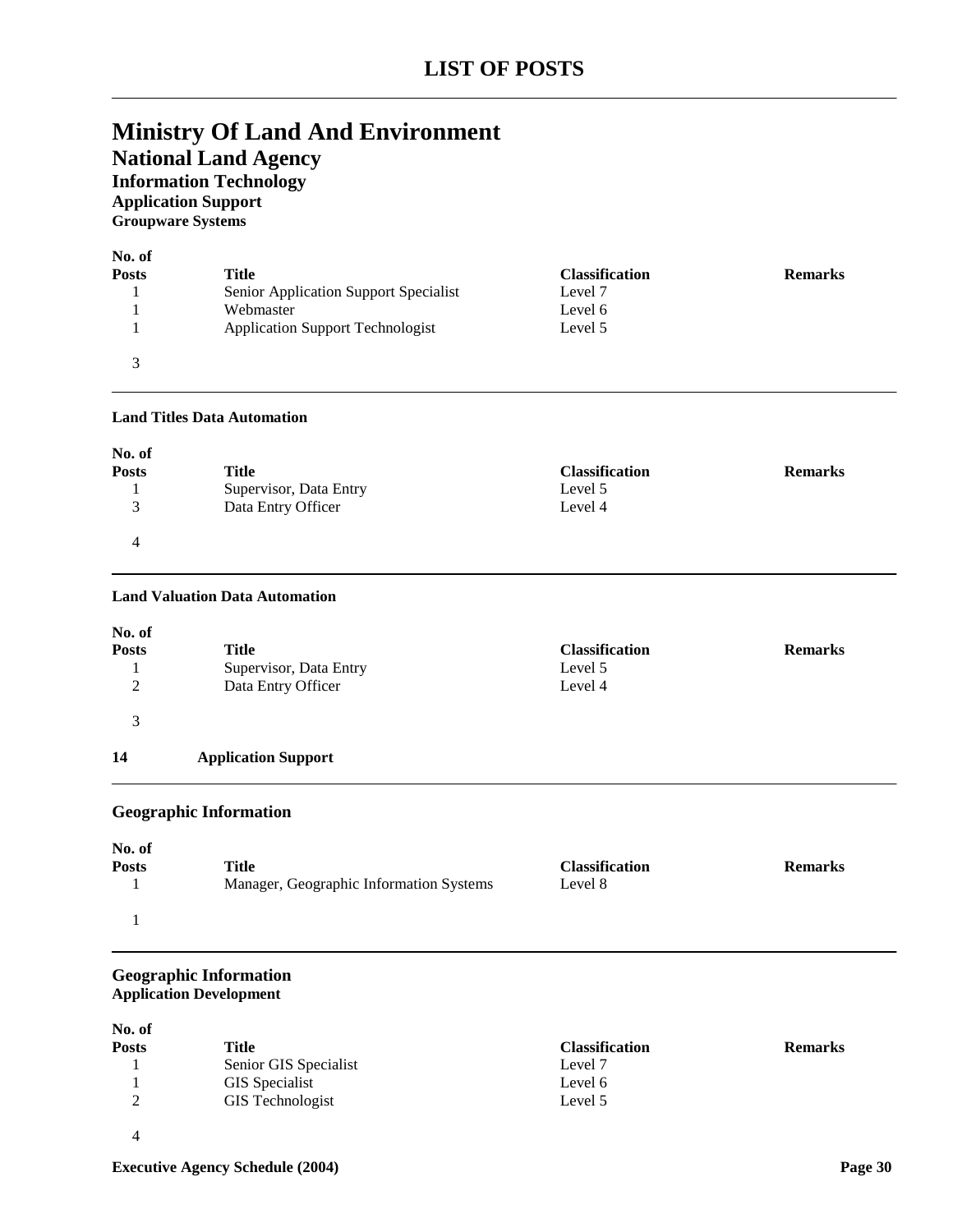## **National Land Agency**

**Information Technology Geographic Information**

**Database Administration**

| No. of<br><b>Posts</b> | Title                                   | <b>Classification</b> | <b>Remarks</b> |
|------------------------|-----------------------------------------|-----------------------|----------------|
|                        | Database Administrator                  | Level 7               |                |
|                        | <b>Assistant Database Administrator</b> | Level 5               |                |
| ∍                      |                                         |                       |                |

#### **Map Automation**

| No. of       |                               |                       |                |
|--------------|-------------------------------|-----------------------|----------------|
| <b>Posts</b> | Title                         | <b>Classification</b> | <b>Remarks</b> |
|              | Supervisor, Map Automation    | Level 6               |                |
| 3            | Senior Digitizing Technician  | Level 5               |                |
| 4            |                               |                       |                |
|              | <b>Geographic Information</b> |                       |                |

### **Technology Support**

| No. of       |                                  |                       |                |
|--------------|----------------------------------|-----------------------|----------------|
| <b>Posts</b> | Title                            | <b>Classification</b> | <b>Remarks</b> |
|              | Manager, Technology Support      | Level 8               |                |
|              | <b>Operation Support Officer</b> | Level 5               |                |
|              |                                  |                       |                |

#### **Network And PC Support**

| No. of       |                                    |                       |                |
|--------------|------------------------------------|-----------------------|----------------|
| <b>Posts</b> | Title                              | <b>Classification</b> | <b>Remarks</b> |
|              | Network Support Specialist         | Level 7               |                |
|              | Network Administrator              | Level 6               |                |
|              | <b>Client Support Technologist</b> | Level 5               |                |
| ⇁            |                                    |                       |                |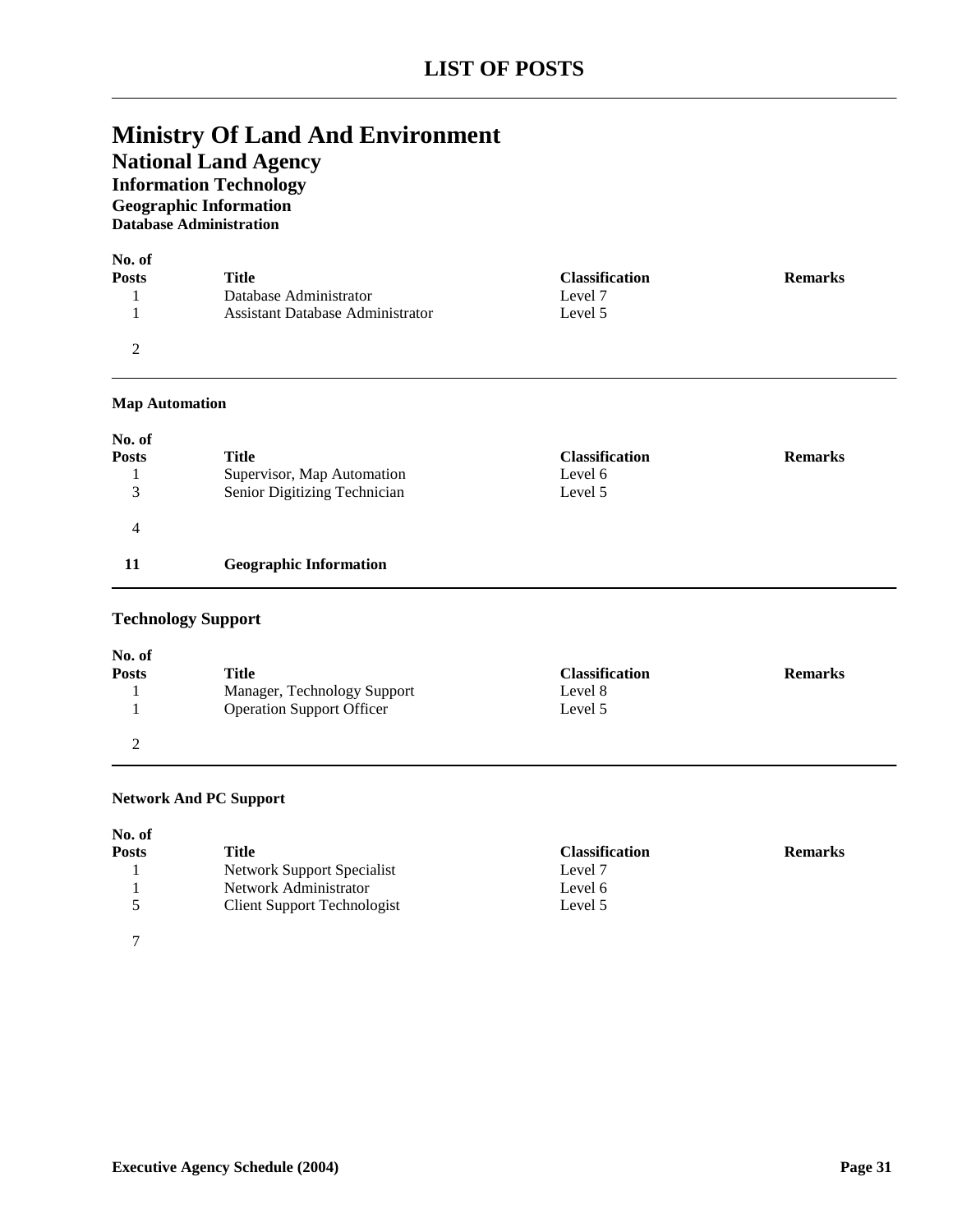## **National Land Agency**

## **Information Technology**

**Technology Support**

**Server Support**

| No. of<br><b>Posts</b> | Title                                | <b>Classification</b> | <b>Remarks</b> |
|------------------------|--------------------------------------|-----------------------|----------------|
|                        | Server Support Specialist            | Level 7               |                |
|                        | <b>Technology Support Specialist</b> | Level 6               |                |
| 2                      |                                      |                       |                |
| 11                     | <b>Technology Support</b>            |                       |                |
| 77                     | <b>Information Technology</b>        |                       |                |

### **Land Titles**

| No. of<br><b>Posts</b> | Title<br>Director, Land Titles<br><b>Executive Secretary</b> | <b>Classification</b><br>Level 9<br>Level 5 | <b>Remarks</b> |
|------------------------|--------------------------------------------------------------|---------------------------------------------|----------------|
| $\mathbf{2}$           |                                                              |                                             |                |
| <b>Assessment</b>      |                                                              |                                             |                |
| No. of                 | ___                                                          |                                             |                |

**Posts Title Classification Remarks** 1 Assessor Level 5 1

#### **Memorandum**

| No. of |                                                |                       |                |
|--------|------------------------------------------------|-----------------------|----------------|
| Posts  | Title                                          | <b>Classification</b> | <b>Remarks</b> |
|        | Manager, Memorandum/Deputy Registrar of Titles | Level 8               |                |
| 6      | Legal Officer 2                                | Level 7               |                |
|        | Paralegal Specialist                           | Level 6               |                |
|        | <b>Quality Control Officer</b>                 | Level 4               |                |
|        | Drafter                                        | Level 3               |                |
|        | Caveat Officer                                 | Level 3               |                |
|        | Secretary                                      | Level 3               |                |
|        | Drafter                                        | Level 2               |                |
|        | Senior Secretary                               | Level 4               |                |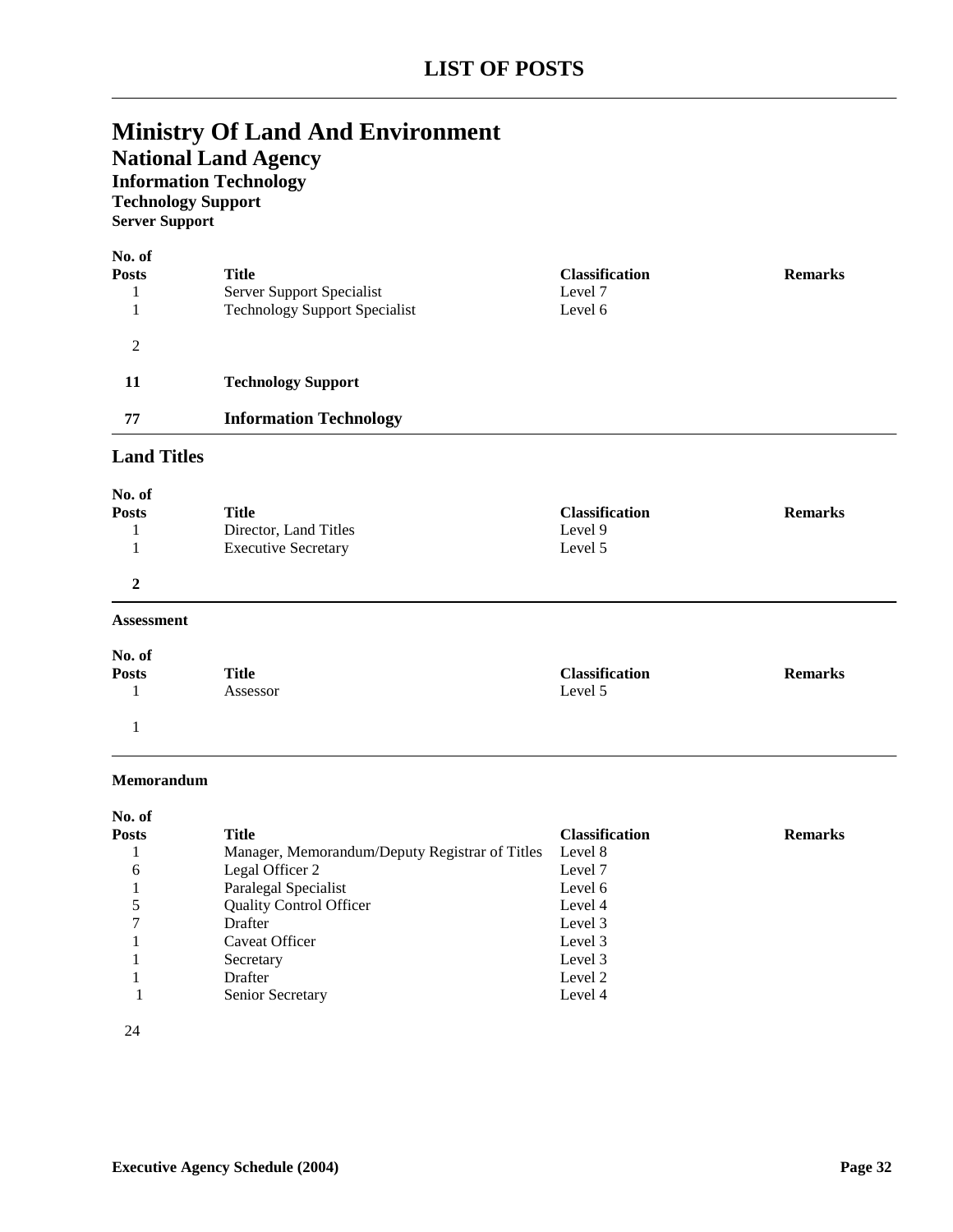### **Ministry Of Land And Environment National Land Agency Land Titles New Titles**

| inew Thile: |
|-------------|
|             |

| No. of         |                                             |                       |                |
|----------------|---------------------------------------------|-----------------------|----------------|
| <b>Posts</b>   | Title                                       | <b>Classification</b> | <b>Remarks</b> |
|                | Manager, New Titles/Senior Deputy Registrar | Level 8               |                |
|                | Of Titles                                   |                       |                |
|                | Legal Officer 4                             | Level 8               |                |
| $\overline{2}$ | Legal Officer 3                             | Level 8               |                |
| $\overline{2}$ | Paralegal Specialist                        | Level 6               |                |
| 5              | Senior Investigator                         | Level 4               |                |
| 4              | <b>Application Officer</b>                  | Level 4               |                |
|                | Senior Secretary                            | Level 4               |                |
|                | Coding Officer                              | Level 3               |                |
| 2              | Coding Officer                              | Level 2               |                |
|                | <b>Baggage Check Clerk</b>                  | Level 1               |                |
|                |                                             |                       |                |
| 20             |                                             |                       |                |

### **Production**

| No. of       |                        |                       |                |
|--------------|------------------------|-----------------------|----------------|
| <b>Posts</b> | Title                  | <b>Classification</b> | <b>Remarks</b> |
|              | Supervisor, Production | Level 6               |                |
|              | New Title Coder        | Level 4               |                |
| 8            | Memorandum Coder       | Level 4               |                |
| 14           |                        |                       |                |

### **Records Registry**

| No. of       |                             |                       |                |
|--------------|-----------------------------|-----------------------|----------------|
| <b>Posts</b> | Title                       | <b>Classification</b> | <b>Remarks</b> |
|              | Records information Manager | Level 5               |                |
|              |                             |                       |                |

#### **Records**

| No. of       |                                  |                       |                |
|--------------|----------------------------------|-----------------------|----------------|
| <b>Posts</b> | Title                            | <b>Classification</b> | <b>Remarks</b> |
| 2            | <b>Assistant Records Manager</b> | Level 5               |                |
| 14           | Records Officer 1                | Level 2               |                |
| 10           | Records Clerk                    | Level 2               |                |
| 26           |                                  |                       |                |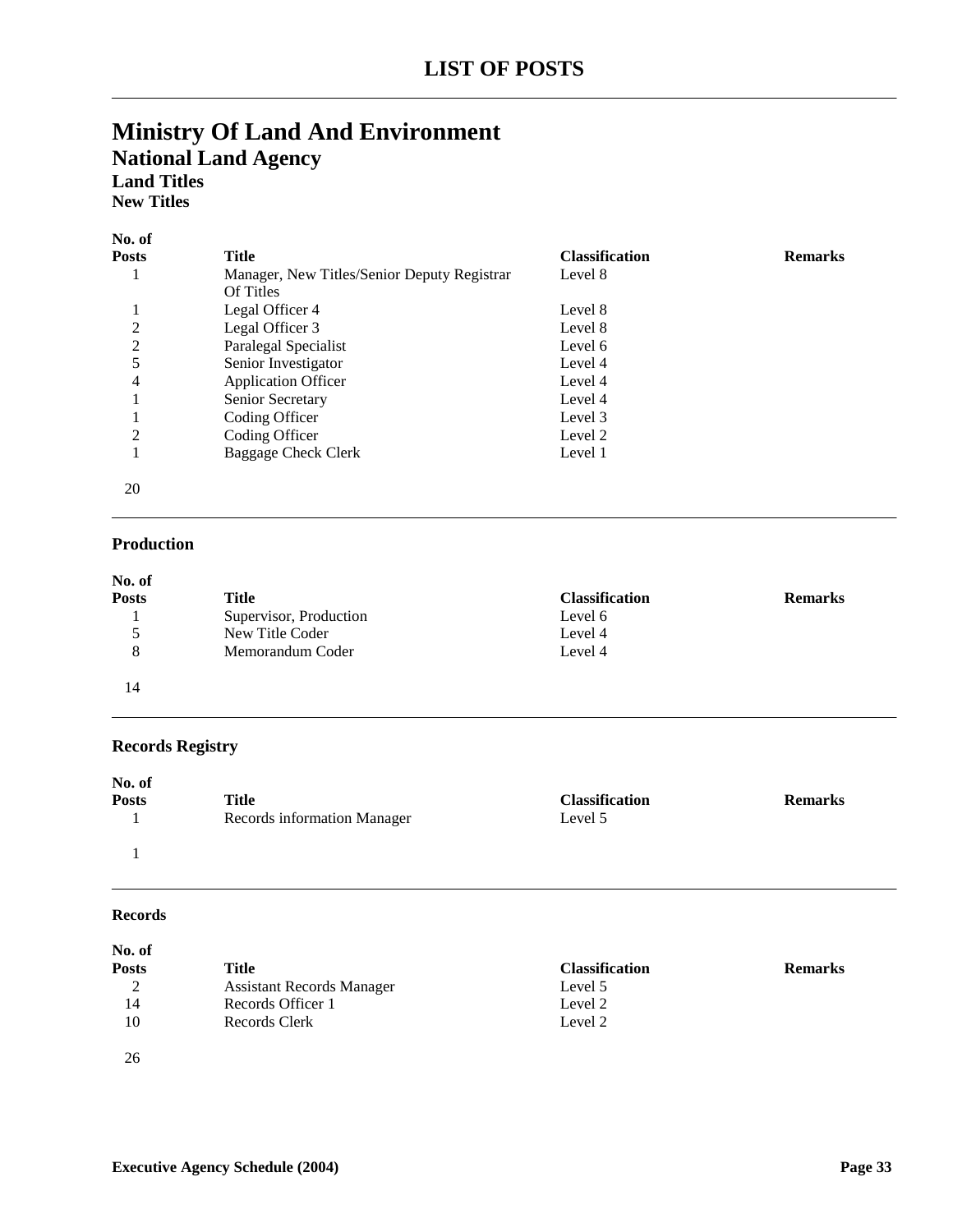# **Ministry Of Land And Environment National Land Agency Land Titles**

**Record Registry Registry**

| No. of<br><b>Posts</b><br>7 | Title<br>Supervisor, Registration and Dispatch<br>Records Officer 1<br>Records Clerk | <b>Classification</b><br>Level 3<br>Level 2<br>Level 2 | <b>Remarks</b> |
|-----------------------------|--------------------------------------------------------------------------------------|--------------------------------------------------------|----------------|
| 9                           |                                                                                      |                                                        |                |
| 36                          | <b>Records Registry</b>                                                              |                                                        |                |
| 97                          | <b>Land Titles</b>                                                                   |                                                        |                |

### **Land Valuation**

| Title                                    | <b>Classification</b> | <b>Remarks</b> |
|------------------------------------------|-----------------------|----------------|
| Director, Land Valuation/Commissioner Of | Level 9               |                |
| <b>Land Valuations</b>                   |                       |                |
| <b>Executive Secretary</b>               | Level 5               |                |
| Senior Search Officer                    | Level 3               |                |
| Search Officer                           | Level 2               |                |
|                                          |                       |                |
|                                          |                       |                |
|                                          |                       |                |

### **Central Region**

| No. of         |                                         |                       |                |
|----------------|-----------------------------------------|-----------------------|----------------|
| <b>Posts</b>   | Title                                   | <b>Classification</b> | <b>Remarks</b> |
|                | Regional Manager/Deputy Commissioner of | Level 8               |                |
|                | <b>Valuations</b>                       |                       |                |
|                | Regional Manager                        | Level 8               |                |
|                | Senior Valuation Surveyor               | Level 6               |                |
| $\overline{2}$ | Valuation Surveyor 2                    | Level 6               |                |
|                | Valuation Surveyor 1                    | Level 5               |                |
| $\overline{c}$ | Valuer 3                                | Level 5               |                |
| 3              | Valuer 2                                | Level 4               |                |
|                | Valuer 1                                | Level 3               |                |
| $\overline{2}$ | <b>Valuation Assistant</b>              | Level 3               |                |
|                | Senior Secretary                        | Level 4               |                |
|                | Secretary                               | Level 3               |                |
|                | <b>Assistant Valuation Roll Officer</b> | Level 2               |                |

17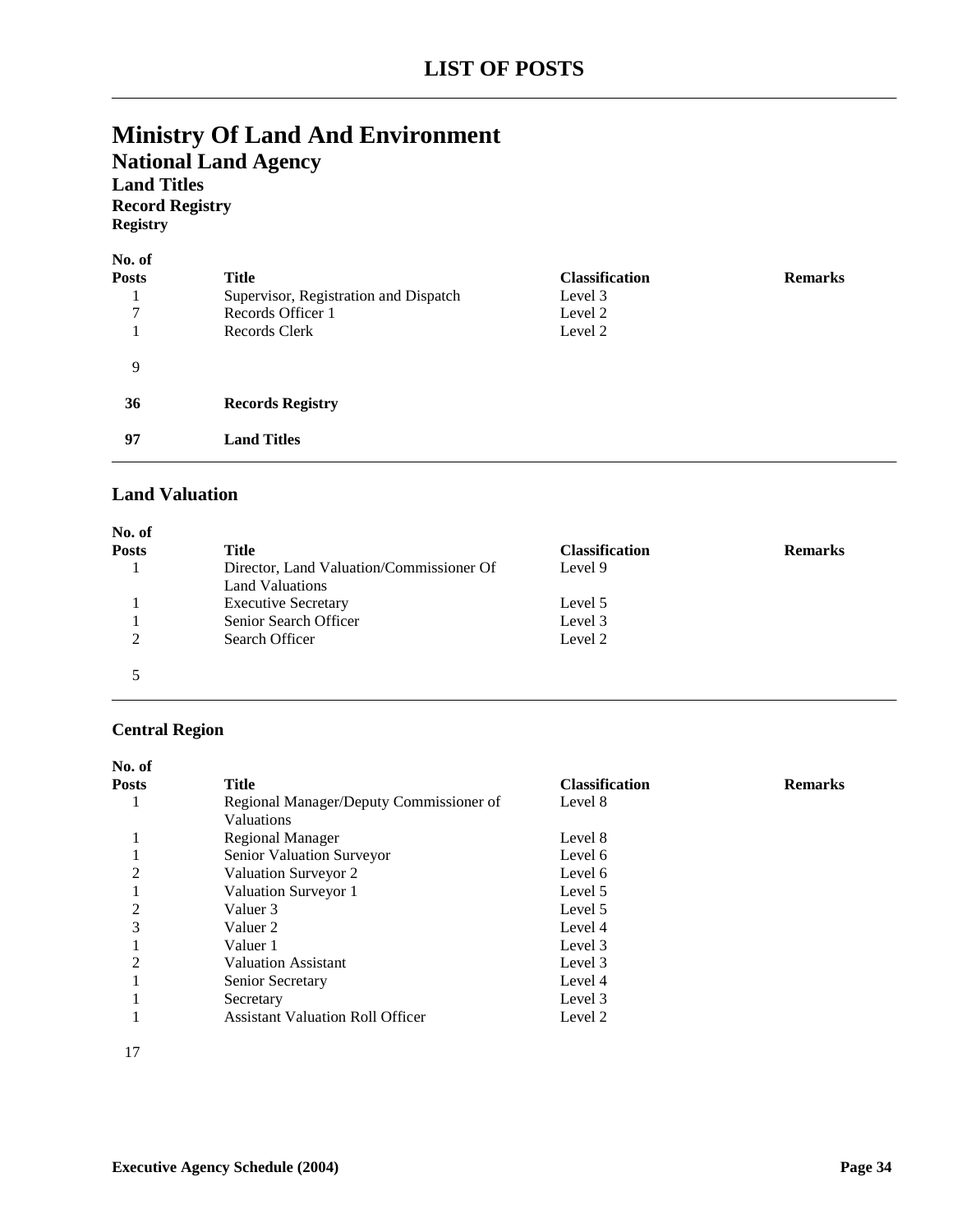# **Ministry Of Land And Environment National Land Agency Land Valuation Northern Region**

| No. of         |                                                              |                       |                |
|----------------|--------------------------------------------------------------|-----------------------|----------------|
| <b>Posts</b>   | <b>Title</b>                                                 | <b>Classification</b> | <b>Remarks</b> |
| л              | Regional Manager/Deputy Commissioner of<br><b>Valuations</b> | Level 8               |                |
|                | <b>Regional Manager</b>                                      | Level 8               |                |
|                | Senior Valuation Surveyor                                    | Level 6               |                |
|                | Valuation Surveyor 2                                         | Level 6               |                |
|                | Valuation Surveyor 1                                         | Level 5               |                |
| $\overline{2}$ | Valuer 3                                                     | Level 5               |                |
| $\overline{c}$ | Valuer 2                                                     | Level 4               |                |
|                | Valuer 1                                                     | Level 3               |                |
|                | Secretary                                                    | Level 3               |                |
|                | <b>Valuation Assistant</b>                                   | Level 3               |                |
|                | Senior Secretary                                             | Level 4               |                |
|                | <b>Assistant Valuation Roll Officer</b>                      | Level 2               |                |
| 14             |                                                              |                       |                |

### **Southern Region**

| No. of         |                                                              |                       |                |
|----------------|--------------------------------------------------------------|-----------------------|----------------|
| <b>Posts</b>   | <b>Title</b>                                                 | <b>Classification</b> | <b>Remarks</b> |
|                | Regional Manager/Deputy Commissioner of<br><b>Valuations</b> | Level 8               |                |
|                | <b>Regional Manager</b>                                      | Level 8               |                |
|                | Senior Valuation Surveyor                                    | Level 6               |                |
| 3              | Valuation Surveyor 2                                         | Level 6               |                |
| ı              | Valuation Surveyor 1                                         | Level 5               |                |
| 3              | Valuer 3                                                     | Level 5               |                |
| 3              | Valuer 2                                                     | Level 4               |                |
|                | Valuer 1                                                     | Level 3               |                |
|                | Secretary                                                    | Level 3               |                |
|                | <b>Valuation Assistant</b>                                   | Level 3               |                |
|                | Senior Secretary                                             | Level 4               |                |
| $\overline{c}$ | <b>Assistant Valuation Roll Officer</b>                      | Level 2               |                |
| 19             |                                                              |                       |                |

### **Valuation Roll**

| No. of       |                                                       |                       |                |
|--------------|-------------------------------------------------------|-----------------------|----------------|
| <b>Posts</b> | Title                                                 | <b>Classification</b> | <b>Remarks</b> |
|              | Regional Manager/Deputy Commissioner of<br>Valuations | Level 8               |                |
|              | <b>Valuation Roll Manager</b>                         | Level 5               |                |
|              | <b>Assistant Valuation Roll Manager</b>               | Level 4               |                |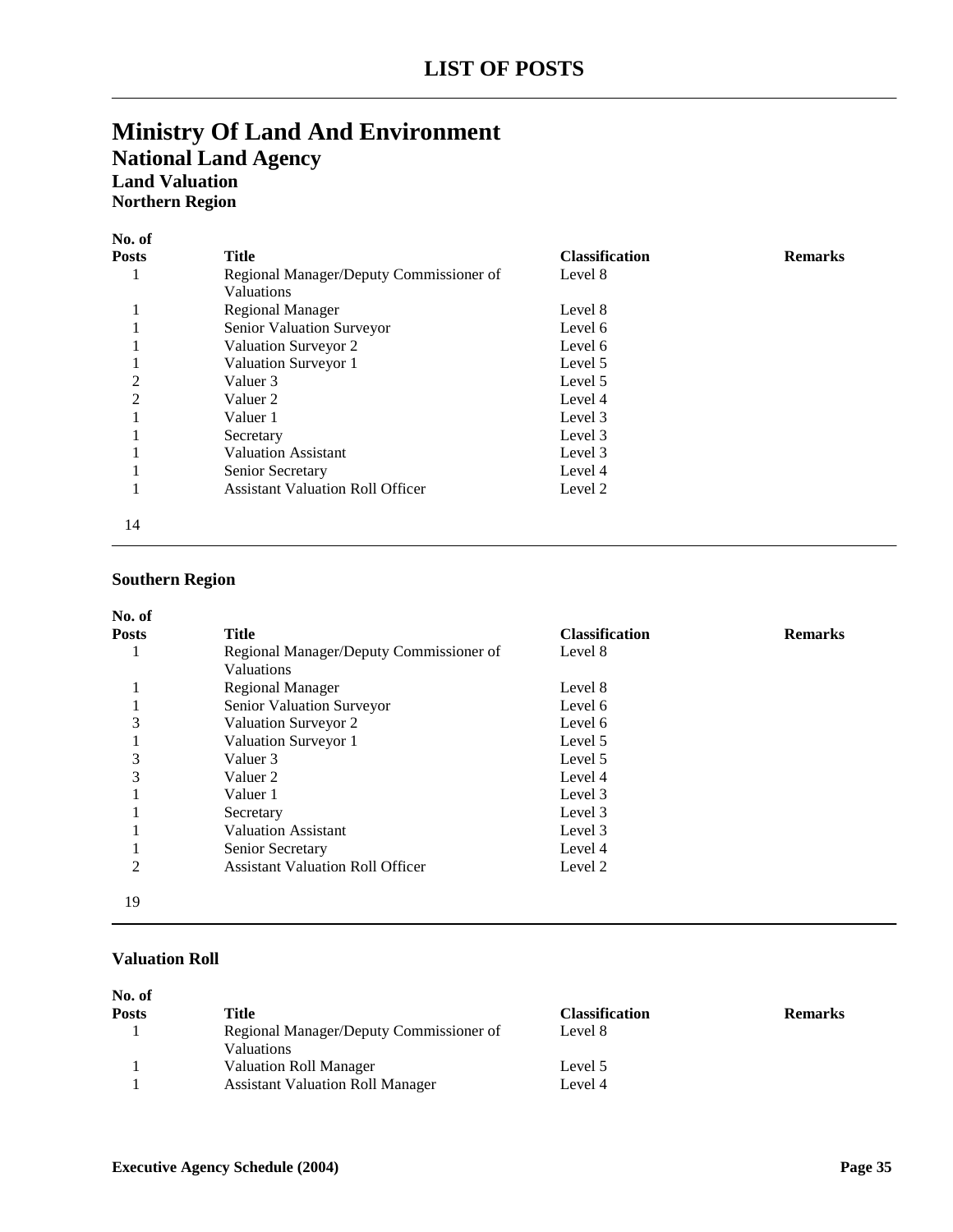# **Ministry Of Land And Environment National Land Agency Land Valuation Valuation Roll**

| <b>Title</b> | <b>Classification</b> | <b>Remarks</b> |
|--------------|-----------------------|----------------|
| Secretary    | Level 3               |                |
| Attendant    | Level 1               |                |
|              |                       |                |

#### **Roll Amendments**

| No. of                       |                                   |                                  |                |
|------------------------------|-----------------------------------|----------------------------------|----------------|
| <b>Posts</b><br>$\mathbf{z}$ | Title<br>Valuation Roll Officer 1 | <b>Classification</b><br>Level 2 | <b>Remarks</b> |
| $\mathbf{c}$                 |                                   |                                  |                |

### **Technical Registry**

| No. of       |                                         |                       |                |
|--------------|-----------------------------------------|-----------------------|----------------|
| <b>Posts</b> | Title                                   | <b>Classification</b> | <b>Remarks</b> |
|              | Valuation Roll Officer 2                | Level 3               |                |
|              | <b>Assistant Valuation Roll Officer</b> | Level 2               |                |
|              |                                         |                       |                |

### **Western Region**

| No. of         |                                         |                       |                |
|----------------|-----------------------------------------|-----------------------|----------------|
| <b>Posts</b>   | <b>Title</b>                            | <b>Classification</b> | <b>Remarks</b> |
| 1              | Regional Manager/Deputy Commissioner of | Level 8               |                |
|                | Valuations                              |                       |                |
| -1             | <b>Regional Manager</b>                 | Level 8               |                |
|                | Senior Valuation Surveyor               | Level 6               |                |
| $\overline{c}$ | Valuation Surveyor 2                    | Level 6               |                |
|                | Valuation Surveyor 1                    | Level 5               |                |
| $\overline{c}$ | Valuer 3                                | Level 5               |                |
| 3              | Valuer 2                                | Level 4               |                |
|                | Valuer 1                                | Level 3               |                |
|                | Secretary                               | Level 3               |                |
|                | <b>Valuation Assistant</b>              | Level 3               |                |
|                | Senior Secretary                        | Level 4               |                |
|                | <b>Assistant Valuation Roll Officer</b> | Level 2               |                |
| 16             |                                         |                       |                |
| 28             | <b>Valuation Roll</b>                   |                       |                |
| 83             | <b>Land Valuation</b>                   |                       |                |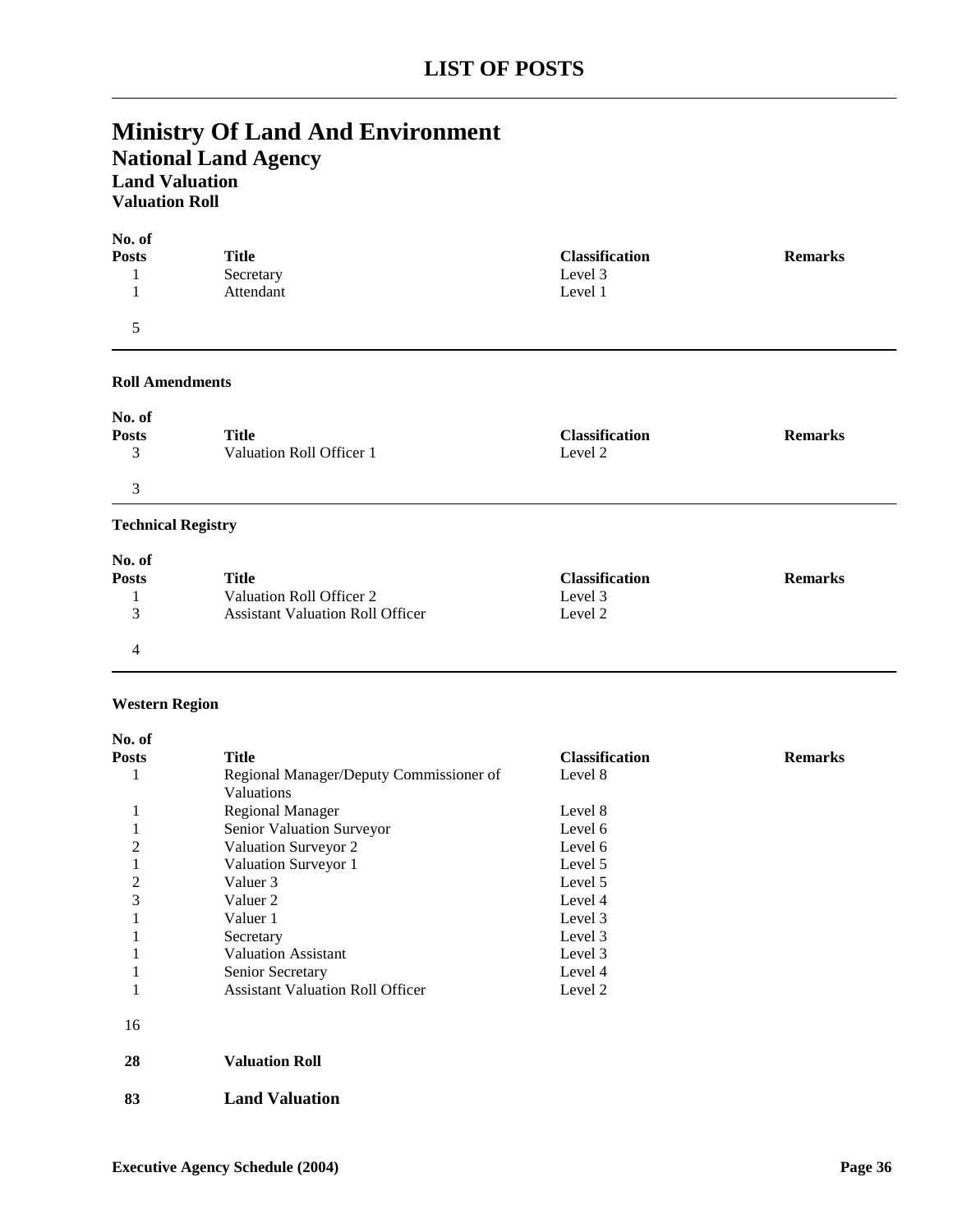# **Ministry Of Land And Environment National Land Agency Surveys And Mapping**

| No. of       |                                                 |                       |                |
|--------------|-------------------------------------------------|-----------------------|----------------|
| <b>Posts</b> | Title                                           | <b>Classification</b> | <b>Remarks</b> |
|              | Director, Surveys & Mapping/Director of Surveys | Level 9               |                |
|              | <b>Executive Secretary</b>                      | Level 5               |                |
|              |                                                 |                       |                |

### **Cadastral Mapping**

| No. of       |                            |                       |                |
|--------------|----------------------------|-----------------------|----------------|
| <b>Posts</b> | Title                      | <b>Classification</b> | <b>Remarks</b> |
|              | Manager, Cadastral Mapping | Level 8               |                |
|              | Senior Checking Officer    | Level 5               |                |
|              | Senior Secretary           | Level 4               |                |
| $\mathbf{R}$ |                            |                       |                |

### **Cadastral Map Development And Maintenance**

| No. of<br><b>Posts</b> | <b>Title</b>                                 | <b>Classification</b> | <b>Remarks</b> |
|------------------------|----------------------------------------------|-----------------------|----------------|
|                        | Supervisor, Cadmap Development & Maintenance | Level 7               |                |
|                        |                                              |                       |                |

### **Cadastral Map Compilation**

| No. of       |                     |                       |                |
|--------------|---------------------|-----------------------|----------------|
| <b>Posts</b> | Title               | <b>Classification</b> | <b>Remarks</b> |
|              | Senior Map Compiler | Level 6               |                |
| 4            | Map Compiler        | Level 5               |                |
|              |                     |                       |                |

#### **Regional Map Maintenance**

| No. of       |                                |                       |                |
|--------------|--------------------------------|-----------------------|----------------|
| <b>Posts</b> | <b>Title</b>                   | <b>Classification</b> | <b>Remarks</b> |
|              | Chief Survey Draughtsman       | Level 5               |                |
|              | Secretary                      | Level 3               |                |
| 4            | Draughtsman 6                  | Level 3               |                |
| 8            | Draughtsman 4                  | Level 3               |                |
| 2            | <b>Assistant Map Registrar</b> | Level 2               |                |
| 2            | Map Clerk                      | Level 2               |                |
| 18           |                                |                       |                |

### **24 Cadastral Map Development and Maintenance**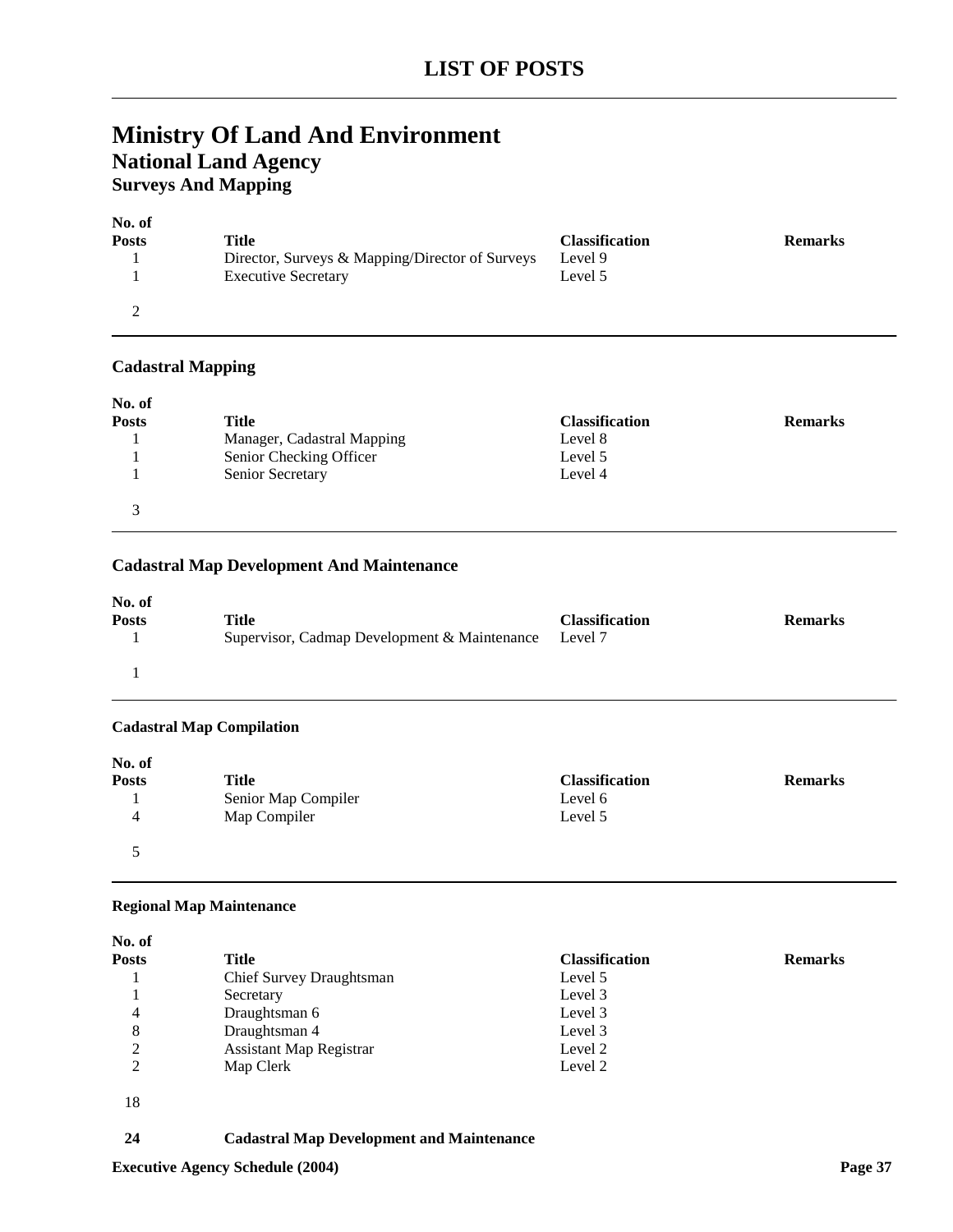# **Ministry Of Land And Environment National Land Agency Surveys And Mapping Cadastral Mapping Field Operations**

| No. of              |                                    |                       |                |
|---------------------|------------------------------------|-----------------------|----------------|
| <b>Posts</b>        | <b>Title</b>                       | <b>Classification</b> | <b>Remarks</b> |
|                     | <b>Field Operations Supervisor</b> | Level 7               |                |
|                     |                                    |                       |                |
| <b>Field Team 1</b> |                                    |                       |                |
| No. of              |                                    |                       |                |
| <b>Posts</b>        | <b>Title</b>                       | <b>Classification</b> | <b>Remarks</b> |
|                     | Surveyor 3                         | Level 6               |                |
| 3                   | Surveyor 2                         | Level 6               |                |
| $\overline{2}$      | <b>Assistant Surveyor 2</b>        | Level 5               |                |
|                     | Chief Survey Headman               | Level 3               |                |
| 7                   |                                    |                       |                |

### **Field Team 2**

| No. of       |                             |                       |                |
|--------------|-----------------------------|-----------------------|----------------|
| <b>Posts</b> | Title                       | <b>Classification</b> | <b>Remarks</b> |
|              | Surveyor 3                  | Level 6               |                |
| 3            | Surveyor 2                  | Level 6               |                |
| 2            | <b>Assistant Surveyor 2</b> | Level 5               |                |
|              | Chief Survey Headman        | Level 3               |                |
|              | Survey Headman              | Level 2               |                |
| 8            |                             |                       |                |

### **Index Map Referencing**

| No. of<br>Posts<br>4 | Title<br>Draughtsman 6   | <b>Classification</b><br>Level 4 | <b>Remarks</b> |
|----------------------|--------------------------|----------------------------------|----------------|
| 4                    |                          |                                  |                |
| 19                   | <b>Field Operations</b>  |                                  |                |
| 47                   | <b>Cadastral Mapping</b> |                                  |                |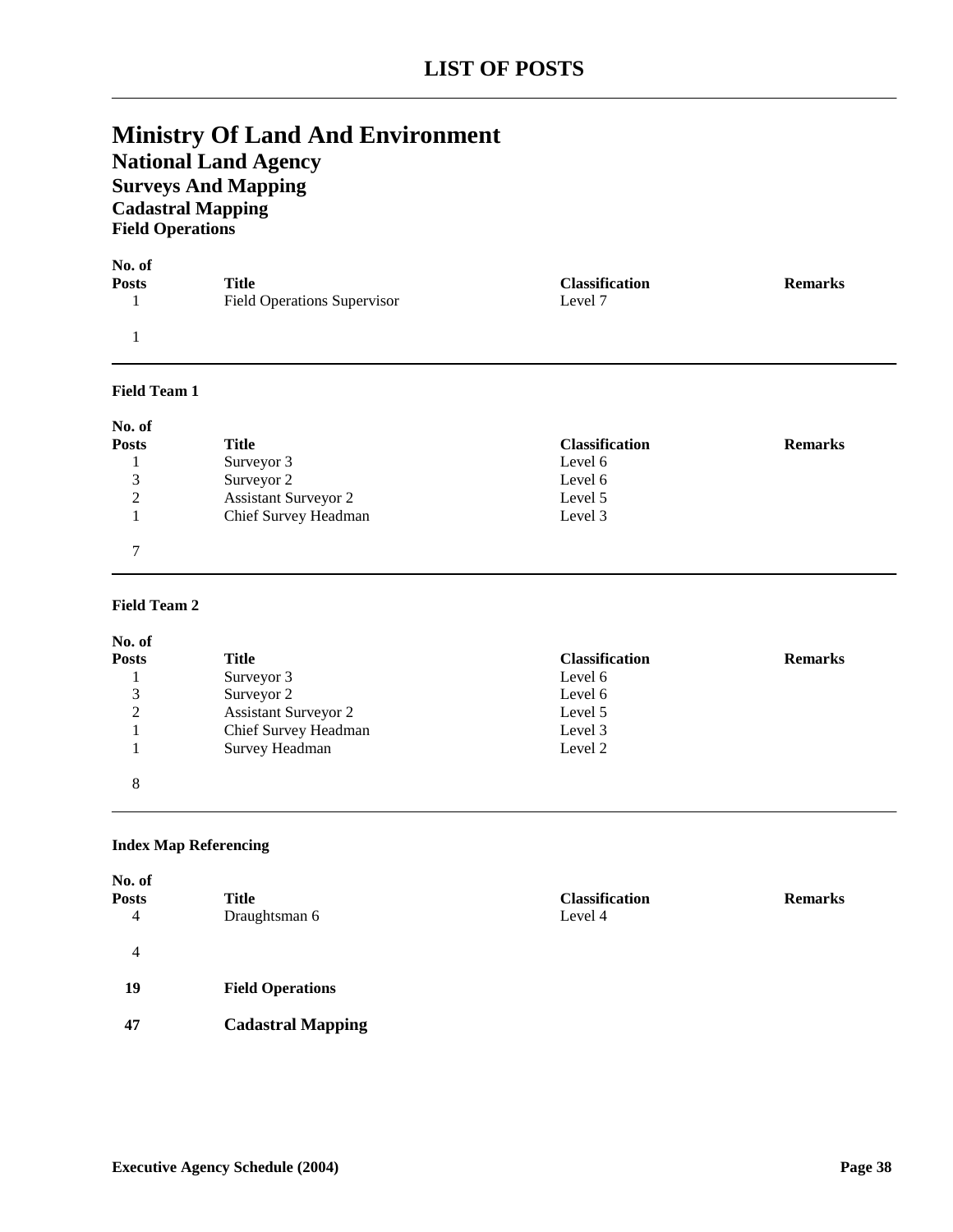# **Ministry Of Land And Environment National Land Agency Surveys And Mapping Cadastral Survey**

| No. of       |                            |                       |                |
|--------------|----------------------------|-----------------------|----------------|
| <b>Posts</b> | Title                      | <b>Classification</b> | <b>Remarks</b> |
|              | Manager, Cadastral Surveys | Level 8               |                |
|              | Senior Secretary           | Level 4               |                |
|              |                            |                       |                |

### **Field Survey**

| No. of         |                      |                       |                |
|----------------|----------------------|-----------------------|----------------|
| <b>Posts</b>   | Title                | <b>Classification</b> | <b>Remarks</b> |
|                | Surveyor 5           | Level 7               |                |
|                | Surveyor 4           | Level 7               |                |
| 2              | Surveyor 3           | Level 6               |                |
| 3              | Surveyor 2           | Level 6               |                |
|                | Surveyor 1           | Level 4               |                |
| 2              | Chief Survey Headman | Level 3               |                |
| $\overline{2}$ | Survey Headman       | Level 2               |                |
| 16             |                      |                       |                |

### **Plan Preparation**

| No. of       |                           |                       |                |
|--------------|---------------------------|-----------------------|----------------|
| <b>Posts</b> | Title                     | <b>Classification</b> | <b>Remarks</b> |
|              | Surveyor 1                | Level 6               |                |
| 3            | Chief Survey Draughtsman  | Level 5               |                |
| 3            | <b>Survey Draughtsman</b> | Level 4               |                |
|              | Machine Operator          | Level 1               |                |
| 8            |                           |                       |                |
| 26           | <b>Cadastral Survey</b>   |                       |                |

## **Plan Examination And Certification Branch**

| No. of |                                           |                       |                |
|--------|-------------------------------------------|-----------------------|----------------|
| Posts  | Title                                     | <b>Classification</b> | <b>Remarks</b> |
|        | Manager, Plan Examination & Certification | Level 8               |                |
|        | Senior Secretary                          | Level 4               |                |
|        | Secretary                                 | Level 3               |                |
|        | Relief Checking Officer                   | Level 5               |                |
|        |                                           |                       |                |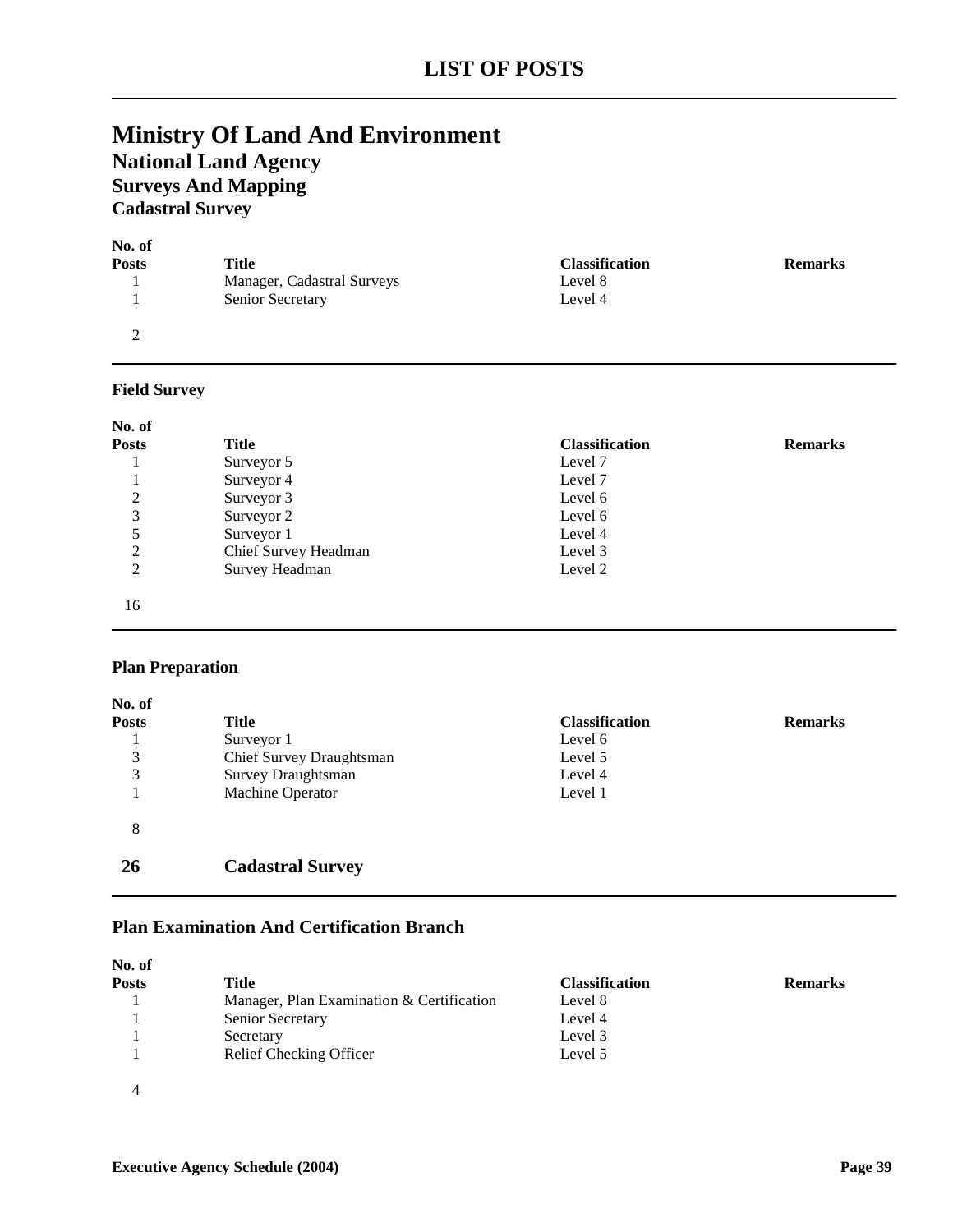# **Ministry Of Land And Environment National Land Agency Surveys And Mapping Plan Examination And Certification Branch** Comparison Unit

| No. of       |                         |                       |                |
|--------------|-------------------------|-----------------------|----------------|
| <b>Posts</b> | <b>Title</b>            | <b>Classification</b> | <b>Remarks</b> |
|              | Chief Checking Officer  | Level 6               |                |
|              | Senior Checking Officer | Level 5               |                |
|              | Checking Officer 3      | Level 3               |                |
| 5            | Checking Officer 2      | Level 4               |                |
| 2            | Checking Officer 1      | Level 3               |                |
| 10           |                         |                       |                |

# Computing Unit

| No. of       |                         |                       |                |
|--------------|-------------------------|-----------------------|----------------|
| <b>Posts</b> | Title                   | <b>Classification</b> | <b>Remarks</b> |
|              | Chief Checking Officer  | Level 6               |                |
|              | Senior Checking Officer | Level 5               |                |
| 2            | Checking Officer 3      | Level 5               |                |
| 4            | Checking Officer 2      | Level 4               |                |
| 3            | Checking Officer 1      | Level 3               |                |
|              |                         |                       |                |

#### Documentation Center

| No. of          |                                            |                       |                |
|-----------------|--------------------------------------------|-----------------------|----------------|
| <b>Posts</b>    | Title                                      | <b>Classification</b> | <b>Remarks</b> |
|                 | <b>Chief Technical Information Officer</b> | Level 6               |                |
|                 | Librarian 2                                | Level 4               |                |
| $\bigcirc$<br>∠ | Library Assistant 2                        | Level 2               |                |
|                 |                                            |                       |                |

# Plan Registry

| No. of        |                                           |                       |                |
|---------------|-------------------------------------------|-----------------------|----------------|
| <b>Posts</b>  | Title                                     | <b>Classification</b> | <b>Remarks</b> |
|               | Records Officer 2                         | Level 3               |                |
|               | Records Officer 1                         | Level 2               |                |
| $\mathcal{D}$ |                                           |                       |                |
| 31            | Plan Examination And Certification Branch |                       |                |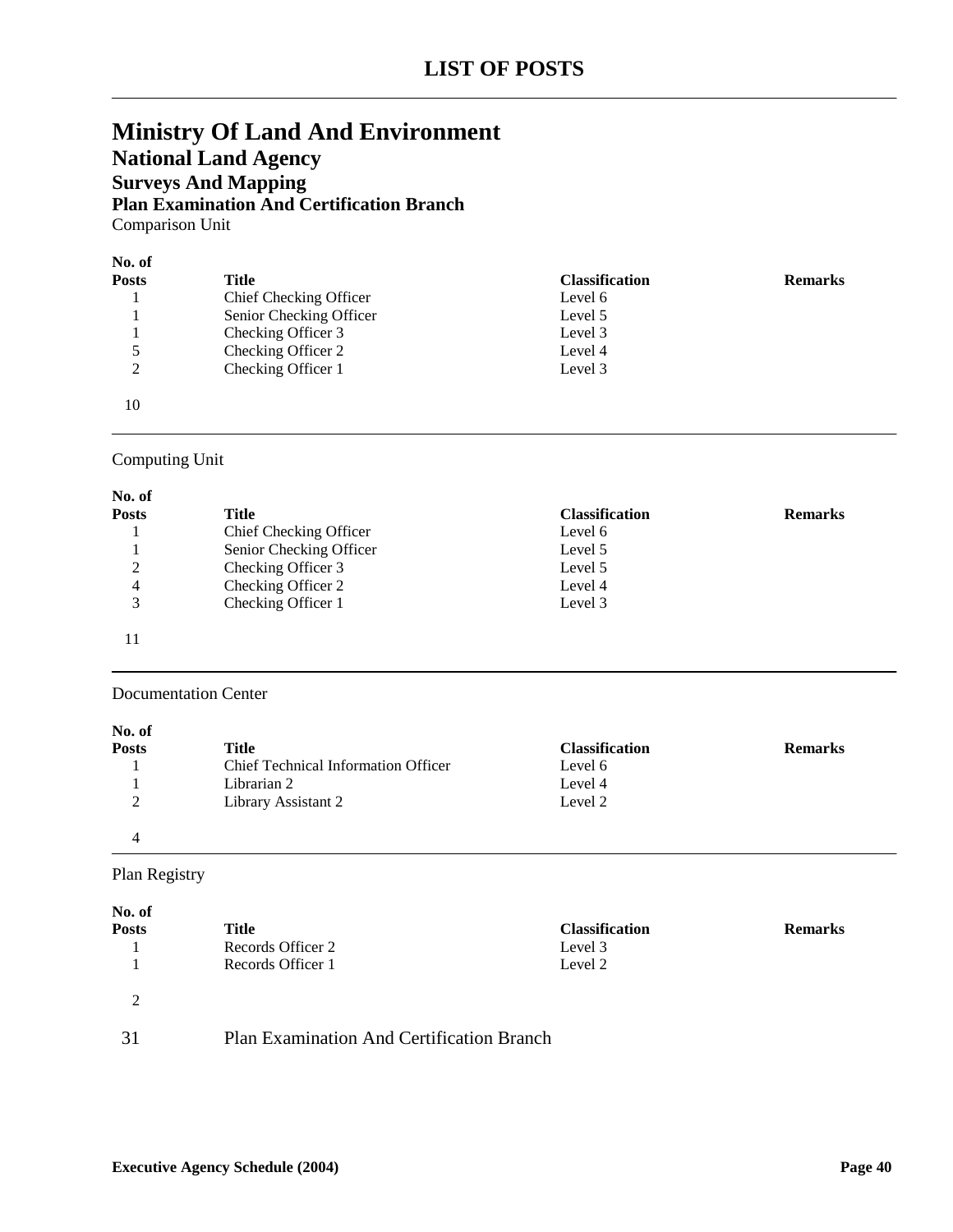# **Ministry Of Land And Environment National Land Agency Surveys And Mapping Topographic And Hydrographic Surveys**

| No. of       |                                             |                       |                |
|--------------|---------------------------------------------|-----------------------|----------------|
| <b>Posts</b> | Title                                       | <b>Classification</b> | <b>Remarks</b> |
|              | Manager, Topographic & Hydrographic Surveys | Level 8               |                |
|              | Senior Secretary                            | Level 4               |                |
|              |                                             |                       |                |

### Geodetic Survey

#### **No. of**

| .     |                                |                       |                |
|-------|--------------------------------|-----------------------|----------------|
| Posts | Title                          | <b>Classification</b> | <b>Remarks</b> |
|       | <b>Chief Geodesist</b>         | Level 7               |                |
|       | Control Database Administrator | Level 6               |                |
|       | Surveyor 4                     | Level 7               |                |
| 2     | Surveyor 3                     | Level 6               |                |
|       | Surveyor 2                     | Level 6               |                |
| 2     | <b>Assistant Surveyor 3</b>    | Level 5               |                |
|       | <b>Assistant Surveyor 2</b>    | Level 5               |                |
| 2     | <b>Assistant Surveyor 1</b>    | Level 4               |                |
| 3     | Chief Survey Headman           | Level 3               |                |
| 2     | Survey Headman                 | Level 2               |                |
| 16    |                                |                       |                |

### Hydrographic Survey

| No. of       |                                     |                       |                |
|--------------|-------------------------------------|-----------------------|----------------|
| <b>Posts</b> | Title                               | <b>Classification</b> | <b>Remarks</b> |
|              | Chief Hydrographer                  | Level 7               |                |
|              | Senior Hydrographic Surveyor        | Level 6               |                |
|              | Hydrographic Surveyor               | Level 6               |                |
|              | Hydrographic Surveying Technician 2 | Level 5               |                |
|              | Hydrographic Surveying Technician 1 | Level 4               |                |
|              | Senior Coxswain Driver              | Level 3               |                |
|              | <b>Boatman</b>                      | Level 2               |                |
|              | Survey Headman                      | Level 2               |                |
| 8            |                                     |                       |                |

### Topographic Mapping

#### **No. of**

| Posts | Title                  | <b>Classification</b> | <b>Remarks</b> |
|-------|------------------------|-----------------------|----------------|
|       | <b>Mapping Officer</b> | Level 7               |                |
|       |                        |                       |                |
|       |                        |                       |                |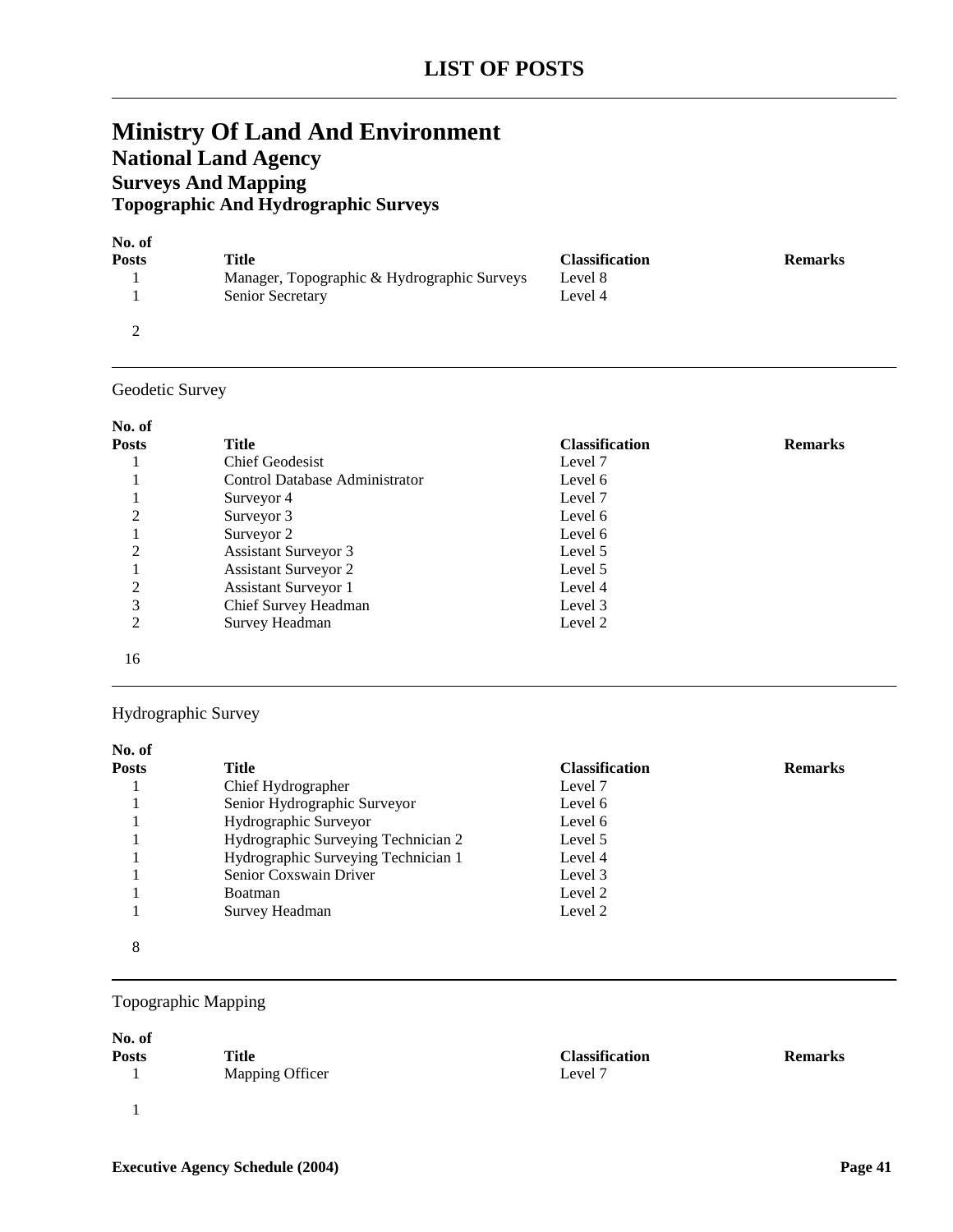# **LIST OF POSTS**

# **Ministry Of Land And Environment National Land Agency Surveys And Mapping Topographic And Hydrographic Surveys** Topographic Mapping **Cartographic**

| No. of                   |  |
|--------------------------|--|
| $\overline{\phantom{a}}$ |  |

| Posts          | Title                     | <b>Classification</b> | <b>Remarks</b> |
|----------------|---------------------------|-----------------------|----------------|
|                | <b>Chief Cartographer</b> | Level 6               |                |
|                | Cartographer 3            | Level 5               |                |
| ⌒              | Cartographer 2            | Level 5               |                |
| ◠              | Cartographer 1            | Level 4               |                |
| $\overline{ }$ |                           |                       |                |

#### **Photogrammetric**

| No. of       |                        |                       |                |
|--------------|------------------------|-----------------------|----------------|
| <b>Posts</b> | Title                  | <b>Classification</b> | <b>Remarks</b> |
|              | Chief Photogrammetrist | Level 6               |                |
|              | Photogrammetrist 3     | Level 5               |                |
|              | Photogrammetrist 2     | Level 5               |                |
| ◠            | Photogrammetrist 1     | Level 4               |                |
|              |                        |                       |                |

### **Reprographics And Reproduction**

| No. of       |                                             |                       |                |
|--------------|---------------------------------------------|-----------------------|----------------|
| <b>Posts</b> | <b>Title</b>                                | <b>Classification</b> | <b>Remarks</b> |
|              | Chief Photolithographer                     | Level 6               |                |
|              | Photolithographer 3                         | Level 5               |                |
|              | Photolithographer 2                         | Level 5               |                |
| 2            | Photolithographer 1                         | Level 4               |                |
| 5            |                                             |                       |                |
| 18           | <b>Topographic Mapping</b>                  |                       |                |
| 43           | <b>Topographic And Hydrographic Surveys</b> |                       |                |
| 150          | <b>Surveys And Mapping</b>                  |                       |                |

#### **Total Number of Posts in National Land Agency : 680**

**Filled Vacant**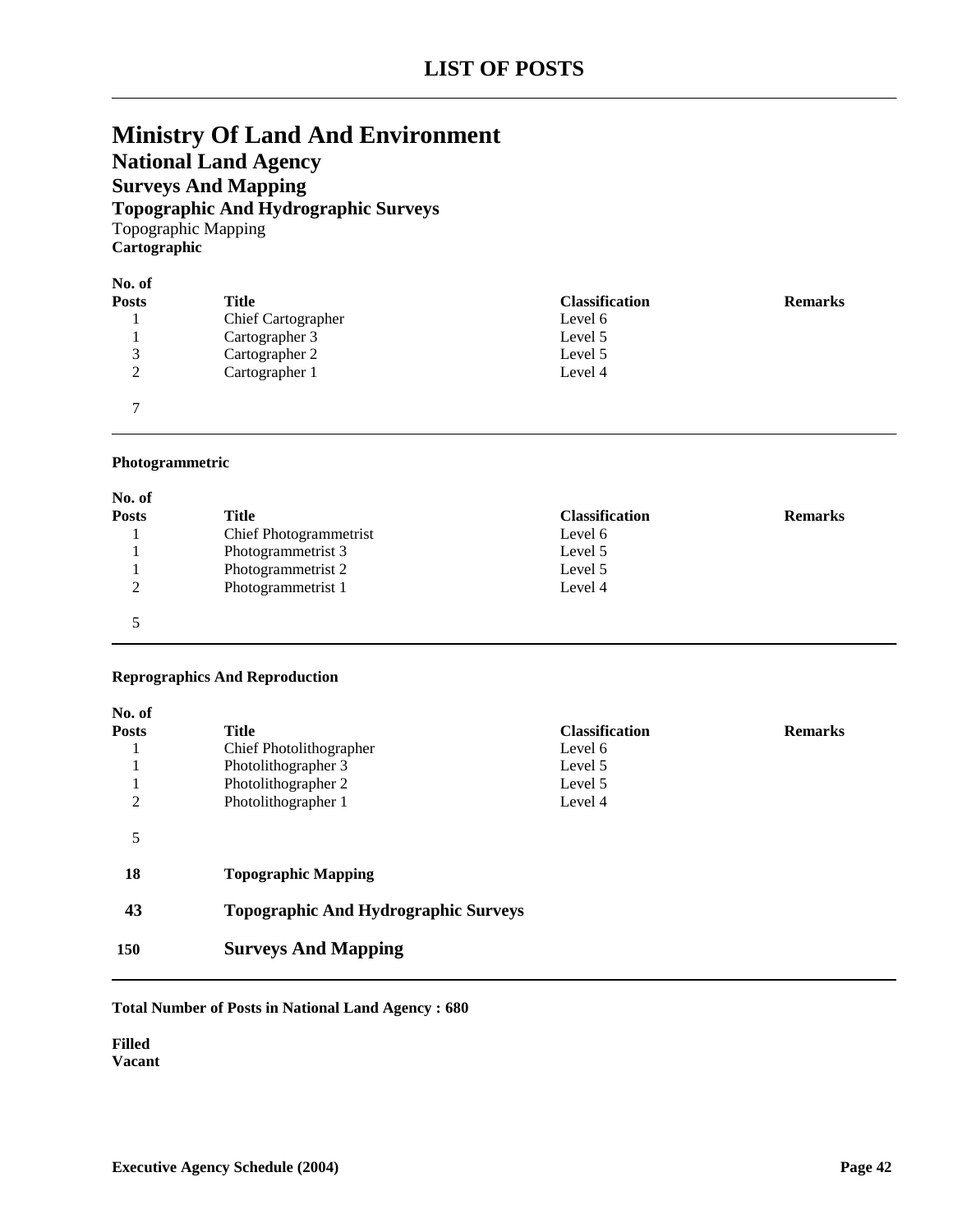# **Office Of The Prime Minister Management Institute For National Development Management And Direction**

| No. of |                                       |                       |                |
|--------|---------------------------------------|-----------------------|----------------|
| Posts  | Title                                 | <b>Classification</b> | <b>Remarks</b> |
|        | Chief Executive Officer               | Grade A               | Filled         |
|        | Internal Auditor                      | Grade D               | Filled         |
|        | <b>Information Technology Manager</b> | Grade D               | Filled         |
|        | Senior Administrative Assistant       | Grade F1              | Filled         |
|        |                                       |                       |                |

### **Human Resource And Communications Department**

| No. of       |                                             |                       |                |
|--------------|---------------------------------------------|-----------------------|----------------|
| <b>Posts</b> | Title                                       | <b>Classification</b> | <b>Remarks</b> |
|              | Director, Human Resource And Communications | Grade B               | Filled         |
|              |                                             |                       |                |

#### **Marketing Division**

| No. of       |                              |                       |                |
|--------------|------------------------------|-----------------------|----------------|
| <b>Posts</b> | Title                        | <b>Classification</b> | <b>Remarks</b> |
|              | <b>Marketing Manager</b>     | Grade E               | Filled         |
|              | <b>Marketing Coordinator</b> | Grade F <sub>2</sub>  | Filled         |
|              | <b>Marketing Assistant</b>   | Grade F1              | Filled         |
| 3            |                              |                       |                |

#### **Human Resource Division**

| No. of       |                                                     |                       |                |
|--------------|-----------------------------------------------------|-----------------------|----------------|
| <b>Posts</b> | Title                                               | <b>Classification</b> | <b>Remarks</b> |
|              | Human Resource Administrator                        | Grade E               | Filled         |
|              | Human Resource Assistant                            | Grade F1              | Filled         |
|              |                                                     |                       |                |
| h            | <b>Human Resource And Communications Department</b> |                       |                |

### **Curriculum Management Department Office Of The Dean Of Studies**

| No. of       |                          |                       |                |
|--------------|--------------------------|-----------------------|----------------|
| <b>Posts</b> | Title                    | <b>Classification</b> | <b>Remarks</b> |
|              | Dean                     | Grade B               | Filled         |
|              | Administrative Assistant | Grade F1              | Filled         |
|              |                          |                       |                |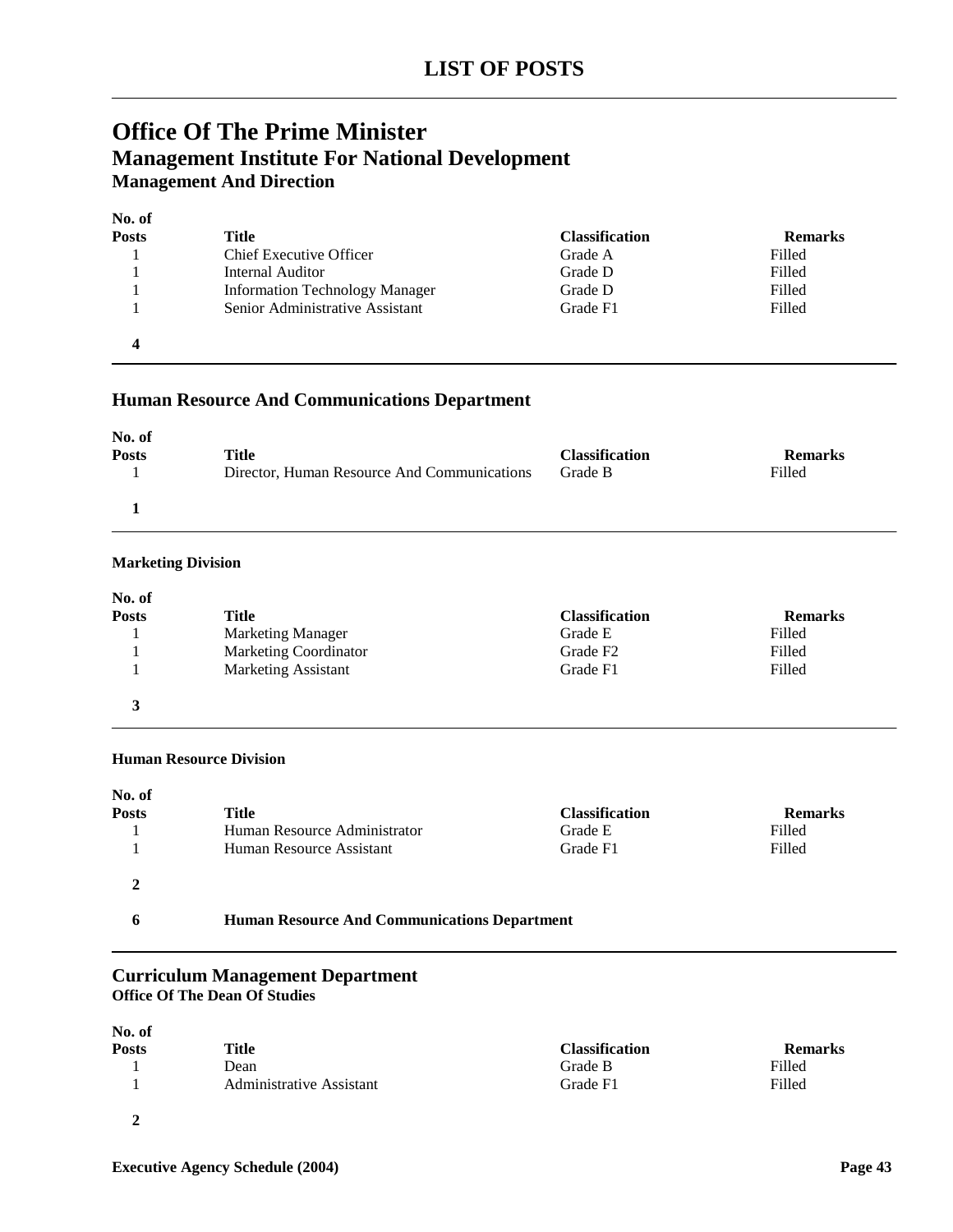# **Office Of The Prime Minister Management Institute For National Development Curriculum Management Department**

**Division Of Management Studies & Organizational Development (DMSOD)**

| No. of       |                               |                       |                    |
|--------------|-------------------------------|-----------------------|--------------------|
| <b>Posts</b> | Title                         | <b>Classification</b> | <b>Remarks</b>     |
|              | Deputy Dean/Programme Manager | Grade C <sub>2</sub>  | Filled             |
| 4            | Senior Trainer Consultant     | Grade D               | 3 Filled, 1 Vacant |
|              | <b>Trainer Consultant</b>     | Grade E               | Filled             |
|              | Administrative Assistant      | Grade G <sub>2</sub>  | Filled             |
|              |                               |                       |                    |

#### **Division Of Finance And Accounts (DFA)**

| No. of<br><b>Posts</b> | Title                     | <b>Classification</b> | <b>Remarks</b> |
|------------------------|---------------------------|-----------------------|----------------|
|                        | Programme Manager         | Grade C <sub>2</sub>  | Vacant         |
| 3                      | Senior Trainer Consultant | Grade D               | Filled         |
|                        | <b>Trainer Consultant</b> | Grade E               | Filled         |
|                        | Administrative Assistant  | Grade G <sub>2</sub>  | Filled         |
|                        |                           |                       |                |

#### **MIND Mandeville**

| No. of         |                                                |                       |                |
|----------------|------------------------------------------------|-----------------------|----------------|
| <b>Posts</b>   | Title                                          | <b>Classification</b> | <b>Remarks</b> |
|                | <b>Regional Manager</b>                        | Grade C1              | Filled         |
| $\overline{2}$ | <b>Trainer Consultant</b>                      | Grade E               | Filled         |
|                | Administrative Assistant/Customer Service Rep. | Grade F1              | Filled         |
|                | Administrative Assistant/Library Assistant     | Grade G <sub>2</sub>  | Vacant         |
|                | Office Attendant                               | Grade H               | Filled\        |
|                |                                                |                       |                |

#### **Office Of Professionals' Training Centre (OPTC)**

| No. of       |                           |                       |                |
|--------------|---------------------------|-----------------------|----------------|
| <b>Posts</b> | Title                     | <b>Classification</b> | <b>Remarks</b> |
|              | Senior Trainer Consultant | Grade D               | Filled         |
|              | Trainer consultant        | Grade E               | Filled         |
|              | Administrative Assistant  | Grade G <sub>2</sub>  | Filled         |
| 3            |                           |                       |                |

#### **Learning Resources And Information**

| No. of |                                      |                       |                |
|--------|--------------------------------------|-----------------------|----------------|
| Posts  | Title                                | <b>Classification</b> | <b>Remarks</b> |
|        | Research Library And Records Manager | Grade D               | Filled         |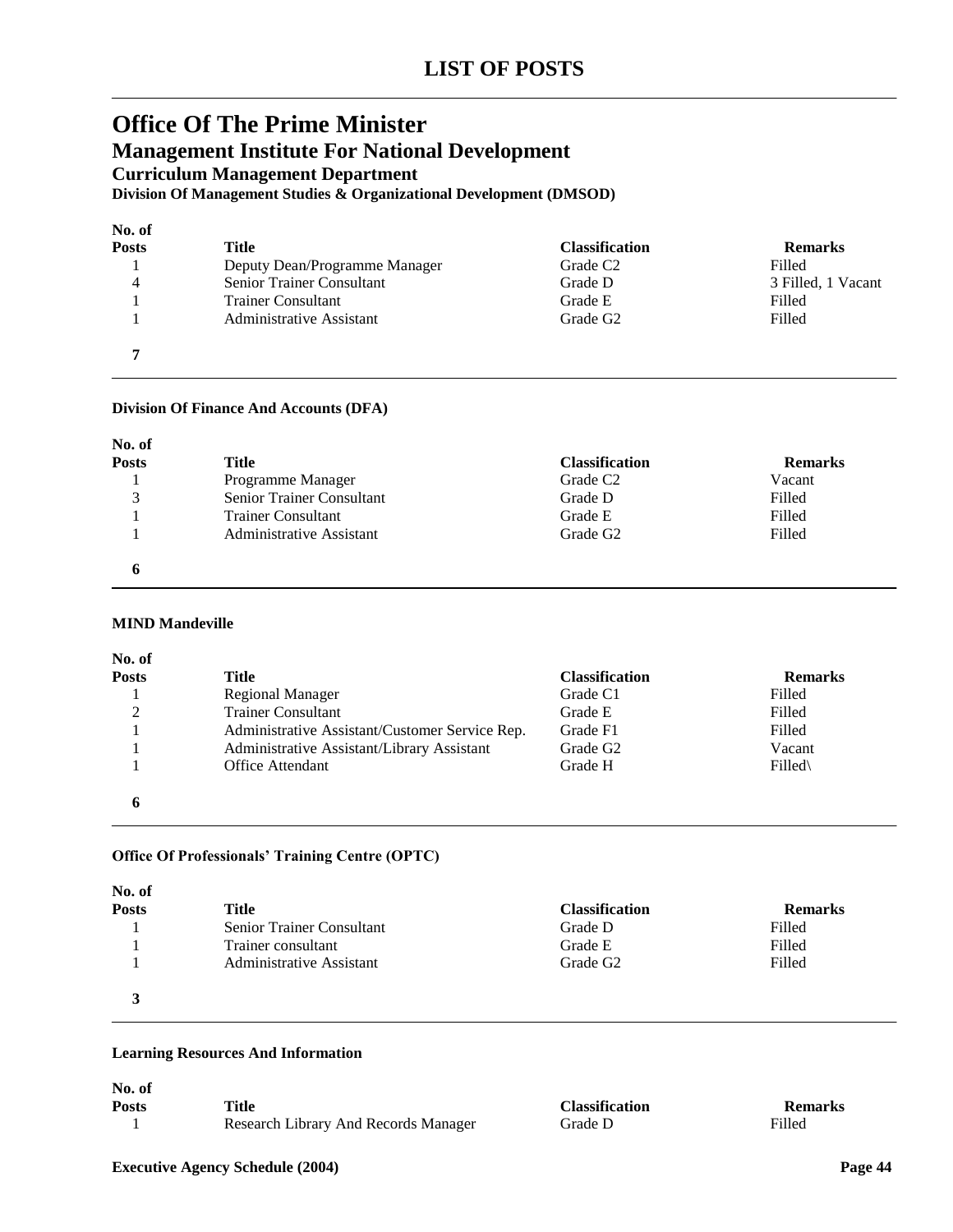# **Office Of The Prime Minister Management Institute For National Development Curriculum Management Department**

**Learning Resources And Information**

| No. of       |                                         |                       |                |
|--------------|-----------------------------------------|-----------------------|----------------|
| <b>Posts</b> | Title                                   | <b>Classification</b> | <b>Remarks</b> |
|              | Research And Library Assistant          | Grade F1              | Filled         |
|              | Library Assistant                       | Grade G <sub>2</sub>  | Filled         |
| 3            |                                         |                       |                |
| 27           | <b>Curriculum Management Department</b> |                       |                |

### **Business Management Unit**

| No. of       |                               |                       |                |
|--------------|-------------------------------|-----------------------|----------------|
| <b>Posts</b> | Title                         | <b>Classification</b> | <b>Remarks</b> |
|              | Director, Finance & Resources | Grade B               | Filled         |
|              | Administrative Assistant      | Grade G <sub>2</sub>  | Filled         |
|              |                               |                       |                |

#### **Finance And Accounts**

| No. of                          |                                     |                       |                |
|---------------------------------|-------------------------------------|-----------------------|----------------|
| <b>Posts</b>                    | Title                               | <b>Classification</b> | <b>Remarks</b> |
|                                 | <b>Accounts Officer Payables</b>    | Grade F <sub>2</sub>  | Filled         |
|                                 | <b>Accounts Officer Receivables</b> | Grade F <sub>2</sub>  | Filled         |
| $\mathcal{D}$<br>$\overline{ }$ | <b>Accounting Assistant</b>         | Grade G <sub>2</sub>  | Filled         |
| 4                               |                                     |                       |                |

### **Customer Service**

| No. of       |                                        |                       |                |
|--------------|----------------------------------------|-----------------------|----------------|
| <b>Posts</b> | Title                                  | <b>Classification</b> | <b>Remarks</b> |
|              | <b>Customer Service Manager</b>        | Grade D               | Filled         |
|              | Senior Customer Service Representative | Grade F <sub>2</sub>  | Filled         |
| ◠            | <b>Customer Service Representative</b> | Grade F1              | Filled         |
| 4            |                                        |                       |                |

### **Corporate Services**

| No. of       |                                        |                       |                |
|--------------|----------------------------------------|-----------------------|----------------|
| <b>Posts</b> | Title                                  | <b>Classification</b> | <b>Remarks</b> |
|              | Corporate Service Manager              | Grade E               | Filled         |
|              | Facilities And Maintenance Coordinator | Grade F <sub>2</sub>  | Filled         |
|              | <b>Reception Assistant</b>             | Grade G <sub>2</sub>  | Filled         |
|              | Reprographics Assistant                | Grade G1              | Filled         |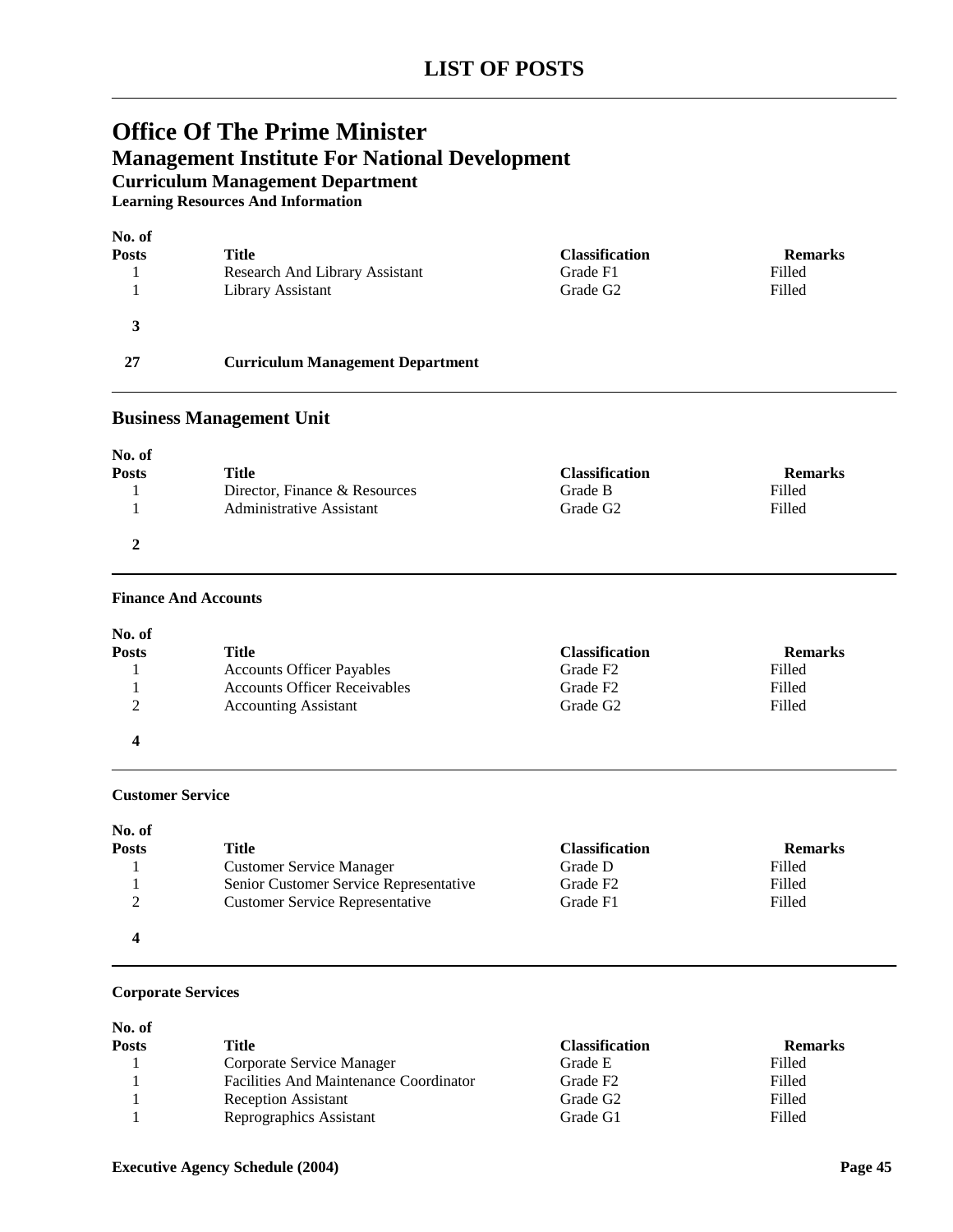# **Office Of The Prime Minister Management Institute For National Development Business Management Unit**

**Corporate Services**

| No. of         |                                   |                       |                |
|----------------|-----------------------------------|-----------------------|----------------|
| <b>Posts</b>   | <b>Title</b>                      | <b>Classification</b> | <b>Remarks</b> |
|                | Delivery And Facilities Assistant | Grade G1              | Filled         |
| 4              | Office Attendant                  | Grade H               | Filled         |
| $\overline{2}$ | Grounds and Maintenance Attendant | Grade H               | Filled         |
| 11             |                                   |                       |                |
| 20             | <b>Business Management Unit</b>   |                       |                |

**Total Number Of Posts in Management Institute For National Development: 58**

**Filled Vacant**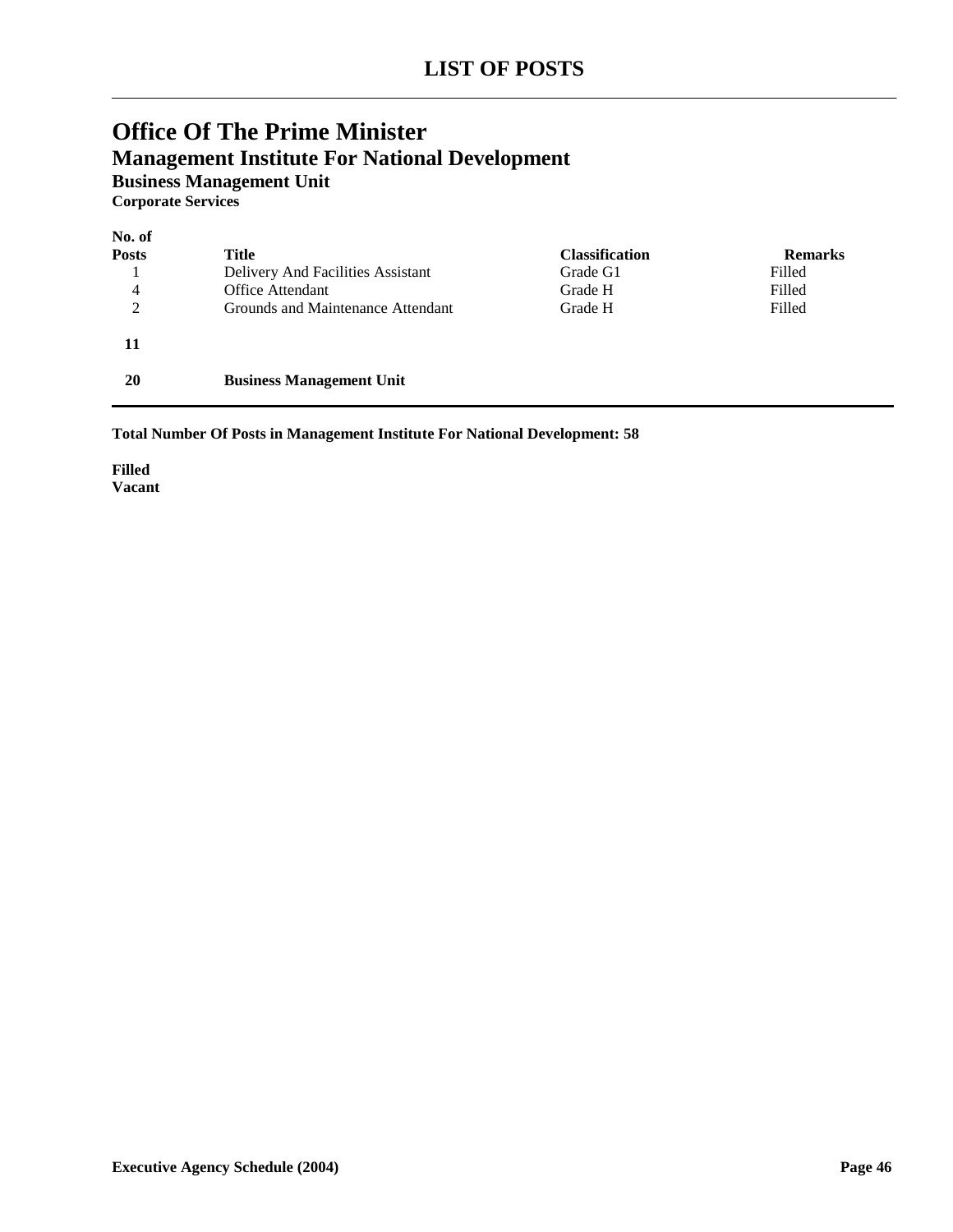# **Ministry Of Industry & Tourism Office Of The Registrar Of Companies CEO/Audit Unit**

#### **No. of**

| Posts | Title                                               | <b>Classification</b> | <b>Remarks</b> |
|-------|-----------------------------------------------------|-----------------------|----------------|
|       | <b>Chief Executive Officer</b>                      | Grade 1               | Filled         |
|       | Deputy CEO/Director, Operations                     | Grade 2               | Filled         |
|       | Internal Auditor                                    | Grade 3               | Filled         |
|       | Audit Officer                                       | Grade 4b              | Vacant         |
|       | Legal Officer                                       | Grade 4a              | Filled         |
|       | Administrative Assistant to Chief Executive Officer | Grade 4b              | Filled         |
|       | Secretary                                           | Grade 5               | Filled         |
|       |                                                     |                       |                |

### **Information Technology Unit**

| No. of       |                                         |                       |                |
|--------------|-----------------------------------------|-----------------------|----------------|
| <b>Posts</b> | Title                                   | <b>Classification</b> | <b>Remarks</b> |
|              | <b>Information Technology Executive</b> | Grade 2               | Filled         |
|              | <b>Information Technology Manager</b>   | Grade 3               | Filled         |
|              | Data Entry Supervisor                   | Grade 4b              | Filled         |
| 2            | Systems Analyst/Programmer              | Grade 4a              | Filled         |
|              | Data input Clerk                        | Grade 5               | Filled         |
| 10           |                                         |                       |                |

# **Compliance Unit**

| No. of       |                                       |                       |                    |
|--------------|---------------------------------------|-----------------------|--------------------|
| <b>Posts</b> | Title                                 | <b>Classification</b> | <b>Remarks</b>     |
|              | Compliance Manager                    | Grade 3               | Vacant             |
|              | Compliance Supervisor                 | Grade 4a              | Filled             |
|              | Receivership & Liquidation Supervisor | Grade 4b              | Filled             |
|              | Removals Supervisor                   | Grade 4b              | Filled             |
|              | <b>Registration Officer</b>           | Grade 5               | Vacant             |
|              | Compliance Officer                    | Grade 5               | Filled             |
| 6            | Field Officer                         | Grade 5               | Filled             |
|              | Secretary                             | Grade 5               | Filled             |
| 2            | Compliance Assistant                  | Grade 6               | 1 Filled, 1 Vacant |
| 15           |                                       |                       |                    |

### **Customer Service Unit**

| No. of       |                                    |                       |                |
|--------------|------------------------------------|-----------------------|----------------|
| <b>Posts</b> | Title                              | <b>Classification</b> | <b>Remarks</b> |
|              | <b>Customer Service Manager</b>    | Grade 3               | Filled         |
|              | <b>Customer Service Supervisor</b> | Grade 4b              | Filled         |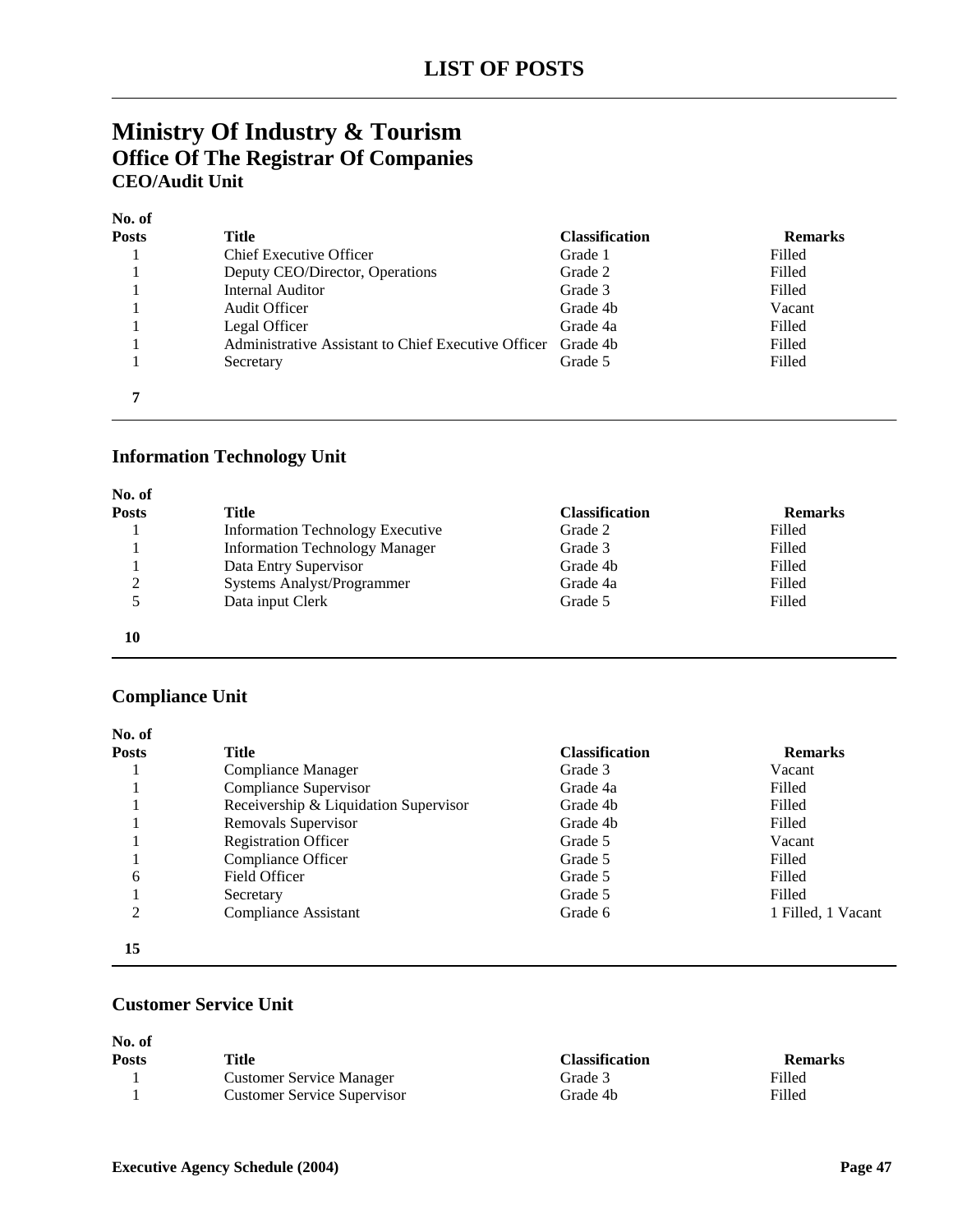# **Ministry Of Industry & Tourism Office Of The Registrar Of Companies Customer service Unit**

| No. of       |                                   |                       |                |
|--------------|-----------------------------------|-----------------------|----------------|
| <b>Posts</b> | Title                             | <b>Classification</b> | <b>Remarks</b> |
|              | <b>Customer Service Officer</b>   | Grade 5               | Filled         |
|              | Typist/Customer Service Assistant | Grade 6               | Filled         |
|              |                                   |                       |                |

### **Human Resources Unit**

| No. of<br><b>Posts</b> | <b>Title</b>           | <b>Classification</b> | <b>Remarks</b> |
|------------------------|------------------------|-----------------------|----------------|
|                        | Human Resource Manager | Grade 3               | Filled         |
|                        | Personnel Officer      | Grade 4b              | Filled         |
|                        | Secretary              | Grade 5               | Filled         |
|                        |                        |                       |                |

### **Finance And Administration Unit**

| No. of       |                                      |                       |                    |
|--------------|--------------------------------------|-----------------------|--------------------|
| <b>Posts</b> | Title                                | <b>Classification</b> | <b>Remarks</b>     |
|              | Finance And Administration Executive | Grade 2               | Filled             |
|              | Financial Accountant                 | Grade 3               | Filled             |
|              | Librarian/Records Manager            | Grade 4b              | Filled             |
|              | Accountant                           | Grade 4b              | Filled             |
| 3            | <b>Accounting Officer</b>            | Grade 5               | 2 Filled, 1 Vacant |
|              | Payroll Officer                      | Grade 5               | Filled             |
|              | Cashier                              | Grade 5               | Filled             |
|              | Secretary                            | Grade 5               | Filled             |
|              | Driver                               | Grade 6               | Filled             |
|              | <b>Registry Assistant</b>            | Grade 6               | Filled             |
|              | Receptionist/Telephone Operator      | Grade 6               | Filled             |
|              | Machine Operator                     | Grade 6               | Filled             |
|              | File Room Attendant                  | Grade 7               | Filled             |
|              | Gardener/Attendant                   | Grade 7               | Vacant             |
|              | Office Attendant                     | Grade 7               | Filled             |
| 17           |                                      |                       |                    |

# **Business Registration Unit**

| No. of       |                                      |                       |                    |
|--------------|--------------------------------------|-----------------------|--------------------|
| <b>Posts</b> | Title                                | <b>Classification</b> | <b>Remarks</b>     |
|              | <b>Business Registration Manager</b> | Grade 3               | Filled             |
|              | New Registration Supervisor          | Grade 4b              | Filled             |
|              | Returns And Changes Supervisor       | Grade 4b              | Filled             |
|              | Charges Supervisor                   | Grade 4b              | Vacant             |
| 6            | <b>Registration Officer</b>          | Grade 5               | 5 Filled, 1 Vacant |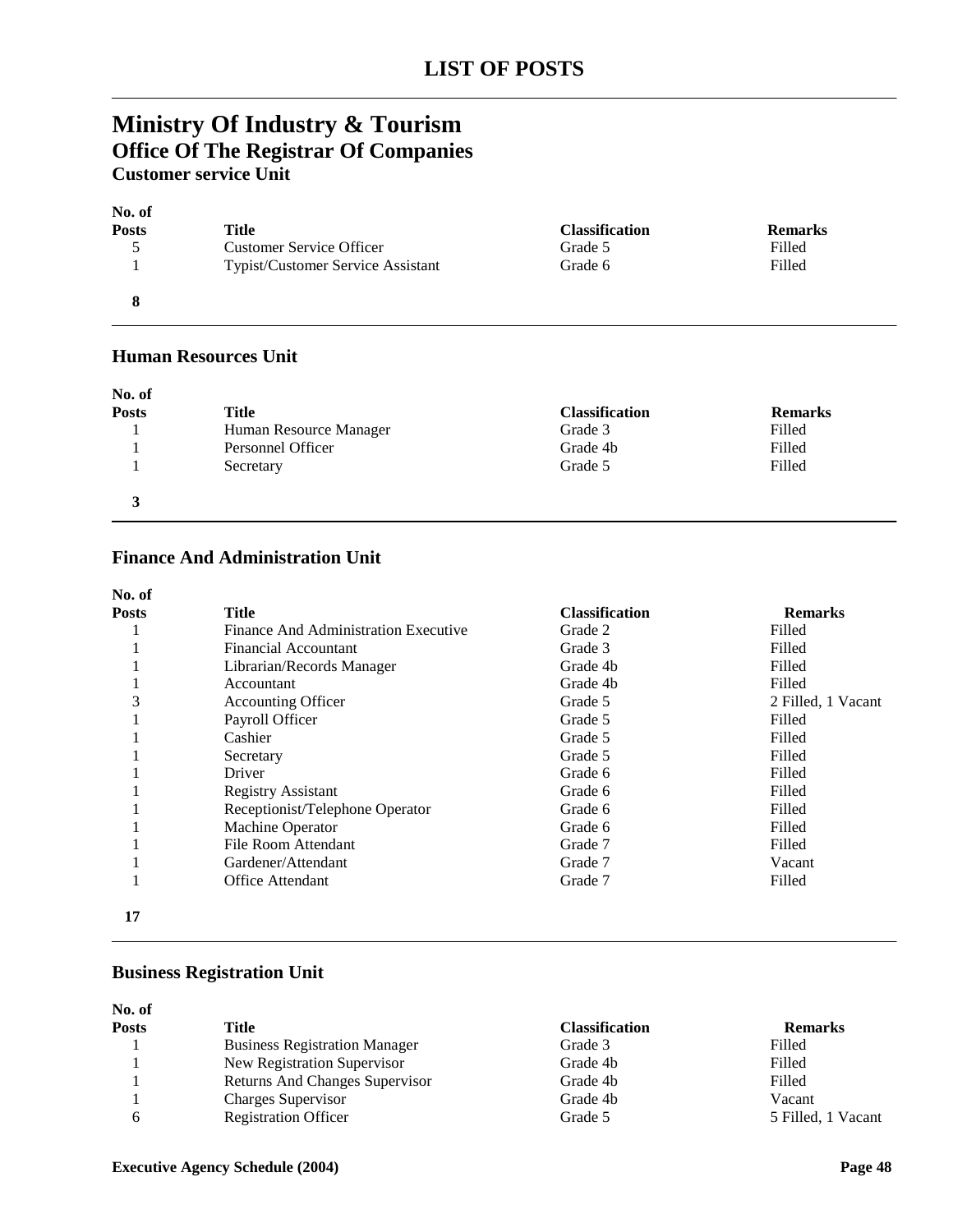# **Ministry Of Industry & Tourism Office Of The Registrar Of Companies Business Registration Unit**

| No. of       |                               |                       |                    |
|--------------|-------------------------------|-----------------------|--------------------|
| <b>Posts</b> | Title                         | <b>Classification</b> | <b>Remarks</b>     |
|              | Secretary                     | Grade 5               | Filled             |
| 5            | <b>Registration Assistant</b> | Grade 6               | 4 Filled, 1 Vacant |
| 16           |                               |                       |                    |

**Total Number Of Posts in Office Of The Registrar Of Companies: 76**

**Filled 67 Vacant 9**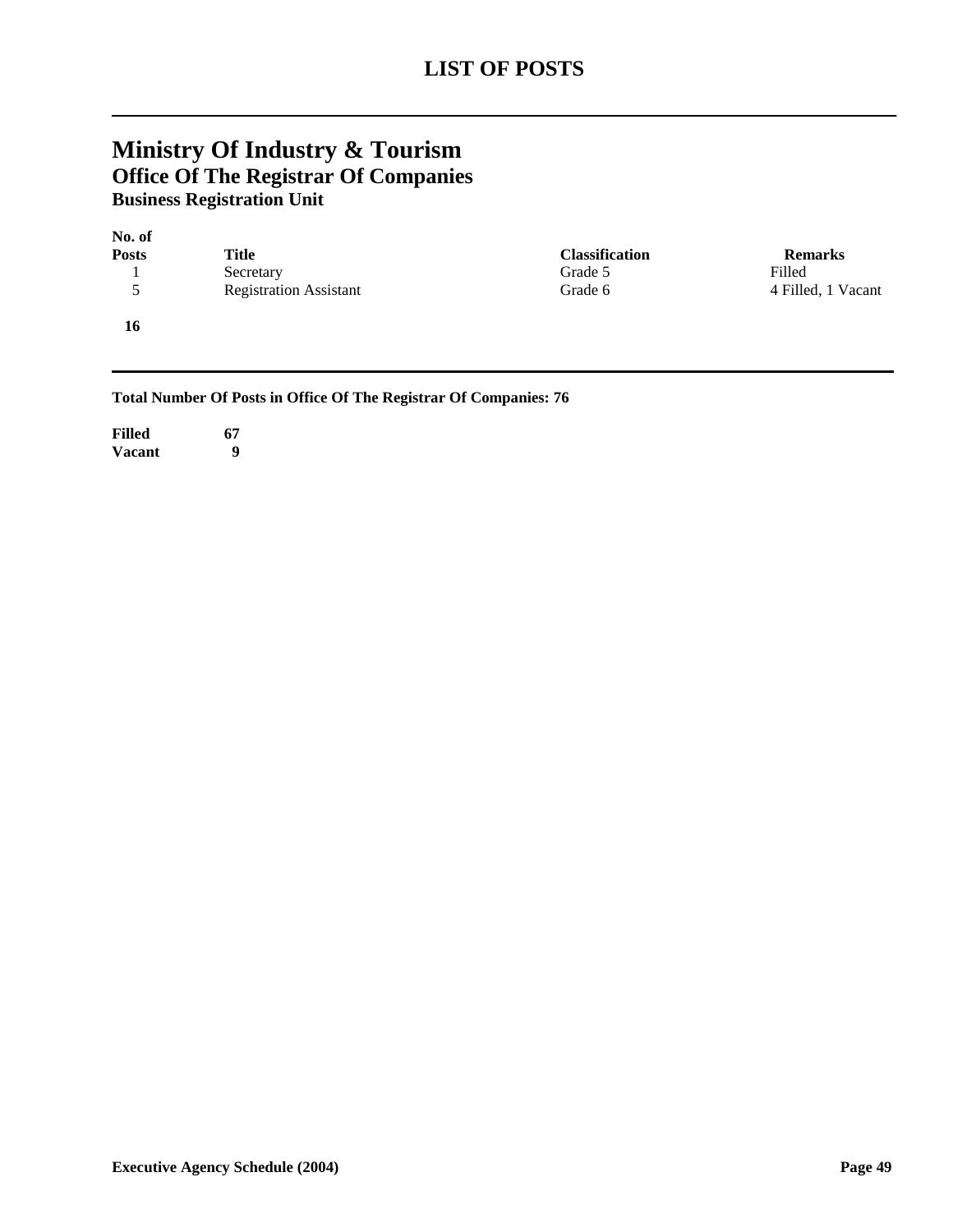# **Ministry Of Health Registrar General's Department Administration**

| No. of       |                                           |                       |                |
|--------------|-------------------------------------------|-----------------------|----------------|
| <b>Posts</b> | Title                                     | <b>Classification</b> | <b>Remarks</b> |
|              | Chief Executive Officer &                 |                       |                |
|              | Deputy Keeper of the Records              | Grade 1               | Filled         |
|              | <b>Technical Assistant</b>                | Grade 5               |                |
|              | Administrative Assistant                  | Grade 5               |                |
|              | <b>Executive Administration Assistant</b> | Grade 4               | Filled         |
|              | CEO's Special Assistant                   | Grade 3               | Filled         |
|              | Legal Officer                             | Grade 3               | Vacant         |
|              | <b>Implementation Manager</b>             | Grade 3               | Filled         |
|              |                                           |                       |                |
|              |                                           |                       |                |
|              |                                           |                       |                |

### **Finance and Administration**

| No. of       |                                     |                       |                |
|--------------|-------------------------------------|-----------------------|----------------|
| <b>Posts</b> | <b>Title</b>                        | <b>Classification</b> | <b>Remarks</b> |
|              | Finance and Administration Director | Grade 2               | Filled         |
|              | Chief Accountant                    | Grade 3               | Filled         |
|              | <b>Management Accountant</b>        | Grade 3               | Filled         |
|              | <b>Budget Supervisor</b>            | Grade 4               | Filled         |
|              | Payroll Officer                     | Grade 5               | Filled         |
|              | Payroll Assistant                   | Grade 6               | Filled         |
| 3            | <b>Accounts Officer</b>             | Grade 5               | Filled         |
|              | <b>Accounts Assistant</b>           | Grade 6               | Filled         |
|              | <b>Administrative Assistant</b>     | Grade 5               | Filled         |
|              | Accountant                          | Grade 4               | Filled         |
| 12           |                                     |                       |                |

### **Contracts and Office Services**

| No. of       |                                      |                       |                    |
|--------------|--------------------------------------|-----------------------|--------------------|
| <b>Posts</b> | Title                                | <b>Classification</b> | <b>Remarks</b>     |
|              | Manager, Contracts & Office Services | Grade 3               | Filled             |
|              | <b>Purchasing Officer</b>            | Grade 4               | Filled             |
| 2            | <b>Inventory Clerk</b>               | Grade 5               | Filled             |
|              | Maintenance Officer                  | Grade 6               | Filled             |
| 2            | Maintenance Assistant                | Grade 7               | 1 Filled, 1 Vacant |
| 2            | <b>Office Assistant</b>              | Grade 7               | Filled             |
| 3            | Driver                               | Grade 6               | Filled             |
|              | Driver (Mobile Unit – East)          | Grade 6               | Filled             |
|              | Driver (Mobile Unit – West)          | Grade 6               | Filled             |
| 14           |                                      |                       |                    |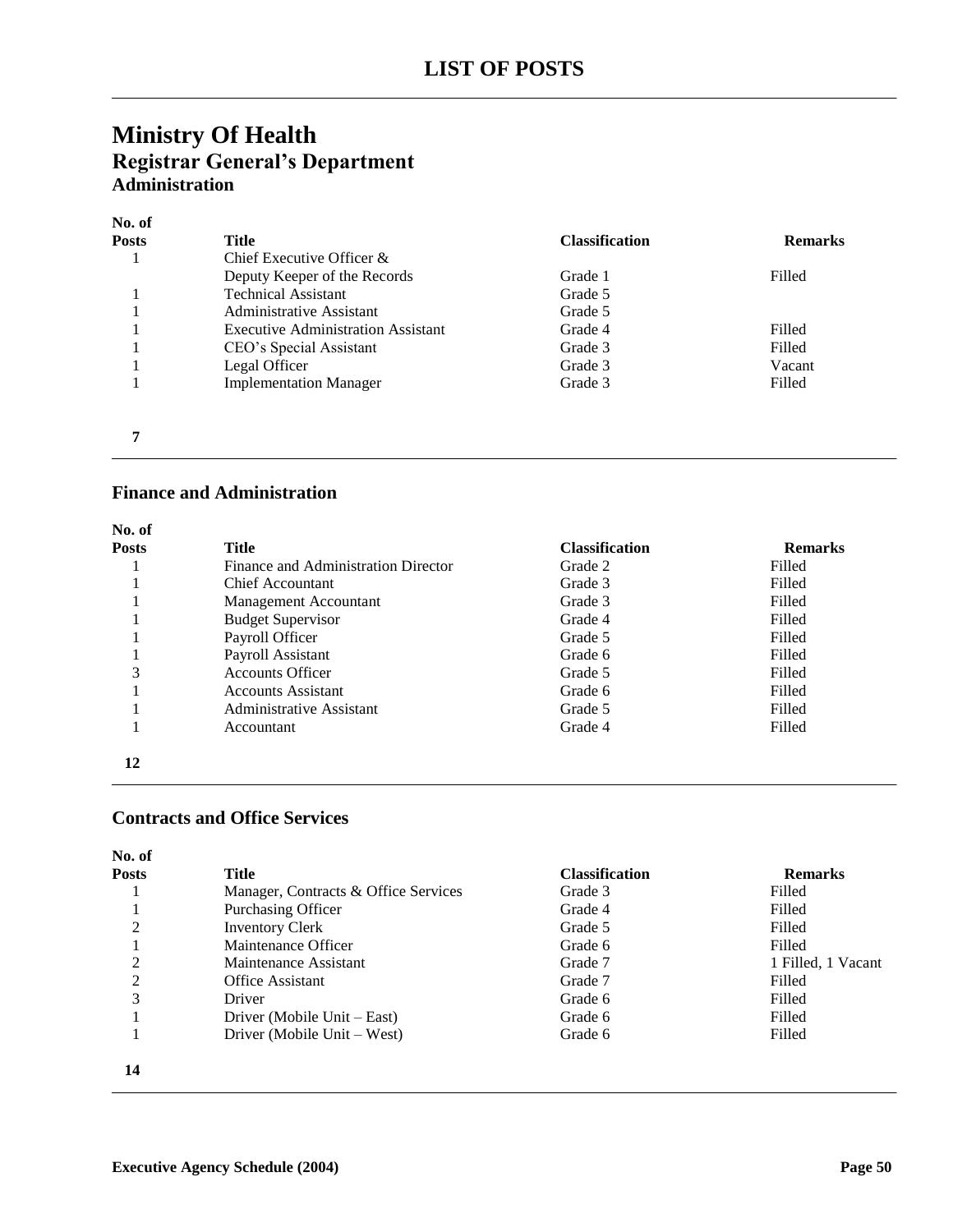# **Ministry Of Health Registrar General's Department Human Resource**

| No. of       |                                    |                       |                |
|--------------|------------------------------------|-----------------------|----------------|
| <b>Posts</b> | Title                              | <b>Classification</b> | <b>Remarks</b> |
|              | Human Resource Manager             | Grade 3               | Filled         |
|              | Personnel Officer                  | Grade 4               | Filled         |
|              | <b>Training Officer</b>            | Grade 4               | Vacant         |
|              | <b>Assistant Personnel Officer</b> | Grade 5               | Filled         |
|              | <b>Administrative Assistant</b>    | Grade 5               | Filled         |
|              |                                    |                       |                |

# **Marketing & Planning**

| No. of       |                               |                       |                |
|--------------|-------------------------------|-----------------------|----------------|
| <b>Posts</b> | Title                         | <b>Classification</b> | <b>Remarks</b> |
|              | Marketing & Planning Manager  | Grade 3               | Filled         |
|              | Administrative Assistant      | Grade 5               | Filled         |
|              | <b>Communications Officer</b> | Grade 4               | Filled         |
|              | Planning & Statistics Officer | Grade 4               | Filled         |
|              |                               |                       |                |

### **Internal Audit**

| No. of       |                  |                       |                |
|--------------|------------------|-----------------------|----------------|
| <b>Posts</b> | <b>Title</b>     | <b>Classification</b> | <b>Remarks</b> |
|              | Internal Auditor | Grade 3               | Filled         |
| ∍<br>∠       | Audit Officer    | Grade 4               | Filled         |
|              | Audit Assistant  | Grade 5               | Vacant         |
| 4            |                  |                       |                |

# **Operations Management**

| No. of       |                                       |                       |                |
|--------------|---------------------------------------|-----------------------|----------------|
| <b>Posts</b> | Title                                 | <b>Classification</b> | <b>Remarks</b> |
|              | Director of Operations and Deputy CEO | Grade 2               | Filled         |
|              | <b>Technical Assistant</b>            | Grade 4               | Filled         |
|              | Administrative Assistant              | Grade 5               | Filled         |
| 3            |                                       |                       |                |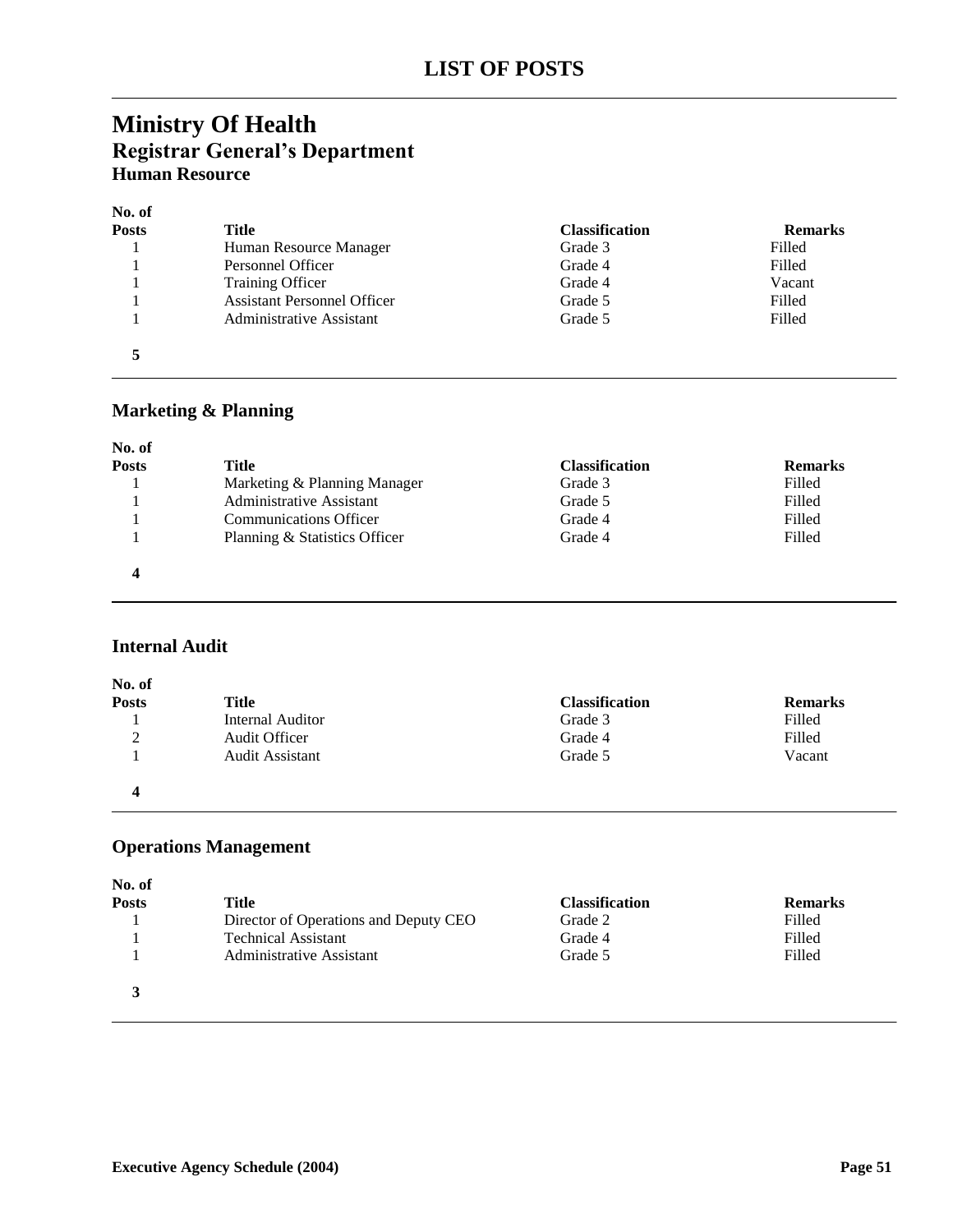# **Ministry Of Health Registrar General's Department Vital Statistics, Registration & Regional Services Statistics**

### **No. of**

| Posts | Title                                     | <b>Classification</b> | <b>Remarks</b> |
|-------|-------------------------------------------|-----------------------|----------------|
|       | Manager, Vital Statistics, Registration & |                       |                |
|       | <b>Regional Services</b>                  | Grade 3               | Filled         |
|       | <b>Technical Assistant</b>                | Grade 4               |                |
|       | <b>Statistics Supervisor</b>              | Grade 4               | Vacant         |
|       | <b>Statistics Coordinator</b>             | Grade 5               | Filled         |
|       | Administrative Assistant                  | Grade 5               |                |
| 2     | <b>Statistics Officer</b>                 | Grade 5               | Filled         |
| ⇁     |                                           |                       |                |

### **Marriage**

| No. of       |                                 |                       |                |
|--------------|---------------------------------|-----------------------|----------------|
| <b>Posts</b> | Title                           | <b>Classification</b> | <b>Remarks</b> |
| 2            | Marriage Supervisor             | Grade 4               | Filled         |
|              | Senior Marriage Assistant       | Grade 5               | Vacant         |
|              | National Marriage Coordinator   | Grade 5               |                |
|              | <b>Wedding Coordinator (HO)</b> | Grade 5               |                |
| 5            | Hotel Marriage Officer          | Grade 5               | Vacant         |
| 2            | Marriage Assistant              | Grade 6               | Filled         |

# 12

### **Registration**

| No. of       |                                                    |                       |                    |
|--------------|----------------------------------------------------|-----------------------|--------------------|
| <b>Posts</b> | <b>Title</b>                                       | <b>Classification</b> | <b>Remarks</b>     |
|              | <b>Registration Supervisor</b>                     | Grade 4               | Filled             |
|              | <b>Registration Coordinator</b>                    | Grade 5               | Filled             |
|              | Records Collection Coordinator                     | Grade 6               |                    |
| 2            | Checking Officer                                   | Grade 5               | 1 Filled, 1 Vacant |
| 2            | <b>Checking Assistant</b>                          | Grade 6               | Filled             |
| 2            | Medical Data Classifier                            | Grade 5               | 1 Filled, 1 Vacant |
|              | Sudden & Violent Death Officer                     | Grade 5               | Filled             |
| 10           |                                                    |                       |                    |
| 29           | Vital Statistics, Registration & Regional Services |                       |                    |

# **South Eastern Regional Office**

| No. of       |                             |                       |                  |
|--------------|-----------------------------|-----------------------|------------------|
| <b>Posts</b> | Title                       | <b>Classification</b> | <b>Remarks</b>   |
|              | Regional Manager            | Grade 3               | Filled           |
|              | Administrative Assistant    | Grade 5               | Filled           |
| ⌒            | Parish Officer              | Grade 4               | Filled           |
|              | <b>Registration Officer</b> | Grade 4               | 2Filled, 2Vacant |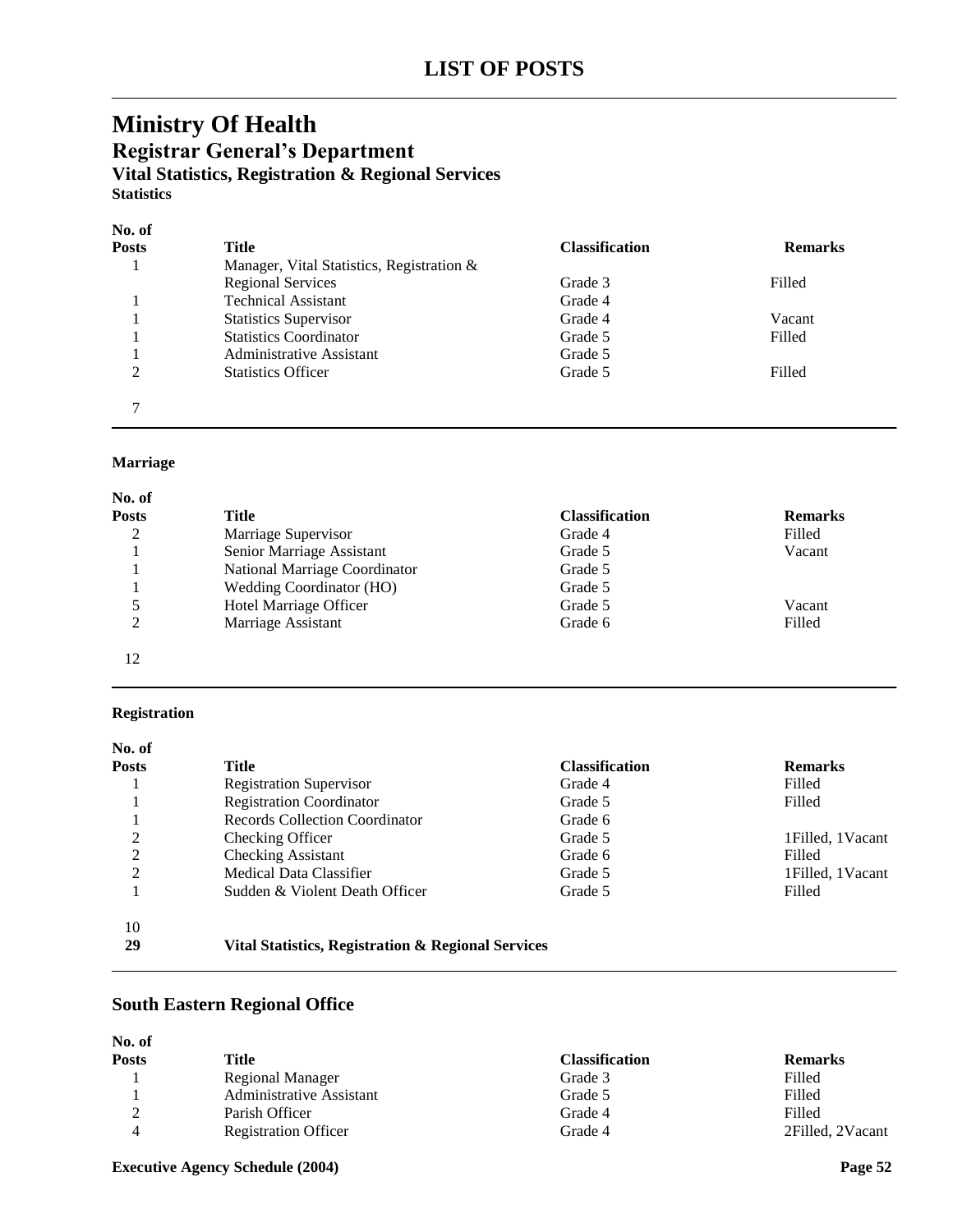# **Ministry Of Health Registrar General's Department South Eastern Regional Office**

### **No. of**

| Posts | Title                                  | Classification | Remarks |
|-------|----------------------------------------|----------------|---------|
| 6     | <b>Registration Assistant</b>          | Grade 5        | Vacant  |
|       | <b>Customer Service Coordinator</b>    | Grade 5        | Filled  |
| 4     | <b>Customer Service Representative</b> | Grade 5        | Filled  |
|       | <b>Office Attendant</b>                | Grade 7        | Filled  |
| 20    |                                        |                |         |

### **Southern Regional Office**

| <b>Posts</b> | Title                                  | <b>Classification</b> | <b>Remarks</b>     |
|--------------|----------------------------------------|-----------------------|--------------------|
|              | Regional Manager                       | Grade 3               | Filled             |
|              | <b>Administrative Assistant</b>        | Grade 5               | Filled             |
| ↑            | Parish Officer                         | Grade 4               | Filled             |
| 2            | <b>Registration Officer</b>            | Grade 4               | 1 Filled, 1 Vacant |
| ∍            | <b>Registration Assistant</b>          | Grade 5               | 1Filled, 1Vacant   |
| 4            | <b>Customer Service Representative</b> | Grade 5               | Filled             |

#### 

### **North Eastern Regional Office**

| <b>Posts</b> | Title                                  | <b>Classification</b> | <b>Remarks</b> |
|--------------|----------------------------------------|-----------------------|----------------|
|              | <b>Regional Manager</b>                | Grade 3               | Filled         |
|              | <b>Administrative Assistant</b>        | Grade 5               | Filled         |
| ∍            | Parish Officer                         | Grade 4               | Filled         |
|              | <b>Registration Officer</b>            | Grade 4               | Vacant         |
|              | <b>Registration Assistant</b>          | Grade 5               | Filled         |
|              | <b>Customer Service Representative</b> | Grade 5               |                |
|              | <b>Customer Service Representative</b> | Grade 6               |                |
|              | <b>Wedding Coordinator</b>             | Grade 5               |                |
|              | <b>Office Attendant</b>                | Grade 7               |                |

### 

### **Western Regional Office**

| No. of |                                        |                       |                    |
|--------|----------------------------------------|-----------------------|--------------------|
| Posts  | Title                                  | <b>Classification</b> | <b>Remarks</b>     |
|        | Regional Manager                       | Grade 3               | Vacant             |
|        | Administrative Assistant               | Grade 5               | Filled             |
| ◠      | Parish Officer                         | Grade 4               | 1 Filled, 1 Vacant |
| ◠      | <b>Registration Officer</b>            | Grade 4               | Vacant             |
|        | <b>Registration Assistant</b>          | Grade 5               | Filled             |
|        | <b>Registration Assistant</b>          | Grade 6               | Vacant             |
|        | <b>Customer Service Representative</b> | Grade 5               | 2Filled, 1Vacant   |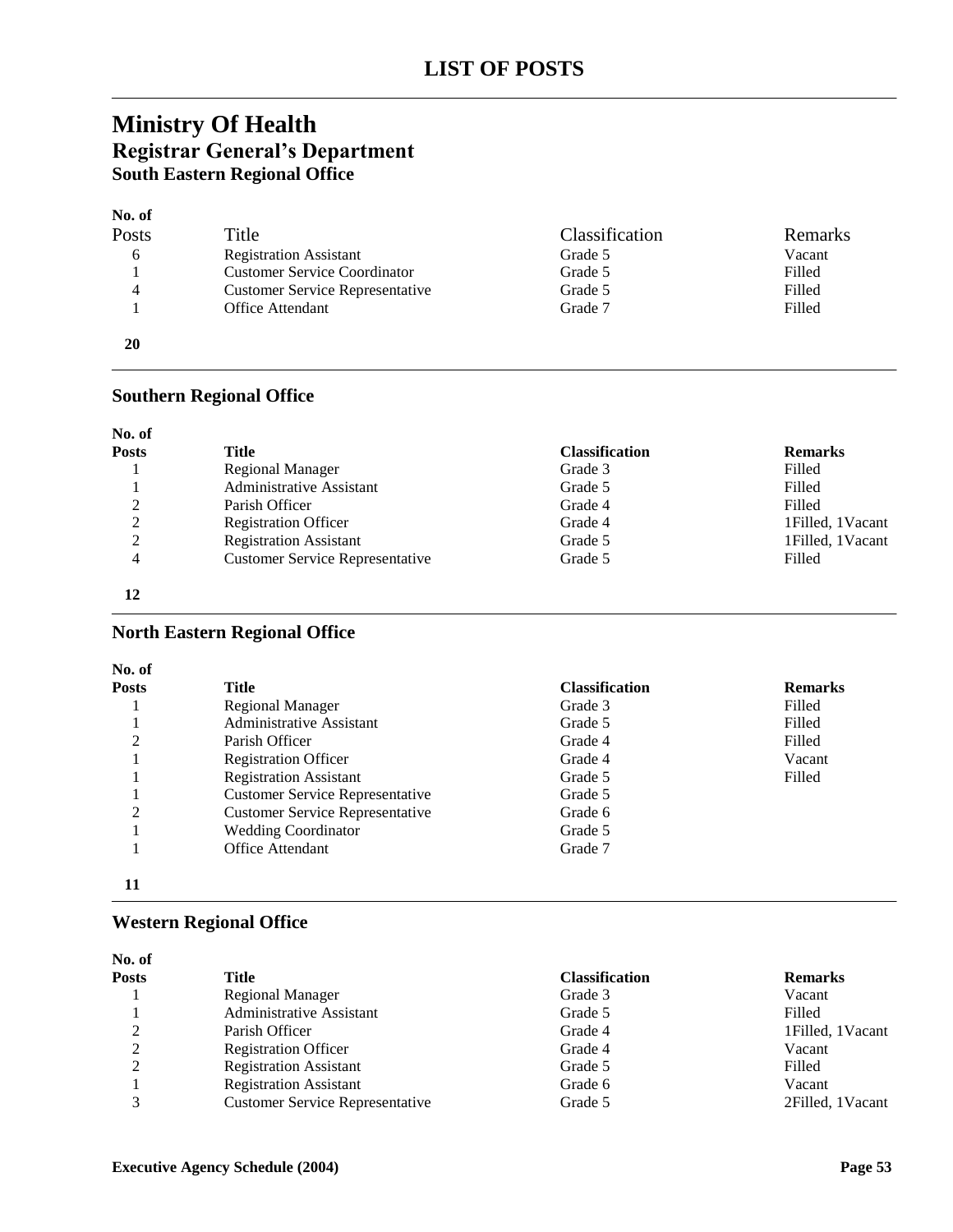# **Ministry Of Health Registrar General's Department Western Regional Office**

# **No. of**

| Posts | Title                            | <b>Classification</b> | <b>Remarks</b> |
|-------|----------------------------------|-----------------------|----------------|
|       | <b>Wedding Coordinator</b>       | Grade 5               |                |
|       | <b>Communication Coordinator</b> | Grade 4               |                |
|       | <b>Office Attendant</b>          | Grade 7               |                |
| 15    |                                  |                       |                |

**No. of Posts Title Classification Remarks** 1 Director, Records & Information Management Grade 2 Filled 1 Administrative Assistant Grade 5 Filled 1 Manager, Records & Information Management Grade 3 Filled 1 Systems Supervisor Grade 4 Filled 1 Data Entry Supervisor Grade 4 Filled 2 Systems Support Officer Grade 5 Grade 5 1Filled, 1Vacant 2 End-User Workstation & Help Desk Grade 5 1 Data Entry Clerk Grade 5 Grade 5 Filled 4 Data Entry Clerk Grade 6 Filled<br>3 Updating Clerk Grade 5 Vacan 3 Updating Clerk Grade 5 Vacant 1 BDMS Manager Grade 3 Filled 1 BDMS Assistant Manager Grade 3 1 Senior Systems Analyst Grade 3 Filled 1 Database Architect Administrator Grade 3 1 Senior Systems Analyst/Programmer Grade 3 Filled 1 Programmer Analyst Records & Information Management Grade 4 Filled 1 Supervisor Grade 4 1 Programmer Analyst/DBA Grade 4 1 Hardware Network Specialist Grade 4 1 Records Management Coordinator Grade 5 Filled 1 Conservation Officer Grade 5 1 Preservation Officer Grade 6 1 Records Officer – Mail Room Grade 6 3 Records Officer Grade 6 1 Records Assistant Grade 6 1 Mailroom Assistant Grade 6

### **Records & Information Management**

**35**

### **Island Record Office**

| No. of       |                                                  |                       |                |
|--------------|--------------------------------------------------|-----------------------|----------------|
| <b>Posts</b> | Title                                            | <b>Classification</b> | <b>Remarks</b> |
|              | Island Record Office Manager                     | Grade 3               | Filled         |
|              | Credit Supervisor                                | Grade 4               | Filled         |
|              | <b>Assistant Manager (Genealogical Research)</b> | Grade 4               |                |
|              | <b>Research Supervisor</b>                       | Grade 3               | Filled         |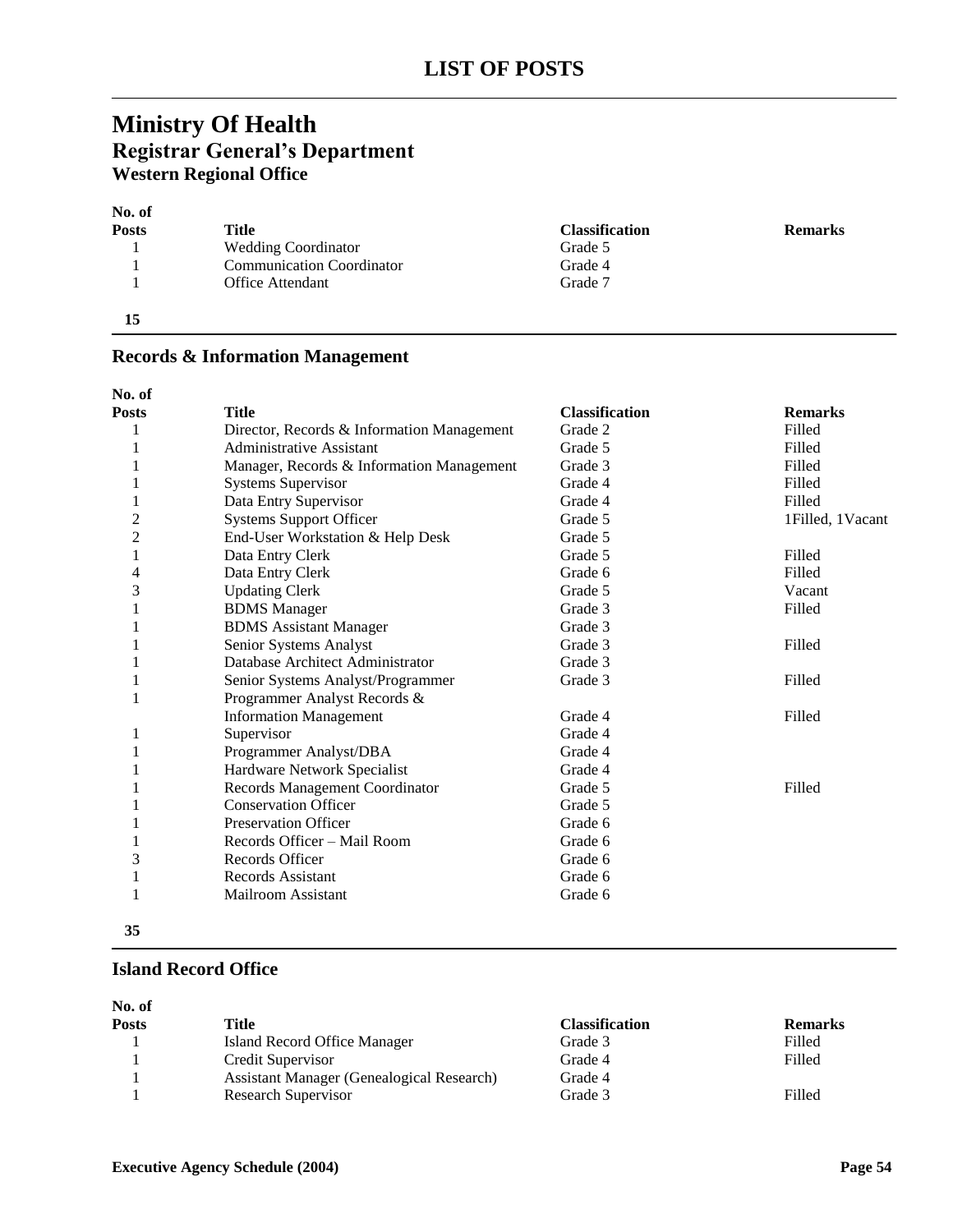# **Ministry Of Health Registrar General's Department Island Record Office**

| No. of         |                                        |                |                  |
|----------------|----------------------------------------|----------------|------------------|
| Posts          | Title                                  | Classification | Remarks          |
|                | Document Processing Coordinator        | Grade 5        |                  |
| 4              | Credit Officer                         | Grade 5        | Filled           |
| 2              | Research Officer                       | Grade 5        | 1Filled, 1Vacant |
| $\mathfrak{D}$ | Credit Assistant                       | Grade 6        | Filled           |
|                | <b>Research Assistant</b>              | Grade 5        | Filled           |
|                | <b>Customer Service Representative</b> | Grade 6        | Filled           |
|                | <b>Technical Assistant</b>             | Grade 5        | Filled           |
|                | Filing & Search Assistant              | Grade 6        | Filled           |
|                |                                        |                |                  |

# **Special Services Unit**

| No. of         |                                          |                       |                |
|----------------|------------------------------------------|-----------------------|----------------|
| <b>Posts</b>   | Title                                    | <b>Classification</b> | <b>Remarks</b> |
|                | Special Services Unit Supervisor         | Grade 4               | Filled         |
|                | Administrative Assistant                 | Grade 5               |                |
|                | Special Services Unit Coordinator        | Grade 5               |                |
|                | Foreign Liaison Officer                  | Grade 5               | Filled         |
| 9              | <b>Customer Service Representative</b>   | Grade 5               | Filled         |
| 3              | <b>Customer Service Representative</b>   | Grade 6               | Filled         |
|                | <b>Customer Service Assistant</b>        | Grade 6               |                |
|                | Customer Service Representative/Operator | Grade 5               | Vacant         |
| $\mathfrak{D}$ | <b>Production Officer</b>                | Grade 6               |                |
| ↑              | Runner                                   | Grade 6               |                |
|                | Foreign Liaison Assistant                | Grade 5               |                |
| 29             |                                          |                       |                |

### **Print Room**

| Posts        | Title                   | <b>Classification</b> | <b>Remarks</b> |
|--------------|-------------------------|-----------------------|----------------|
| ↑<br>∼       | Print Room Supervisor   | Grade 4               | Filled         |
| $\mathbf{z}$ | Print Room Officer      | Grade 5               | Filled         |
| $\mathbf{z}$ | <b>Print Room Clerk</b> | Grade 6               | Filled         |
| ◠            | Mail Room Clerk         | Grade 6               | Filled         |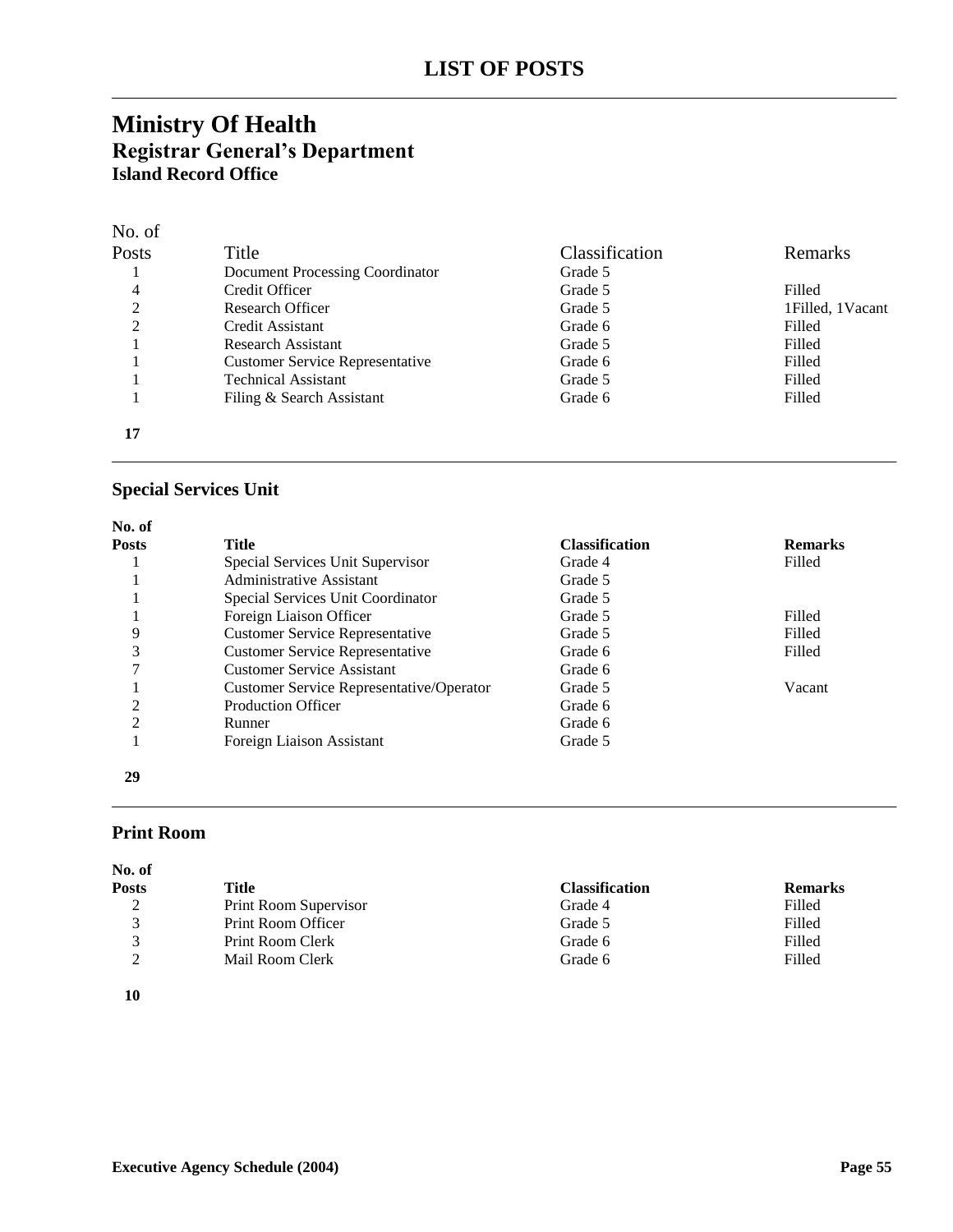# **Ministry Of Health Registrar General's Department Production & Customer Care Mobile Unit - East**

# **No. of**

| Posts | Title                                  | <b>Classification</b> | <b>Remarks</b>   |
|-------|----------------------------------------|-----------------------|------------------|
|       | Mobile Manager                         | Grade 3               | Vacant           |
|       | Administrative Assistant               | Grade 5               | Filled           |
|       | <b>Customer Service Coordinator</b>    | Grade 5               | Filled           |
|       | <b>Customer Service Representative</b> | Grade 5               | 2Filled, 2Vacant |
|       |                                        |                       |                  |

#### **Mobile Unit - West**

| No. of       |                                        |                       |                |
|--------------|----------------------------------------|-----------------------|----------------|
| <b>Posts</b> | Title                                  | <b>Classification</b> | <b>Remarks</b> |
|              | Mobile Manager                         | Grade 3               | Vacant         |
|              | Administrative Assistant               | Grade 5               | Vacant         |
|              | Customer Service Coordinator           | Grade 5               | Vacant         |
| 4            | <b>Customer Service Representative</b> | Grade 5               | Vacant         |
|              |                                        |                       |                |

### **Customer Care**

| No. of         |                                               |                       |                |
|----------------|-----------------------------------------------|-----------------------|----------------|
| <b>Posts</b>   | Title                                         | <b>Classification</b> | <b>Remarks</b> |
|                | Production & Customer Care Manager            | Grade 3               | Filled         |
|                | Administrative Assistant                      | Grade 5               | Vacant         |
|                | <b>Customer Service Supervisor</b>            | Grade 4               | Filled         |
|                | <b>Customer Service Supervisor (Cashiers)</b> | Grade 4               |                |
| 2              | <b>Customer Service Coordinator</b>           | Grade 5               | Filled         |
| 14             | <b>Customer Service Representative</b>        | Grade 5               | Filled         |
| 4              | <b>Customer Service Representative</b>        | Grade 5               | Vacant         |
| 2              | Customer Service Representative (Online)      | Grade 5               |                |
| $\overline{2}$ | <b>Customer Service Representative</b>        | Grade 6               |                |
| 28             |                                               |                       |                |

#### **Production**

| No. of<br>Posts | Title                             | <b>Classification</b> | <b>Remarks</b> |
|-----------------|-----------------------------------|-----------------------|----------------|
|                 | Production Supervisor             | Grade 4               | Filled         |
| 3               | <b>Production Coordinator</b>     | Grade 5               | Filled         |
|                 | <b>Index Search Coordinator</b>   | Grade 5               | Filled         |
|                 | Production Officer – Index Search | Grade 6               | Filled         |
| 8               | <b>Production Officer</b>         | Grade 6               | Vacant         |
|                 | Production Officer – Scanner      | Grade 6               |                |
|                 | <b>Production Officer</b>         | Grade 5               |                |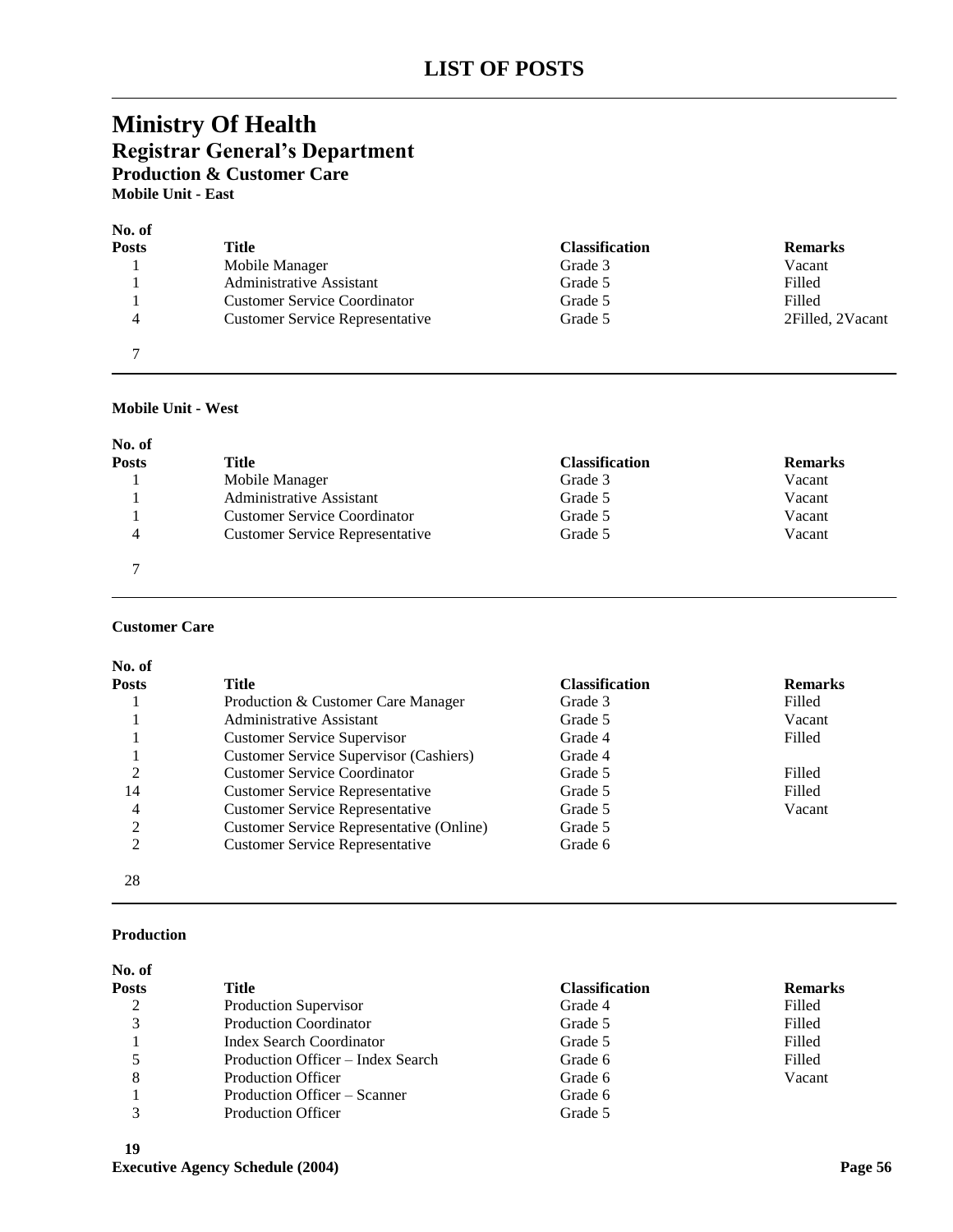# **Ministry Of Health Registrar General's Department Production & Customer Care Record Updating**

| No. of       |                                        |                       |                |
|--------------|----------------------------------------|-----------------------|----------------|
| <b>Posts</b> | Title                                  | <b>Classification</b> | <b>Remarks</b> |
|              | Record Updating Supervisor             | Grade 5               | Filled         |
|              | Record Updating Officer                | Grade 6               | Filled         |
| 2            | <b>Customer Service Representative</b> | Grade 5               |                |
| 3            | Runner                                 | Grade 6               |                |
| 5            | Record Updating Officer                | Grade 5               |                |
| 12           |                                        |                       |                |

#### **Original Records Storage**

| No. of       |                                        |                       |                   |
|--------------|----------------------------------------|-----------------------|-------------------|
| <b>Posts</b> | Title                                  | <b>Classification</b> | <b>Remarks</b>    |
|              | Original Records Coordinator           | Grade 6               | Vacant            |
|              | Record Officer – Original Storage Unit | Grade 5               | Filled            |
| 13           | Record Officer – Original Storage Unit | Grade 6               | 4 Filled 1 Vacant |
|              |                                        |                       |                   |

#### **Duplicate Records Storage**

| No. of       |                                         |                       |                |
|--------------|-----------------------------------------|-----------------------|----------------|
| <b>Posts</b> | Title                                   | <b>Classification</b> | <b>Remarks</b> |
|              | Duplicate Storage Coordinator           | Grade 5               | Filled         |
| 14           | Record Officer – Duplicate Storage Unit | Grade 6               | 3Filled        |
| 3            | Records Assistant                       | Grade 7               | Filled         |
|              | <b>Office Assistant</b>                 | Grade 7               | Filled         |
| 19           |                                         |                       |                |

#### **Duplicate Records Storage**

| No. of |                                             |                       |                |
|--------|---------------------------------------------|-----------------------|----------------|
| Posts  | Title                                       | <b>Classification</b> | <b>Remarks</b> |
| 20     | Approver                                    | Grade 5               | Filled         |
| 6      | Production Registration Officer (Examiners) | Grade 5               |                |
|        | Scanner/Updater                             | Grade 5               |                |
| 3      | Scanner                                     | Grade 5               |                |
| 2      | Duplicate Storage Desk Officer              | Grade 6               | Filled         |
| 8      | Expediter                                   | Grade 6               | Filled         |
| 40     |                                             |                       |                |
| 147    | <b>Production and Customer Care</b>         |                       |                |

### **Total Number Of Posts in Registrar General's Office : 374**

### **Executive Agency Schedule (2004) Page 57 Filled Vacant**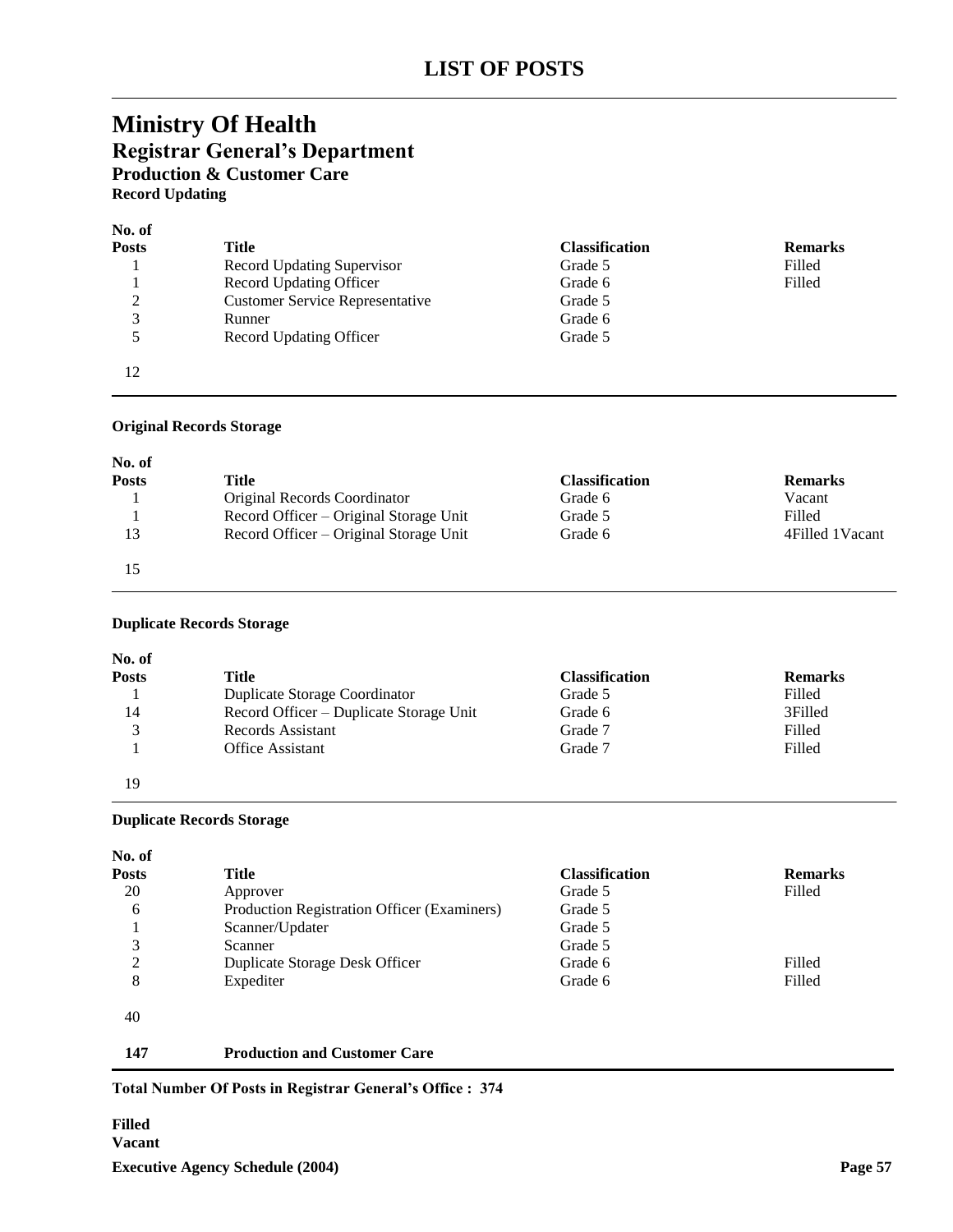# **Ministry Of Transport & Works National Works Agency Executive Office**

| No. of<br><b>Posts</b> | Title                          | <b>Classification</b> | <b>Remarks</b> |
|------------------------|--------------------------------|-----------------------|----------------|
|                        | <b>Chief Executive Officer</b> | Level 11              |                |
|                        | <b>Executive Assistant</b>     | Level 6               |                |
|                        | Administrative Assistant       | Level 4               |                |
|                        | Clerical Officer               | Level 2               |                |
|                        |                                |                       |                |

### **Human Resource Management & Administration**

| No. of       |                                           |                       |                |
|--------------|-------------------------------------------|-----------------------|----------------|
| <b>Posts</b> | <b>Title</b>                              | <b>Classification</b> | <b>Remarks</b> |
|              | Director, Human Resource & Administration | Level 9               |                |
|              | Manager, Personnel & Industrial Relations | Level 8               |                |
| 2            | Personnel & Industrial Relations Officer  | Level 5               |                |
|              | Training & Development Manager            | Level 7               |                |
| 2            | Training & Development Officer            | Level 5               |                |
|              | Office Manager                            | Level 7               |                |
|              | <b>Assistant Office Manager</b>           | Level 5               |                |
|              | <b>Procurement Officer</b>                | Level 4               |                |
|              | <b>Information Resource Manager</b>       | Level 7               |                |
|              | Senior Records Officer                    | Level 5               |                |
|              | Librarian                                 | Level 5               |                |
|              | Librarian Assistant                       | Level 4               |                |
| 4            | Records Officer                           | Level 3               |                |
| 2            | Clerical Officer                          | Level 3               |                |
| 5            | <b>Administrative Assistant</b>           | Level 4               |                |
| 2            | Driver                                    | Level 3               |                |
| 12           | Office Attendant                          | Level 1               |                |
|              | <b>Blue Print Operator</b>                | Level 3               |                |
| 40           |                                           |                       |                |

### **Communication & Customer Service**

| No. of       |                                            |                       |                |
|--------------|--------------------------------------------|-----------------------|----------------|
| <b>Posts</b> | Title                                      | <b>Classification</b> | <b>Remarks</b> |
|              | Manager, Communication & Customer Service  | Level 8               |                |
|              | Administrative Assistant                   | Level 4               |                |
|              | Graphic Artist/Creative Designer           | Level 5               |                |
| 3            | <b>Community Relations Officer</b>         | Level 5               |                |
|              | Telephone Operator/Receptionist            | Level 3               |                |
|              | Communication & Customer Service Officer   | Level 5               |                |
|              | <b>Senior Communication Officer</b>        | Level 6               |                |
| 11           |                                            |                       |                |
| 51           | Human Resource Management & Administration |                       |                |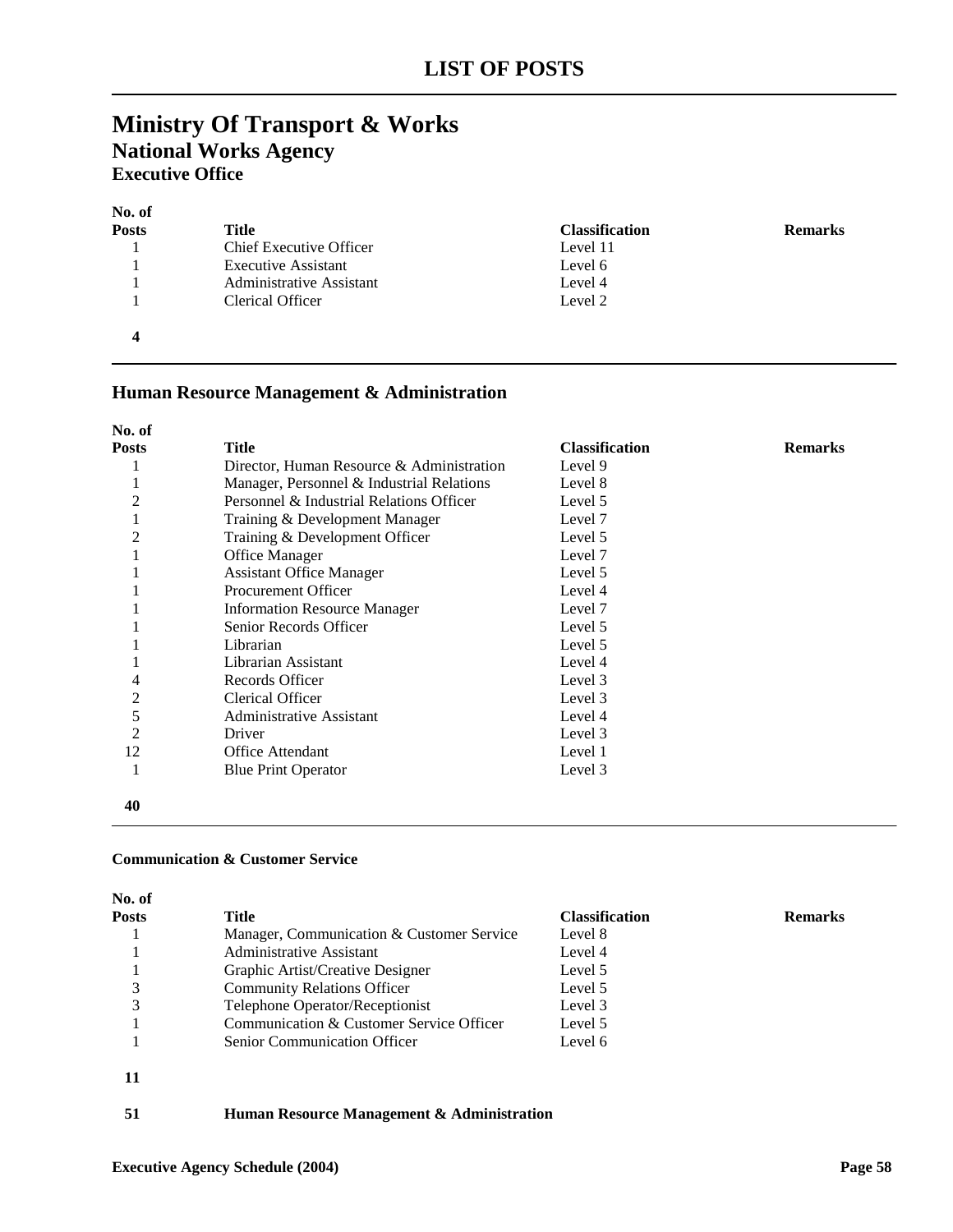# **Ministry Of Transport & Works National Works Agency Project Implementation Division**

| No. of       |                                          |                       |                |
|--------------|------------------------------------------|-----------------------|----------------|
| <b>Posts</b> | Title                                    | <b>Classification</b> | <b>Remarks</b> |
|              | Senior Director, Project Implementation/ |                       |                |
|              | Deputy CEO                               | Level 10              |                |
|              | Administrative Assistant                 | Level 4               |                |
| ◠            |                                          |                       |                |

### **Major Project Directorate**

| No. of         |                          |                       |                |
|----------------|--------------------------|-----------------------|----------------|
| <b>Posts</b>   | Title                    | <b>Classification</b> | <b>Remarks</b> |
|                | Director, Major Projects | Level 9               |                |
|                | Administrative Assistant | Level 4               |                |
| 6              | Major Project Manager    | Level 8               |                |
| $\overline{c}$ | Administrative Assistant | Level 4               |                |
|                | Project Manager          | Level 6               |                |
| $\overline{2}$ | Project Officer          | Level 5               |                |
| $\overline{2}$ | Flood Control Officer    | Level 6               |                |
| 11             | Senior Clerk of Works    | Level 5               |                |
| 2              | Clerk of Works           | Level 4               |                |
|                | Bridge Launch Engineer   | Level 5               |                |
| 29             |                          |                       |                |

### **Northern Jamaica Development Project**

| No. of         |                                  |                       |                |
|----------------|----------------------------------|-----------------------|----------------|
| <b>Posts</b>   | <b>Title</b>                     | <b>Classification</b> | <b>Remarks</b> |
|                | Project Director – NJDP          | Level 9               |                |
|                | <b>Project Managing Engineer</b> | Level 8               |                |
| $\mathfrak{D}$ | Major Project Manager            | Level 8               |                |
|                | Project Resettlement Manager     | Level 8               |                |
| 3              | Senior Project Officer           | Level 6               |                |
|                | Project Officer                  | Level 5               |                |
|                | Senior Para Legal Officer        | Level 5               |                |
|                | Para Legal Clerk                 | Level 4               |                |
|                | Mechanical Inspector             | Level 4               |                |
|                | Senior Equipment Inspector       | Level 5               |                |
|                | Project Surveyor                 | Level 5               |                |
| 2              | Surveyor Assistant               | Level 3               |                |
| 4              | <b>Administrative Assistant</b>  | Level 4               |                |
|                | Janitor                          | Level 1               |                |
|                | <b>Office Attendant</b>          | Level 1               |                |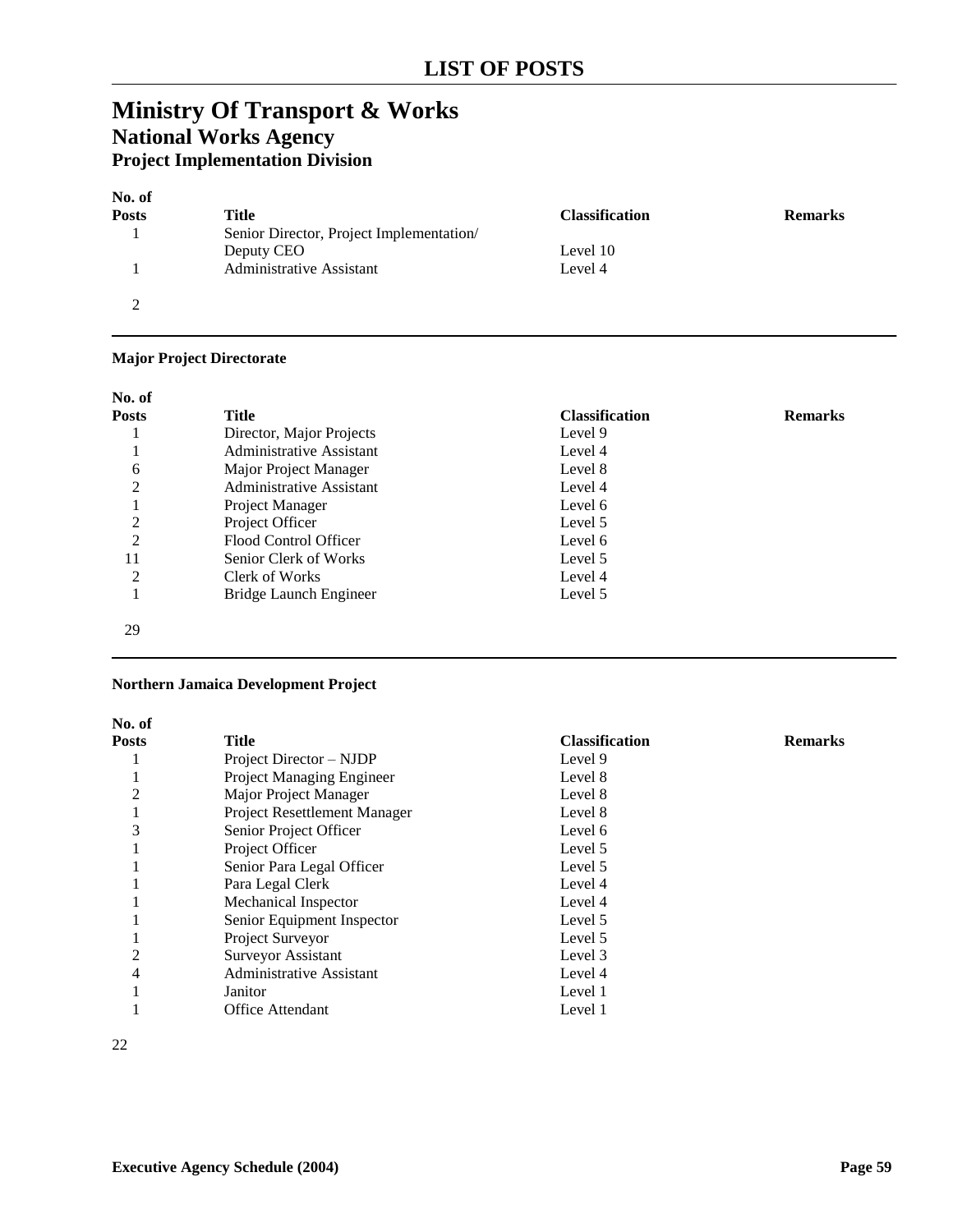# **Ministry Of Transport & Works National Works Agency Project Implementation Division Procurement**

| No. of<br><b>Posts</b> | <b>Title</b>                           | <b>Classification</b> | <b>Remarks</b> |
|------------------------|----------------------------------------|-----------------------|----------------|
|                        | Director, Procurement                  | Level 9               |                |
|                        | Surveyor                               | Level 6               |                |
| 4                      | <b>Assistant Quantity Surveyor</b>     | Level 4               |                |
|                        | Administrative Assistant               | Level 4               |                |
| ⇁                      |                                        |                       |                |
| 60                     | <b>Project Implementation Division</b> |                       |                |

# **Regional Implementation Directorate**

| No. of       |                                   |                       |                |
|--------------|-----------------------------------|-----------------------|----------------|
| <b>Posts</b> | Title                             | <b>Classification</b> | <b>Remarks</b> |
|              | Director, Regional Implementation | Level 9               |                |
|              | <b>Administrative Assistant</b>   | Level 4               |                |
|              |                                   |                       |                |

#### **Kingston Metropolitan Region**

| No. of       |                                  |                       |                |
|--------------|----------------------------------|-----------------------|----------------|
| <b>Posts</b> | Title                            | <b>Classification</b> | <b>Remarks</b> |
|              | Regional Manager                 | Level 8               |                |
|              | <b>Construction Manager</b>      | Level 7               |                |
| 3            | Parish Manager                   | Level 6               |                |
| 9            | <b>Assistant Parish Manager</b>  | Level 5               |                |
|              | Site Supervisor                  | Level 5               |                |
|              | Senior Clerk of Works            | Level 5               |                |
| 4            | Clerk of Works                   | Level 4               |                |
|              | Regional Supervisor/Inspector    | Level 4               |                |
| 3            | Service Technician               | Level 3               |                |
|              | <b>Administrative Manager</b>    | Level 5               |                |
| 4            | <b>Administrative Assistants</b> | Level 4               |                |
|              | Clerical Officer                 | Level 2               |                |
|              | Office Attendant                 | Level 1               |                |
| 7            | Driver/Operator                  | Level 3               |                |
| 38           |                                  |                       |                |

### **North East Region**

| No. of       |                             |                       |                |
|--------------|-----------------------------|-----------------------|----------------|
| <b>Posts</b> | Title                       | <b>Classification</b> | <b>Remarks</b> |
|              | Regional Manager            | Level 8               |                |
|              | <b>Construction Manager</b> | Level 7               |                |
|              | Parish Manager              | Level 6               |                |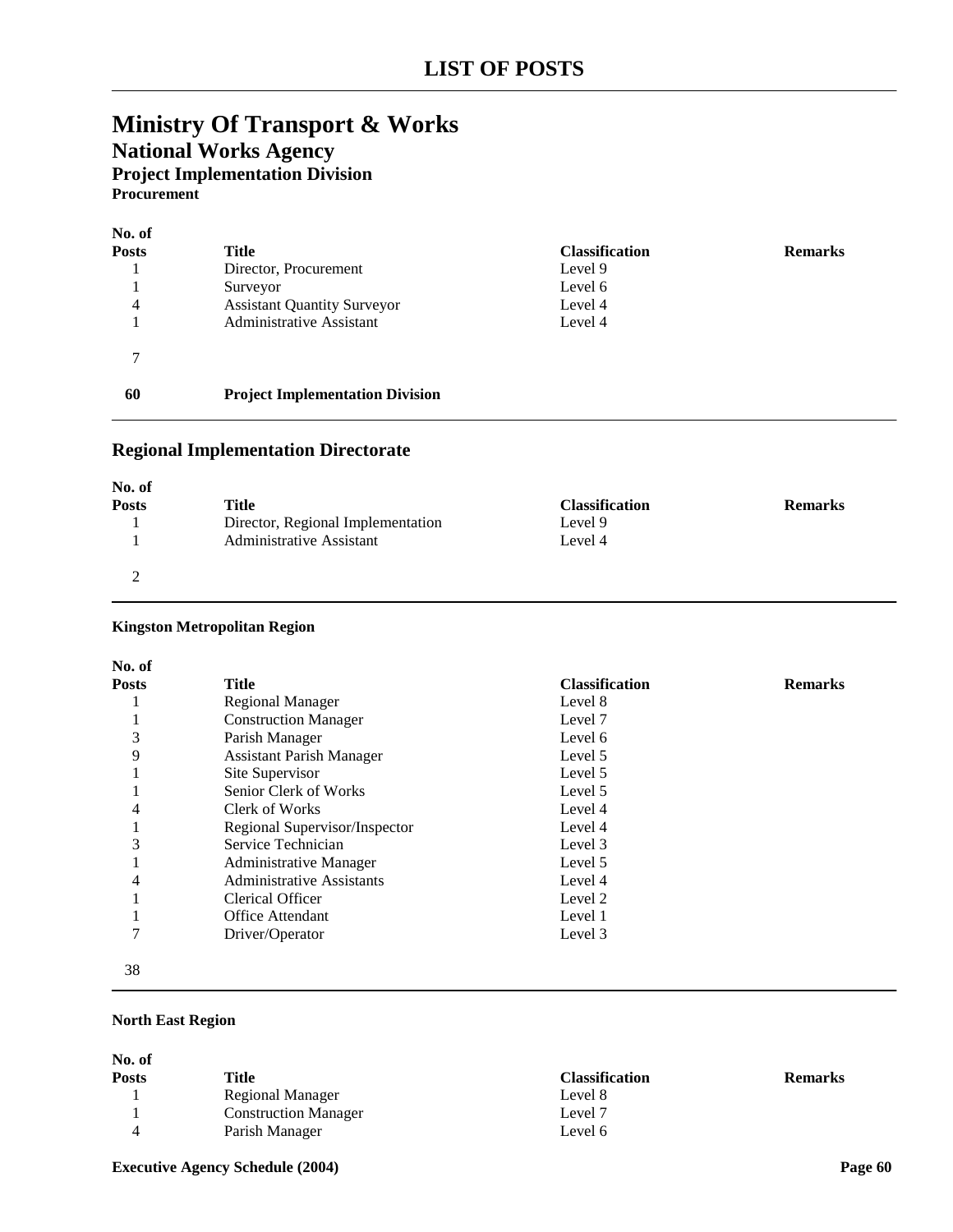# **Ministry Of Transport & Works National Works Agency Regional Implementation Directorate North East Region**

| No. of       |                                 |                       |                |
|--------------|---------------------------------|-----------------------|----------------|
| <b>Posts</b> | Title                           | <b>Classification</b> | <b>Remarks</b> |
| 9            | <b>Assistant Parish Manager</b> | Level 5               |                |
|              | Regional Supervisor/Inspector   | Level 4               |                |
| 3            | Service Technician              | Level 3               |                |
|              | <b>Administrative Manager</b>   | Level 5               |                |
| 5            | Administrative Assistant        | Level 4               |                |
| 4            | <b>Office Attendant</b>         | Level 1               |                |
| 4            | Driver/Operator                 | Level 3               |                |
| 33           |                                 |                       |                |

#### **Central Region**

| No. of       |                                 |                       |                |
|--------------|---------------------------------|-----------------------|----------------|
| <b>Posts</b> | Title                           | <b>Classification</b> | <b>Remarks</b> |
|              | Regional Manager                | Level 8               |                |
| 3            | Parish Manager                  | Level 6               |                |
| 8            | <b>Assistant Parish Manager</b> | Level 5               |                |
|              | <b>Administrative Manager</b>   | Level 5               |                |
| 3            | Service Technician              | Level 3               |                |
| 4            | Administrative Assistant        | Level 4               |                |
|              | Clerical Officer                | Level 4               |                |
| 5            | Driver/Operator                 | Level 3               |                |
| 3            | <b>Office Attendant</b>         | Level 1               |                |
|              | Regional Supervisor/Inspector   | Level 4               |                |
|              | Senior Clerk of Works           | Level 5               |                |
|              | Site Supervisor                 | Level 5               |                |
|              |                                 |                       |                |
| 32           |                                 |                       |                |

#### **Western Region**

| No. of       |                                 |                       |                |
|--------------|---------------------------------|-----------------------|----------------|
| <b>Posts</b> | Title                           | <b>Classification</b> | <b>Remarks</b> |
|              | Regional Manager                | Level 8               |                |
|              | <b>Administrative Manager</b>   | Level 5               |                |
|              | <b>Construction Manager</b>     | Level 7               |                |
|              | Administrative Assistant        | Level 4               |                |
|              | <b>Office Attendant</b>         | Level 1               |                |
| 9            | <b>Assistant Parish Manager</b> | Level 5               |                |
|              | Senior Clerk of Works           | Level 5               |                |
|              | Regional Supervisor/Inspector   | Level 4               |                |
| 3            | Service Technician              | Level 3               |                |
| 4            | Parish Manager                  | Level 5               |                |
| 4            | Driver                          | Level 3               |                |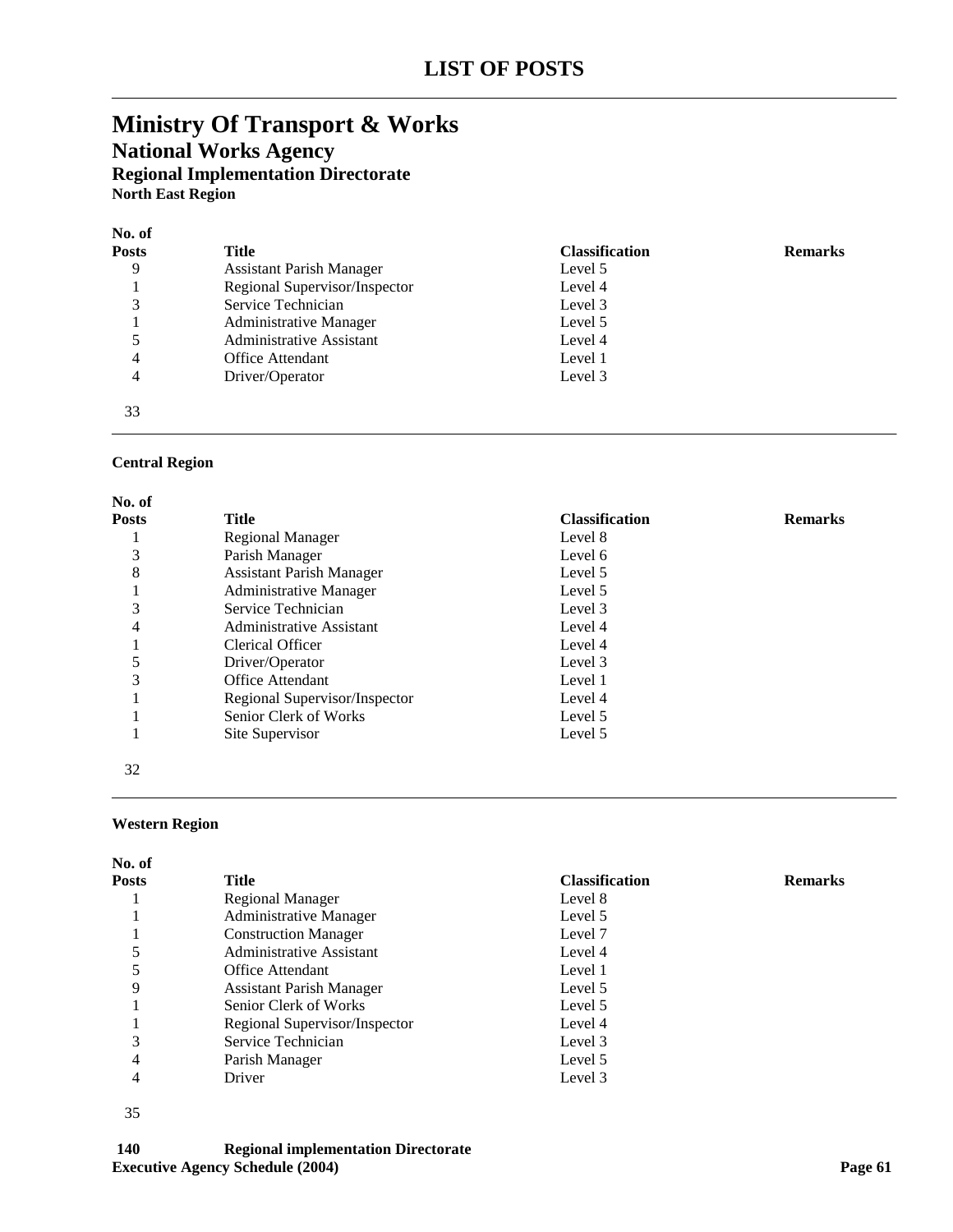# **Ministry Of Transport & Works National Works Agency Technical Services Department**

| No. of         |                                          |                       |                |
|----------------|------------------------------------------|-----------------------|----------------|
| <b>Posts</b>   | Title                                    | <b>Classification</b> | <b>Remarks</b> |
|                | Manager, Technical Services              | Level 9               |                |
|                | Administrative Assistant                 | Level 4               |                |
|                | Senior Engineer, Structural              | Level 8               |                |
|                | Senior Electro-Mechanical Engineer       | Level 7               |                |
|                | <b>Environmental Engineer</b>            | Level 7               |                |
| 6              | Civil Engineer                           | Level 6               |                |
|                | Highway Pavement Technician              | Level 5               |                |
|                | Architect                                | Level 5               |                |
| 4              | <b>Assistant Land Surveyor</b>           | Level 4               |                |
| 4              | <b>CAD</b> Technician                    | Level 3               |                |
|                | Senior CAD Technician                    | Level 4               |                |
|                | Senior Bridge and Structural Engineer    | Level 8               |                |
|                | Senior Engineer, Highway Pavement Design | Level 7               |                |
|                | Senior Architect                         | Level 8               |                |
|                | Senior Engineer                          | Level 7               |                |
|                | Senior Land Surveyor                     | Level 6               |                |
|                | Senior Environmental Officer             | Level 6               |                |
| $\overline{c}$ | Junior Environmental Officer             | Level 5               |                |
| 30             |                                          |                       |                |

### **Planning And Research Directorate**

| No. of       |                                          |                       |                |
|--------------|------------------------------------------|-----------------------|----------------|
| <b>Posts</b> | Title                                    | <b>Classification</b> | <b>Remarks</b> |
|              | Director, Planning & Research            | Level 9               |                |
|              | Administrative Assistant                 | Level 4               |                |
|              | Corporate/Performance Monitoring Officer | Level 6               |                |
|              | <b>Transport Planning Engineer</b>       | Level 6               |                |
| 4            |                                          |                       |                |

# **Development Control & Geographical Information Systems Department**

| No. of |                                                         |                       |                |
|--------|---------------------------------------------------------|-----------------------|----------------|
| Posts  | Title                                                   | <b>Classification</b> | <b>Remarks</b> |
|        | <b>GIS Manager</b>                                      | Level 7               |                |
| 3      | <b>GIS</b> Officer                                      | Level 5               |                |
|        | Development Control & Physical Planning Manager Level 7 |                       |                |
| 4      | Planning Technologist                                   | Level 4               |                |
| 2      | Road Planner                                            | Level 5               |                |
|        | Administrative assistant                                | Level 4               |                |
| 12     |                                                         |                       |                |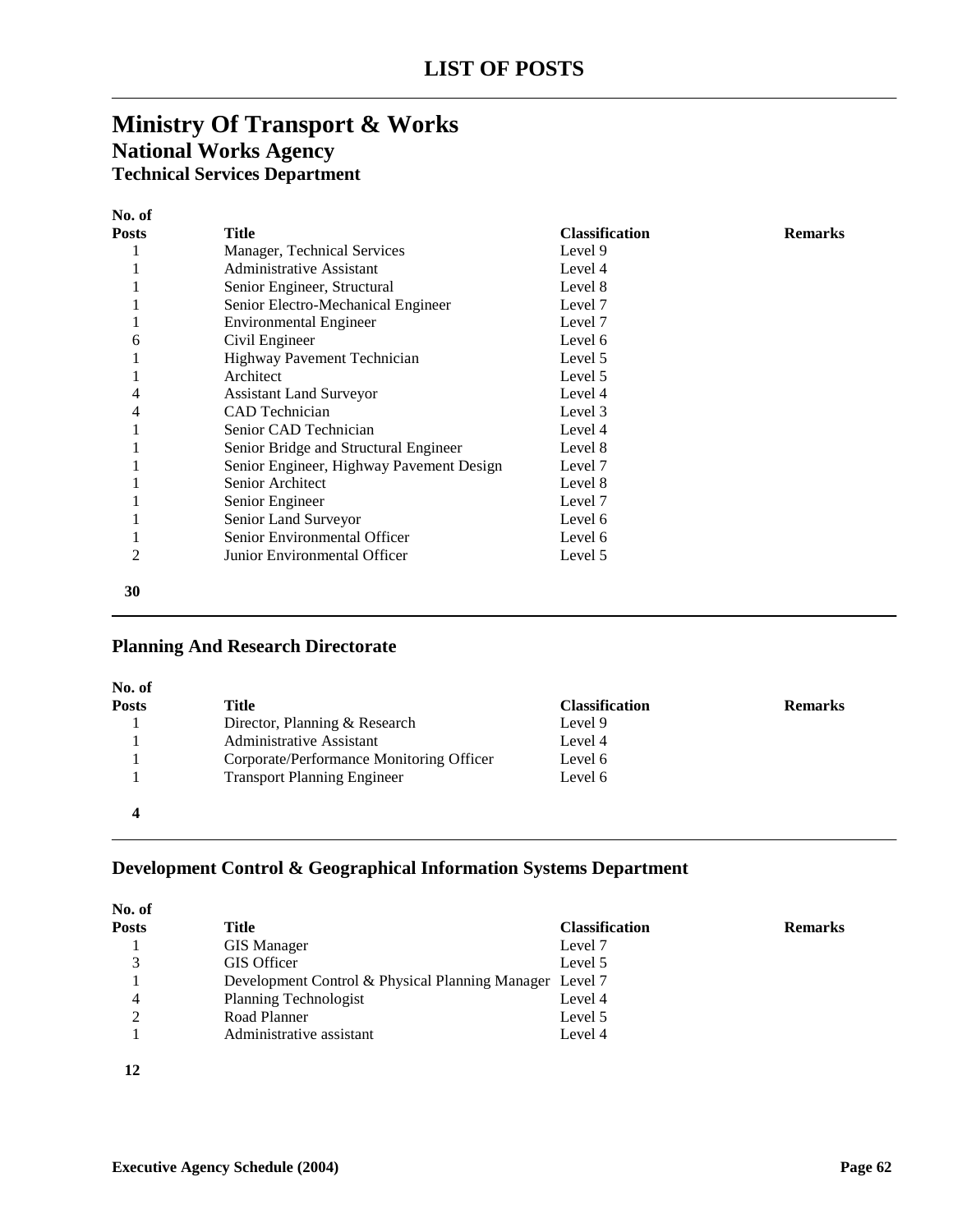# **Ministry Of Transport & Works National Works Agency Network Planning And Research**

### **No. of**

| <b>Posts</b>  | Title                               | <b>Classification</b> | <b>Remarks</b> |
|---------------|-------------------------------------|-----------------------|----------------|
|               | Network Planning & Research Manager | Level 8               |                |
|               | Senior Highway Engineer             | Level 7               |                |
|               | Highway/Planning Engineer           | Level 6               |                |
| 2             | Junior Engineer                     | Level 5               |                |
| $\mathcal{L}$ | Clerical Officer                    | Level 2               |                |
|               | Administrative Assistant            | Level 4               |                |
| 10            |                                     |                       |                |

### **Traffic Management**

| No. of         |                                      |                       |                |
|----------------|--------------------------------------|-----------------------|----------------|
| Posts          | <b>Title</b>                         | <b>Classification</b> | <b>Remarks</b> |
|                | <b>Operations Manager</b>            | Level 8               |                |
|                | <b>Operation Engineer</b>            | Level 6               |                |
| 2              | <b>Traffic Supervisor</b>            | Level 4               |                |
| $\overline{2}$ | Signal Technician                    | Level 4               |                |
|                | <b>CAD</b> Specialist                | Level 4               |                |
|                | Data Analyst                         | Level 4               |                |
|                | Data Collection Supervisor           | Level 4               |                |
| 3              | Data Entry Officer                   | Level 2               |                |
|                | Data Collection Technician           | Level 2               |                |
| 2              | Field Technician                     | Level 3               |                |
| 3              | Field Officer                        | Level 3               |                |
|                | Driver                               | Level 3               |                |
| 25             |                                      |                       |                |
| 35             | <b>Network planning And Research</b> |                       |                |

### **Finance And Accounts**

| No. of       |                              |                       |                |
|--------------|------------------------------|-----------------------|----------------|
| <b>Posts</b> | Title                        | <b>Classification</b> | <b>Remarks</b> |
|              | Director, Finance & Accounts | Level 9               |                |
|              | Manager, Financial Accounts  | Level 8               |                |
|              | Manager, Management Accounts | Level 8               |                |
|              | <b>Assistant Manager</b>     | Level 6               |                |
|              | Senior Accounting Officer    | Level 5               |                |
|              | Senior Finance Officer       | Level 5               |                |
| 3            | Finance Officer              | Level 4               |                |
| 3            | <b>Accounting Officer</b>    | Level 4               |                |
| 3            | Data Entry Clerk             | Level 4               |                |
|              | Data Processing Supervisor   | Level 5               |                |
|              | <b>Clerical Officer</b>      | Level 2               |                |
|              | Cashier                      | Level 4               |                |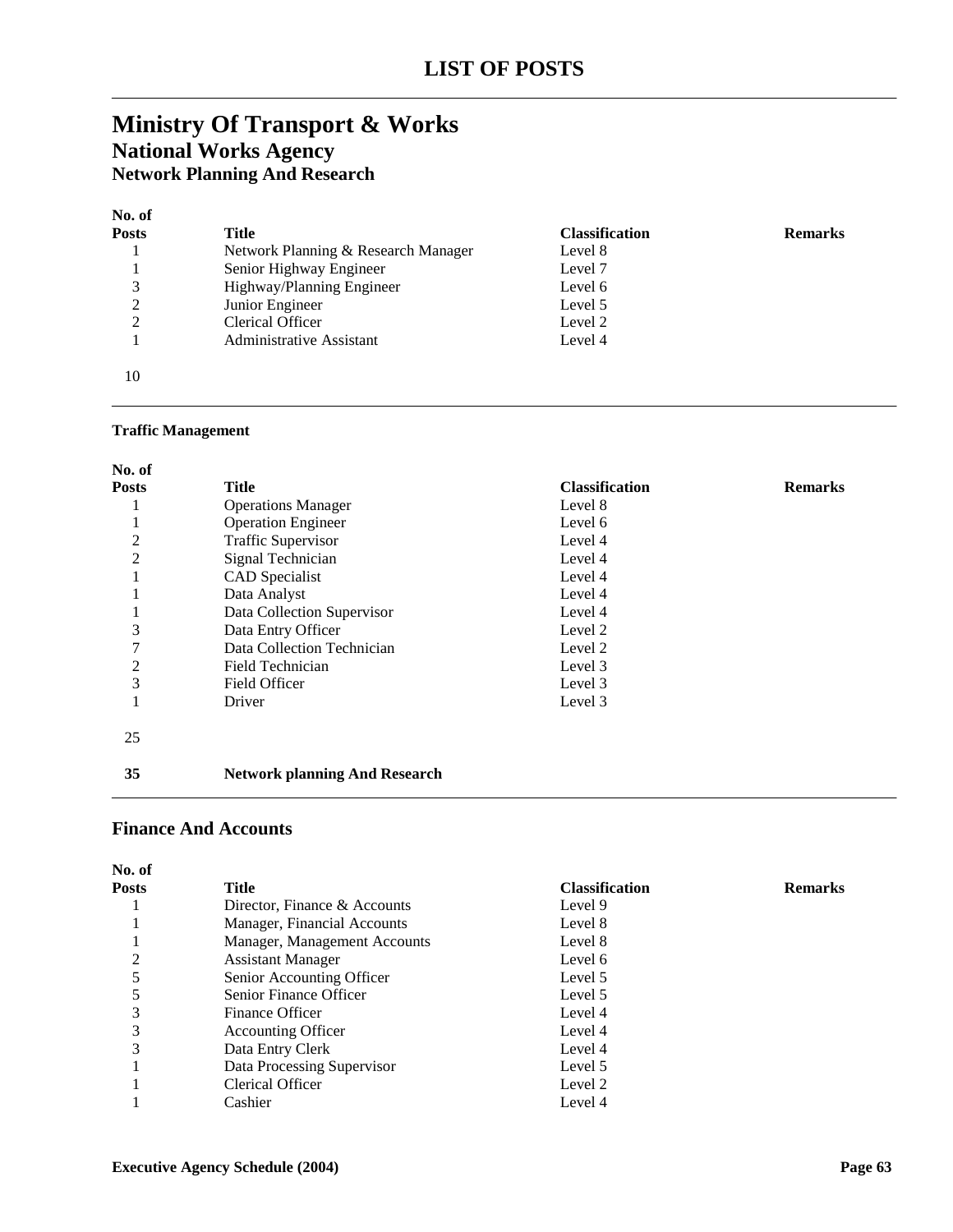# **Ministry Of Transport & Works National Works Agency Finance And Accounts**

| No. of       |                          |                       |                |
|--------------|--------------------------|-----------------------|----------------|
| <b>Posts</b> | Title                    | <b>Classification</b> | <b>Remarks</b> |
| 3            | Administrative Assistant | Level 4               |                |
|              | Dispatch Clerk           | Level 3               |                |
| 31           |                          |                       |                |

### **Externally Funded Project Accounting Unit**

| No. of<br><b>Posts</b><br>3<br>3 | <b>Title</b><br>Manager, International Funded Project<br><b>Assistant Manager</b><br>Senior Accounting Officer<br><b>Accounting Officer</b><br><b>Accounting Clerk</b> | <b>Classification</b><br>Level 8<br>Level 6<br>Level 5<br>Level 4<br>Level 3 | <b>Remarks</b> |
|----------------------------------|------------------------------------------------------------------------------------------------------------------------------------------------------------------------|------------------------------------------------------------------------------|----------------|
| 10                               | Data Entry Officer                                                                                                                                                     | Level 3                                                                      |                |
| 41                               | <b>Finance And Accounts</b>                                                                                                                                            |                                                                              |                |

# **Asset Management Directorate**

| No. of       |                            |                       |                |
|--------------|----------------------------|-----------------------|----------------|
| <b>Posts</b> | Title                      | <b>Classification</b> | <b>Remarks</b> |
|              | Director, Asset Management | Level 9               |                |
|              | Administrative Assistant   | Level 4               |                |
|              |                            |                       |                |

### **Equipment Services Department**

| ۰.<br>I<br>٠ | ۰, |
|--------------|----|
|              |    |

| Posts | <b>Title</b>                   | <b>Classification</b> | <b>Remarks</b> |
|-------|--------------------------------|-----------------------|----------------|
|       | <b>Equipment Manager</b>       | Level 8               |                |
|       | Maintenance Engineer           | Level 6               |                |
|       | <b>Operation Engineer</b>      | Level 5               |                |
| 2     | Maintenance Supervisor         | Level 5               |                |
|       | <b>Fleet Supervisor</b>        | Level 4               |                |
|       | Stores Supervisor              | Level 4               |                |
| 3     | Repair Supervisor/Inspector    | Level 4               |                |
| 4     | Driver                         | Level 3               |                |
|       | <b>Store Clerk</b>             | Level 3               |                |
|       | Store Collection clerk         | Level 3               |                |
|       | Lock/Safe And Vault Technician | Level 3               |                |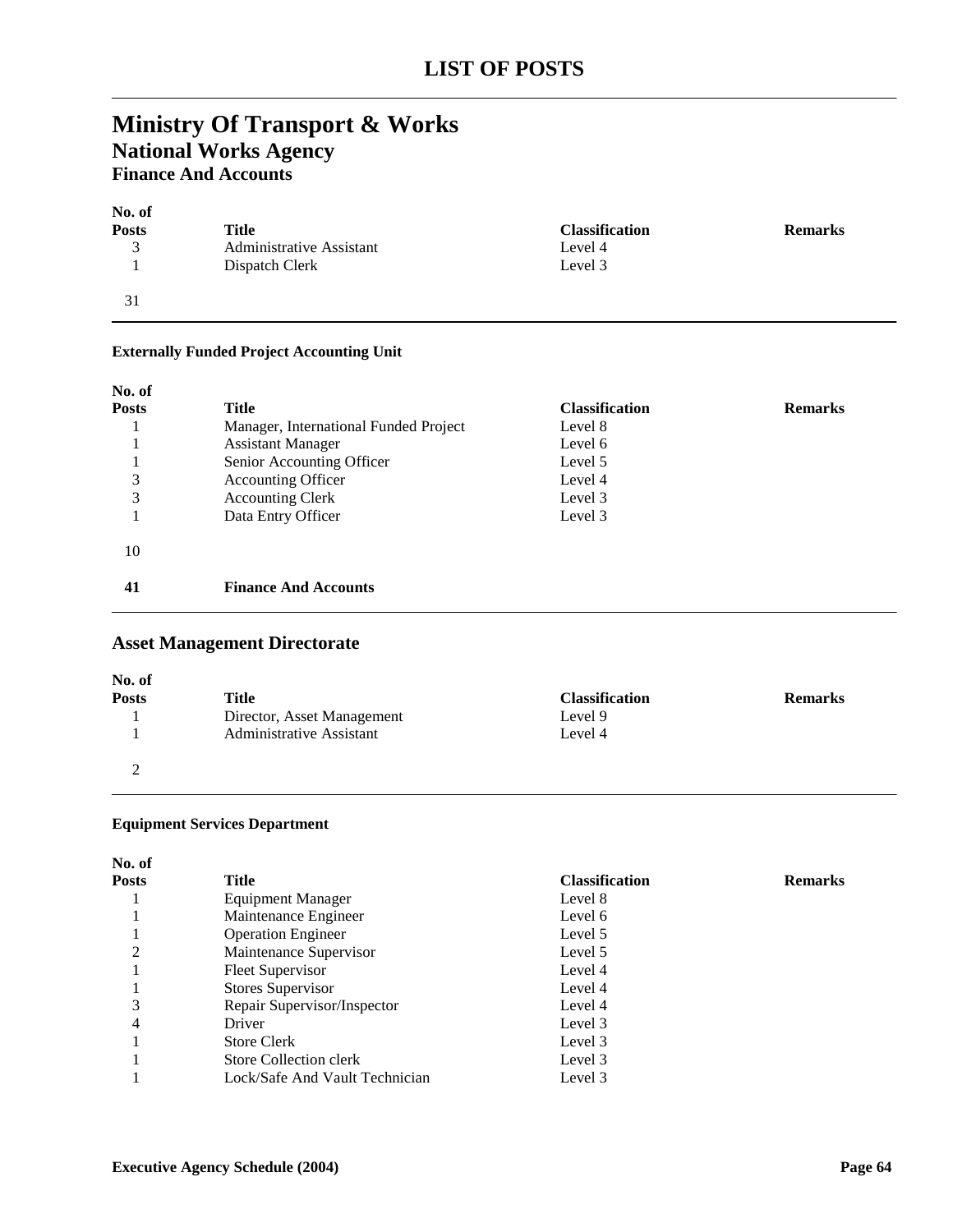# **Ministry Of Transport & Works**

**National Works Agency**

Asset Management Directorate **Equipment Services Department**

| No. of<br><b>Posts</b><br>4 | Title<br>Lock/Safe And Vault Assistant<br>Labourer<br><b>Office Attendant</b> | <b>Classification</b><br>Level 2<br>Level 1<br>Level 1 | <b>Remarks</b> |
|-----------------------------|-------------------------------------------------------------------------------|--------------------------------------------------------|----------------|
| 23                          |                                                                               |                                                        |                |
| 25                          | <b>Asset Management Directorate</b>                                           |                                                        |                |

### **Legal Services Department**

| No. of             |                          |                       |                |
|--------------------|--------------------------|-----------------------|----------------|
| <b>Posts</b>       | Title                    | <b>Classification</b> | <b>Remarks</b> |
|                    | Manager, Legal Services  | Level 8               |                |
| $\mathcal{D}$<br>∠ | Legal Officer            | Level 7               |                |
|                    | Para Legal Officer       | Level 4               |                |
|                    | Administrative Assistant | Level 4               |                |
|                    |                          |                       |                |

# **Property And Estate Department**

| <b>Posts</b>   | <b>Title</b>                         | <b>Classification</b> | <b>Remarks</b> |
|----------------|--------------------------------------|-----------------------|----------------|
|                | Manager, Property/Estate             | Level 8               |                |
|                | Administrative Assistant             | Level 4               |                |
| 2              | <b>Property Officer</b>              | Level 5               |                |
|                | <b>Building Officer</b>              | Level 6               |                |
|                | Maintenance Coordinator              | Level 6               |                |
|                | Security Supervisor                  | Level 6               |                |
| $\overline{2}$ | Groundsman                           | Level 1               |                |
| 6              | Gate Attendant/Watchman              | Level 1               |                |
|                | Caretaker                            | Level 2               |                |
|                | Electrical And Mechanical Supervisor | Level 5               |                |
| 2              | Electrical Artisan                   | Level 3               |                |
|                | <b>Electrical Helper</b>             | Level 1               |                |

# **Information Technology Department**

| No. of       |                                 |                       |                |
|--------------|---------------------------------|-----------------------|----------------|
| <b>Posts</b> | Title                           | <b>Classification</b> | <b>Remarks</b> |
|              | Manager, Information Technology | Level 8               |                |
|              | <b>Systems Analyst</b>          | Level 6               |                |
|              | IT Supervisor                   | Level 6               |                |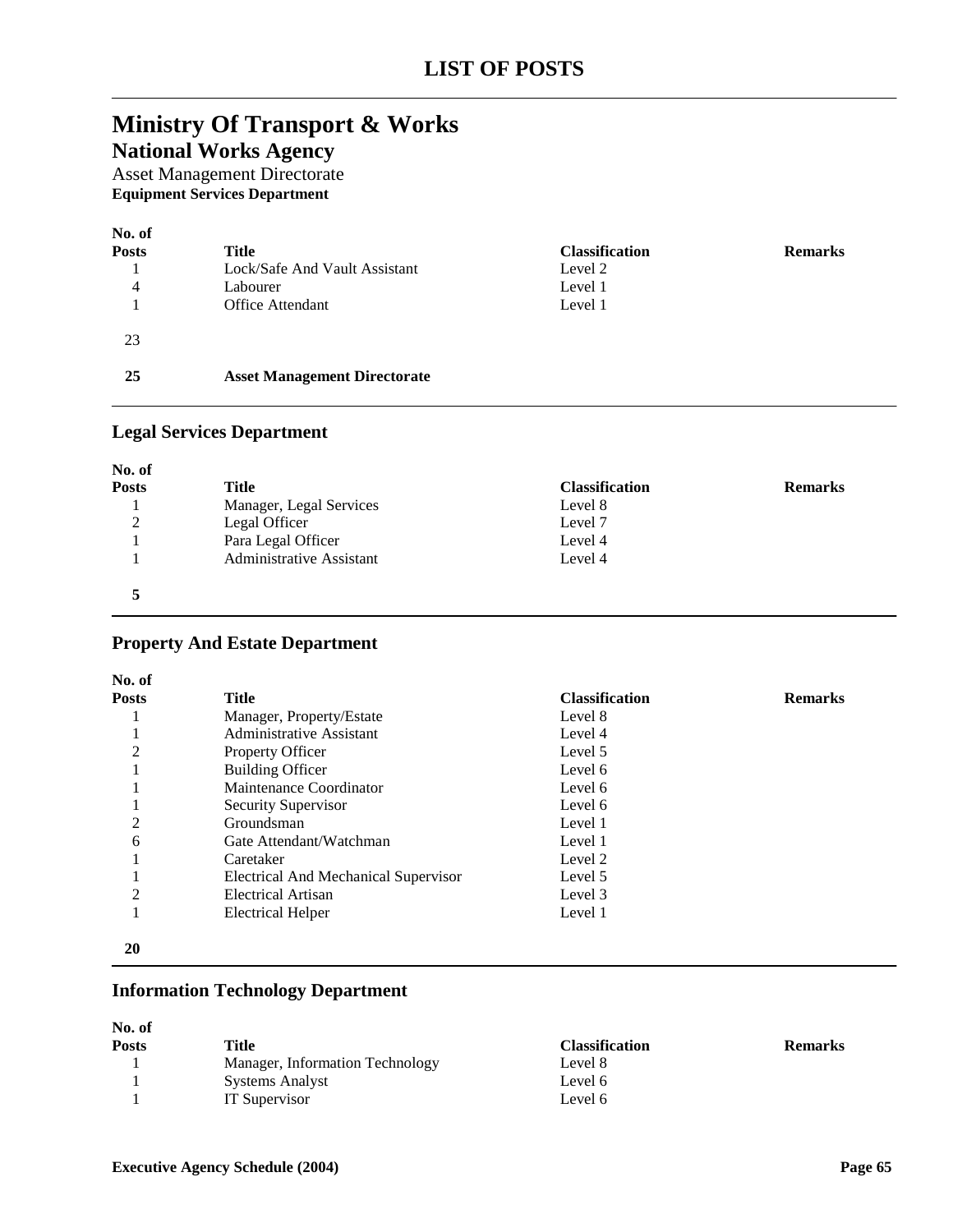# **Ministry Of Transport & Works National Works Agency Information Technology Department**

| чκ. | . |
|-----|---|
|     |   |

| <b>Posts</b> | Title                                           | <b>Classification</b> | <b>Remarks</b> |
|--------------|-------------------------------------------------|-----------------------|----------------|
|              | Client Support Technician                       | Level 4               |                |
|              | Administrative Assistant                        | Level 4               |                |
|              | Data Management Specialist                      | Level 6               |                |
|              | Senior Network Administrator                    | Level 7               |                |
|              | <b>Assistant Network Administrator</b>          | Level 5               |                |
|              | Senior Technical Support Specialist             | Level 7               |                |
|              | Senior Application & Data Management Specialist | Level 7               |                |
| 12           |                                                 |                       |                |

### **Quality Assurance Directorate**

| No. of<br><b>Posts</b> | Title                            | <b>Classification</b> | <b>Remarks</b> |
|------------------------|----------------------------------|-----------------------|----------------|
|                        | Director, Quality Assurance      | Level 9               |                |
|                        | <b>Administrative Assistant</b>  | Level 4               |                |
| 2                      | Senior Quality Assurance Officer | Level 6               |                |
| 4                      | <b>Quality Assurance Officer</b> | Level 5               |                |
|                        | Junior Quality Assurance Officer | Level 4               |                |
| Q                      |                                  |                       |                |

### **Material Testing And Evaluation Unit**

| No. of       |                                      |                       |                |
|--------------|--------------------------------------|-----------------------|----------------|
| <b>Posts</b> | Title                                | <b>Classification</b> | <b>Remarks</b> |
|              | Soils Material Engineer              | Level 6               |                |
|              | Administrative Assistant             | Level 4               |                |
|              | Senior Material Soils Technician     | Level 5               |                |
| 3            | Field Investigation Technician       | Level 3               |                |
|              | Laboratory Technician                | Level 4               |                |
|              | Driver                               | Level 3               |                |
| 12           |                                      |                       |                |
| 21           | <b>Quality Assurance Directorate</b> |                       |                |

### **Internal Audit**

| No. of       |                          |                       |                |
|--------------|--------------------------|-----------------------|----------------|
| <b>Posts</b> | Title                    | <b>Classification</b> | <b>Remarks</b> |
|              | Chief Internal Auditor   | Level 8               |                |
|              | Administrative Assistant | Level 4               |                |
|              | Senior Auditor           | Level 6               |                |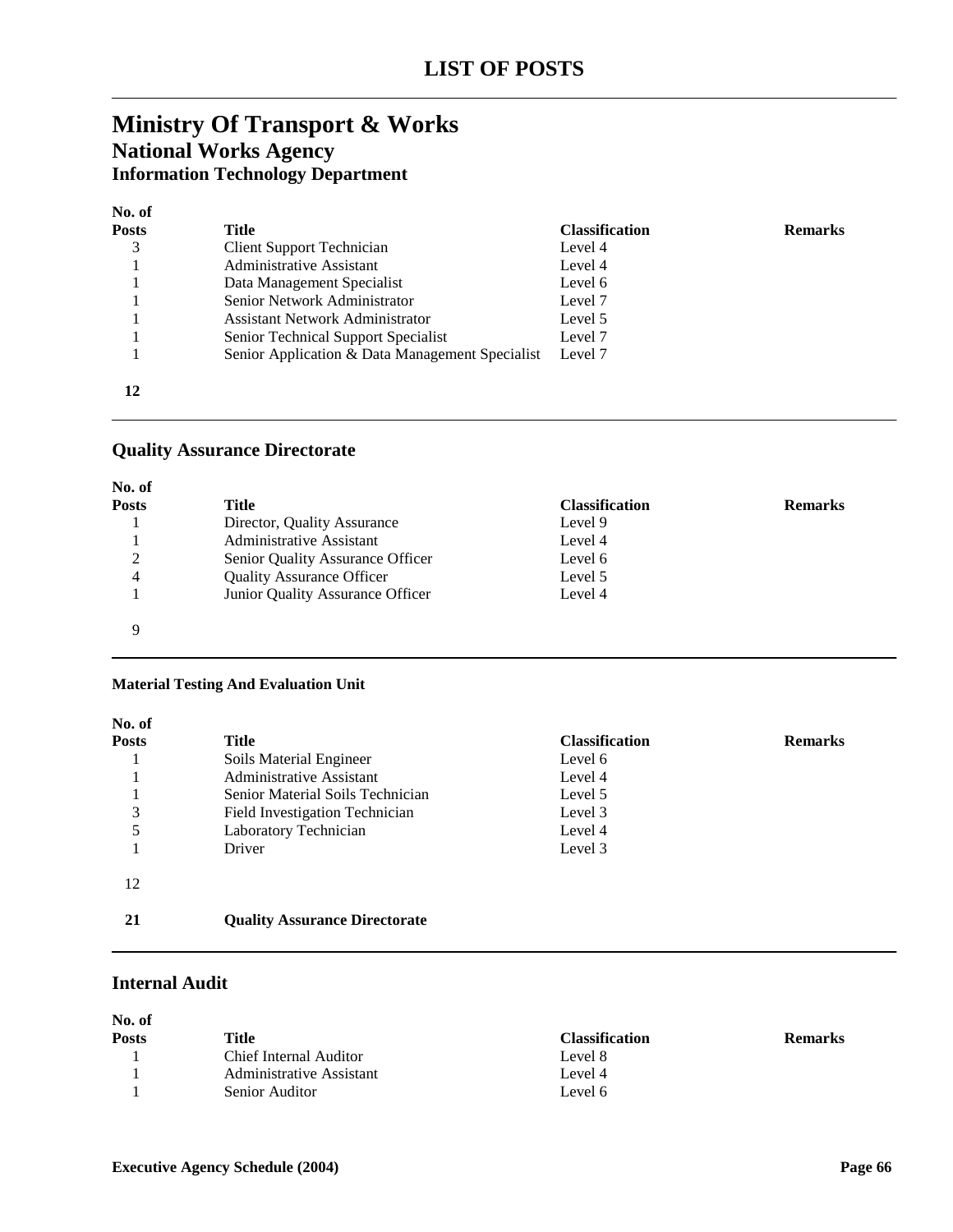# **LIST OF POSTS**

# **Ministry Of Transport & Works National Works Agency Internal Audit**

| No. of |                  |                 |
|--------|------------------|-----------------|
| Posts  | Title            | <b>Classifi</b> |
|        | Internal Auditor | Level 5         |
| 7      |                  |                 |

**Posts Remarks Classification Remarks** 

**Total Number Of Posts in National works Agency: 467**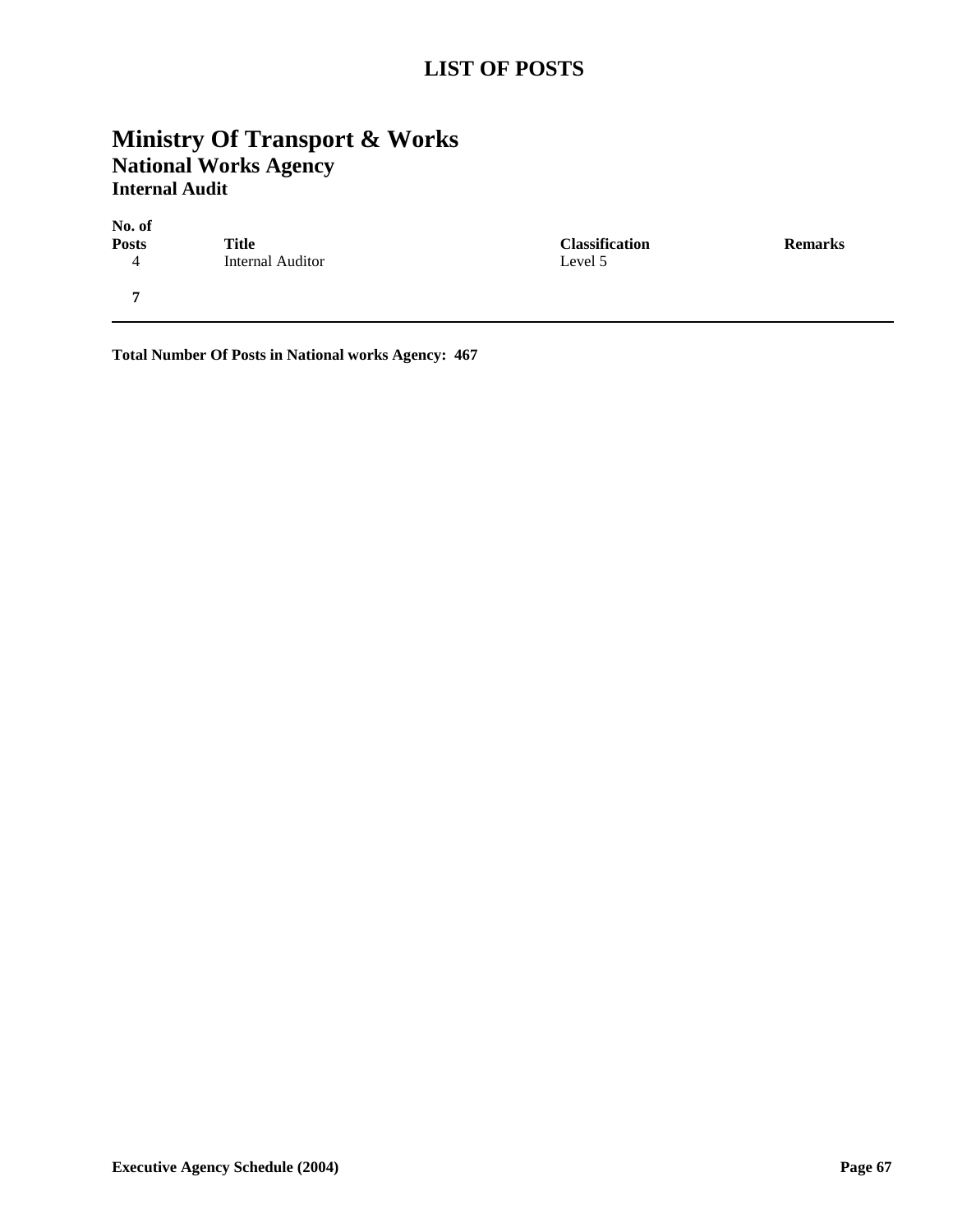# **NATIONAL LAND AGENCY**

# **PAY SCALES**

# **With Effect From April 1, 2003**

|                                         | <b>Basic Salary</b> |                |
|-----------------------------------------|---------------------|----------------|
| <b>Levels</b>                           | <b>Minimun</b>      | <b>Maximun</b> |
|                                         |                     |                |
| Level 10                                |                     |                |
| <b>Chief Executive Officer</b>          | \$3,036,000         | \$3,986,820    |
| Level 9A                                |                     |                |
| Divisional Heads (Legal Officer)        | \$2,568,000         | \$3,108,000    |
| Level 9                                 |                     |                |
| <b>Divisional Heads</b>                 | \$2,115,750         | \$2,750,400    |
| Level 8A                                |                     |                |
| Senior Managers (Legal Officers)        | \$1,864,800         | \$2,602,080    |
| Level 8                                 |                     |                |
| <b>Senior Managers</b>                  | \$1,555,200         | \$2,021,760    |
| Level 7                                 |                     |                |
| Managers & Senior Professionals         | \$1,188,000         | \$1,467,180    |
| Level 6                                 |                     |                |
| Professionals & Supervisiors            | \$869,040           | \$1,103,232    |
| Level 5                                 |                     |                |
| Senior Technical & Junior Professionals | \$660,114           | \$852,798      |
|                                         |                     |                |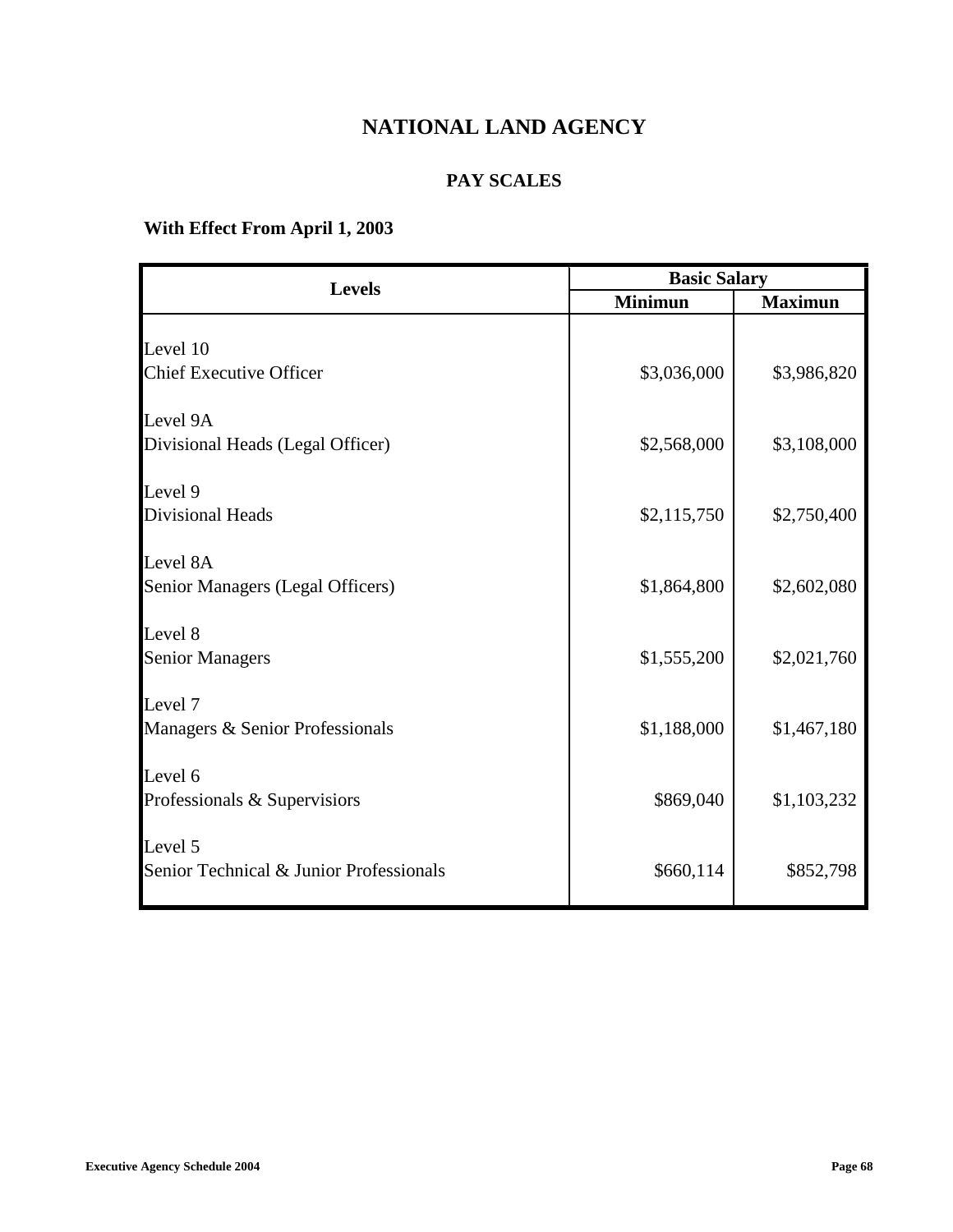# **NATIONAL LAND AGENCY**

# **PAY SCALES**

# **With Effect From April 1, 2003**

| <b>Levels</b>                                              | <b>Basic Salary</b> |                |
|------------------------------------------------------------|---------------------|----------------|
|                                                            | <b>Minimun</b>      | <b>Maximun</b> |
| Level 4<br>Mid Technical                                   | \$504,990           | \$637,140      |
| Level 3<br>Senior Clerical & Entry Technical               | \$384,090           | \$492,414      |
| Level <sub>2</sub><br>Entry Level Clerical & Support Staff | \$293,490           | \$374,166      |
| Level 1<br>Manual Worker & Anciliary Staff                 | \$231,000           | \$296,220      |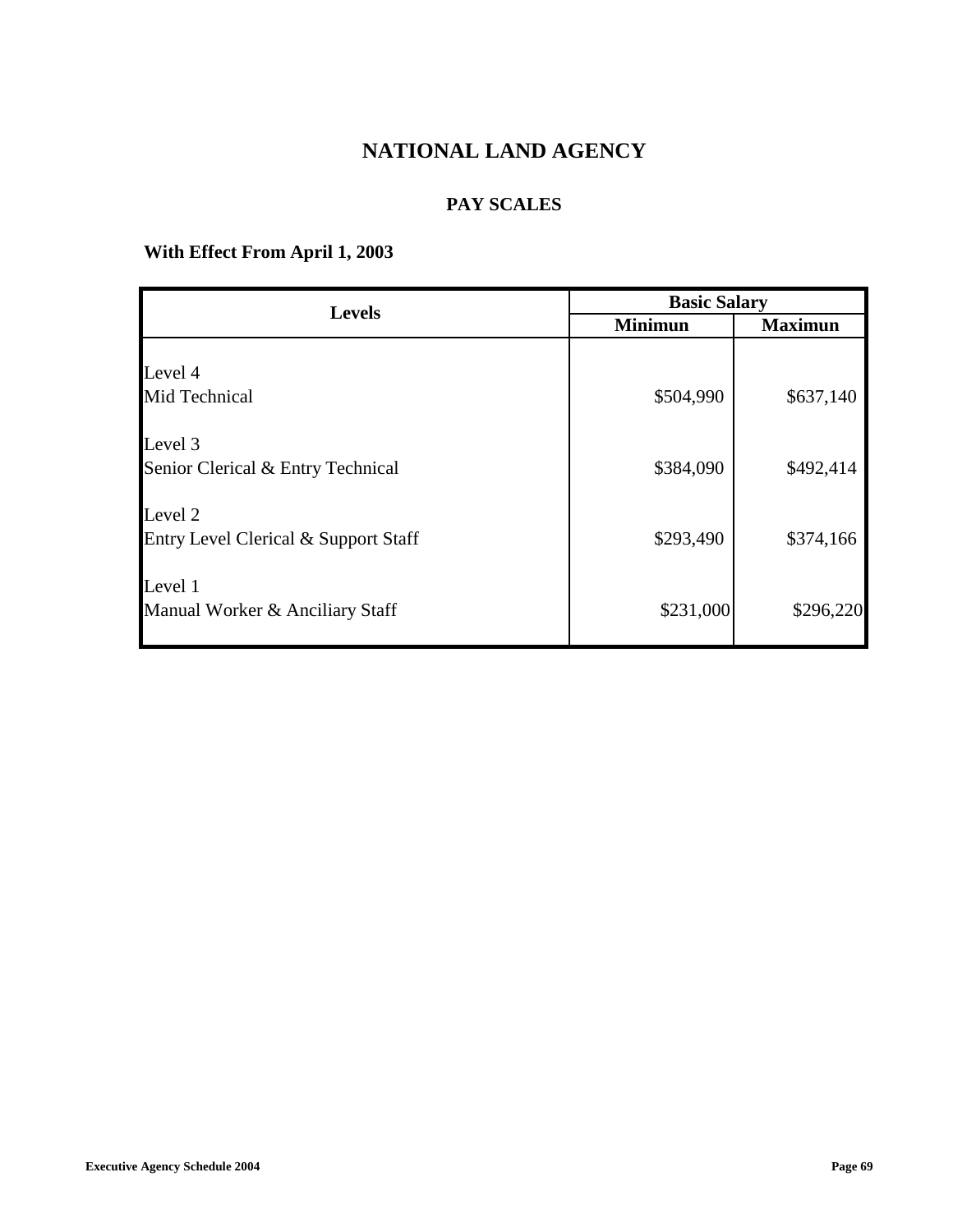# **NATIONAL ENVIRONMENT AND PLANNING AGENCY**

### **PAY SCALES**

## **With Effect From October 1, 2002**

|                | <b>Basic Salary</b> |  |
|----------------|---------------------|--|
| <b>Minimun</b> | <b>Maximun</b>      |  |
|                |                     |  |
|                |                     |  |
|                | \$3,750,000         |  |
|                |                     |  |
| \$2,000,000    | \$2,500,000         |  |
|                |                     |  |
| \$1,500,000    | \$1,875,000         |  |
|                |                     |  |
| \$1,200,000    | \$1,500,000         |  |
|                |                     |  |
| \$840,000      | \$1,050,000         |  |
|                |                     |  |
| \$645,000      | \$806,250           |  |
|                |                     |  |
| \$420,000      | \$525,000           |  |
|                |                     |  |
| \$300,000      | \$375,000           |  |
|                |                     |  |
| \$210,000      | \$262,500           |  |
|                | \$3,000,000         |  |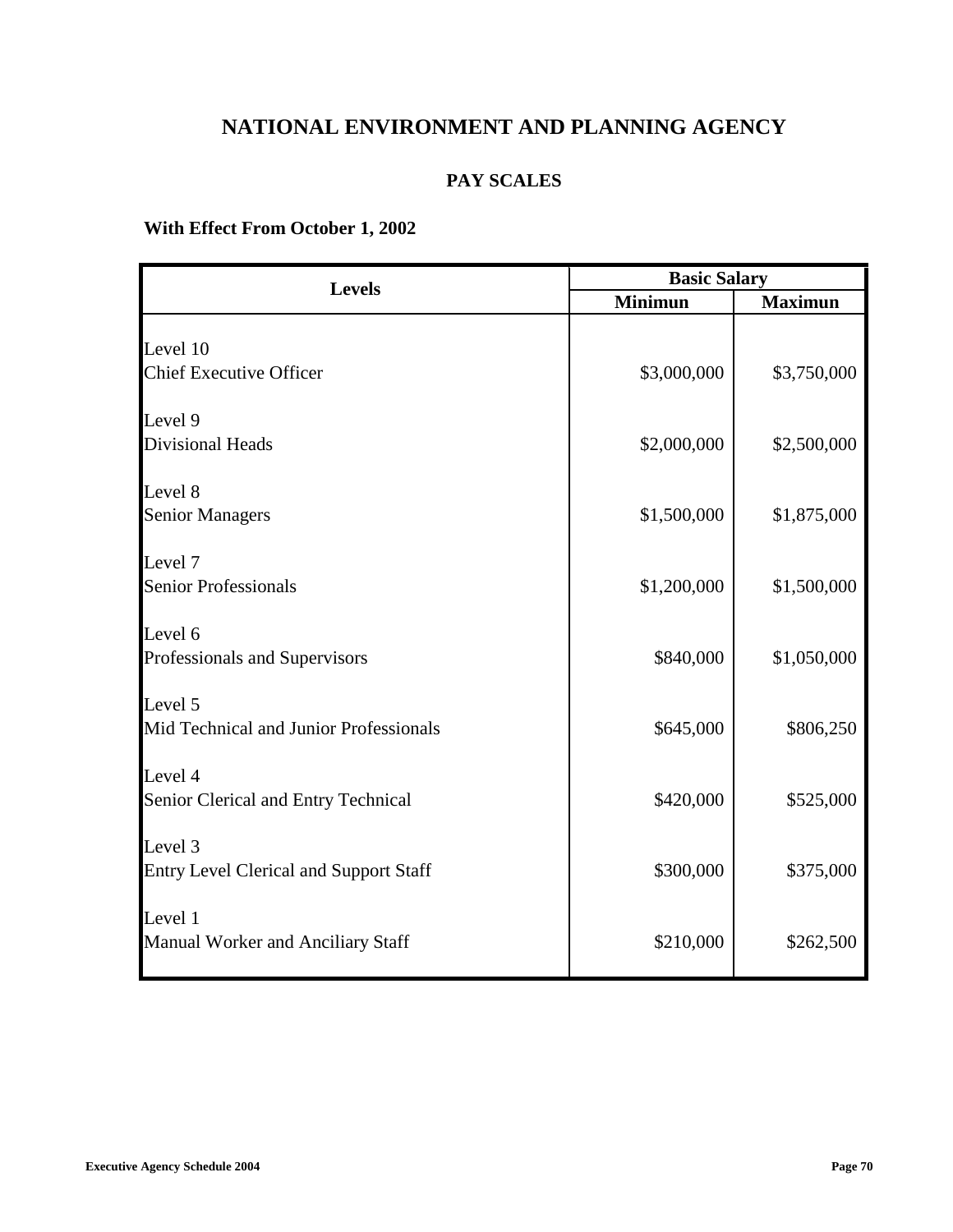# **JAMAICA INFORMATION SERVICE**

### **PAY SCALES**

| <b>Levels</b> | <b>Basic Salary</b> |                |
|---------------|---------------------|----------------|
|               | <b>Minimun</b>      | <b>Maximun</b> |
| Grade 1       | \$2,700,000         | \$3,605,100    |
| Grade 2       | \$1,800,000         | \$2,575,000    |
| Grade 3       | \$1,236,000         | \$1,606,800    |
| Grade 4       | \$762,200           | \$1,143,300    |
| Grade 5       | \$515,000           | \$721,000      |
| Grade 6       | \$360,500           | \$504,700      |
| Grade 7       | \$257,500           | \$360,500      |
| Grade 8       | \$171,600           | \$248,820      |
|               |                     |                |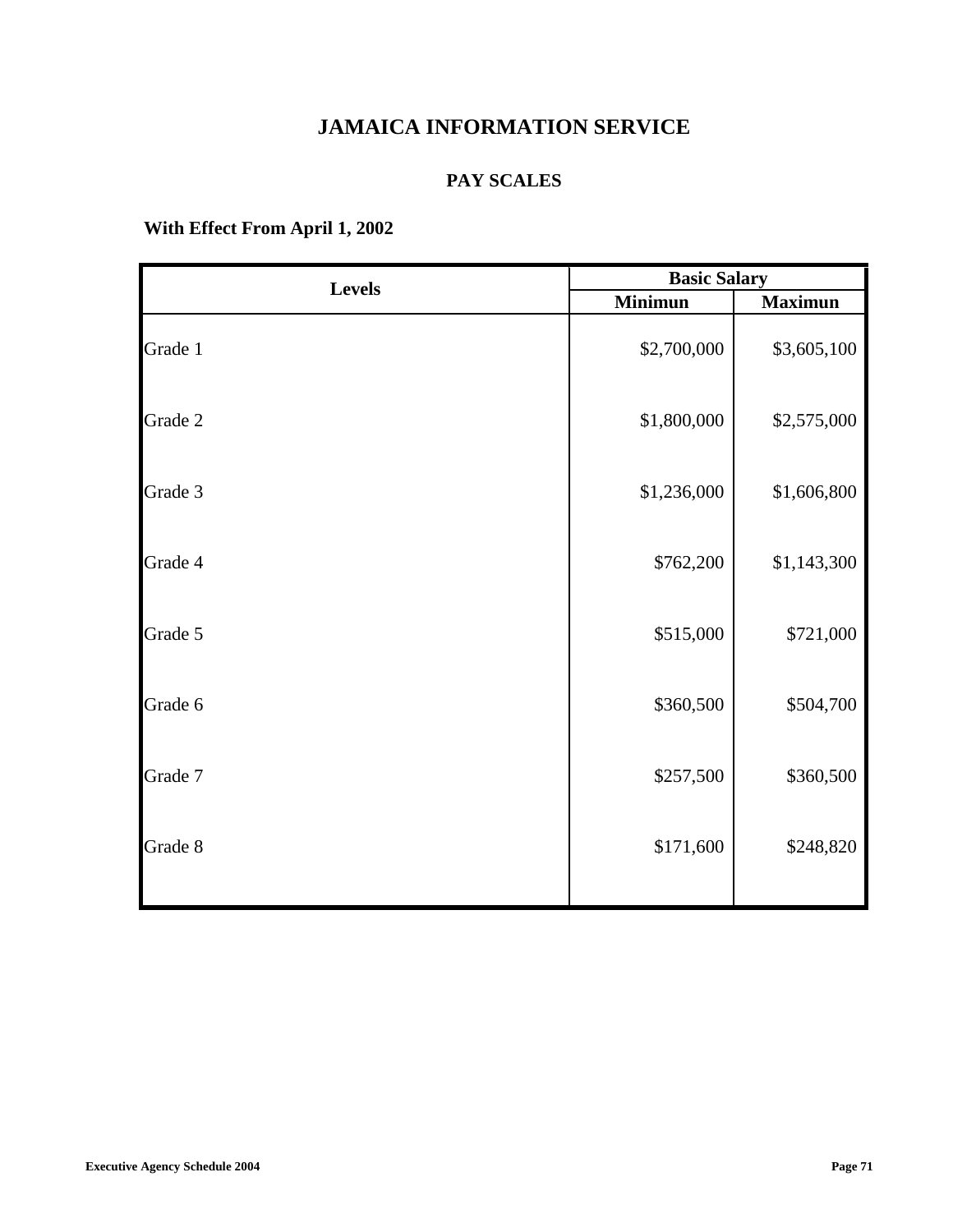# **ADMINISTRATOR GENERAL'S DEPARTMENT**

### **PAY SCALES**

| <b>Levels</b> | <b>Basic Salary</b> |                |
|---------------|---------------------|----------------|
|               | <b>Minimun</b>      | <b>Maximun</b> |
| Grade 1       | \$2,700,000         | \$3,654,000    |
| Grade 2       | \$1,710,000         | \$2,610,000    |
| Grade 3       | \$1,230,000         | \$1,650,000    |
| Grade 4a      | \$630,000           | \$1,110,000    |
| Grade 4b      | \$540,800           | \$1,002,750    |
| Grade 5a      | \$416,416           | \$529,984      |
| Grade 5b      | \$375,000           | \$456,000      |
| Grade 6       | \$210,000           | \$360,000      |
|               |                     |                |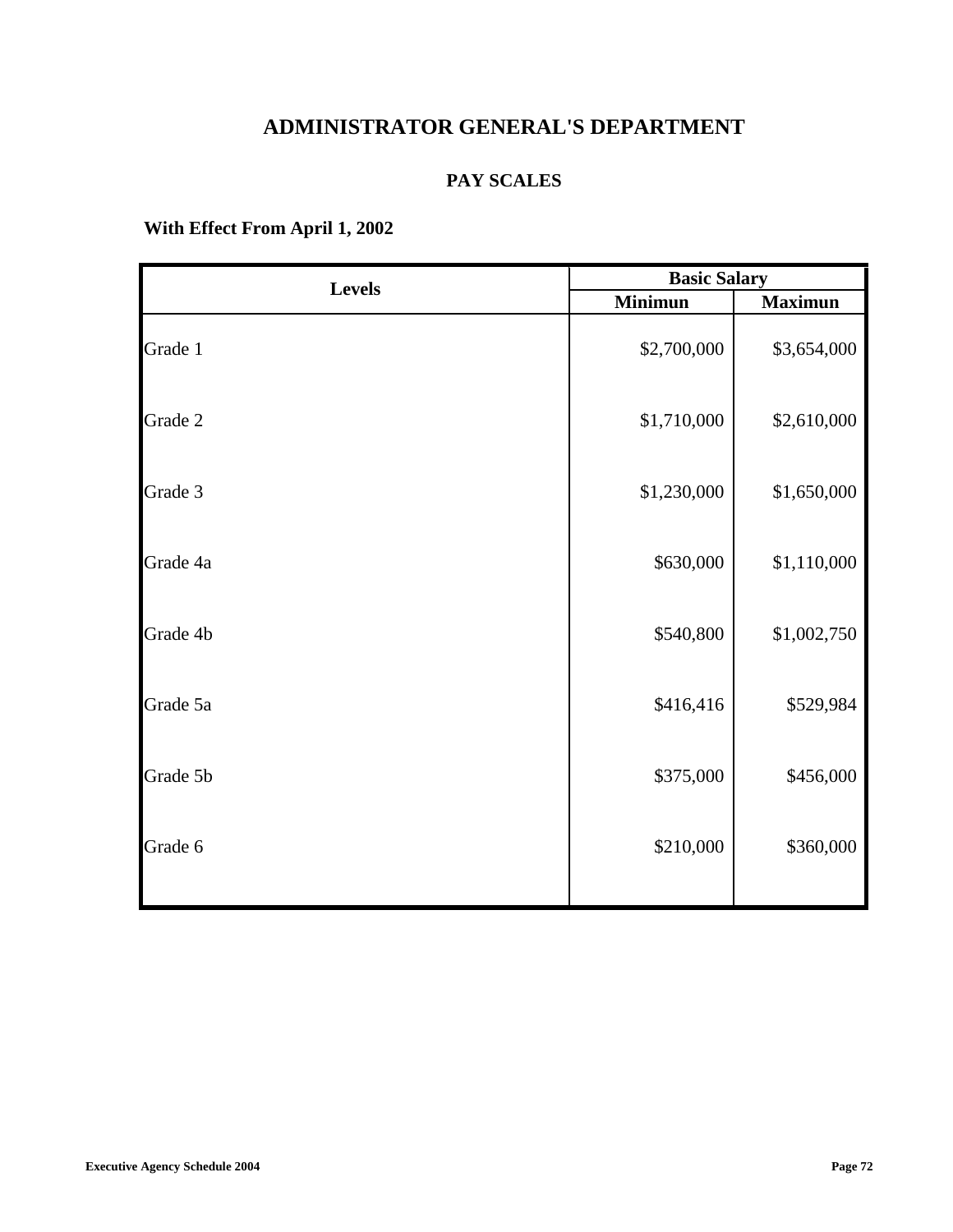# **MANAGEMENT INSTITUTE FOR NATIONAL DEVELOPMENT**

#### **PAY SCALES**

## **With Effect From October 1, 2002**

| <b>Levels</b> | <b>Basic Salary</b> |                |
|---------------|---------------------|----------------|
|               | <b>Minimun</b>      | <b>Maximun</b> |
| Level 11      | \$2,400,000         | \$3,450,000    |
| Level 10      | \$1,800,000         | \$2,250,000    |
| Level 9       | \$1,650,000         | \$2,062,500    |
| Level 8       | \$1,350,000         | \$1,687,500    |
| Level 7       | \$1,095,000         | \$1,368,750    |
| Level 6       | \$840,000           | \$1,050,000    |
| Level 5       | \$681,000           | \$851,250      |
| Level 4       | \$543,000           | \$678,750      |
| Level 3       | \$435,000           | \$543,750      |
| Level 2       | \$240,000           | \$300,000      |
| Level 1       | \$216,000           | \$270,000      |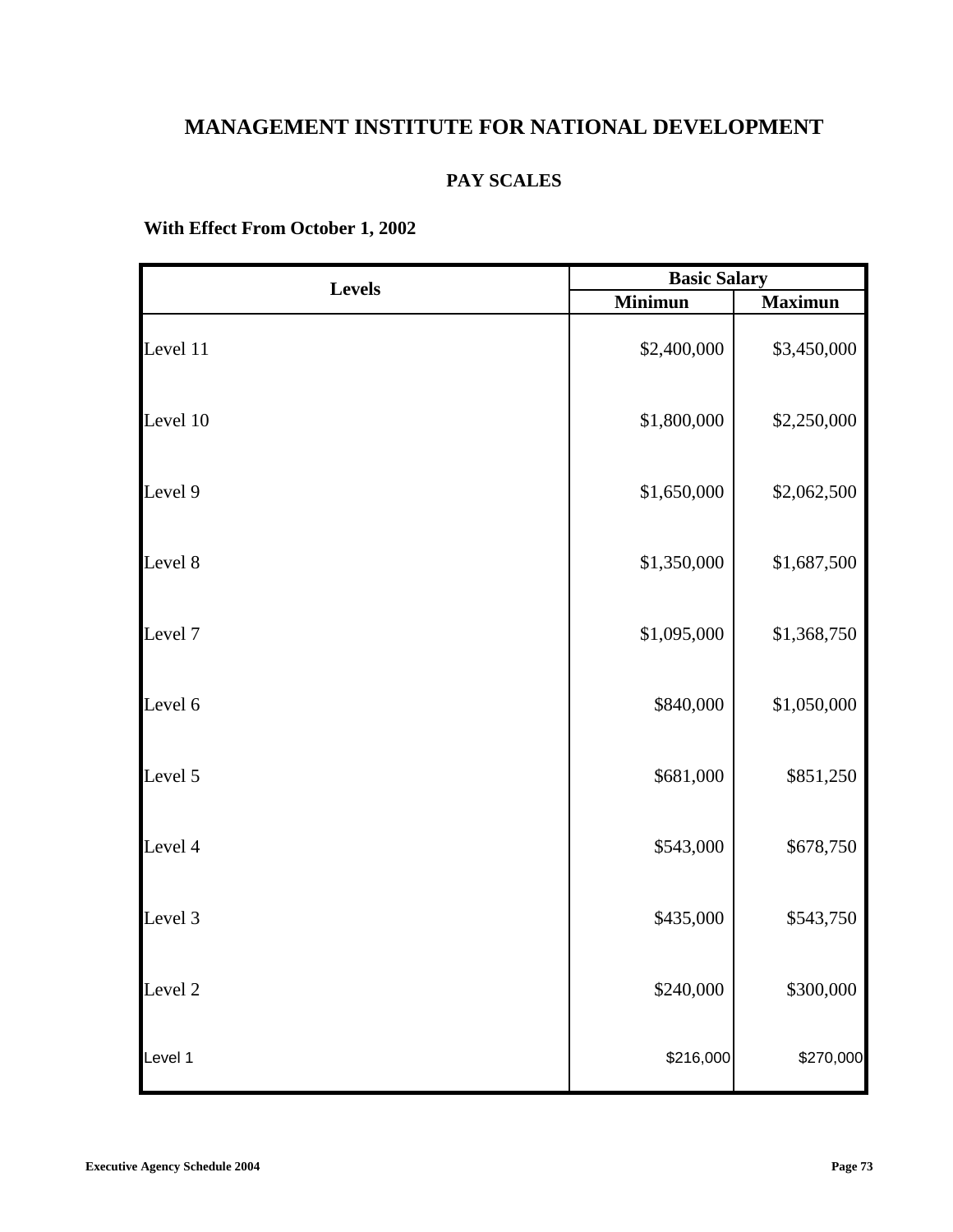# **OFFICE OF THE REGISTRAR OF COMPANIES**

### **PAY SCALES**

| <b>Levels</b>                  | <b>Basic Salary</b> |                |
|--------------------------------|---------------------|----------------|
|                                | <b>Minimun</b>      | <b>Maximun</b> |
|                                |                     |                |
| Grade 9                        |                     |                |
| <b>Chief Executive Officer</b> | \$2,760,000         | \$3,808,800    |
| Grade 8                        |                     |                |
| <b>Senior Executives</b>       | \$1,950,000         | \$2,535,000    |
| Grade 7                        |                     |                |
| Managers                       | \$1,500,000         | \$1,875,000    |
| Grade 6                        |                     |                |
| Supervisors/Professionals      | \$864,000           | \$1,209,600    |
| Grade 5                        |                     |                |
| Supervisors                    | \$630,000           | \$850,500      |
| Grade 4                        |                     |                |
| <b>Senior Officers</b>         | \$504,000           | \$630,000      |
| Grade 3                        |                     |                |
| <b>Officers</b>                | \$390,000           | \$468,000      |
| Grade 2                        |                     |                |
| Clerical/Support               | \$318,000           | \$397,500      |
| Grade 1                        |                     |                |
| Anciliary                      | \$228,000           | \$284,310      |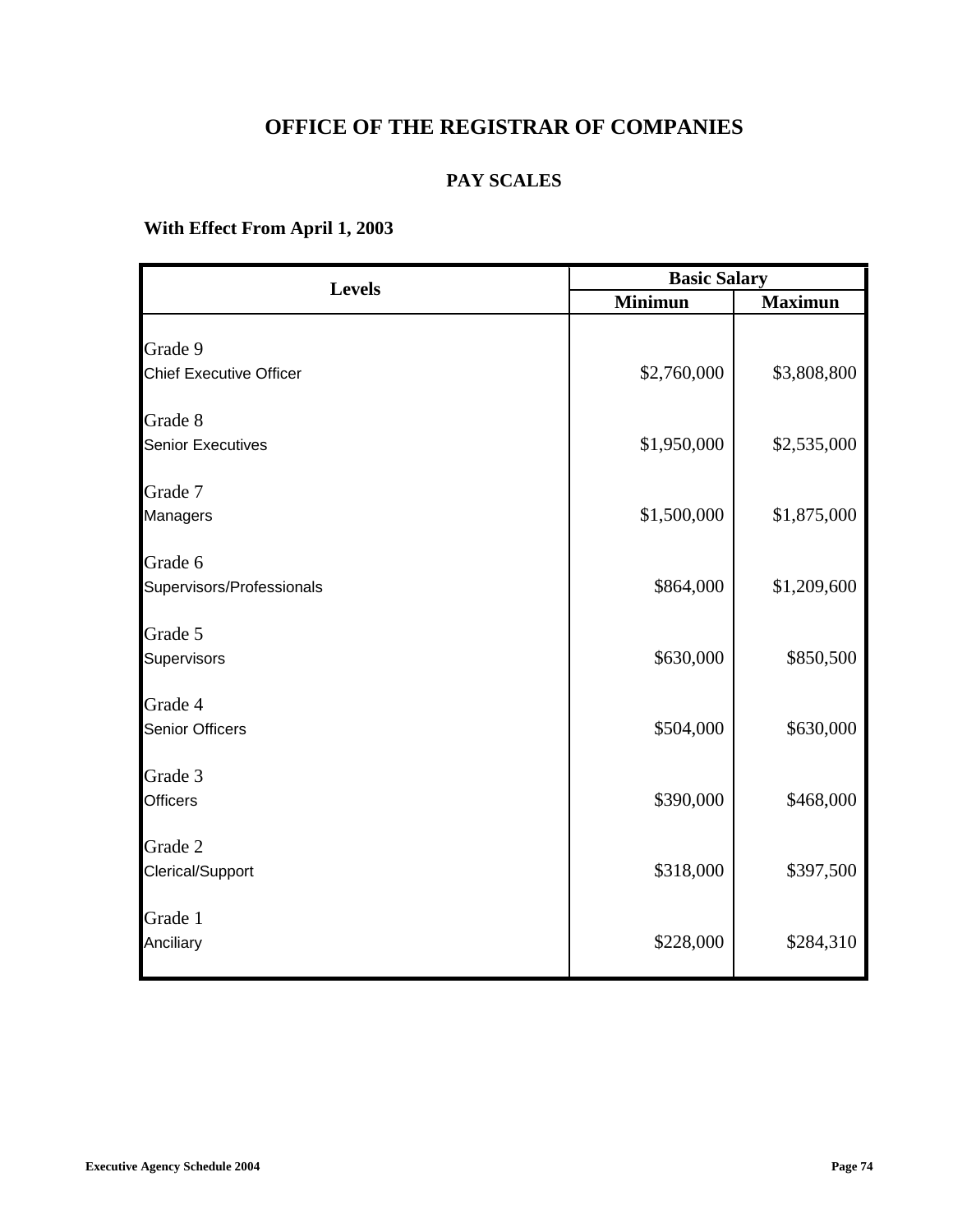# **NATIONAL WORKS AGENCY**

## **PAY SCALES**

| <b>Basic Salary</b><br><b>Levels</b>  |                |                |
|---------------------------------------|----------------|----------------|
|                                       | <b>Minimun</b> | <b>Maximun</b> |
|                                       |                |                |
| Level 11                              |                |                |
| <b>Chief Executive Officer</b>        |                |                |
| With Effect From November 1, 2002     |                | Contract       |
| Level 10                              |                |                |
| Deputy CEO/Senior Director            |                |                |
| With Effect From 1/04/03              | \$2,961,000    | \$3,701,250    |
| With Effect from 1/10/02              | \$2,820,000    | \$3,525,000    |
| Level 9                               |                |                |
| <b>Directors</b>                      |                |                |
| With Effect From 1/04/03              | \$2,305,800    | \$2,882,250    |
| With Effect from 1/10/02              | \$2,196,000    | \$2,745,000    |
| Level 8                               |                |                |
| <b>Managers</b>                       |                |                |
| With Effect From 1/04/03              | \$1,701,000    | \$2,126,250    |
| With Effect from 1/10/02              | \$1,620,000    | \$2,025,000    |
| Level 7                               |                |                |
| <b>Senior Professionals</b>           |                |                |
| With Effect From 1/04/03              | \$1,260,000    | \$1,575,000    |
| With Effect from 1/10/02              | \$1,200,000    | \$1,500,000    |
| Level 6                               |                |                |
| Professionals                         |                |                |
| With Effect From 1/04/03              | \$945,000      | \$1,181,250    |
| With Effect from 1/10/02              | \$900,000      | \$1,125,000    |
| Level 5                               |                |                |
| Junior Professionals/Administrative 3 |                |                |
| With Effect From 1/04/03              | \$708,000      | \$885,000      |
| With Effect from 1/10/02              | \$708,000      | \$885,000      |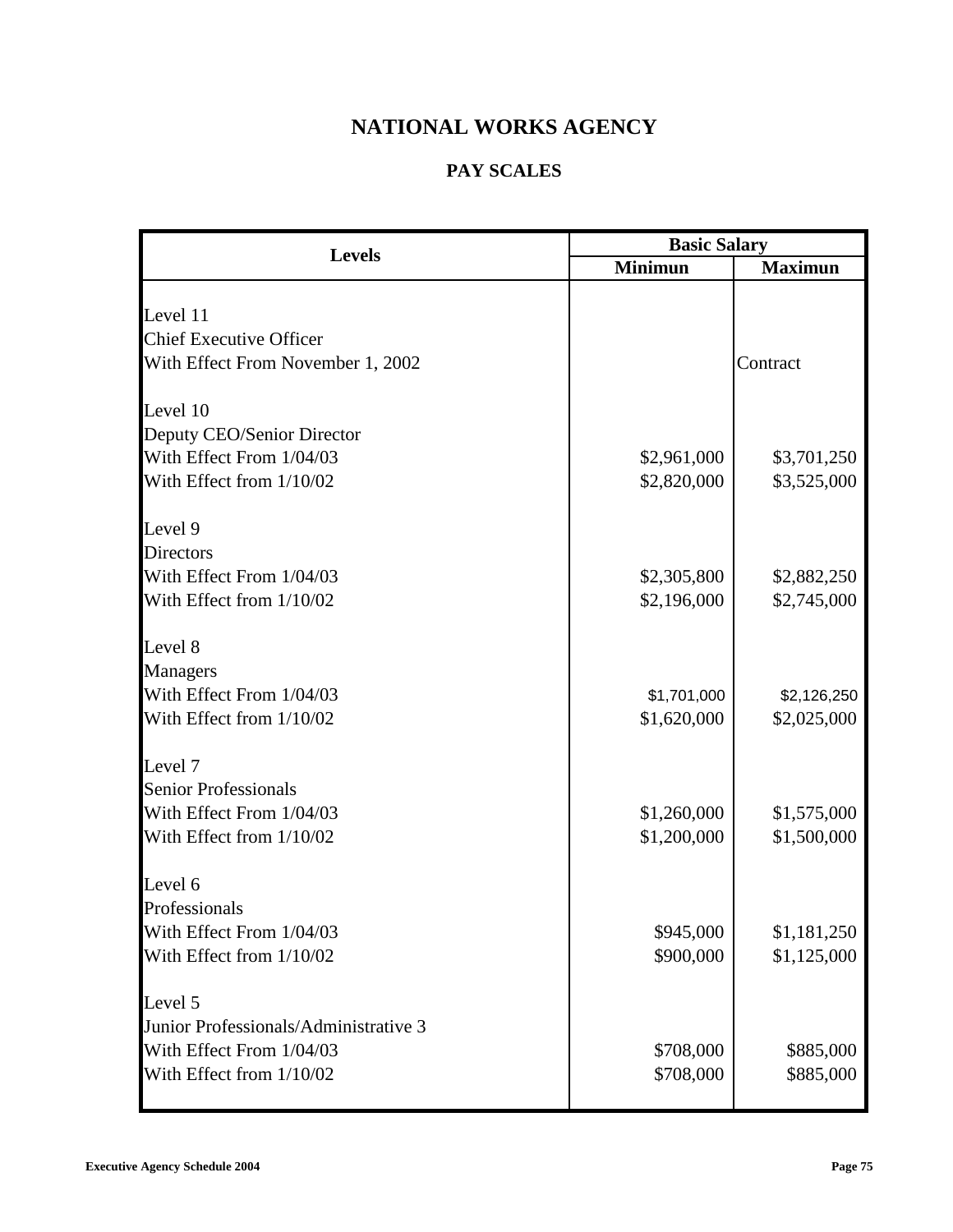## **NATIONAL WORKS AGENCY**

### **PAY SCALES**

| <b>Levels</b>                    | <b>Basic Salary</b> |                |
|----------------------------------|---------------------|----------------|
|                                  | <b>Minimun</b>      | <b>Maximun</b> |
|                                  |                     |                |
| Level 4                          |                     |                |
| Administrative 2/Support Staff 3 |                     |                |
| With Effect From 1/04/03         | \$567,000           | \$675,000      |
| With Effect from 1/10/02         | \$540,000           | \$675,000      |
| Level 3                          |                     |                |
| Administrative 1/Support Staff 2 |                     |                |
| With Effect From 1/04/03         | \$428,400           | \$535,500      |
| With Effect from 1/10/02         | \$408,000           | \$510,000      |
| Level <sub>2</sub>               |                     |                |
| <b>Support Staff 1</b>           |                     |                |
| With Effect From 1/04/03         | \$327,600           | \$409,500      |
| With Effect from 1/10/02         | \$312,000           | \$390,000      |
| Level 1                          |                     |                |
| <b>Unskilled Workers</b>         |                     |                |
| With Effect From 1/04/03         | \$231,000           | \$288,750      |
| With Effect from 1/10/02         | \$220,000           | \$275,000      |